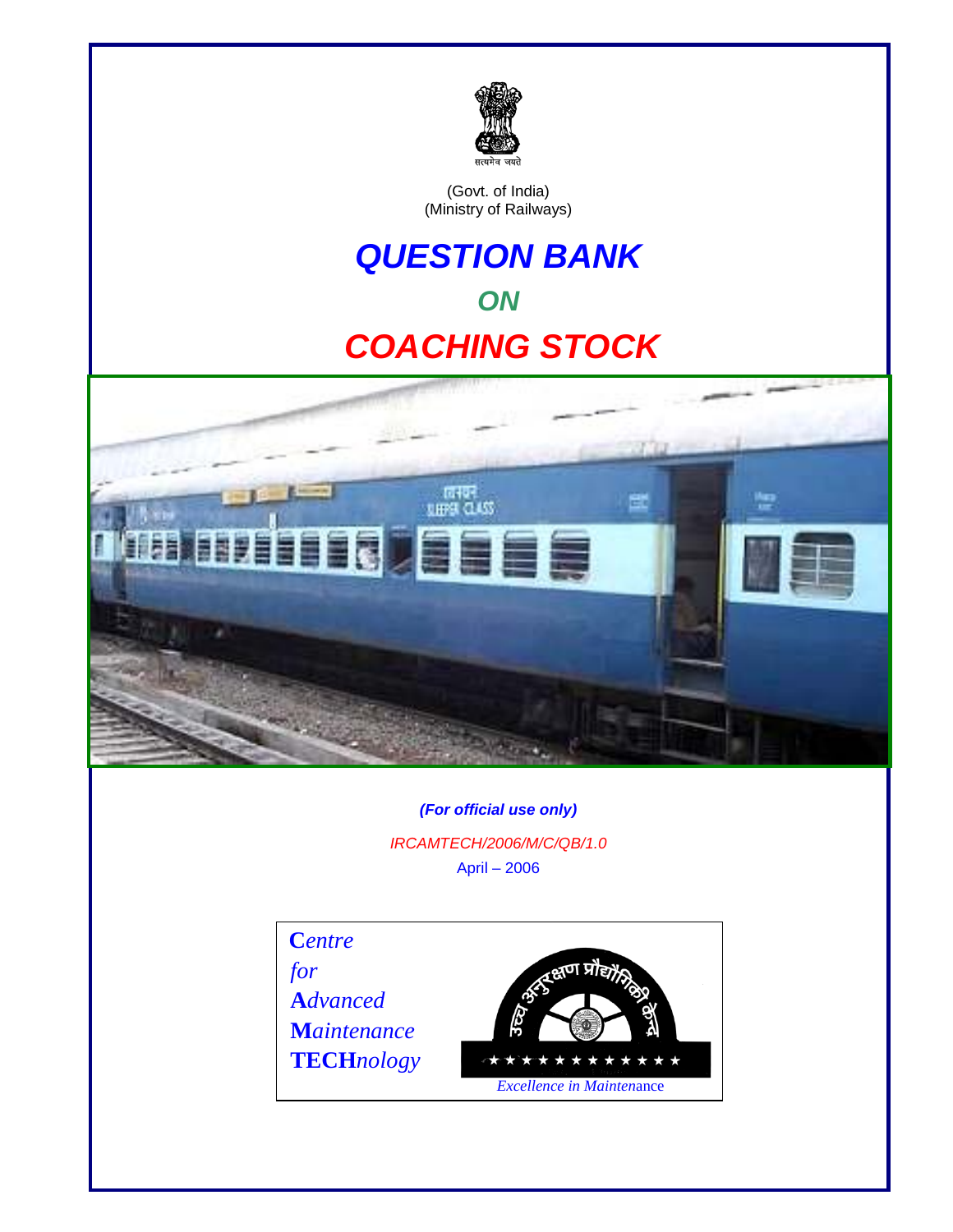### **PREFACE**

<span id="page-1-0"></span>The examination of coaching stock becoming more and more crucial with the induction of high-speed coaching stock, new type of coaching stock and running of more and more Passengers rakes. Coaching stock examination is a safety-related work. The artisan and supervisors involved in these safety works are supposed to be upto-date in respect of the technical knowledge of the coaching stock. This is the reason of the growing importance of BTC's and STC's where the technicians and supervisor are imparted training.

With a view to help the training centres to test the persons in the best possible ways, CAMTECH has compiled a question bank on coaching stock, having more than 500 questions. The question bank is also provided with answers and the sources from where the answers have been taken from.

Further to make the questionnaire truly interactive and to serve as a yardstick to gauge the grasp on the subject of the trainees, quiz based test software has been developed as a supplement to the compiled question bank. This software will serve the wider objective of trainer's tool for assessment of candidate's progress.

The computer software is based on the question bank compiled. So, this question bank and the related software are supplement to each other. It is hoped that the question bank and the software will prove to be very useful in the training centres and also in the field.

CAMTECH is thankful to all those who extended their help in the preparation of this project.

30.06.2006 **(Kundan Kumar) CAMTECH.** Gwalior **Director (Mech)**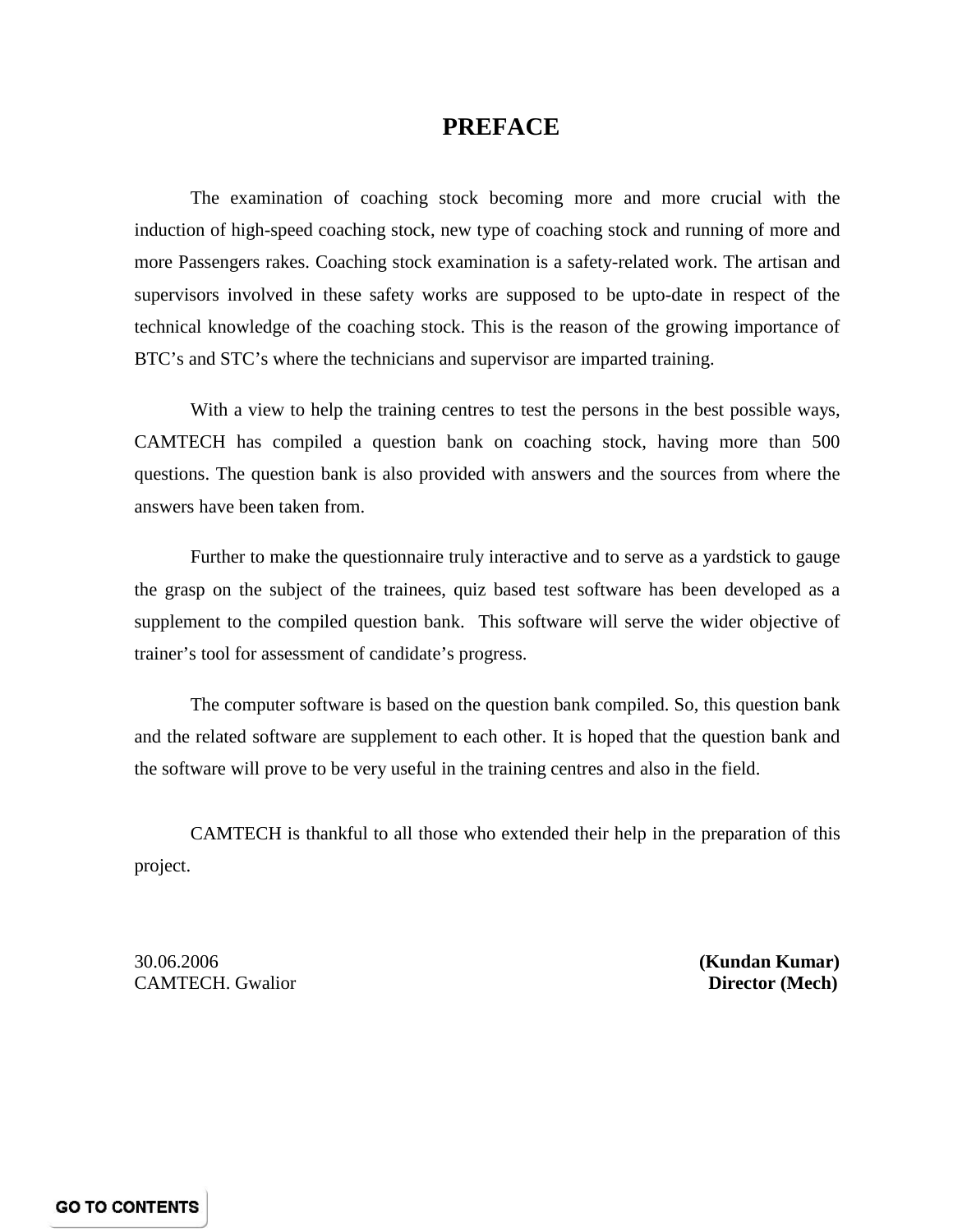## **Quiz based software - RIAAS (Coaching)**

- **1.** Based on this question bank an interactive software called 'Rail Info Aptitude Assessment Software' –RIAAS (Wagon) has been prepared.
- **2.** With RIAAS (Wagon) a person can be examined on computer for his knowledge related to wagon maintenance.
- **3.** RIAAS (Wagon) uses Visual Basic platform with MS-Access being used as the back end (database). The software runs on Windows Operating System.
- **4.** Configuration of computer to use the software: Hardware requirement:
	- ♦ Pentium III processor or above
	- ♦ RAM- 64 MB or more
	- ◆ CD-Rom drive

Software requirement:

- ♦ Windows operating system (preferably XP)
- ♦ MS office 2000 (with MS Access)
- **5.** Each question in the question bank has been divided in to 03 grades. {1. Easy 2. Average 3. Difficult}
- **6.** The trainer can make a set of question (10 no to 100 nos). The question can be from any selected topic or from all the topics. Also the question can be had from easy, average, difficult grade of questions or combination of these.
- **7.** The RIAAS (Wagon) software is password protected. Password is known to the administrator (custodian of software) who can change the password through the "password change option".
- **8.** Detailed instructions are available at the opening screen of the software.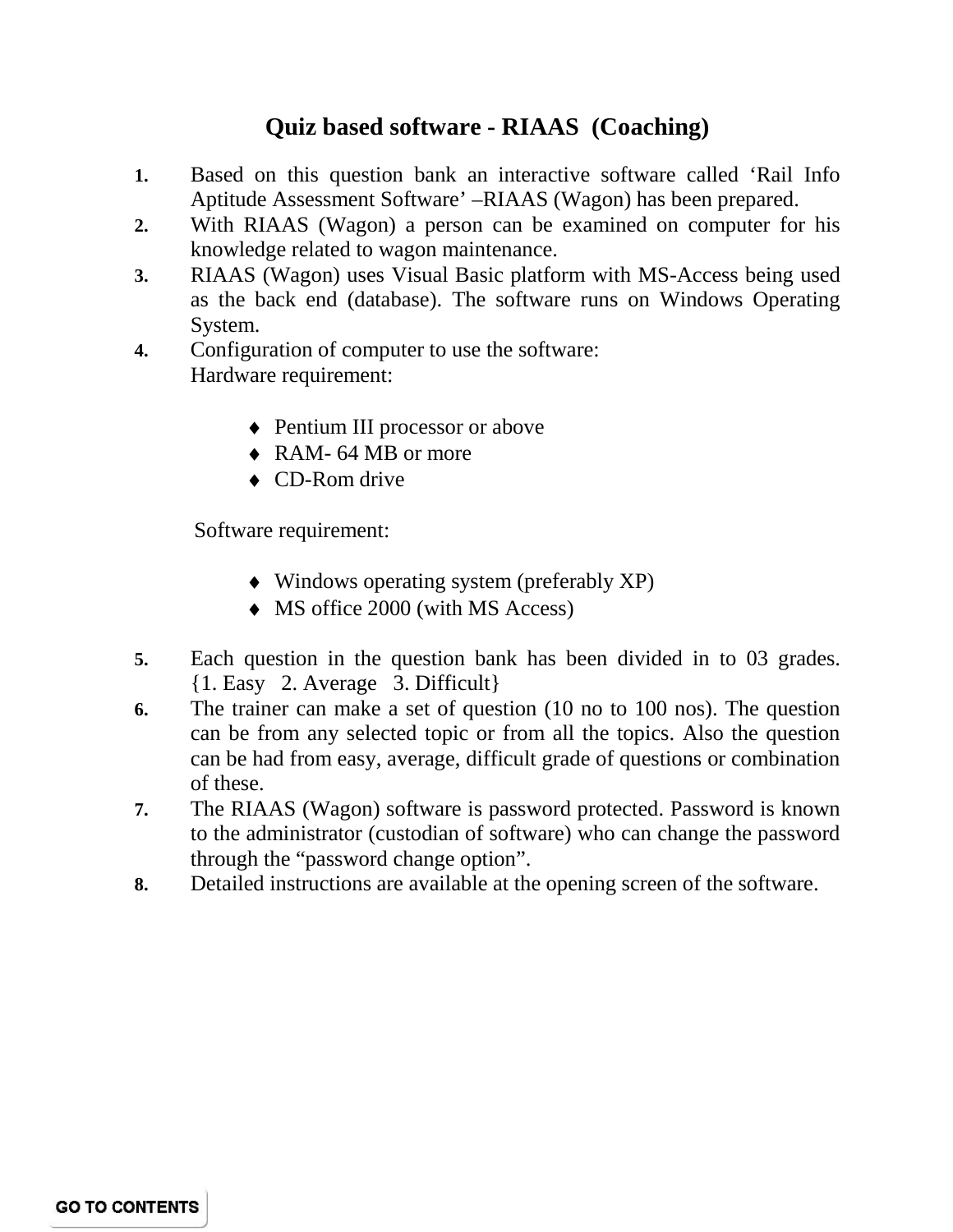## **CONTENTS**

<span id="page-3-0"></span>

| <b>DESCRIPTION</b> | PAGE NO.     |
|--------------------|--------------|
| <b>Preface</b>     | $\mathbf{r}$ |
| <b>Contents</b>    | ii           |
| <b>Book Detail</b> | iii          |

| <b>Chapter-1</b>    | <b>General</b>                                                | $01 - 12$              |
|---------------------|---------------------------------------------------------------|------------------------|
| <b>Chapter-2</b>    | <b>CBC &amp; Draft Gear</b>                                   | $13 - 20$              |
| <b>Chapter-3</b>    | <b>Wheel &amp; Axle</b>                                       | $21 - 26$              |
| <b>Chapter-4</b>    | <b>Vacuum Brake</b>                                           | $27 - 32$              |
| <b>Chapter-5</b>    | <b>Air Brake</b>                                              | $33 - 54$              |
| Chapter-6           | <b>Shell / Interior Fitting</b>                               | 55-58                  |
| <b>Chapter-7</b>    | <b>Under Gear / Bogie</b>                                     | 59-70                  |
| Chapter-8           | <b>Bearing</b>                                                | $71 - 72$              |
| <b>Chapter-9</b>    | <b>Alarm Chain Apparatus</b>                                  | 73-76                  |
| Chapter-10          | <b>Suspension</b>                                             | 77-80                  |
| Chapter-11          | <b>IRY-Coach</b>                                              | 81-84                  |
| <b>Chapter-12</b>   | <b>Bogie Mounted</b>                                          | 85-86                  |
| Chapter-13          | <b>LHB Coach</b>                                              | 87-92                  |
| <b>Chapter-14</b>   | <b>Abbreviations</b>                                          | 93-100                 |
|                     | <b>Answer Sheets</b>                                          | 100-113                |
| <b>Appendix I</b>   | <b>Testing Procedure of Air Brake</b><br><b>Equipment.</b>    | $I - II$               |
| Appendix ii         | <b>Trip Schedule of Air Brake</b><br>System.                  | III - IV               |
| <b>Appendix iii</b> | <b>One/Two Monthly Schedule of</b><br>Air Brake System.       | $V - VI$               |
| <b>Appendix IV</b>  | <b>Testing Parameters For RCF</b><br><b>AC/Non AC Coaches</b> | <i><b>VII-VIII</b></i> |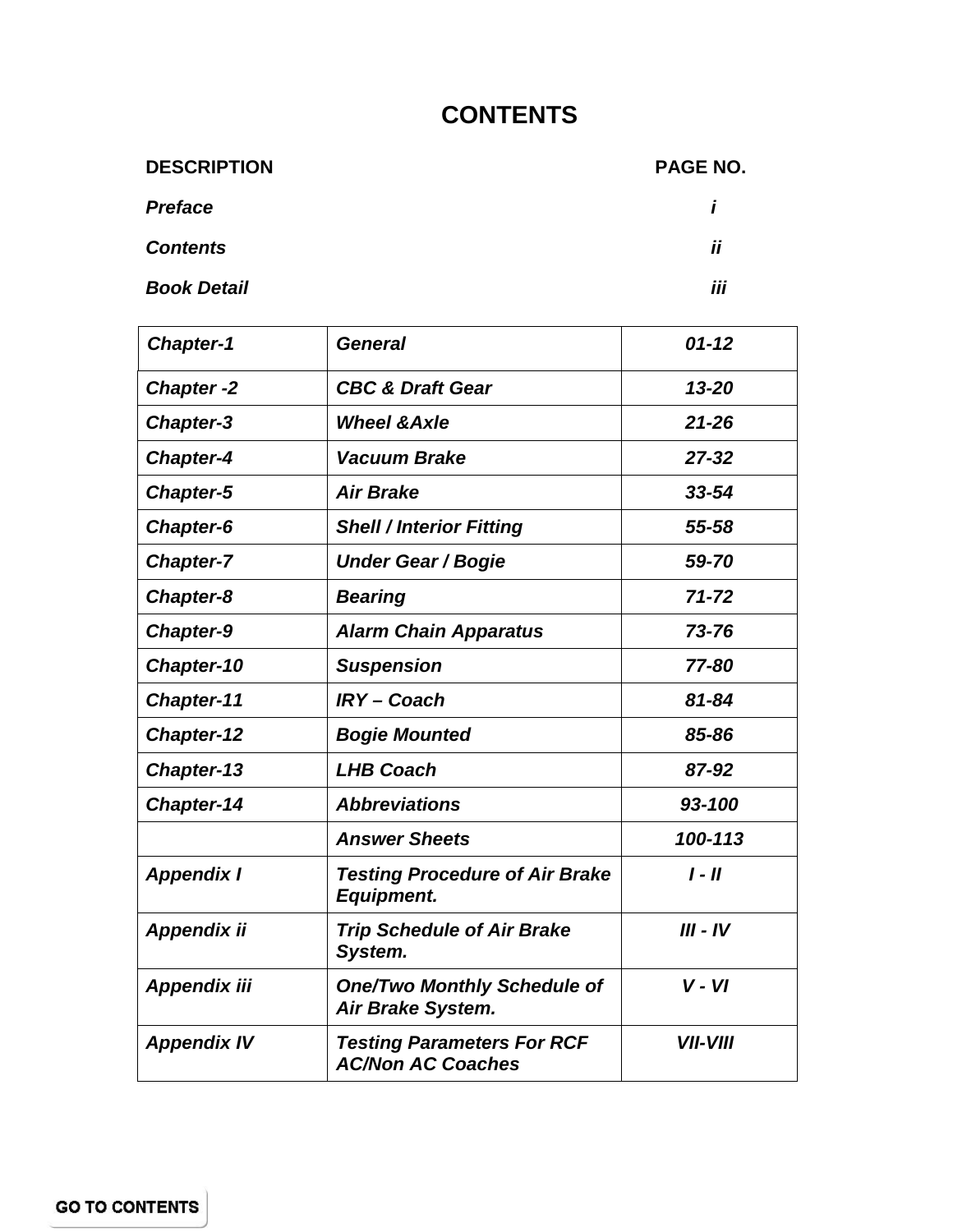## **BOOK DETAILS**

<span id="page-4-0"></span>

| 1. NAME: -                  | " Question Bank on Coaching Stock"                                                                       |
|-----------------------------|----------------------------------------------------------------------------------------------------------|
| 2. Reference No.: -         | CAMTECH/2005/M/C/Q.B/1.0                                                                                 |
| 3. Edition: -               | <b>First edition</b>                                                                                     |
| 4. Year of publication: -   | 2006                                                                                                     |
| 5. Target group: -          | Technicians & supervisors wagon<br>examination yard, ROH/Sick line,<br>STC's & BTC's of Indian Railways. |
| 6. Revision detail: -       | Revision as per requirement                                                                              |
| 7. Total number of pages: - | 113 Nos.                                                                                                 |
| 8. Compiled By: -           | Dharmendra Agrawal<br>STA (Mech), CAMTECH                                                                |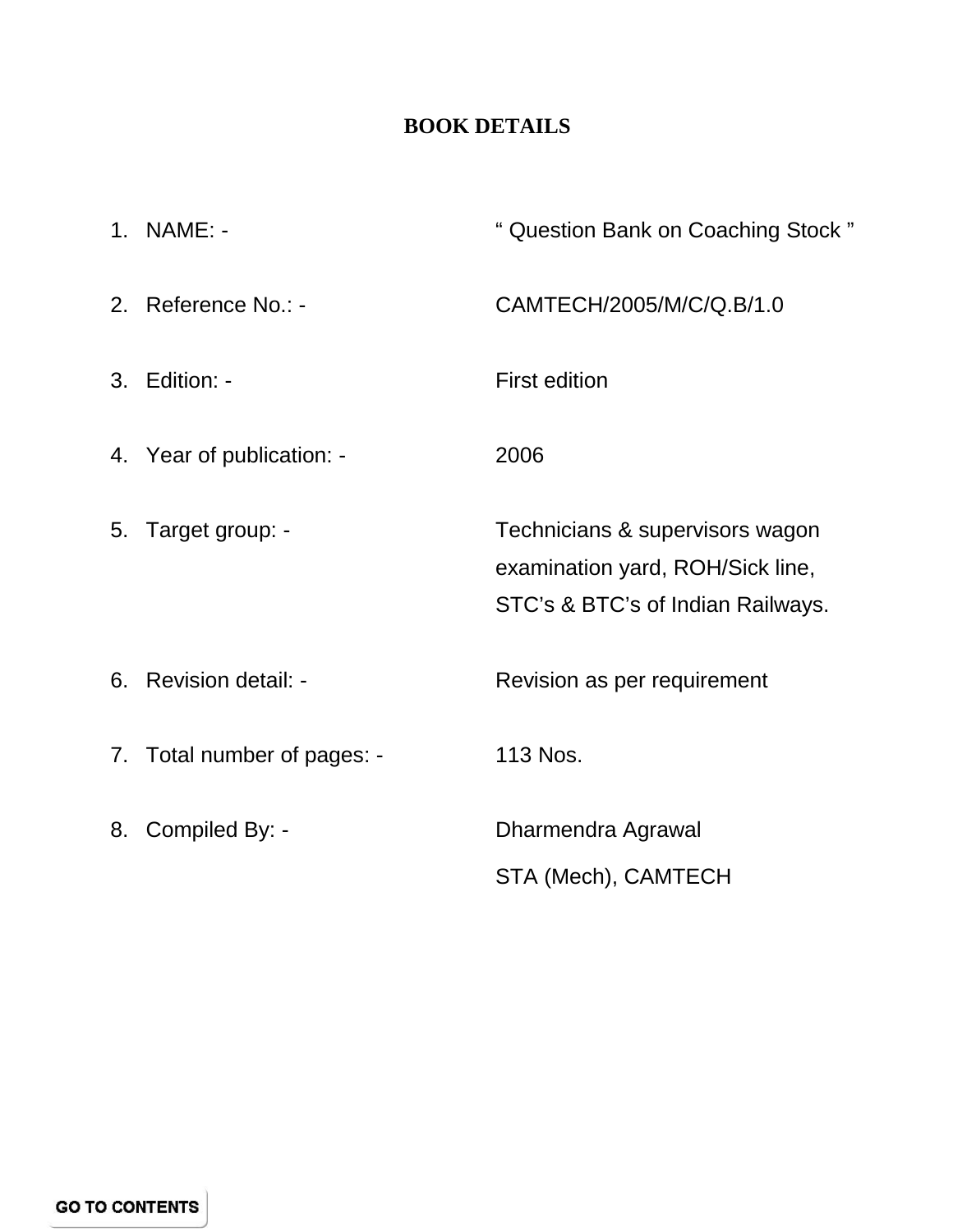#### **CHAPTER -1**

## **GENERAL**

<span id="page-5-0"></span>

| 1.01                                   | The standard wheel gauge of passenger BG coaching stock is $-$ |                                                             |                                                                           |                                       |
|----------------------------------------|----------------------------------------------------------------|-------------------------------------------------------------|---------------------------------------------------------------------------|---------------------------------------|
|                                        | $(a) 1602$ mm                                                  | (b) $1601$ mm                                               | $(c)$ 1600 mm                                                             | $(d)$ 1598 mm                         |
|                                        |                                                                |                                                             |                                                                           |                                       |
| 1.02                                   |                                                                | The maximum wheel gauge of passenger BG coaching stock is - |                                                                           |                                       |
|                                        | $(a) 1600$ mm                                                  | (b) $1601$ mm                                               | $(c)$ 1598.5mm                                                            | $(d)$ 1602 mm                         |
|                                        |                                                                |                                                             |                                                                           |                                       |
| 1.03                                   |                                                                |                                                             | The minimum permissible wheel gauge of passenger BG coaching stock is $-$ |                                       |
|                                        | $(a) 1601.5 \text{ mm}$                                        | (b) $1600 \text{ mm}$                                       | $(c)$ 1599 mm                                                             | $(d)$ 1601 mm                         |
|                                        |                                                                |                                                             |                                                                           |                                       |
| 1.04                                   | Length over body of ICF BG coaches is -                        |                                                             |                                                                           |                                       |
|                                        | $(a)$ 2334 mm                                                  | (b) $2310 \text{ mm}$                                       | $(c)$ 21337 mm                                                            | $(d)$ 22132 mm                        |
|                                        |                                                                |                                                             |                                                                           |                                       |
| 1.05                                   | Rigid wheelbase of ICF BG trolley is -                         |                                                             |                                                                           |                                       |
|                                        | $(a)$ 2896 mm                                                  | (b) $2803 \text{ mm}$                                       | $(c)$ 2990 mm                                                             | $(d)$ 2837 mm                         |
|                                        |                                                                |                                                             |                                                                           |                                       |
| 1.06                                   |                                                                | At what interval, the intensive cleaning of any coach is?   |                                                                           |                                       |
|                                        | (a) Three month                                                | (b) One month                                               | (c) Six month                                                             | (d) Eight month                       |
|                                        |                                                                |                                                             |                                                                           |                                       |
| 1.07                                   |                                                                | What is the interval for cleaning coach water tank?         |                                                                           |                                       |
|                                        | $(a)$ 15 days                                                  | $(b)$ 25 days                                               | (c) one month                                                             | (d) two month                         |
|                                        |                                                                |                                                             |                                                                           |                                       |
| 1.08                                   |                                                                |                                                             | What is the period for the POH of any OCV attached to a passenger train?  |                                       |
|                                        | (a) Nine month                                                 | $(b)$ 12 month                                              | $(c)$ 18 month                                                            | $(d)$ 24 month                        |
| <b>Question Bank on Coaching stock</b> |                                                                |                                                             |                                                                           | <b>Prepared by IRCAMTECH. Gwalior</b> |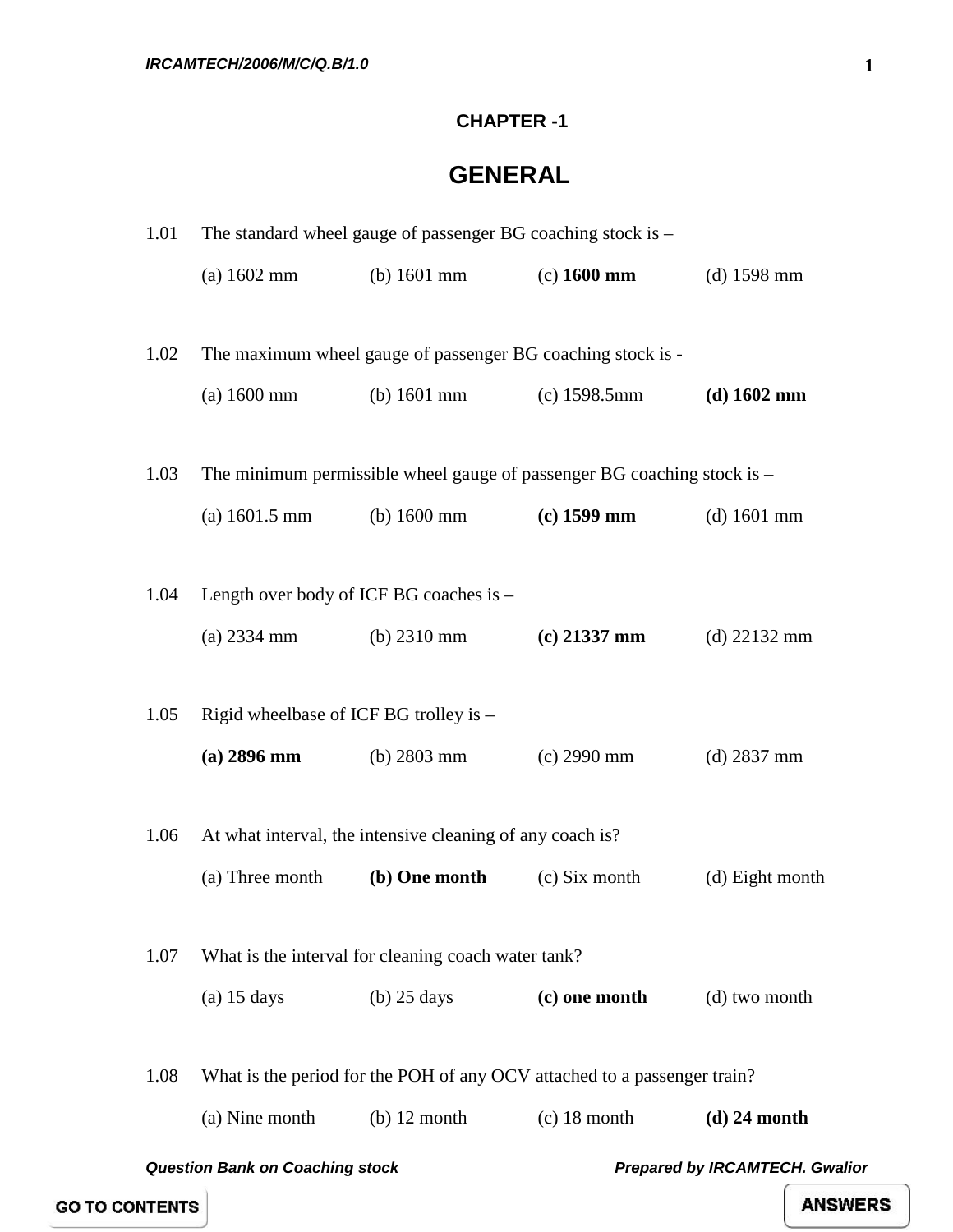| 1.09 | What shall be the period for POH for a coach attached to Mail/Express train? |                                                                                        |                    |                 |
|------|------------------------------------------------------------------------------|----------------------------------------------------------------------------------------|--------------------|-----------------|
|      | $(a) 9$ month                                                                | $(b)$ 12 month                                                                         | $(c)$ 18 month     | $(d)$ 24 month  |
| 1.10 | Express train?                                                               | What shall be the period for POH of PCV attached with any other then train mail/       |                    |                 |
|      | $(a) 9$ month                                                                | $(b)$ 12 month                                                                         | $(c)$ 18 month     | $(d)$ 24 month  |
| 1.11 | The other name of pilot valve is $-$                                         |                                                                                        |                    |                 |
|      | (a) PESAD                                                                    | (b) PEASD                                                                              | (c) PDEAS          | (d) EPASD       |
| 1.12 |                                                                              | What is the period for POH of departmental coach except ART/ARME?                      |                    |                 |
|      | $(a)$ 24 month                                                               | $(b)$ 36 month                                                                         | $(c)$ 42 month     | $(d)$ 60 month  |
| 1.13 |                                                                              | Transportation code of the ladies compartment is -                                     |                    |                 |
|      | (a) X                                                                        | (b)Z                                                                                   | (c) Y              | $(d)$ L         |
| 1.14 | equipment?                                                                   | What is the Transportation code of second class fitted with self-generating electrical |                    |                 |
|      | (a) SG                                                                       | $(b)$ GS                                                                               | $(c)$ GY           | $(d)$ GSD       |
| 1.15 |                                                                              | What is the Transportation code of inspection carriage (Administrative)?               |                    |                 |
|      | $(a)$ AR                                                                     | $(b)$ CR                                                                               | $(c)$ IC           | $(d)$ RA        |
| 1.16 |                                                                              | Transportation codes of the pantry car is $-$                                          |                    |                 |
|      | (a) BC                                                                       | (b) PC                                                                                 | (c) WCB            | $(d)$ CD        |
| 1.17 | Which part is not used in ICF trolley?<br>(a) Dashpot                        | (b) Side bearer                                                                        | (c) Shock absorber | $(d)$ Drag link |

*Question Bank on Coaching stock Prepared by IRCAMTECH. Gwalior* 

**GO TO CONTENTS**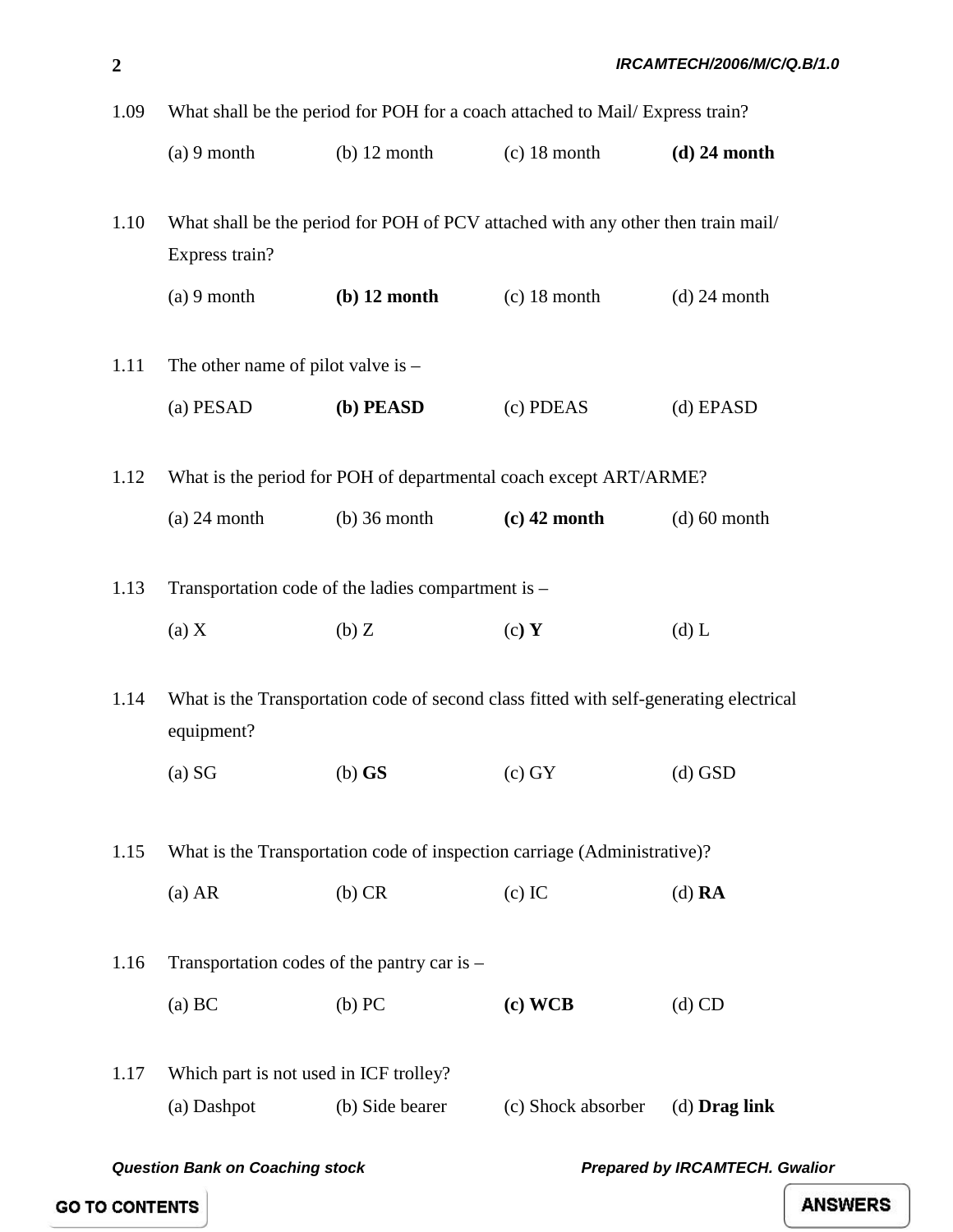- 1.18 Transportation codes of vestibule second class 3- tier sleeper coach fitted with selfgenerating electrical equipment is –
	- (a) WGSCNA (b) **WGSCN** (c) MGSCN (d) GSMGCN

1.19 What is the Transportation code of vestibule III class two-tier sleeper coach fitted with self-generating electrical equipment and ladies compartment?

(a) WCBSCZA (b) **WGSCNY** (c) WGSCWY (d) YZZFS

1.21 What is the maximum permissible clearance between brake gear pin and bushes?

| $(a)$ 0.5 mm | $(b)$ 1.0 mm | $(c)$ 1.5 mm | (d) $2.0 \text{ mm}$ |
|--------------|--------------|--------------|----------------------|
|--------------|--------------|--------------|----------------------|

1.22 As per policy circular No-4 secondary examination of mail/express has been skipped on round trip upto-

(a) 800 Km (b) 1500 Km **(c) 2500 Km** (d) 1800 Km

1.23 In coach, the load transmission takes place through -

- (a) Center pivot (b) Bogie (c) **Side bearer** (d) Wheel
- 1.24 The CI brake block should be changed, if worn out beyond-
	- (a) 10 mm (b) 15 mm (c**) 20 mm** (d) 22 mm

1.25 The 'L' type composite brake block should be changed, if worn out beyond-

**(a) 10 mm** (b) 15 mm (c) 20 mm (d) 22 mm

1.26 The 'K' type composite brake block should be changed, if worn out beyond-

(a) 10 mm **(b) 12 mm** (c) 20 mm (d) 22 mm

*Question Bank on Coaching stock Prepared by IRCAMTECH. Gwalior* 

**GO TO CONTENTS**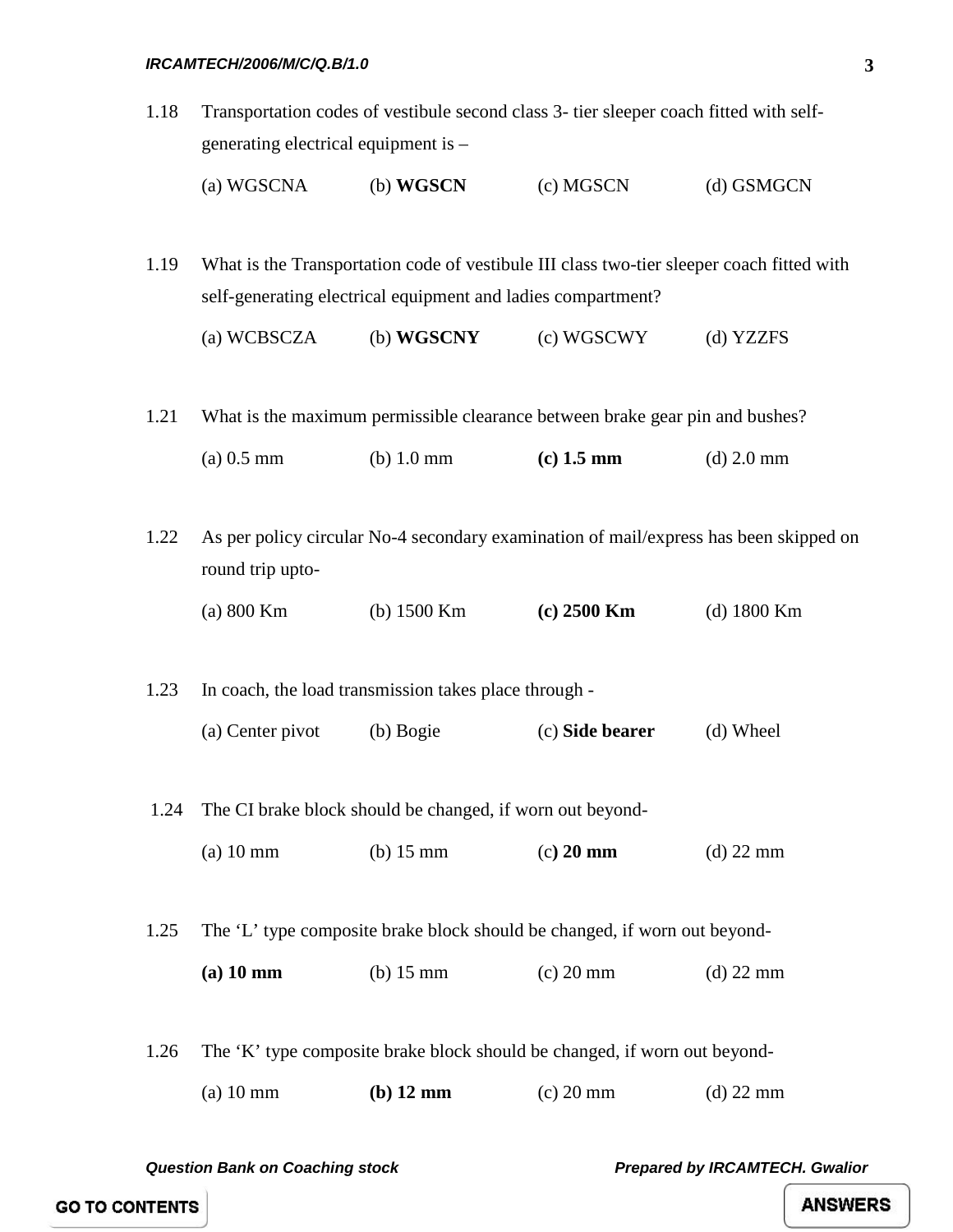| 1.27 | Std. packing pieces of ICF coach is - |                                                            |                                                                                  |                                             |
|------|---------------------------------------|------------------------------------------------------------|----------------------------------------------------------------------------------|---------------------------------------------|
|      | (a) $13,14,26$ mm                     | (b) $13,22,28 \text{ mm}$                                  | (c) 13,26,38,48 mm (d) 22,26,32 mm                                               |                                             |
| 1.28 |                                       | Coaching stock accident involving human life enquiry by-   |                                                                                  |                                             |
|      | $(a)$ CME                             | $(b)$ CRS                                                  | $(c)$ Sr.DME                                                                     | $(d)$ ADRM                                  |
| 1.29 |                                       | Yellow strips on end body of ICF indicate is $-$           |                                                                                  |                                             |
|      | (a) Antitclescopic                    | (b) Dual brake                                             |                                                                                  | (c) In built air brake (d) Non-Antitalescop |
| 130  | What defect is detecting UST test?    |                                                            |                                                                                  |                                             |
|      | (a) Internal crack                    | (b) external crack                                         | (c) Air flow crack                                                               | (d) None of the above                       |
| 1.31 |                                       | The original HAL bogies with speed potential of -          |                                                                                  |                                             |
|      | $(a)$ 92 km/h                         | $(b)$ 92 km/h                                              | $(c)$ 92 km/h                                                                    | $(d)$ 92 km/h                               |
| 1.32 |                                       |                                                            | What is Codal life of steel bodied coaches (Including dining / pantry cars) -    |                                             |
|      | $(a)$ 40 years                        | $(b)$ 30 years                                             | $(c)$ 25 years                                                                   | $(d)$ 22 years                              |
| 1.33 | What is codal life of IRS coaches?    |                                                            |                                                                                  |                                             |
|      | $(a)$ 40 years                        | $(b)$ 30 years                                             | $(c)$ 25 years                                                                   | $(d)$ 20 years                              |
| 1.34 |                                       | Codal life of light utilisation categories of coaches is - |                                                                                  |                                             |
|      | $(a)$ 40 years                        | $(b)$ 30 years                                             | $(c)$ 25 years                                                                   | $(d)$ 20 years                              |
| 1.35 |                                       |                                                            | Periodicity of periodic overhauls earning less then 2.5 lakhs Kms per annum is - |                                             |
|      | $(a)$ 12 Month                        | $(b)$ 18 Month                                             | $(c)$ 24 Month                                                                   | $(d)$ 30 Month                              |
|      |                                       |                                                            |                                                                                  |                                             |

**4**

*Question Bank on Coaching stock Prepared by IRCAMTECH. Gwalior* 

 *IRCAMTECH/2006/M/C/Q.B/1.0*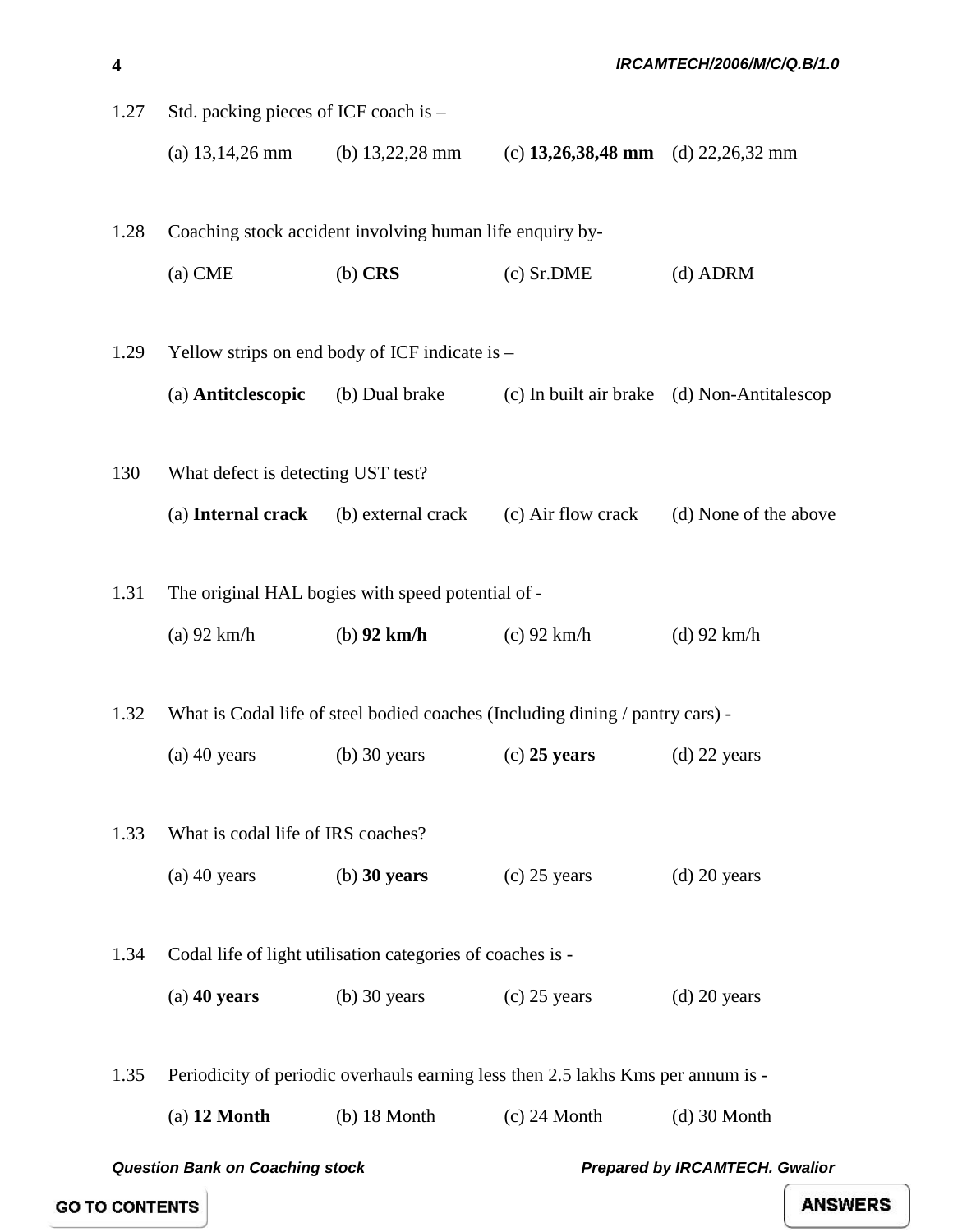| 1.36                                                                            | The standard thickness of compensating rings is - |                                         |               |               |
|---------------------------------------------------------------------------------|---------------------------------------------------|-----------------------------------------|---------------|---------------|
|                                                                                 | (a) 2 mm                                          | $(b)$ 4 mm                              | $(c)$ 6 mm    | (d) 8 mm      |
|                                                                                 |                                                   |                                         |               |               |
| 1.37                                                                            | Tare weight of the WGS CZAC coach is -            |                                         |               |               |
|                                                                                 | (a) 50.30t                                        | (b) $49.30t$                            | (c) $48.77 t$ | (d) $47.22 t$ |
|                                                                                 |                                                   |                                         |               |               |
| 1.38                                                                            | Payload of the WGSCZAC coach is -                 |                                         |               |               |
|                                                                                 | (a) 6.38t                                         | (b) $7.22 t$                            | $(c)$ 5.680 t | (d) $4.889 t$ |
| 1.39                                                                            |                                                   | Gross weight of the WGSCZAC coach is -  |               |               |
|                                                                                 | (a) $54.98 t$                                     | (b) $56.36 t$                           | (c) $59.22 t$ |               |
|                                                                                 |                                                   |                                         |               | (d) $52.23t$  |
| 1.40                                                                            | Tare weight of the WGSCWAC coach is -             |                                         |               |               |
|                                                                                 | (a) $49.75$ t                                     | (b) $49.30 t$                           | $(c)$ 50.00 t | (d) $46.50 t$ |
|                                                                                 |                                                   |                                         |               |               |
| 1.41                                                                            |                                                   | Total payload of the WGSCWAC coach is - |               |               |
|                                                                                 | (a) $1.440 t$                                     | (b) $5.680 t$                           | $(c)$ 3.680 t | (d) $2.275$ t |
|                                                                                 |                                                   |                                         |               |               |
| 1.42                                                                            | Tare weight of the GS coach is $-$                |                                         |               |               |
|                                                                                 | $(a)$ 36.99 t                                     | (b) $46.99 t$                           | (c) $38.03 t$ | (d) $37.70 t$ |
| 1.43                                                                            | Normal payload of the GS coach is -               |                                         |               |               |
|                                                                                 | (a) 6.98 t                                        | (b) $5.85 t$                            | (c) $6.67 t$  |               |
|                                                                                 |                                                   |                                         |               | (d) $7.21 t$  |
| 1.44                                                                            | What is overload of the GS coach?                 |                                         |               |               |
|                                                                                 | (a) 85%                                           | (b) $90\%$                              | $(c)$ 100%    | (d) $150%$    |
| <b>Prepared by IRCAMTECH. Gwalior</b><br><b>Question Bank on Coaching stock</b> |                                                   |                                         |               |               |

**GO TO CONTENTS**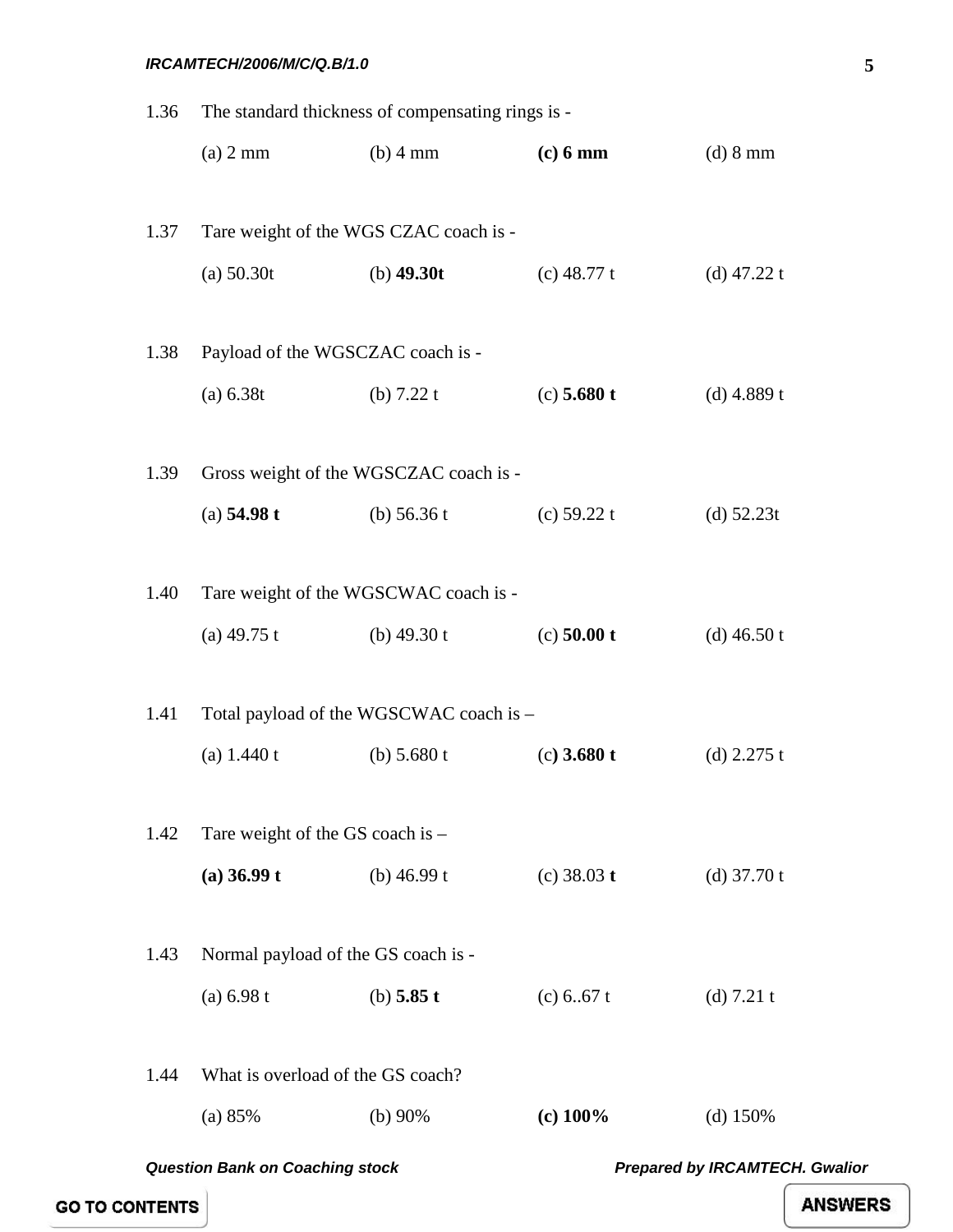1.45 Total payload of the GS coach is -

(a) 5.79 t (b) 12.60 t **(c) 11.70 t** (d) 14.04 t

1.46 In tare condition the bogie frame bolster clearance of non-AC, GS, SDC, SCN coach is - (a)  $48 \pm 3$ mm **(b)**  $40 \pm 5$ **mm** (c)  $47 \pm 2$ mm (d)  $29 \pm 3$ mm

1.47 In gross load condition, the bogie frame bolster clearance of non AC, GS coach is -

(a)  $75 \pm 3 \text{mm}$  (b)  $78 \pm 2 \text{mm}$  (c)  $74 \pm 3 \text{mm}$  (d)  $71 \pm 2 \text{mm}$ 

1.48 In tare condition the body bogie clearance of non AC, GS, SDC, SCN coach is -

**(a) 70**  $\pm$  **3mm** (b) 72  $\pm$  3mm (c) 75  $\pm$  3mm (d) 78  $\pm$  2mm

1.49 In gross load condition, the body bogie clearance of non-AC, GS, coach is -

(a)  $26 \pm 3$ mm (b)  $29 \pm 2$ mm (c)  $30 \pm 2$ mm **(d)**  $36 \pm 3$ **mm** 

1.50 What shall be the period for cleaning of carpet of AC compartment? (a) Two month **(b) one month** (c) 15 day (d) Three month

1.51 All newly built coaches shall be given IOH after - (a) One month (b) six month **(c) one year** (d) two year

1.52 The revised maximum payloads of NMG coaches are -

(a)  $7.39 \text{ t}$  (b)  $8.23 \text{ t}$  **(c)**  $9.20 \text{ t}$  (d)  $10.32 \text{ t}$ 

1.53 The length of over body of IRS coach is - (a) 21337 mm (b) 21336 mm (c) 21996 mm **(d) 21030 mm**

*Question Bank on Coaching stock Prepared by IRCAMTECH. Gwalior* 

**GO TO CONTENTS**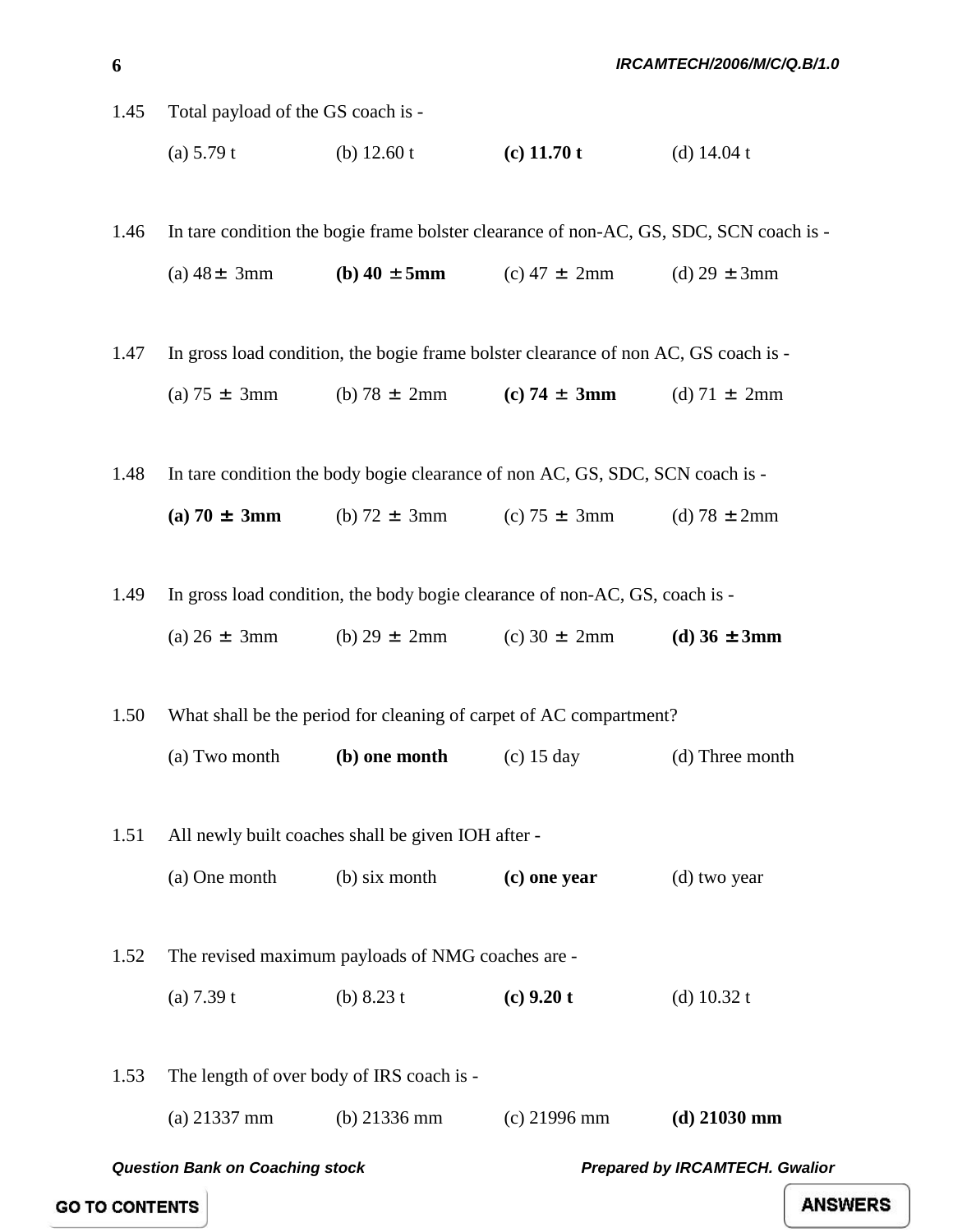| 1.54 | The length over buffer of ICF/RCF coach is - |                                                       |                                                                         |                                                                                        |
|------|----------------------------------------------|-------------------------------------------------------|-------------------------------------------------------------------------|----------------------------------------------------------------------------------------|
|      | $(a)$ 22297 mm                               | (b) $22299$ mm                                        | $(c)$ 21996 mm                                                          | $(d)$ 21030 mm                                                                         |
| 1.55 |                                              | What is the length of coach over buffer of IRS coach? |                                                                         |                                                                                        |
|      | $(a)$ 22297 mm                               | (b) $22296 \text{ mm}$                                | $(c)$ 21336 mm                                                          | $(d)$ 21996 mm                                                                         |
| 1.56 | Over all width of ICF/RCF coach is -         |                                                       |                                                                         |                                                                                        |
|      | $(a)$ 3251 mm                                | (b) $3250 \text{ mm}$                                 | $(c)$ 3245 mm                                                           | $(d)$ 3991 mm                                                                          |
| 1.57 | In IRS coach, what is the of overall width?  |                                                       |                                                                         |                                                                                        |
|      | $(a)$ 3251 mm                                | (b) $3250 \text{ mm}$                                 | $(c)$ 3245 mm                                                           | $(d)$ 3.991 mm                                                                         |
| 1.58 |                                              | The height from rail level of ICF/RCF coach is -      |                                                                         |                                                                                        |
|      | $(a)$ 3886 mm                                | $(b)$ 4025 mm                                         | $(c)$ 3991 $mm$                                                         | $(d)$ 3251 mm                                                                          |
| 1.59 |                                              |                                                       | In IRS coaches, the maximum height from rail level top of the roof is - |                                                                                        |
|      | $(a)$ 4025 mm                                | $(b)$ 3991 mm                                         | $(c)$ 3786mm                                                            | $(d)$ 3886 mm                                                                          |
| 1.60 |                                              |                                                       | In ICF coach, replace Headstock if the thickness is reduce more than -  |                                                                                        |
|      | $(a)$ 2 mm                                   | (b) 8 mm                                              | $(c)$ 4 mm                                                              | $(d)$ 6 mm                                                                             |
| 1.61 | what RDSO technical pamphlet is used -       |                                                       |                                                                         | Maintenance and repair procedure for hydraulic shock absorbers used on coaching stock, |
|      | $(a) C-7512$                                 | (b) $C-7301$                                          | $(c) C - 6803$                                                          | $(d)$ C-7607                                                                           |

*Question Bank on Coaching stock Prepared by IRCAMTECH. Gwalior* 

**GO TO CONTENTS**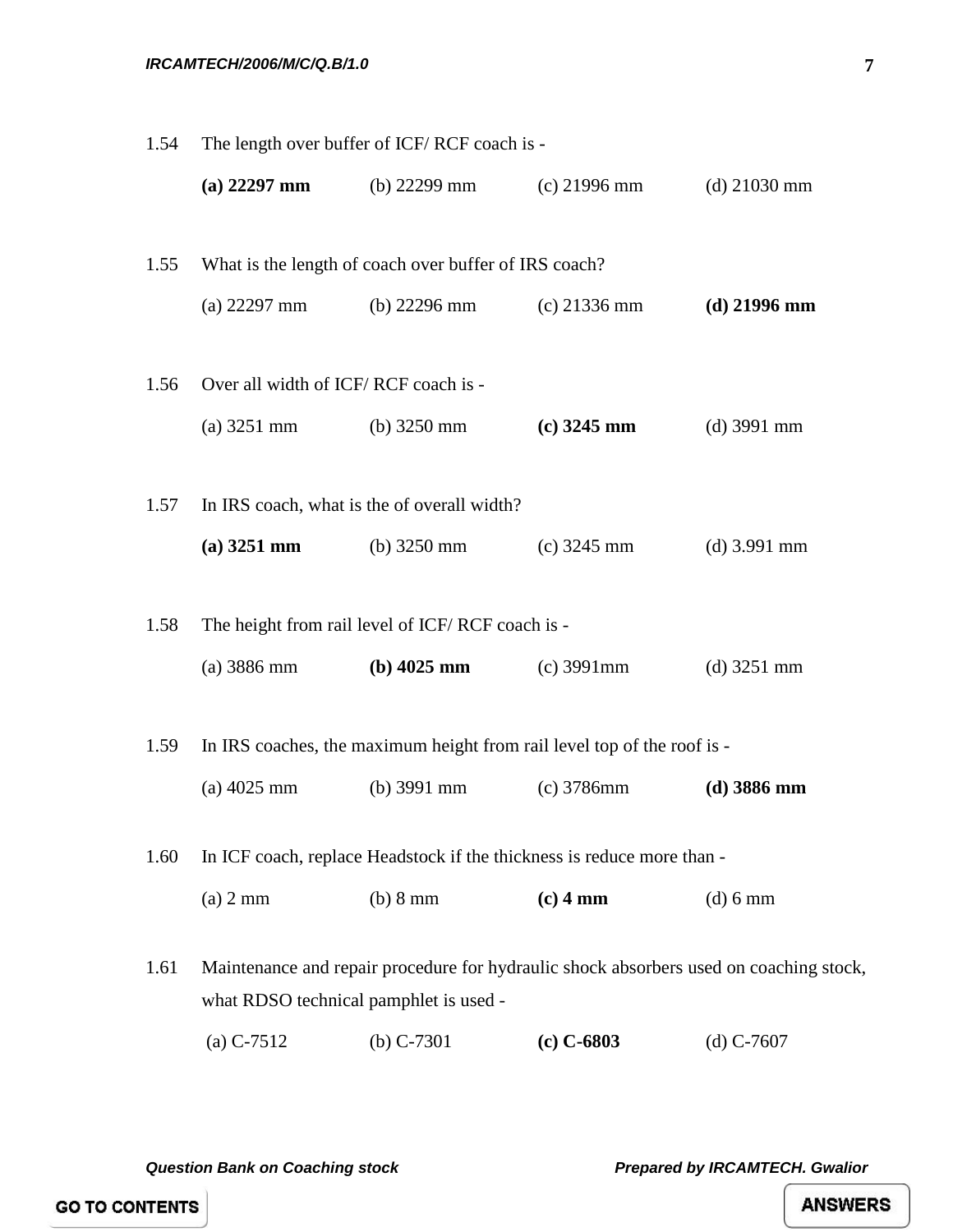- 1.62 Maintenance and repair procedure for wheel and axle manual, what RDSO's technical pamphlet is used.-
	- (a) C-7512 **(b) C-7907** (c) C-7901 (d) C-7809

1.63 Instruction for Inspection/ maintenance of air brake equipment on passenger coaches, what RDSO's technical pamphlet is used -

(a) C-7512 (b) C-7907 **(c) C-8805** (d) C-8703

1.64 Description of water raising system to SK- 86209 and instruction for filling water for air brake coaches, what RDSO's technical pamphlet is used -

**(a) C-9009** (b) C-9011 (c) C-9103 (d) C-9105

1.65 Maintenance manual for IRSA-600 slack adjuster, what RDSO's technical pamphlet is used -

**(a) G-92** (b) G-97 (c) G-67 (d) G-94

1.66 At what schedule the painting of lavatories from inside is done – **(a) 'B'** schedules (b) 'A' schedule (c) 'C' schedule (d) Special schedule

- 1.67 Permitted luggage allowed for  $II<sup>ad</sup>$  class pass is
	- (a) 35 Kg/ head **(b) 50 Kg/ head** (c) 70 Kg/ head (d) 100 Kg/ head
- 1.68 Permitted luggage allowed for  $I<sup>st</sup>$  class pass is (a) 35 Kg/ head (b) 50 Kg/ head **(c) 70 Kg/ head** (d) 100 Kg/ head

1.69 Re painting of coaching stock as per "C" schedule is done at every –

(a) 3.0 year (b) 3.5 year (c) 4.5 year **(d) 5.0 year** 

*Question Bank on Coaching stock Prepared by IRCAMTECH. Gwalior* 

**GO TO CONTENTS**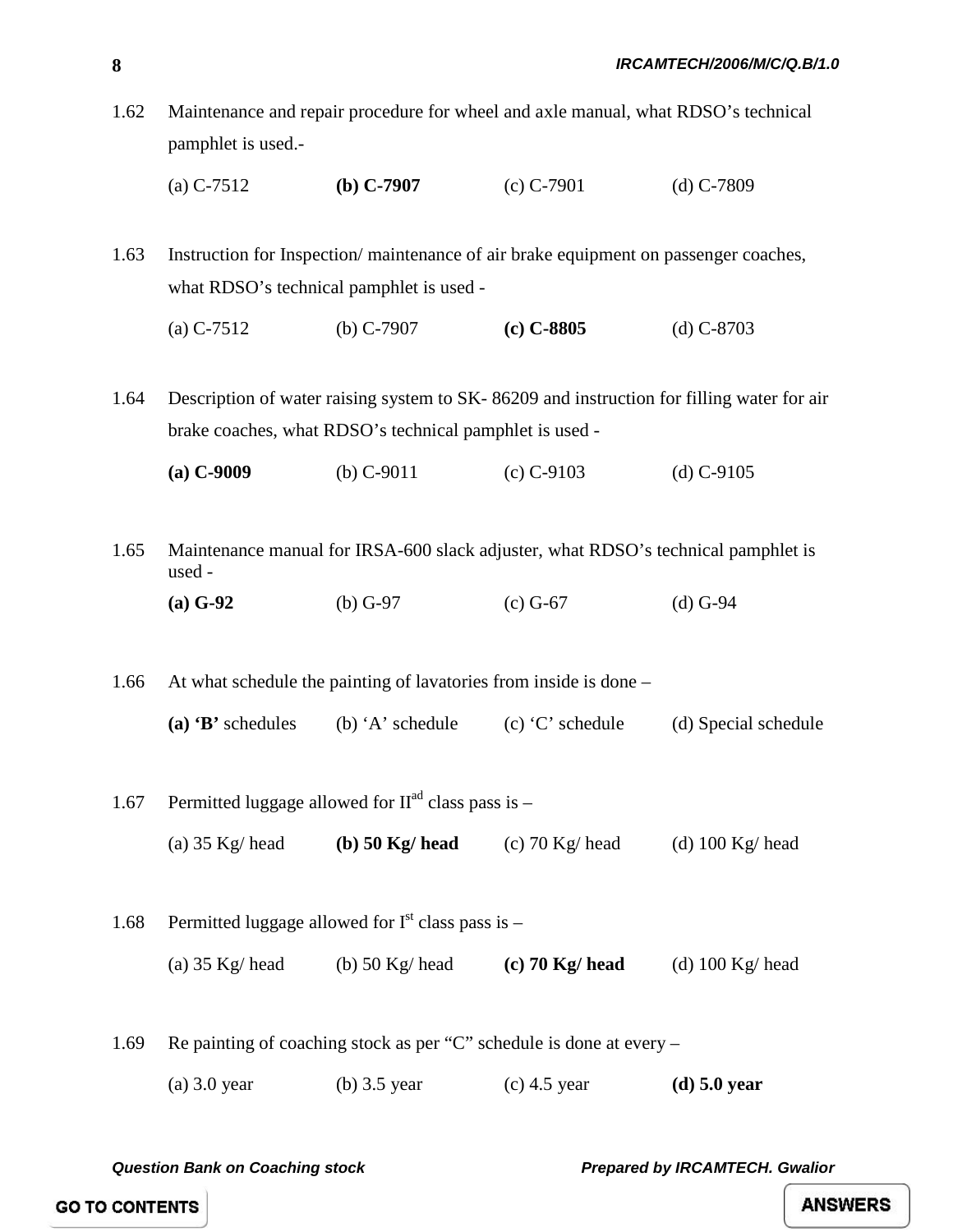| 1.70 | Rehabilitation of coaching stock is carried out between - |           |                                                                  |                  |
|------|-----------------------------------------------------------|-----------|------------------------------------------------------------------|------------------|
|      |                                                           |           | (a) 10 to 12 year (b) 12 to 15 year (c) 15 to 18 year            | $(d)$ 18 20 year |
|      |                                                           |           |                                                                  |                  |
| 1.71 |                                                           |           | How many emergency windows provided in AC ICF/RCF coaches are -  |                  |
|      | (a) Two                                                   | (b) Three | (c) Four                                                         | $(d)$ Five       |
| 1.72 | Rehabilitation cost of coaching stock is -                |           |                                                                  |                  |
|      | (a) $15\%$ of the total cost                              |           | (b) 20% of the total cost                                        |                  |
|      | $(c)$ 25% of the total cost                               |           | (d) 35% of the total cost                                        |                  |
| 1.73 |                                                           |           | At what interval, the schedule 'C' examination of a BG coach is? |                  |
|      |                                                           |           |                                                                  |                  |
|      | (a) One month $\pm$ 3 days                                |           | (b) Three month $\pm$ 3 days                                     |                  |
|      | (c) Six month $\pm$ 7 days                                |           | (d) Nine month $\pm$ 7 days                                      |                  |
| 1.74 |                                                           |           | What is the interval of schedule 'A' examination of a coach?     |                  |
|      |                                                           |           |                                                                  |                  |
|      | (a) One month $\pm 3$ days                                |           | (b) Two months $\pm$ 3 days                                      |                  |
|      | (c) Three months $\pm$ 6 days                             |           | (d) None of the above                                            |                  |
| 1.75 |                                                           |           | What is the interval of schedule 'B' examination of a coach?     |                  |
|      | (a) One month $\pm$ 3 days                                |           | (b) Two months $\pm$ 3 days                                      |                  |
|      | (c) Three months $\pm$ 7 days                             |           | (d) None of the above                                            |                  |
| 1.76 | What is the purpose of manipulator?                       |           |                                                                  |                  |
|      |                                                           |           |                                                                  |                  |
|      | (a) For testing roller bearing                            |           | (b) For down hand welding                                        |                  |
|      | $(c)$ For ROH                                             |           | (d) For brake ringing Adjustment                                 |                  |

*Question Bank on Coaching stock Prepared by IRCAMTECH. Gwalior* 

**9**

**GO TO CONTENTS**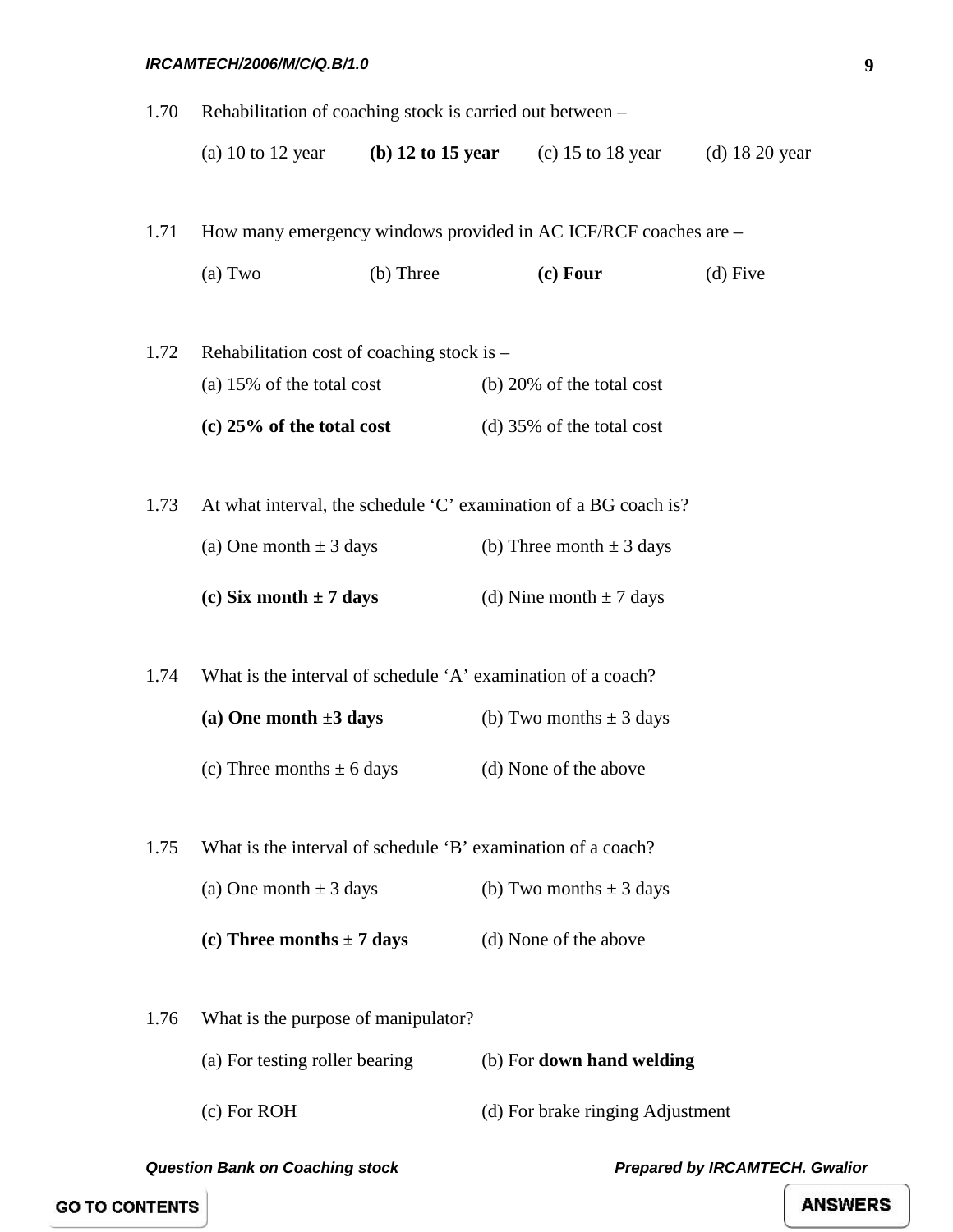| (a) Every 15 days | (b) Every month |
|-------------------|-----------------|
|                   |                 |

- (c) Every 45 days (d) Every 90 days
- 1.78 What is the interval of cleaning/ flushing of overhead water tank?
	- (a) Every trip (b) **Every month**
	- (c) Every three month (d) Every Six month
- 1.79 At what interval, check the anticorrosive paint in commode?

| (a) <b>One month</b> | (b) Three month       |  |
|----------------------|-----------------------|--|
| $(c)$ Six month      | (d) None of the above |  |

- 1.80 At what interval IOH of ICF coaches is done (a) Two month (b) Three month  $\pm 15$  days (c) Six month  $\pm 7$  day **(d) Six month**  $\pm 15$  **day**
- 1.81 What do you mean by FRP? (a) Fibre recalling panel **(b) Fibre reinforced plastic** (c) First reduction plastic (d) Fine reinforced panel
- 1.82 At what interval, the IOH of shatabdi coaches is?
	- (a) 12 months or four lake km which is earlier
	- **(b) 9 months or two lake km which is earlier**
	- (c) 6 months or one lake km which is earlier
	- (d) None of the above

*Question Bank on Coaching stock Prepared by IRCAMTECH. Gwalior* 

**GO TO CONTENTS**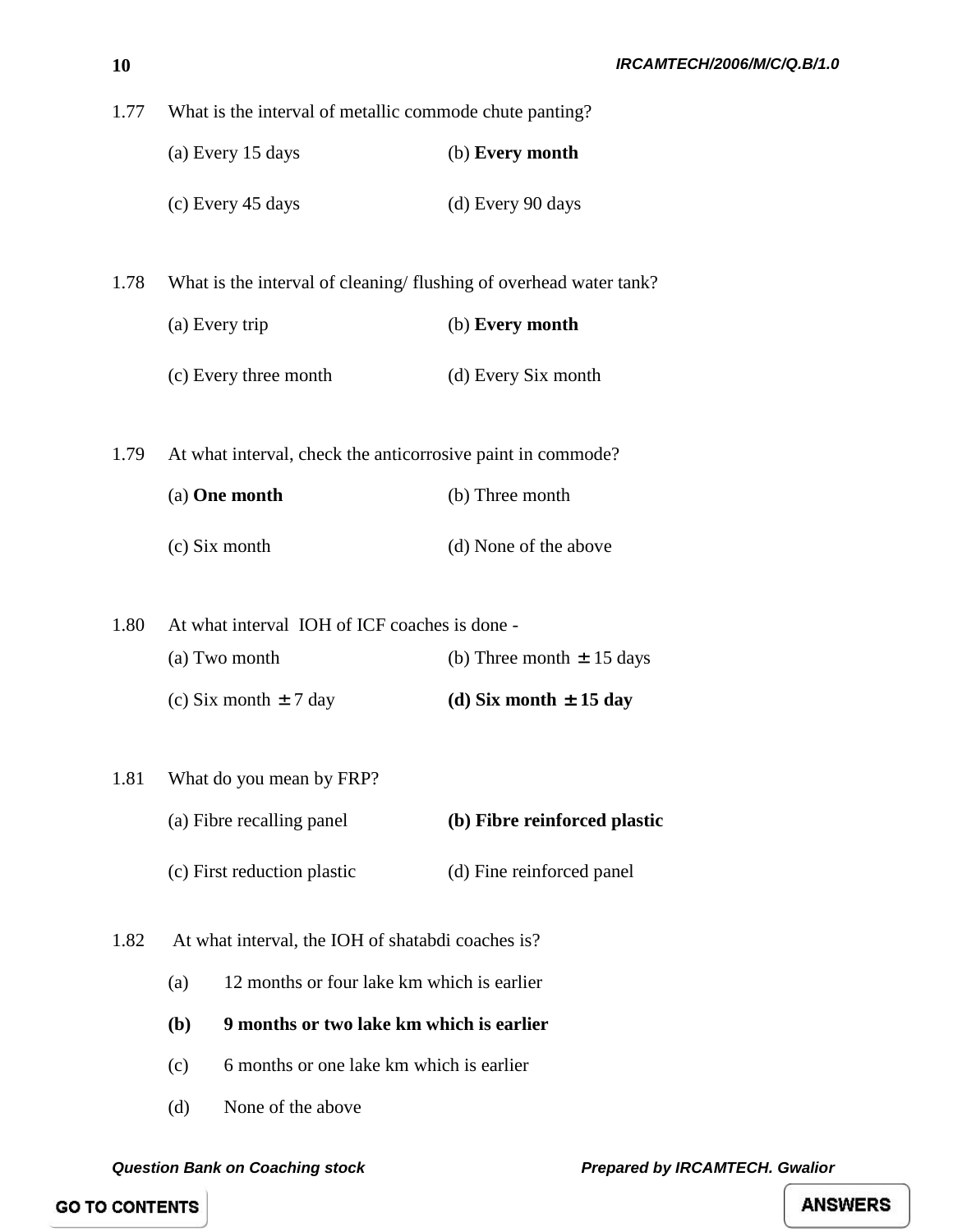- 1.83 The identification of bogie mounted air brake system coach is
	- (a) 'A' is written near coach Nos
	- (b) 'B' is written near coach Nos
	- (c) **'AB' is written near coach Nos**
	- (d) None of the above
- 1.84 What is the periodicity for IOH of ICF coaches expect Rahdhani & Shatabdi?
	- (a) 9 month or 250,000 Km whichever is earlier
	- (b) 12 month or 250,000 Km whichever is earlier
	- **(c) 6 month or 250,000 Km whichever is earlier**
	- (d) None of the above
- 1.85 Where has been distraction tube provided in ICF/RCF coaches?
	- **(a) Between main head stock and axially head stock**
	- (b) Outer main head stock
	- (c) With axially head stock
	- (d) None of the above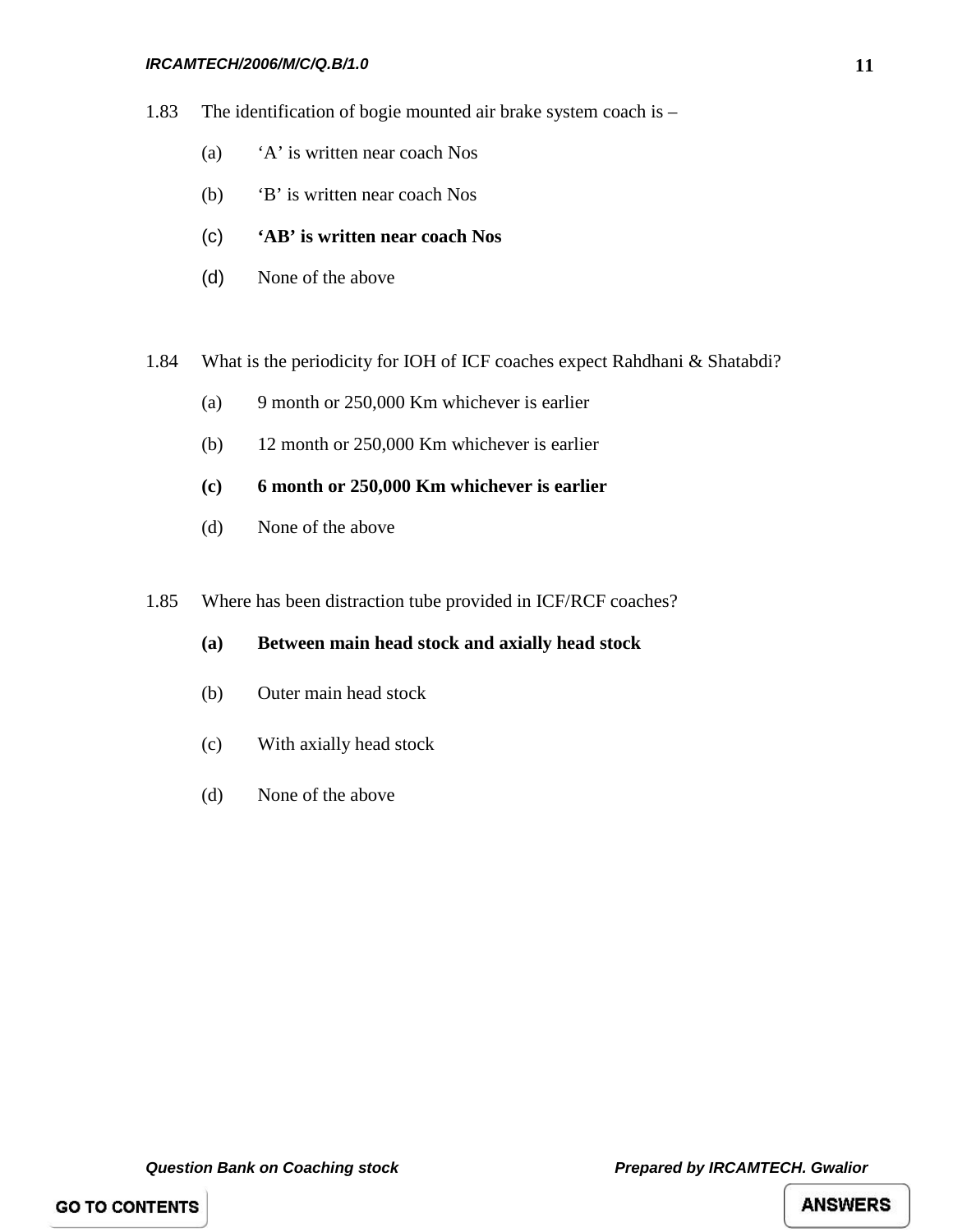*Question Bank on Coaching stock Prepared by IRCAMTECH. Gwalior* 

**GO TO CONTENTS**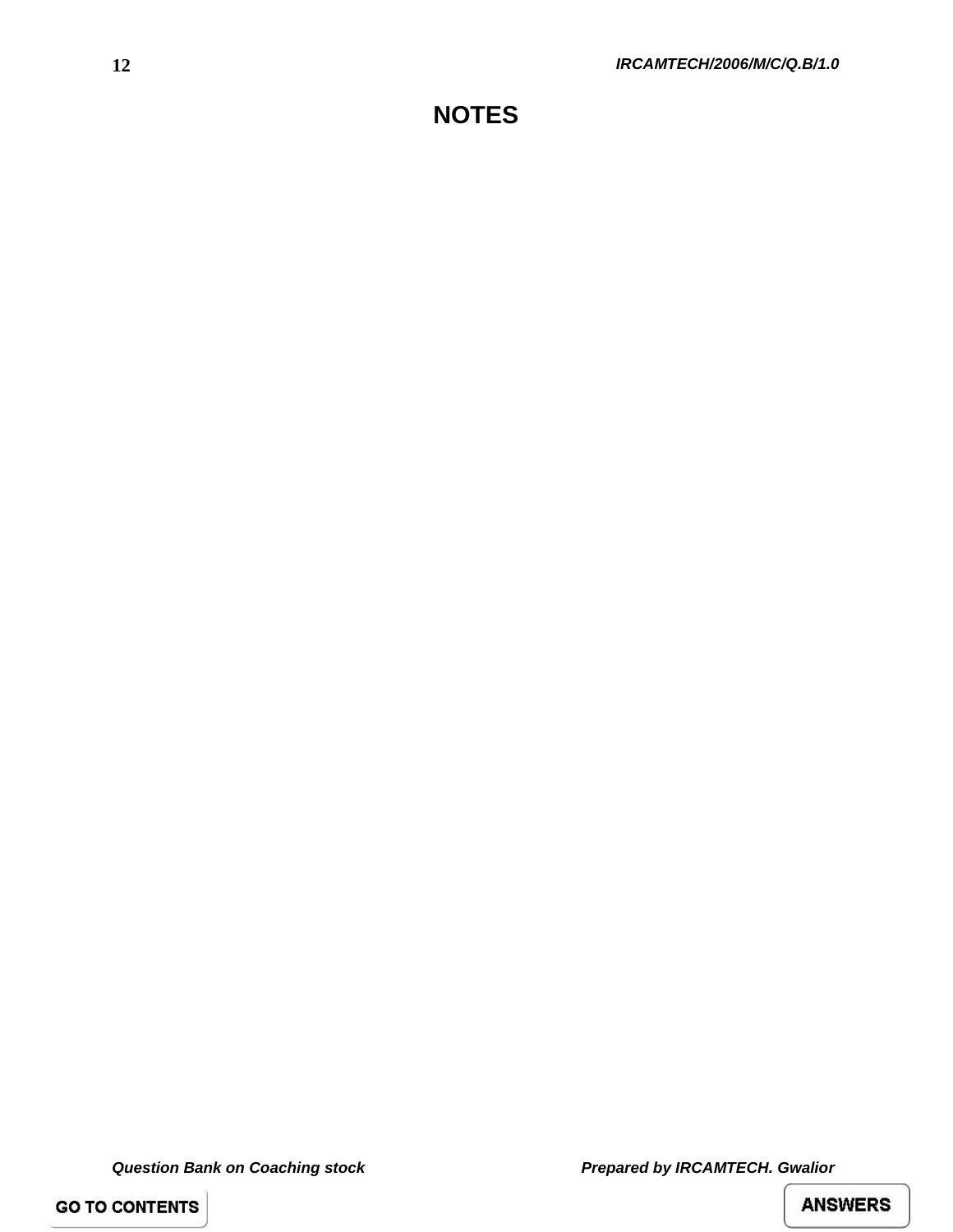#### **CHAPTER -2**

## **CBC / DRAFT GEAR**

<span id="page-17-0"></span>

| 2.01                                                                           | The maximum standard buffer height above rail level to center of buffer is -               |                                                           |                                                                                 |                |  |
|--------------------------------------------------------------------------------|--------------------------------------------------------------------------------------------|-----------------------------------------------------------|---------------------------------------------------------------------------------|----------------|--|
|                                                                                | $(a)$ 1085 mm                                                                              | (b) $1100 \text{ mm}$                                     | $(c)$ 1105 mm                                                                   | $(d)$ 1030 mm  |  |
| 2.02                                                                           |                                                                                            |                                                           | The minimum permissible buffer height above rail level to center of buffer is - |                |  |
|                                                                                | $(a) 1105$ mm                                                                              | (b) $1145 \text{ mm}$                                     | $(c)$ 1115 mm                                                                   | $(d)$ 1030 mm  |  |
| 2.03                                                                           |                                                                                            | Standard buffer projection from Headstock is -            |                                                                                 |                |  |
|                                                                                | $(a)$ 650 mm                                                                               | (b) 635 mm                                                | $(c) 620$ mm                                                                    | $(d) 660$ mm   |  |
| 2.04                                                                           |                                                                                            | Minimum Permissible buffer projection from Headstock is - |                                                                                 |                |  |
|                                                                                | $(a) 635$ mm                                                                               | (b) $605 \text{ mm}$                                      | $(c) 590$ mm                                                                    | $(d)$ 584 mm   |  |
| 2.05                                                                           |                                                                                            | The diameter of buffer plunger face of ICF coaches is -   |                                                                                 |                |  |
|                                                                                | $(a)$ 552 mm                                                                               | $(b)$ 457 mm                                              | $(c)$ 493 mm                                                                    | $(d) 510$ mm   |  |
| 2.06                                                                           | In ICF coach drawbar and Headstock, what should be the maximum buffer projection in<br>mm? |                                                           |                                                                                 |                |  |
|                                                                                | $(a)$ 92.0 mm                                                                              | (b) $34.0$ mm                                             | $(c)$ 36.0 mm                                                                   | $(d)$ 38.0 mm  |  |
| 2.07                                                                           |                                                                                            | What is the distance between two buffers at one end?      |                                                                                 |                |  |
|                                                                                | (a) $1952 \text{ mm}$                                                                      | (b) $1976 \text{ mm}$                                     | $(c)$ 1956 mm                                                                   | $(d)$ 1992 mm  |  |
| 2.08                                                                           | What is the maximum buffer plunger stroke in mm?                                           |                                                           |                                                                                 |                |  |
|                                                                                | $(a)$ 127.0 mm                                                                             | (b) $129.0 \text{ mm}$                                    | $(c)$ 131.0 mm                                                                  | $(d)$ 133.0 mm |  |
| <b>Prepared by IRCAMTECH Gwalior</b><br><b>Question Bank on Coaching Stock</b> |                                                                                            |                                                           |                                                                                 |                |  |

**GO TO CONTENTS**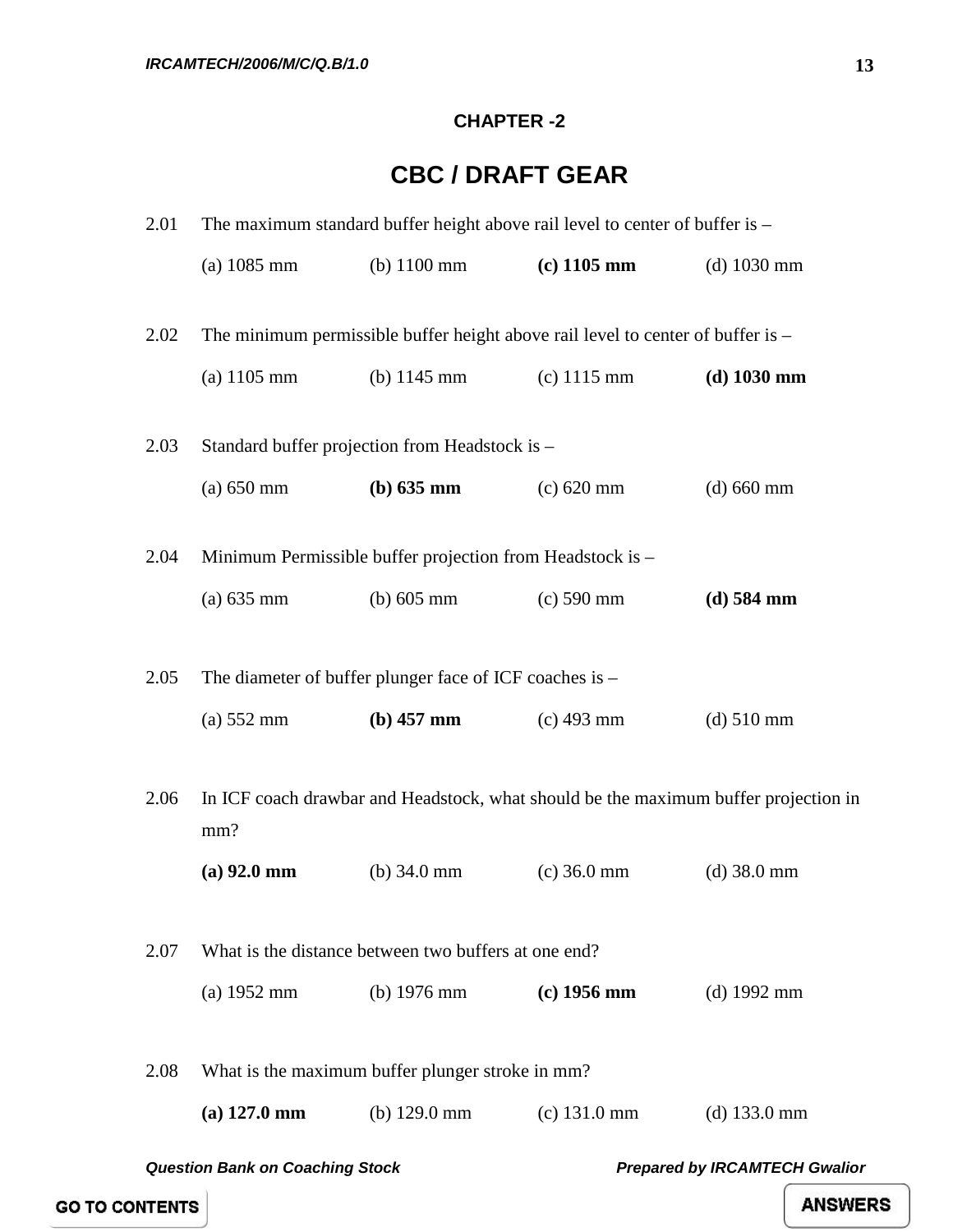2.09 How the weight of the body is transferred on trolley in ICF coach? (a) Journal (b) Wheel **(c) Side bearer** (d) Dashpot 2.10 What should be the minimum buffer height after POH? (a) 1050 mm (b) 1060 mm (c) 1080 mm **(d) 1090 mm** 2.11 The ICF buffer plunger is made of – (a) Mild steel (b) Cost iron **(c) Cast steel** (d) Aluminum Alloy 2.12 In loaded condition, the minimum permissible height of buffer in ICF coach is – (a) 1090 mm (b) 1105 mm **(c) 1030 mm** (d) None of the above 2.13 What is the buffer stroke in ICF coach? **(a) 127.0 mm** (b) 129.0 mm (c) 131.0 mm (d) 133.0 mm 2.14 The new thickness of a draft pad in ICF coach is - (a) 30.0 mm **(b) 32.0 mm** (c) 33.0 mm (d) 34.0 mm 2.15 The condemning thickness of draft pad in ICF coaches? **(a) 30.0 mm** (b) 32.0 mm (c) 33.0 mm (d) 34.0 mm 2.16 What is the slot of draft key in drawbar hook in ICF coach? (a) 36.0 mm (b) 37.0 mm **(c) 38.0 mm** (d) 39.0 mm

2.17 What is the new thickness of draft key in ICF coaches? (a) 30.0 mm **(b) 36.0 mm** (c) 39.0 mm (d) 41.0 mm

*Question Bank on Coaching Stock Prepared by IRCAMTECH Gwalior* 

**GO TO CONTENTS**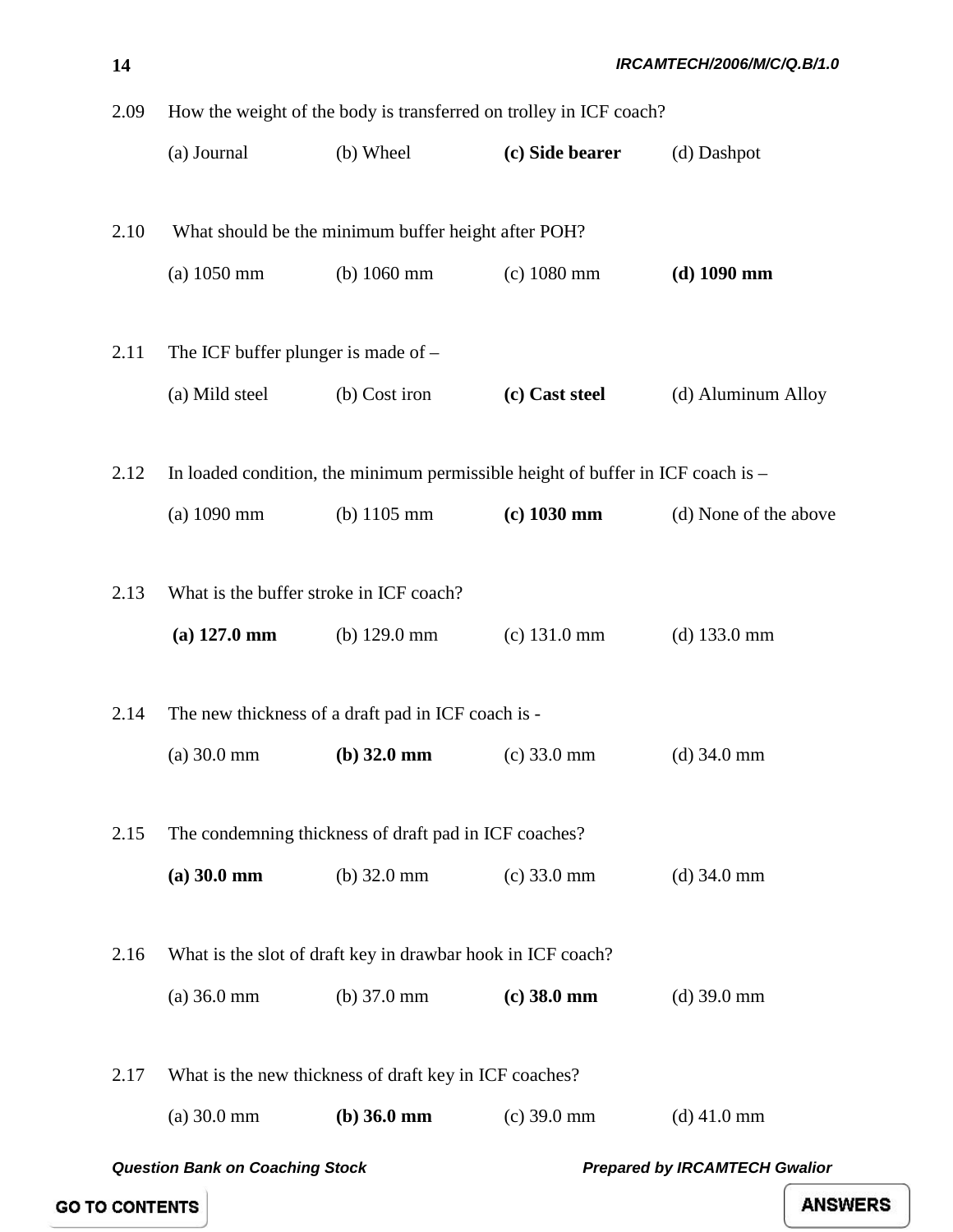| 2.18 | The draw & buffing force transmission in coach is - |                                                                                         |                       |                       |  |
|------|-----------------------------------------------------|-----------------------------------------------------------------------------------------|-----------------------|-----------------------|--|
|      | (a) Centre pivot                                    | (b) Bogie                                                                               | (c) Side bearer       | (d) Wheel             |  |
|      |                                                     |                                                                                         |                       |                       |  |
| 2.19 |                                                     | Name the distance between axle box top and axle box crown bolt is –                     |                       |                       |  |
|      | (a) Clearance $A$ '                                 | (b) clearance $B'$                                                                      | $(c)$ clearance $(C)$ | (d) None of the above |  |
|      |                                                     |                                                                                         |                       |                       |  |
| 2.20 |                                                     | Write the difference of load between IRS coach and ICF coach is -                       |                       |                       |  |
|      | (a) 26 to 32 $\%$                                   | (b) 23 to 26 $%$                                                                        | (c) 20 to 22 $%$      | (d) 30 to 36 $%$      |  |
|      |                                                     |                                                                                         |                       |                       |  |
| 2.21 | Houling capacity of HT type CBC is -                |                                                                                         |                       |                       |  |
|      | $(a)$ 7000 ton                                      | $(b)$ 8000 ton                                                                          | $(c)$ 9000 ton        | $(d)$ 10000 ton       |  |
|      |                                                     |                                                                                         |                       |                       |  |
| 2.22 | What is Arc radius of buffer face?                  |                                                                                         |                       |                       |  |
|      | (a) $1505 \text{ mm}$                               | (b) $1905 \text{ mm}$                                                                   | $(c)$ 1305 mm         | (d) $1205 \text{ mm}$ |  |
|      |                                                     |                                                                                         |                       |                       |  |
| 2.23 | line to center of buffer is -                       | In production unit, in tare condition the minimum permissible buffer height above rail  |                       |                       |  |
|      | (a) $11030 \text{ mm}$                              | (b) $1045 \text{ mm}$                                                                   | $(c)$ 1060 mm         | $(d)$ 1095 mm         |  |
|      |                                                     |                                                                                         |                       |                       |  |
| 2.24 |                                                     | In workshop, in tare condition the minimum permissible buffer height above rail line to |                       |                       |  |
|      | center of buffer is -                               |                                                                                         |                       |                       |  |
|      | $(a) 1090$ mm                                       | (b) $1075$ mm                                                                           | $(c) 1060$ mm         | $(d)$ 1030 mm         |  |
|      |                                                     |                                                                                         |                       |                       |  |
| 2.25 |                                                     | What thickness of hard packing ring used for 889 to 864 mm average trade diameter of    |                       |                       |  |
|      |                                                     | two wheel sets of bogie in adjustment of buffer height?                                 |                       |                       |  |
|      | (a) 10.0 mm                                         | (b) $12.0 \text{ mm}$                                                                   | $(c)$ 13.0 mm         | $(d) 20.0$ mm         |  |

*Question Bank on Coaching Stock Prepared by IRCAMTECH Gwalior*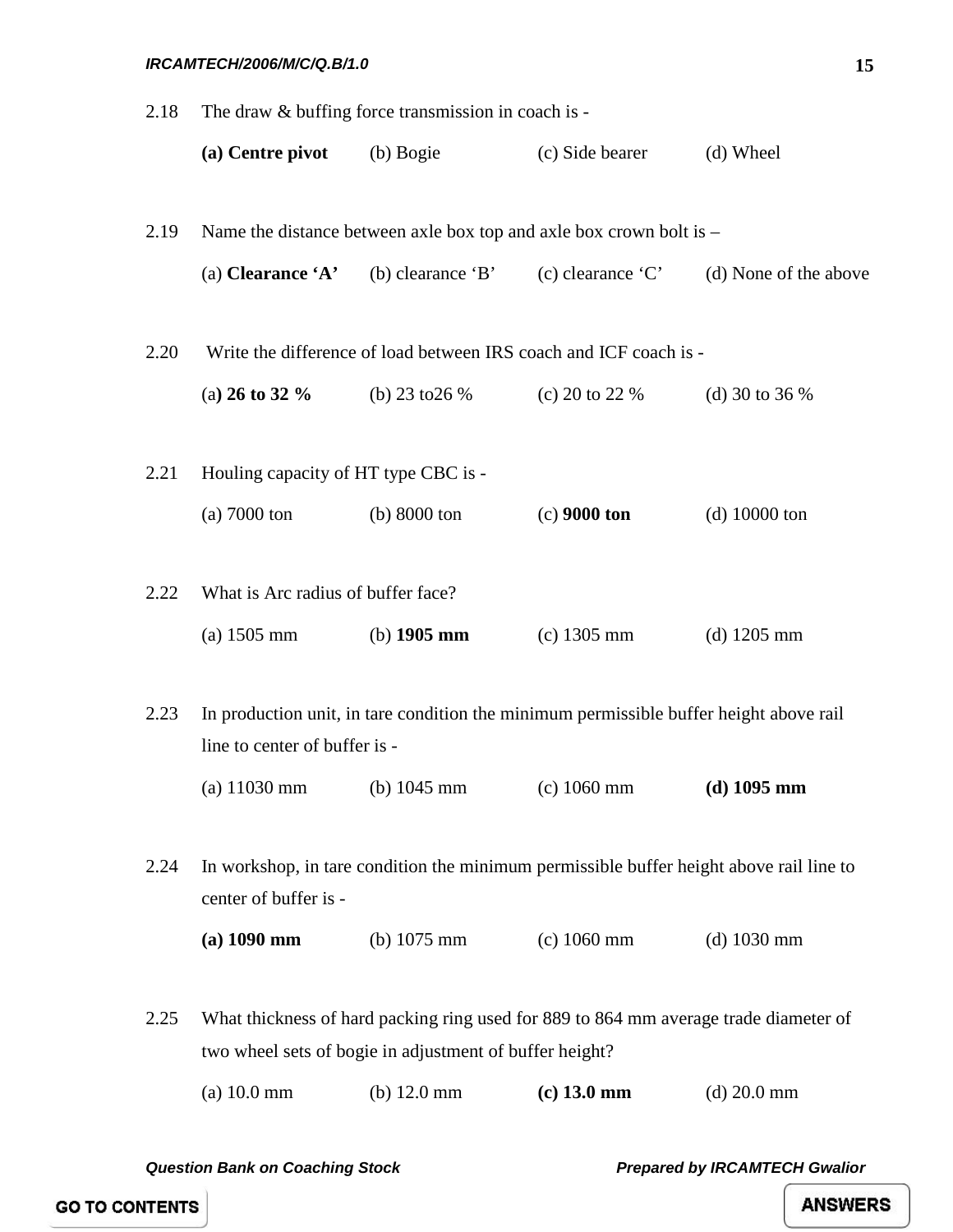2.26 What thickness of hard packing ring used for 863 to 840 mm average trade diameter of two wheel sets of bogie in adjustment of buffer height?

| $(a) 12.0$ mm | (b) $16.0 \text{ mm}$ | $(c) 20.0$ mm | (d) $26.0 \text{ mm}$ |
|---------------|-----------------------|---------------|-----------------------|
|---------------|-----------------------|---------------|-----------------------|

2.27 Thickness of hard packing ring used for 839 to 820 mm average trade diameter of two wheel sets of bogie in adjustment of buffer height is -

(a) 16.0 mm (b) 20.0 mm **(c) 38.0 mm** (d) 46.0 mm

2.28 Thickness of hard packing ring used for 819mm average trade diameter of two wheel sets of bogie in adjustment of buffer height is -

(a) 20.0 mm (b) 38.0 mm (c) 46.0 mm **(d) 48.0 mm**

2.29 Enhanced proof load of draw gear and screw coupling is -

**(a) 75 t** (b) 80 t (c) 90 t (d) 85 t

2.30 Enhanced breaking load of draw gear and screw coupling is -

(a) 108 t (b) 120 t **(c) 130 t** (d) 60 t

2.31 What is wear limit of draw hook of root of near point of contact with bent link?

| $(a) 8.0$ mm | (b) $10.0 \text{ mm}$ | $(c)$ 12.0 mm | (d) $13.0 \text{ mm}$ |
|--------------|-----------------------|---------------|-----------------------|
|--------------|-----------------------|---------------|-----------------------|

2.32 Wear limit of draw hook pinhole is – (a) 1.0 mm **(b) 3.0 mm** (c) 5.0 mm (d) 7.0 mm

2.33 Wear limit of draw hook bottom side of shank is - (a) 10.0 mm **(b) 15.0 mm** (c) 20.0 mm (d) 25.0 mm

*Question Bank on Coaching Stock Prepared by IRCAMTECH Gwalior*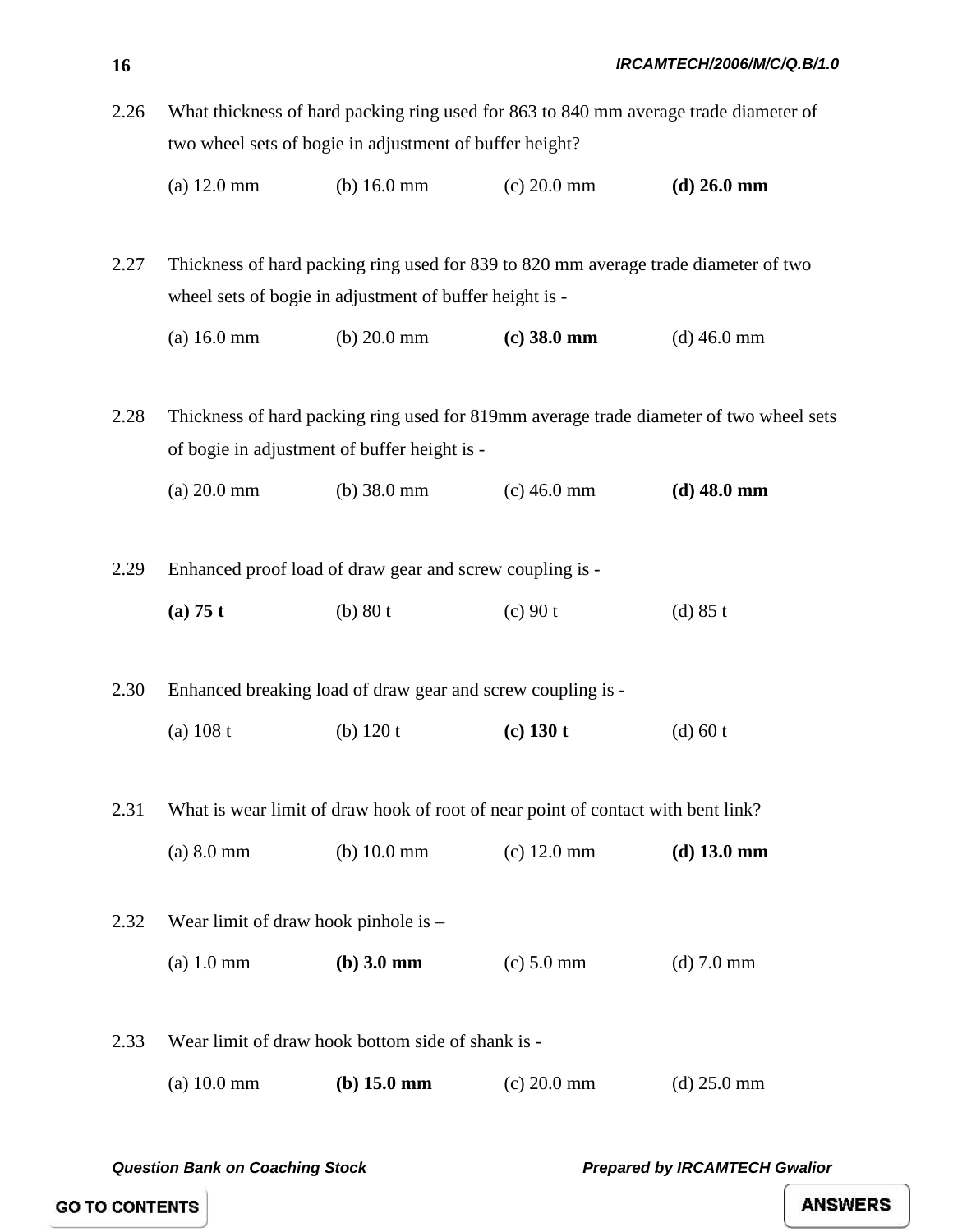|      | <b>Question Bank on Coaching Stock</b>            |                                                                                        |                                                                   | <b>Prepared by IRCAMTECH Gwalior</b> |  |
|------|---------------------------------------------------|----------------------------------------------------------------------------------------|-------------------------------------------------------------------|--------------------------------------|--|
|      | $(a) 2.50$ mm                                     | (b) $3.50 \text{ mm}$                                                                  | $(c)$ 4.50 mm                                                     | $(d)$ 5.50 mm                        |  |
| 2.42 |                                                   | What is wear limit of buffer casing body wall?                                         |                                                                   |                                      |  |
|      | $(a)$ 9.50 mm                                     | (b) $10.50 \text{ mm}$                                                                 | $(c)$ 11.50 mm                                                    | (d) $13.50 \text{ mm}$               |  |
| 2.41 | Nominal thickness of buffer casing body wall is – |                                                                                        |                                                                   |                                      |  |
|      | $(a)$ 910 kg.m                                    |                                                                                        | ( <b>b</b> ) $1030 \text{ kg.m}$ ( <b>c</b> ) $1210 \text{ kg.m}$ | (d) $1290 \text{ kg} \cdot \text{m}$ |  |
| 2.40 | coach is -                                        | Enhance capacity of buffer specification No: IRS-M 10 are fitted in all BG maintenance |                                                                   |                                      |  |
|      | (a) $80$ to $100$ mm                              | $(b)$ 90 to 110mm                                                                      | $(c)$ 92 to 120mm                                                 | (d) $100$ to $120$ mm                |  |
| 2.39 |                                                   | The projection of the shoulder on the draw hook from the Headstock is within -         |                                                                   |                                      |  |
|      | (a) 10.0 mm                                       | (b) $25.0 \text{ mm}$                                                                  | $(c)$ 40.0 mm                                                     | $(d)$ 45.0 mm                        |  |
| 2.38 |                                                   | Nominal diameter of draw hook locating pin is -                                        |                                                                   |                                      |  |
|      | $(a)$ 3.0 mm                                      | $(b)$ 5.0 mm                                                                           | $(c) 6.0$ mm                                                      | $(d)$ 10.0 mm                        |  |
| 2.37 | Wear limit of draw hook bearing piece is -        |                                                                                        |                                                                   |                                      |  |
|      | $(a)$ 1.0 mm                                      | $(b)$ 2.0 mm                                                                           | $(c)$ 0.5 mm                                                      | (d) $1.5 \text{ mm}$                 |  |
| 2.36 | Wear limit of draw gear pin is -                  |                                                                                        |                                                                   |                                      |  |
|      | $(a) 25.0$ mm                                     | (b) $30.0 \text{ mm}$                                                                  | $(c)$ 31.0 mm                                                     | $(d)$ 36.0 mm                        |  |
| 2.35 | Nominal diameter of draw gear pin is -            |                                                                                        |                                                                   |                                      |  |
|      | $(a) 3.0$ mm                                      | $(b)$ 1.0 mm                                                                           | $(c) 5.0$ mm                                                      | $(d)$ 7.0 mm                         |  |
| 2.34 | Wear limit of 45mm dia hole draft yoke is -       |                                                                                        |                                                                   |                                      |  |

**GO TO CONTENTS**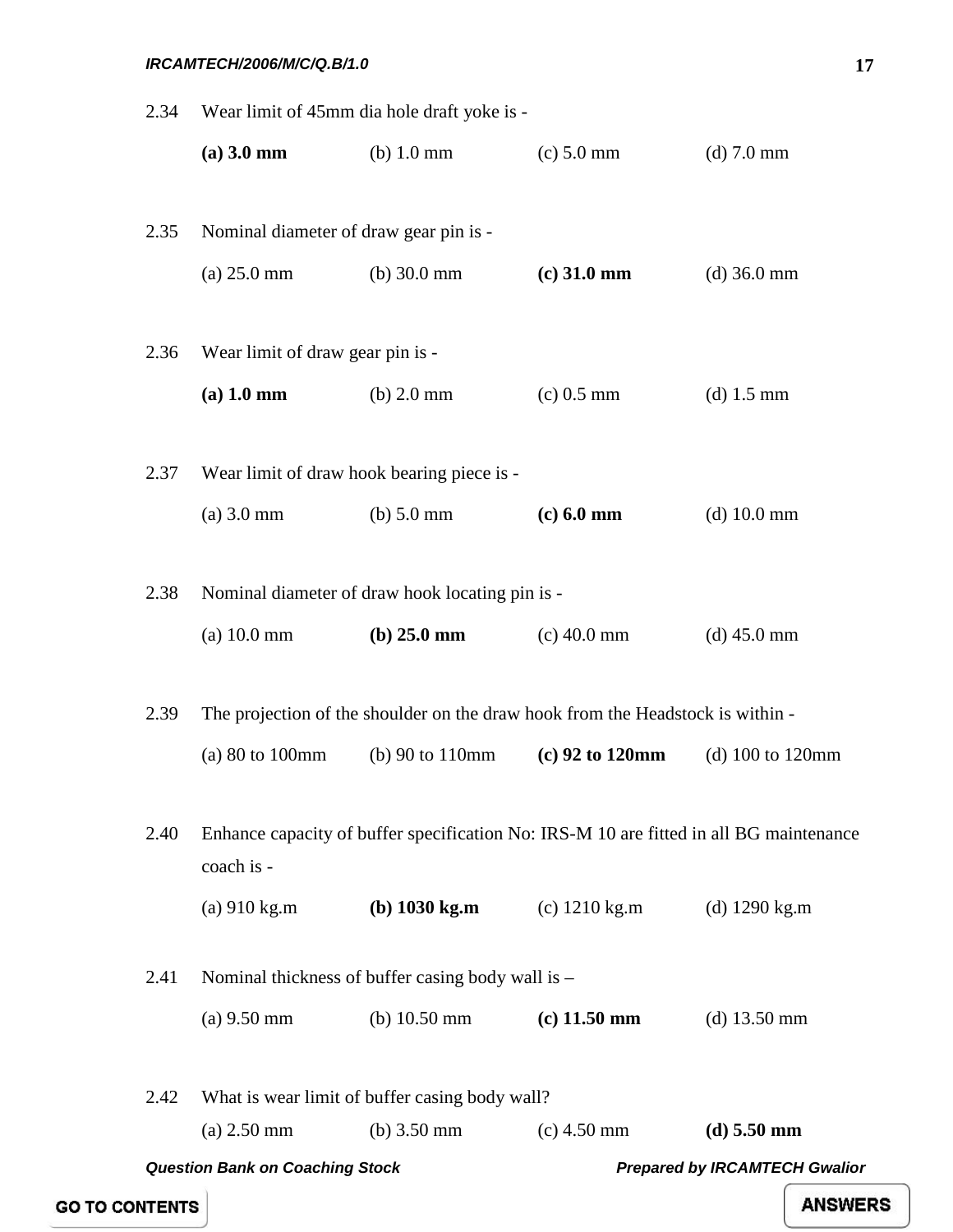2.43 Maximum nominal thickness of buffer plunger table wall is - (a) 4.0 mm (b) 9.0 mm (c) 13.0 mm (d) 16.0 mm 2.44 Maximum nominal thickness of plunger faceplate in ICF type buffer is - **(a) 19.0 mm** (b) 22.0 mm (c) 24.0 mm (d) 26.0 mm 2.45 Wear limit of plunger faceplate in ICF type buffer is - (a) 9.0 mm **(b) 11.0 mm** (c) 12.0 mm (d) 13.0 mm 2.46 Wear limit of buffer plunger table wall in ICF type buffer is - (a) 2.0 mm **(b) 4.0 mm** (c) 6.0 mm (d) 8.0 mm 2.47 In buffer causing, the vertically distance of holes from center of buffer is - **(a) 60.3**  $\pm$ **0.2mm (b) 62.3**  $\pm$ **0.5mm (c) 59.3**  $\pm$ **0.2mm(d) 61** $\pm$ **0.4mm** 2.48 In buffer casing, the Horizontal distance of holes from center of buffer is - (a) 163.5±0.2mm (b) 169.3 ±0.4mm **(c) 174.5**±**0.2mm** (d) 176.3±0.2mm 2.49 Maximum distance apart for centers of buffer is – (a) 1200 mm (b) 1700 mm (c) 1940 mm **(d) 1955 mm** 2.50 What is the weakest link of the 'H' type tight lock center buffer coupler? (a) Draft gear **(b) Knuckle** (c) Lock (d) Yoke pin 2.51 The minimum tensile stress of 'H' type tight lock center buffer coupler is – (a)  $6560 \text{ Kg/cm}^2$  (b)  $6112 \text{ Kg/cm}^2$  (c)  $6327 \text{ Kg/cm}^2$  (d)  $6720 \text{ Kg/cm}^2$ 

*Question Bank on Coaching Stock Prepared by IRCAMTECH Gwalior* 

**18**

**GO TO CONTENTS**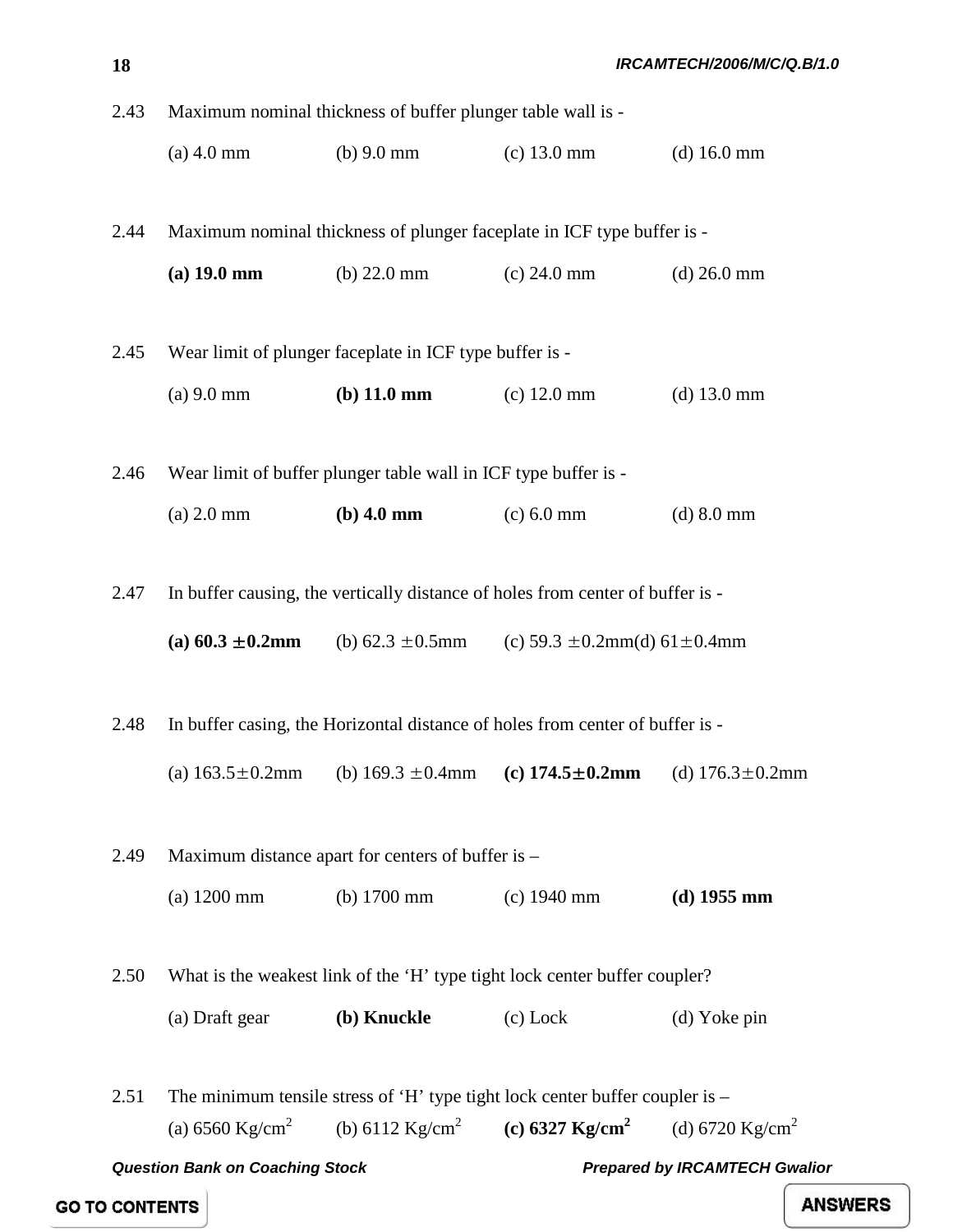| 2.52 | Minimum yield stress of 'H' type tight lock center buffer coupler is –       |                                                                                     |                         |                                      |  |  |
|------|------------------------------------------------------------------------------|-------------------------------------------------------------------------------------|-------------------------|--------------------------------------|--|--|
|      |                                                                              | (a) 3890 Kg/cm <sup>2</sup> (b) 4218 Kg/cm <sup>2</sup> (c) 4310 Kg/cm <sup>2</sup> |                         | (d)4560 Kg/cm <sup>2</sup>           |  |  |
| 2.53 |                                                                              | Minimum elongation in 51.0 mm of 'H' type tight lock center buffer coupler is $-$   |                         |                                      |  |  |
|      | (a) 10%                                                                      | (b) $15%$                                                                           | (c) 18%                 | $(d)$ 22%                            |  |  |
| 2.54 | Minimum tensile proof load of 'H' type tight lock center buffer coupler is – |                                                                                     |                         |                                      |  |  |
|      | (a) 2000 KN                                                                  | $(b)$ 1000 $KN$                                                                     | (c) 500 KN              | (d) $1500$ KN                        |  |  |
| 2.55 |                                                                              | Minimum compressive proof load of 'H' type tight lock center buffer coupler is –    |                         |                                      |  |  |
|      | $(a) 2000$ KN                                                                | (b) $1000$ KN                                                                       | $(c)$ 500 KN            | $(d)$ 1500 KN                        |  |  |
| 2.56 |                                                                              | How many auxiliaries Headstock in ICF shell?                                        |                         |                                      |  |  |
|      | $(a)$ 02                                                                     | $(b)$ 03                                                                            | $(c)$ 04                | $(d)$ 08                             |  |  |
| 2.57 |                                                                              | Thickness of the auxiliaries Headstock is -                                         |                         |                                      |  |  |
|      | $(a) 8/10$ mm                                                                | (b) $12/15$ mm                                                                      | (c) $15/18$ mm          | (d) None                             |  |  |
| 2.58 | Destruction tube is provided inside the -                                    |                                                                                     |                         |                                      |  |  |
|      | (a) Buffer                                                                   | (c) Head stock                                                                      | (c) under sole bar      | (d) None                             |  |  |
| 2.59 |                                                                              | The maximum difference in buffer height on same head stock is $-$                   |                         |                                      |  |  |
|      | (a) 59.0 mm                                                                  | (b) 64.0 mm                                                                         | $(c) 69.0$ mm           | $(d)$ 74.0 mm                        |  |  |
| 2.60 |                                                                              | Buffer centre stiffener is provided between –                                       |                         |                                      |  |  |
|      |                                                                              | (a) Main Headstock & auxiliary headstock                                            | (b) Over main headstock |                                      |  |  |
|      | (c) End panel & Sole bar                                                     |                                                                                     | (d) None of the above   |                                      |  |  |
|      | <b>Question Bank on Coaching Stock</b>                                       |                                                                                     |                         | <b>Prepared by IRCAMTECH Gwalior</b> |  |  |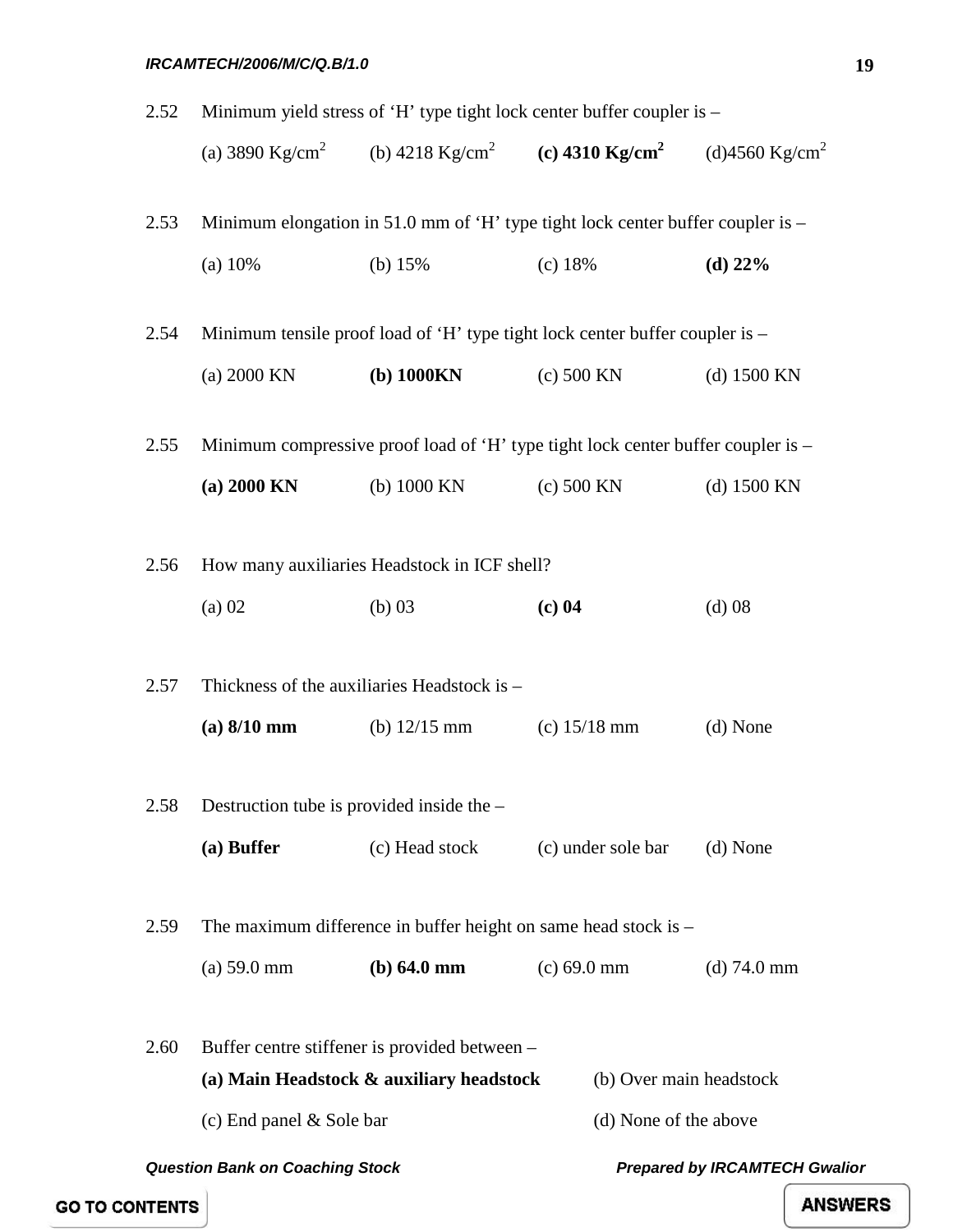2.61 At present all new coaches are being manufactured with bogie mounted air brake system and –

- 
- (c) 2SAB (d) None of the above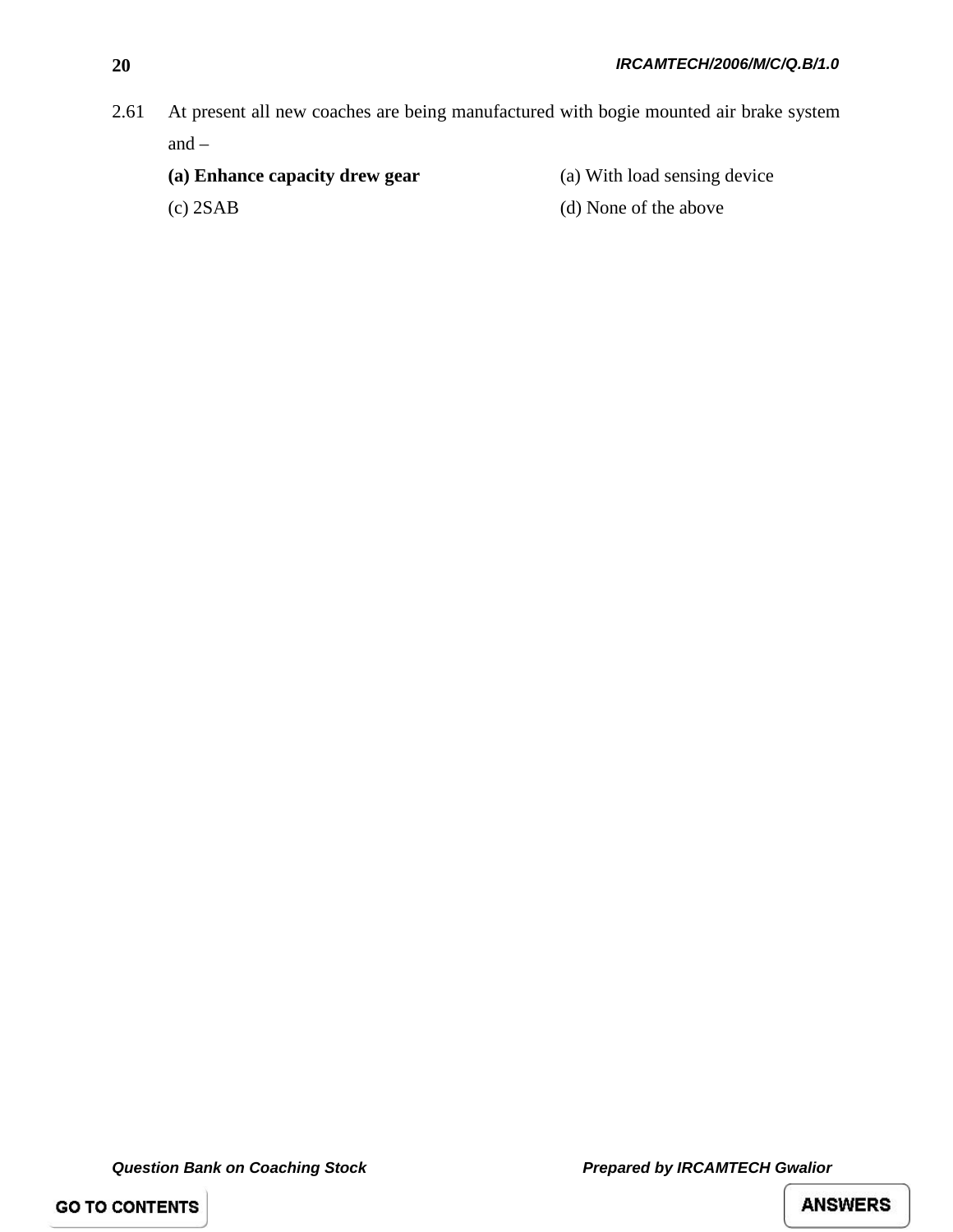#### **CHAPTER -3**

## **WHEEL & AXLE**

<span id="page-25-0"></span>3.01 Permissible variations in wheel tread diameter for four-wheeled trolley (IRS-Non IRS) on the same axle on BG is –(while turning the wheel)

**(a) 0.5 mm** (b) 0.49 mm (c) 0.30 mm (d) 0.45 mm

3.02 Permissible variations in wheel tread diameter for four-wheeled trolley (Sehileren, ICF , BEML) in the same axle on BG is -(while turning the wheel)

(a) 0.45 mm **(b) 0.50 mm** (c) 0.60 mm (d) 0.48 mm

3.03 Permissible variations in wheel tread diameter for six-wheeled trolley in the same axle on BG is –(while turning the wheel) (a) 0.30 mm (b) 0.60 mm **(c) 0.50 mm** (d) 0.45 mm

3.04 Permissible variations in wheel tread diameter for six-wheeled trolley unit in the same axle on BG is -(while turning the wheel) (a) 0.60 mm (b) 0.30 mm **(c) 0.50 mm** (d) 0.48 mm

3.05 Permissible variations in wheel tread diameter for four-wheeled unit in the same axle on BG is -(while turning the wheel)

(a) 0.35 mm (b) 0.49 mm (c) 0.48 mm (**d) 0.50 mm**

3.06 Permissible variations in wheel tread diameter for power coach in the same axle on BG is - (a) 0.48 mm (b) 0.40 mm **(c) 0.50 mm** (d) 0.35 mm

3.07 Permissible variations in wheel tread diameter for four-wheeled trolley on the same coach on BG is –(while turning the wheel) (a) 12.0 mm (b) 10.0 mm (c) 11.0 mm **(d) 13.0 mm**

**GO TO CONTENTS** 

*Question Bank on Coaching Stock Prepared by IRCAMTECH Gwalior*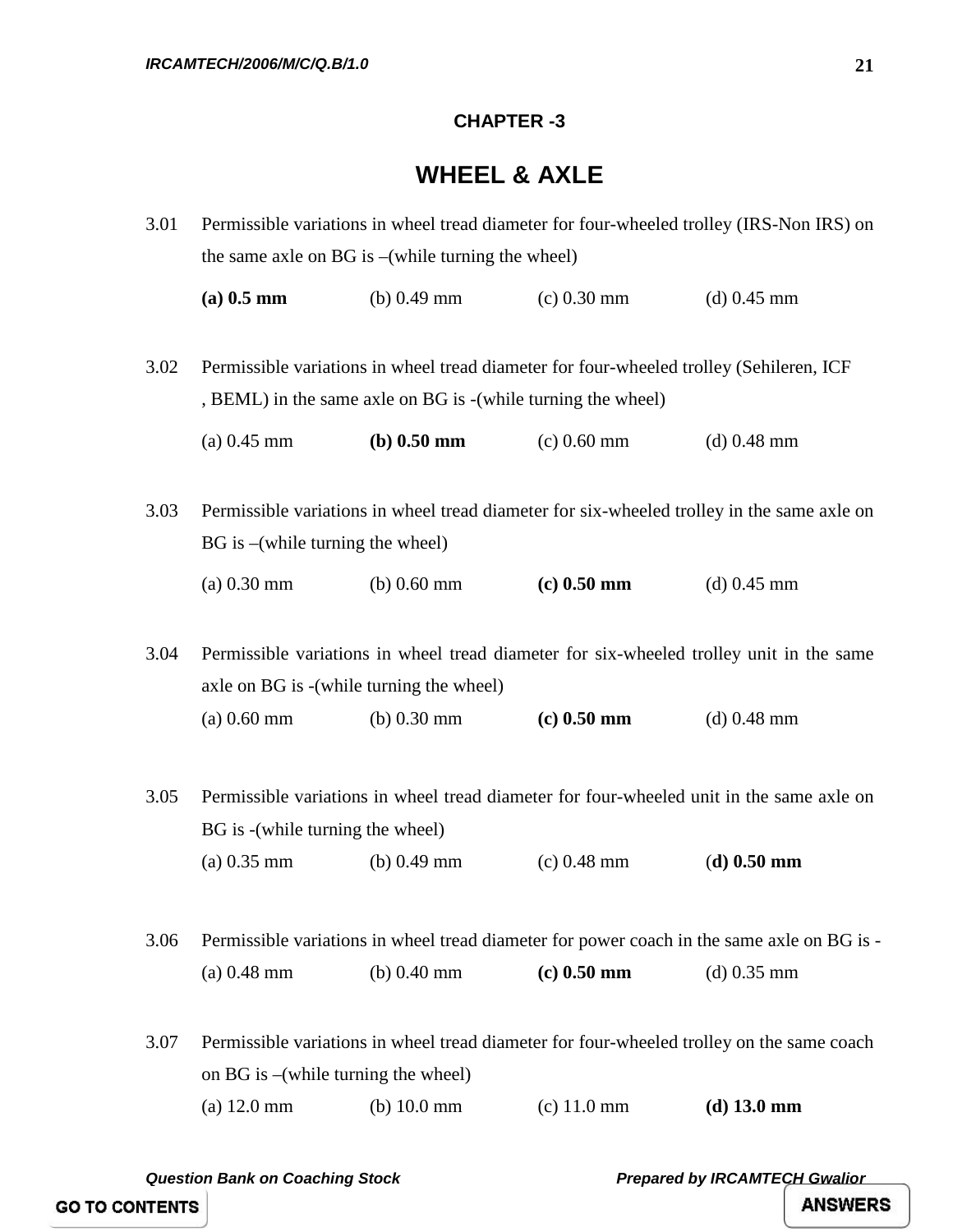- 3.08 Permissible variations in wheel tread diameter for four-wheeled trolley (Sehileren, ICF, and BEML) in the same trolley on BG is -(while turning the wheel)
	- (a) 10.0 mm (b) 7.0 mm **(c) 5.0 mm** (d) 8.0 mm

3.09 Permissible variations in wheel tread diameter for six-wheeled trolley in the same trolley on BG is -(while turning the wheel)

```
(a) 10.0 mm (b) 8.0 mm (c) 6.0 mm (d) 5.0 mm
```
3.10 Permissible variations in wheel tread diameter for six-wheeled trolley unit in the same trolley on BG is -(while turning the wheel)

- (a) 5.0 mm **(b) None** (c) 4.0 mm (d) 6.0 mm
- 3.11 Permissible variations in wheel tread diameter for power coach in the same trolley on BG is **(a) 5.0 mm** (b) 3.0 mm (c) 4.0 mm (d) 6.0 mm
- 3.12 Permissible variations in wheel tread diameter for four-wheeled trolley (IRS-Non IRS) in the same coach or same unit on BG is –(while turning the wheel)
	- (a) 10.0 mm **(b) 13.0 mm** (c) 12.0 mm (d) 15.6 mm

3.13 Permissible variation in wheel treads diameter for four-wheeled trolley (Sehileren, ICF, and BEML) in the same coach or same unit on BG is -(while turning the wheel)

(a) 11.0 mm (b) 12.0 mm **(c) 13.0 mm** (d) 15.0 mm

- 3.14 Permissible variations in wheel tread diameter for six-wheeled trolley in the coach or same unit on BG is -(while turning the wheel)
	- (a) 10.0 mm (b) 8.0 mm (c) 4.0 mm **(d) 6.0 mm**

**GO TO CONTENTS** 

*Question Bank on Coaching Stock Prepared by IRCAMTECH Gwalior* 

**ANSWERS**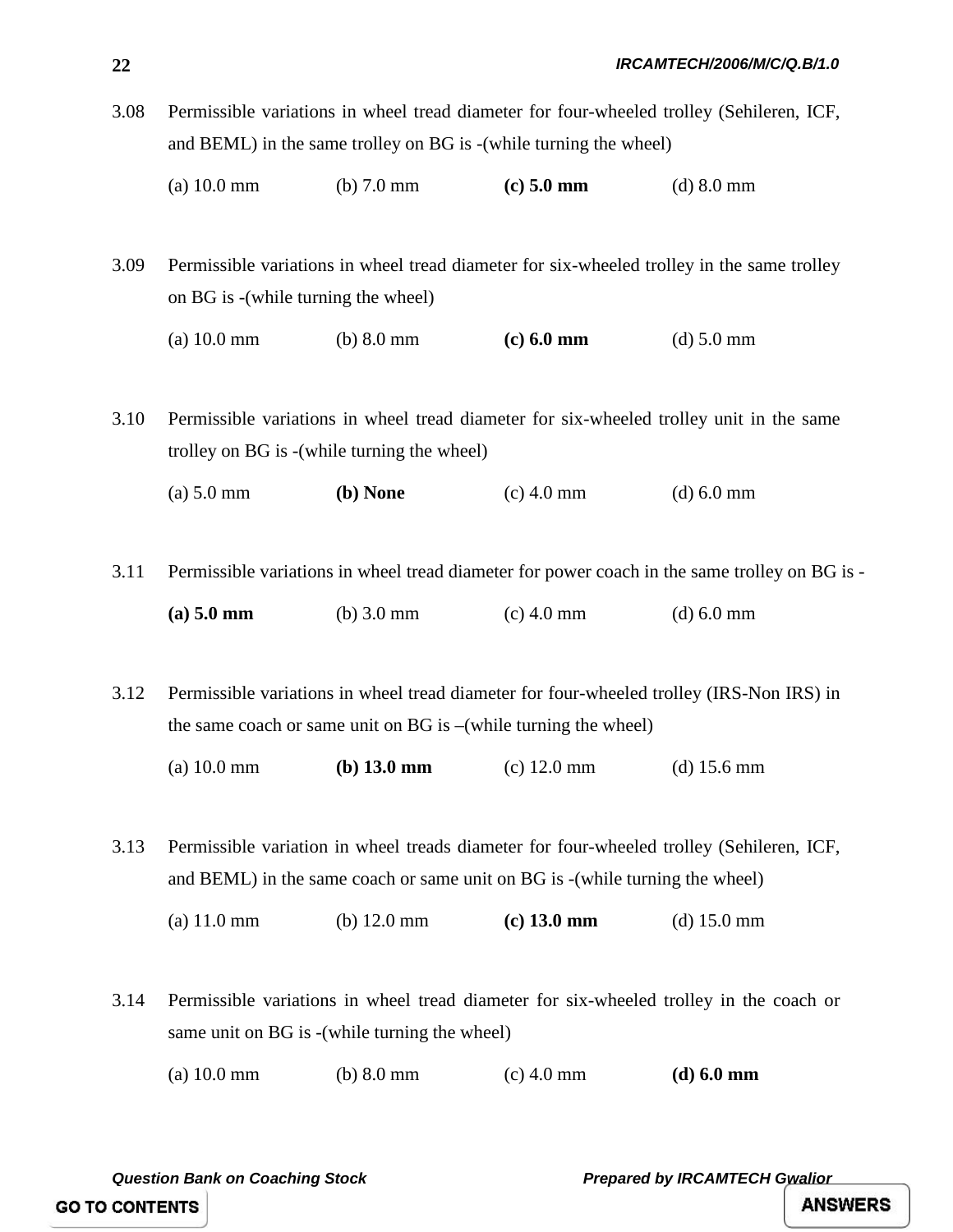- 3.15 Permissible variations in wheel tread diameter for four-wheeled unit on the coach or same unit on BG is –(while turning the wheel)
	- (a) 20.0 mm (b) 15.0 mm **(c) 25.0 mm** (d) 18.0 mm

3.16 Permissible variation in wheel tread diameter for power coaches on the coach or same unit on BG is –(while turning the wheel)

- (a) 10.0 mm **(b) 13.0 mm** (c) 12.0 mm (d) 11.0 mm
- 3.17 The axle load of AC coaches is (a) 22.0 tons **(b) 16.25 tons** (c) 15.0 tons (d) 14.50 tons 3.18 The top & bottom flange thickness of 16.25 tons axle load bogie is – (a) 14.0 mm **(b) 16.0 mm** (c) 15.0 mm (d) 20.0 mm 3.19 The use of 16.25 tons axle load bogie is in – (a) WGS (b**) AC** (c) WGSCN (d) Non AC
- 3.20 Axle load capacity of generator (WLLRM) coach is (a) 16.0 tons **(b) 16.25 tons** (c) 15.0 tons (d) 20.30 tons

3.21 The top and bottom flange thickness of 13 tons load bogie is –

(a) 14.0 mm **(b) 12.0 mm** (c) 15.0 mm (d) 20.0 mm

3.22 The use of 13 tons axle load bogie is – (a) PVH (b) AC (c) Power Car (d**) Non AC**

3.23 What is the size of direct mounted roller bearing journal of ICF bogie?

(a) 125\*111 mm (b) **120\*113.5 mm** (c) 125\*130 mm (d) 130\*100 mm

*Question Bank on Coaching Stock Prepared by IRCAMTECH Gwalior*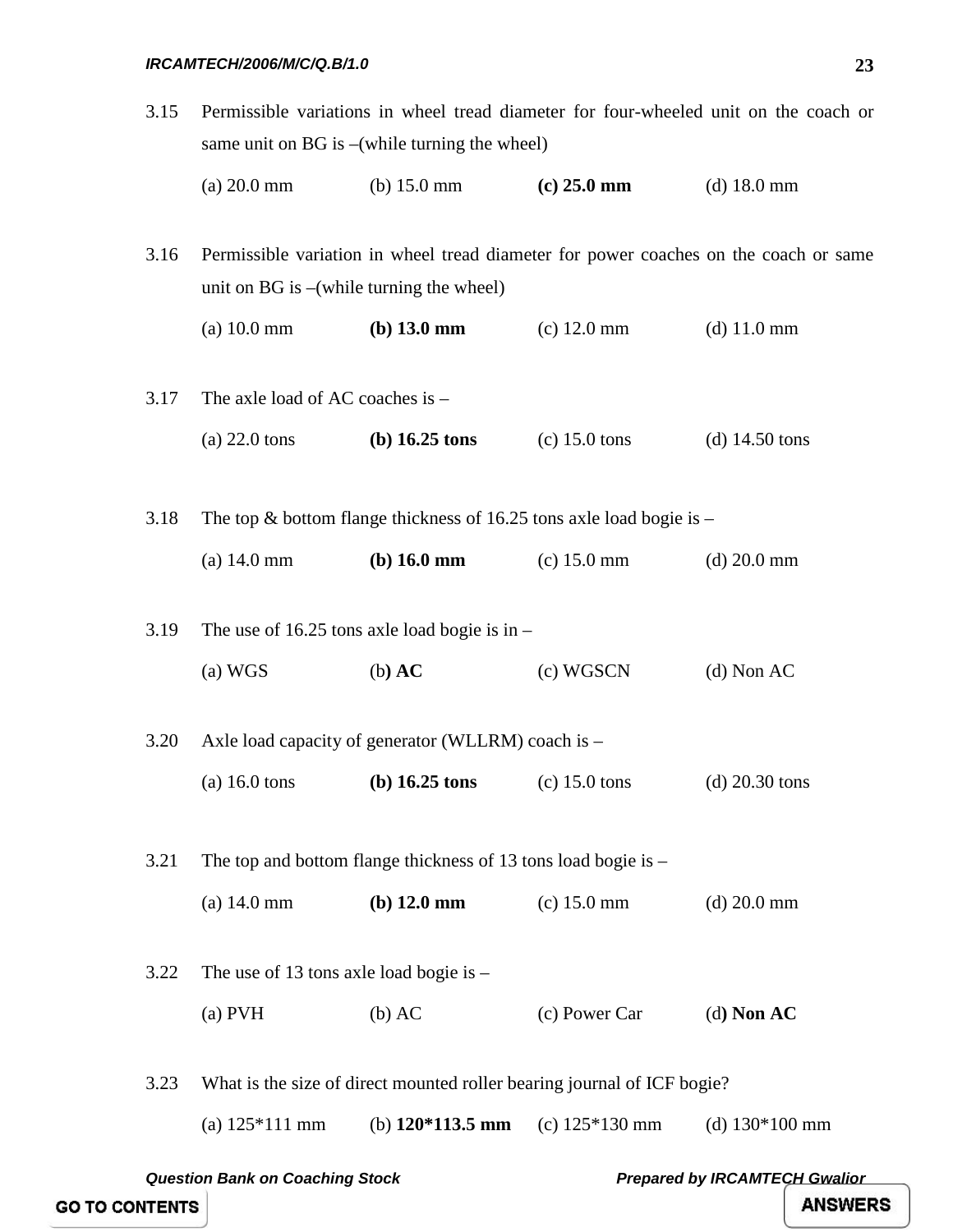| 3.24 | Flat faces on BG coach is - |                                                             |                                                                 |                |
|------|-----------------------------|-------------------------------------------------------------|-----------------------------------------------------------------|----------------|
|      | $(a) 60.0$ mm               | (b) $50.0 \text{ mm}$                                       | $(c)$ 75.0 mm                                                   | $(d)$ 90.0 mm  |
| 3.25 |                             | High speed ICF coach condemning flange thickness is -       |                                                                 |                |
|      |                             |                                                             |                                                                 |                |
|      | $(a)$ 14.0 mm               | (b) $13.0 \text{ mm}$                                       | $(c)$ 22.0 mm                                                   | $(d)$ 10.0 mm  |
| 3.26 |                             | Lateral movements of wheels are controlled by –             |                                                                 |                |
|      | (a) Axle Guide              | (b) Journal center (c) roller bearing                       |                                                                 | (d) Desh pot   |
|      |                             |                                                             |                                                                 |                |
| 3.27 |                             |                                                             | Maximum axle load bearing capacity of non-AC ICF/RCF coach is - |                |
|      | (a) $18.2 t$                | (b) $17.32 t$                                               | (c) $16.25 t$                                                   | $(d)$ 13 t     |
|      |                             |                                                             |                                                                 |                |
| 3.28 |                             | Maximum axle load bearing capacity of AC ICF/RCF coach is - |                                                                 |                |
|      | (a) 16.25 t                 | (b) $13 t$                                                  | $(c)$ 15 t                                                      | (d) $14.28 t$  |
|      |                             |                                                             |                                                                 |                |
| 3.29 |                             | Bogie wheelbase of ICF/RCF all coil bogies are -            |                                                                 |                |
|      | $(a)$ 2896 mm               | $(b)$ 2986 mm                                               | (c) 2886 mm                                                     | $(d)$ 2997 mm  |
|      |                             |                                                             |                                                                 |                |
| 3.30 |                             | What is the new wheel diameter of ICF/RCF coach is $-$      |                                                                 |                |
|      | $(a)$ 910 mm                | (b) $915 \text{ mm}$                                        | $(c)$ 930 mm                                                    | $(d)$ 925 mm   |
|      |                             |                                                             |                                                                 |                |
| 3.31 |                             | Min shop issue size of ICF solid wheel is $-$               |                                                                 |                |
|      | $(a) 837$ mm                | $(b)$ 870 mm                                                | $(c) 854$ mm                                                    | $(d)$ 8746 mm  |
|      |                             |                                                             |                                                                 |                |
| 3.32 |                             | Flange thickness of new BG wheel coach is –                 |                                                                 |                |
|      | $(a) 28.0$ mm               | $(b) 28.50$ mm                                              | $(c)$ 29.50 mm                                                  | $(d)$ 27.50 mm |

**24**

*IRCAMTECH/2006/M/C/Q.B/1.0*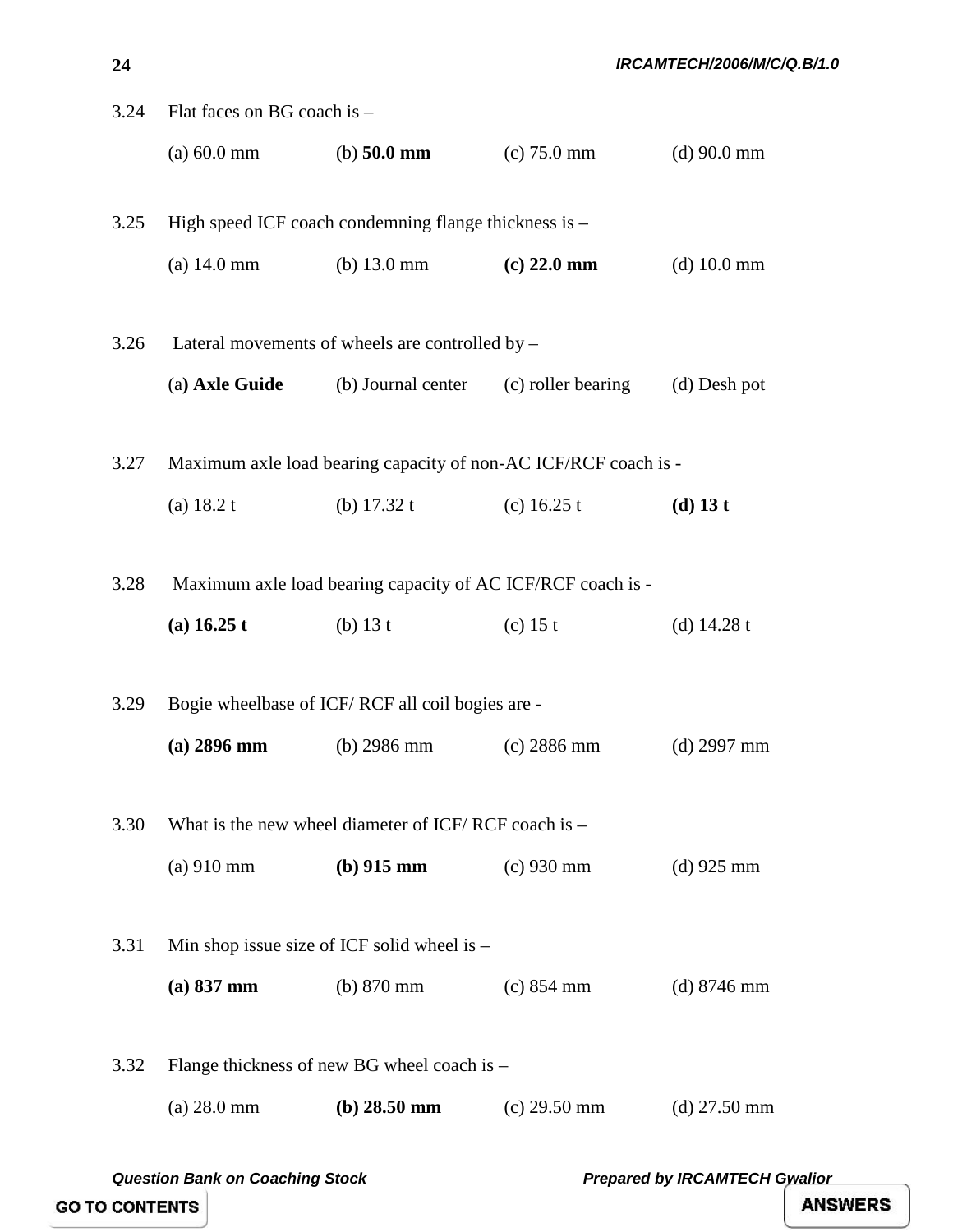| 3.33 | Condemning flange thickness of other then superfast new BG wheel is - |                                                                 |                                                                        |                                                                                     |
|------|-----------------------------------------------------------------------|-----------------------------------------------------------------|------------------------------------------------------------------------|-------------------------------------------------------------------------------------|
|      | $(a) 28.0$ mm                                                         | (b) $20.0 \text{ mm}$                                           | $(c)$ 16.0 mm                                                          | (d) $14.0 \text{ mm}$                                                               |
| 3.34 | Height at tread in center of BG wheel is –                            |                                                                 |                                                                        |                                                                                     |
|      | $(a) 28.5$ mm                                                         | (b) $29.5 \text{ mm}$                                           | $(c)$ 30.5 mm                                                          | $(d)$ 32.5 mm                                                                       |
| 3.35 | Top radius of the new BG wheel is $-$                                 |                                                                 |                                                                        |                                                                                     |
|      |                                                                       | (a) 14.0 mm (b) 13.5 mm (c) 11.5 mm                             |                                                                        | $(d)$ 10.5 mm                                                                       |
| 3.36 |                                                                       | The radius of the root of flange of new BG wheel is $-$         |                                                                        |                                                                                     |
|      |                                                                       | (a) $14.0 \text{ mm}$ (b) $16.0 \text{ mm}$                     | $(c)$ 18.0 mm                                                          | $(d)$ 19.0 mm                                                                       |
| 3.37 |                                                                       |                                                                 | The thickness of tyre at tread in the center of wheel on BG coach is - |                                                                                     |
|      | $(a) 63.50 \text{ mm}$                                                |                                                                 | (b) $65.50 \text{ mm}$ (c) $57.50 \text{ mm}$                          | (d) $58.50 \text{ mm}$                                                              |
| 3.38 |                                                                       | The thickness of BG wheel flange of high-speed train coach is - |                                                                        |                                                                                     |
|      |                                                                       | (a) 28.50 mm (b) 27.50 mm (c) 29.4 mm                           |                                                                        | $(d)$ 29.50 mm                                                                      |
| 3.39 |                                                                       | Condemning height of flange on tread on BG wheel is -           |                                                                        |                                                                                     |
|      | (a) 30.0 mm                                                           | (b) $32.0 \text{ mm}$                                           | $(c)$ 34.0 mm                                                          | $(d)$ 35.0 mm                                                                       |
| 3.40 | wheel is $-$                                                          |                                                                 |                                                                        | Condemning size of radius at the top of flange (Sharp flange) of BG main line coach |
|      | $(a) 8.0$ mm                                                          | $(b)$ 5.0 mm                                                    | $(c)$ 10.0 mm                                                          | $(d)$ 12.0 mm                                                                       |

**25**

**GO TO CONTENTS** 

*Question Bank on Coaching Stock Coaching Stock* **<b>Prepared by IRCAMTECH Gwalior**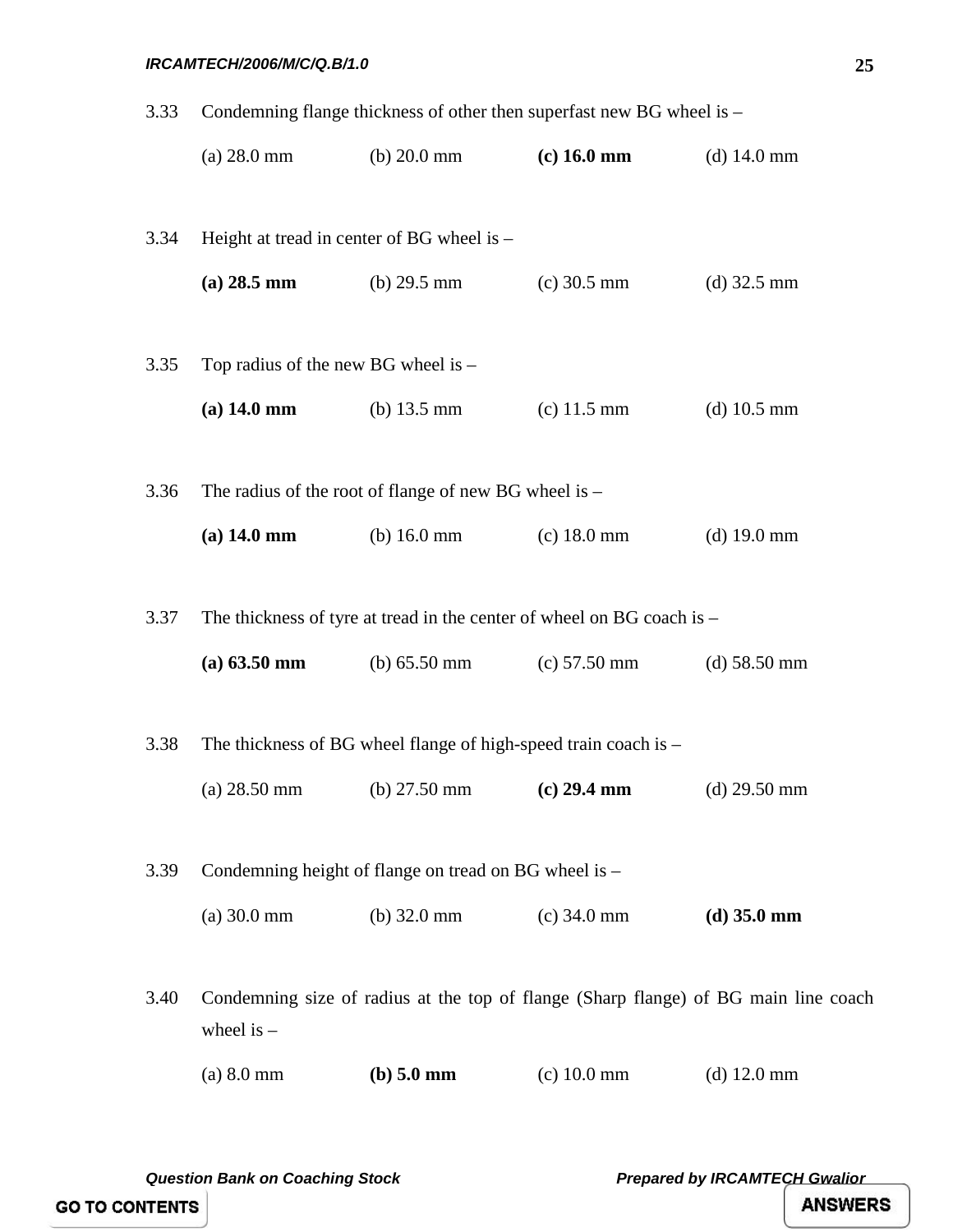| 3.41 | Clearance between brake block and wheel tread of ICF coach is - |                       |                                                                    |                       |
|------|-----------------------------------------------------------------|-----------------------|--------------------------------------------------------------------|-----------------------|
|      | (a) 5.0 mm                                                      | (b) $6.25 \text{ mm}$ | $(c) 6.75$ mm                                                      | (d) $5.75 \text{ mm}$ |
| 3.42 |                                                                 |                       | On same axle hardness of both wheel should not be very more than - |                       |
|      | $(a)$ 70 BHN                                                    | $(b)$ 65 BHN          | $(c)$ 45 BHN                                                       | $(d)$ 35 BHN          |
| 3.43 | Total length of axle is<br>(a) $2310 + 0.5/-0.0$ mm             |                       | (b) $2316 + 0.5/-0.0$ mm                                           |                       |
|      | (c) $2318 + 0.5/-0.0$ mm                                        |                       | (d) $2320 + 0.5/-0.0$ mm                                           |                       |
|      |                                                                 |                       |                                                                    |                       |
| 3.44 | On ICF journal, a taper should not exceed –                     |                       |                                                                    |                       |
|      | (a) $0.010/$ o.o15 mm                                           |                       | (b) $0.015/0.010$ mm                                               |                       |
|      | (c) 0.010/ o.o25mm                                              |                       | (d) None of the above                                              |                       |
| 3.45 |                                                                 |                       | On ICF journal, out of roundness (ovality) must not exceed –       |                       |
|      | (a) $0.010/$ o.o $15$ mm                                        |                       | (b) $0.015/0.010$ mm                                               |                       |
|      | $(c)$ 0.015/ $o.o20mm$                                          |                       | (d) None of the above                                              |                       |
| 3.46 |                                                                 |                       | After POH, the lowest permissible wheel diameter for a coach is –  |                       |
|      | (a) Not less then 900 mm                                        |                       | (b) Not less then 860 mm                                           |                       |
|      | (c) Not less then 837 mm                                        |                       | (d) Not less then 826 mm                                           |                       |

**GO TO CONTENTS** 

*Question Bank on Coaching Stock Coaching Stock* **<b>Prepared by IRCAMTECH Gwalior**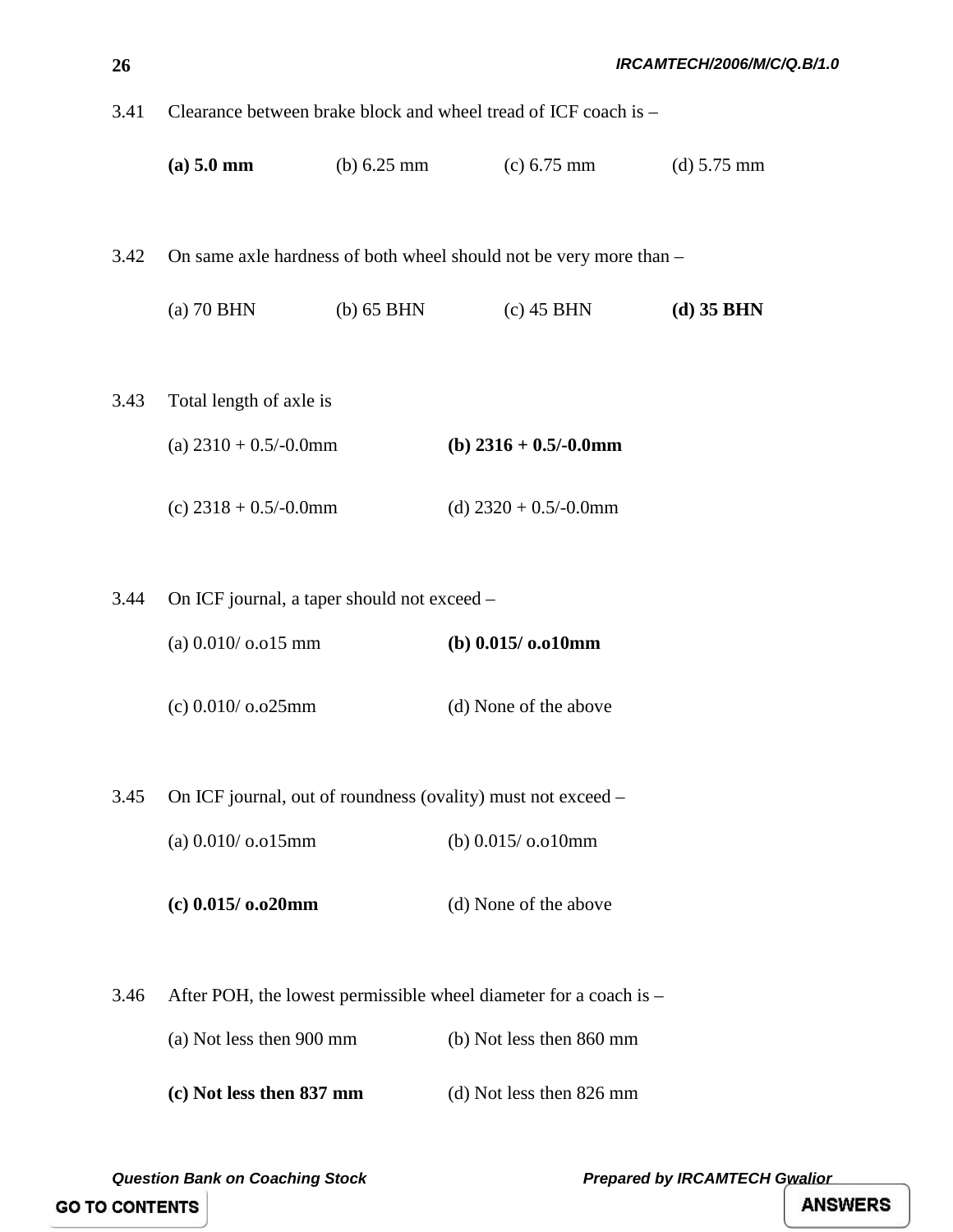#### **CHAPTER –4**

## **VACUUM BRAKE**

<span id="page-31-0"></span>

| 4.01 | The duration of D.A valve filter cleaning is $-$ |                                                                |                                                                                    |                                                                                          |  |
|------|--------------------------------------------------|----------------------------------------------------------------|------------------------------------------------------------------------------------|------------------------------------------------------------------------------------------|--|
|      | (a) Three month                                  | (b) One month                                                  | (c) Two month                                                                      | $(d)$ 12 month                                                                           |  |
|      |                                                  |                                                                |                                                                                    |                                                                                          |  |
| 4.02 |                                                  |                                                                | As per IRCA rule, what is the period of overhauling of vacuum brake cylinder?      |                                                                                          |  |
|      | $(a)$ 12 months                                  | $(b)$ 16 months                                                | $(c)$ 18 months                                                                    | $(d)$ 24 months                                                                          |  |
|      |                                                  |                                                                |                                                                                    |                                                                                          |  |
| 4.03 |                                                  |                                                                |                                                                                    | Minimum clearance between the piston cotter and the fork end arm of the brake shaft is - |  |
|      | (a) 11.0 mm                                      | (b) $12.0 \text{ mm}$                                          | $(c)$ 13.0 mm                                                                      | (d) $15.0 \text{ mm}$                                                                    |  |
|      |                                                  |                                                                |                                                                                    |                                                                                          |  |
| 4.04 |                                                  |                                                                | The time of overcharged protection in control chamber of coaching stock is –       |                                                                                          |  |
|      | $(a)$ 30 sec                                     | $(b)$ 25 sec                                                   | $(c)$ 35 sec                                                                       | $(d)$ 20 sec                                                                             |  |
|      |                                                  |                                                                |                                                                                    |                                                                                          |  |
| 4.05 |                                                  | The vacuum level for a passenger train is $-$                  |                                                                                    |                                                                                          |  |
|      | $(a)$ 40.0 cm                                    | (b) $50.0 \text{ cm}$                                          | (c) 51.0 cm                                                                        | $(d)$ 48.0 cm                                                                            |  |
|      |                                                  |                                                                |                                                                                    |                                                                                          |  |
| 4.06 |                                                  | The 'F' type vacuum cylinder of 610-mm diameter is used in $-$ |                                                                                    |                                                                                          |  |
|      | (a) Tank wagon                                   | $(b)$ BOX                                                      | $(c)$ BOXN                                                                         | (d) Coach                                                                                |  |
|      |                                                  |                                                                |                                                                                    |                                                                                          |  |
| 4.07 |                                                  | The diameter of train pipe is vacuum brake system is $-$       |                                                                                    |                                                                                          |  |
|      | $(a) 75.0$ mm                                    | (b) 60.0 mm                                                    | $(c) 51.0$ mm                                                                      | (d) 5.10 mm                                                                              |  |
|      |                                                  |                                                                |                                                                                    |                                                                                          |  |
| 4.08 |                                                  |                                                                | The guard van valve is activated automatically when minimum vacuum destroys is $-$ |                                                                                          |  |
|      | (a) 125.0 mm                                     | (b) $150.0$ mm                                                 | $(c)$ 225.0 mm                                                                     | $(d)$ 300 mm                                                                             |  |
|      |                                                  |                                                                |                                                                                    |                                                                                          |  |

*Question Bank on Coaching stock Prepared by IRCAMTECH. Gwalior* 

**GO TO CONTENTS**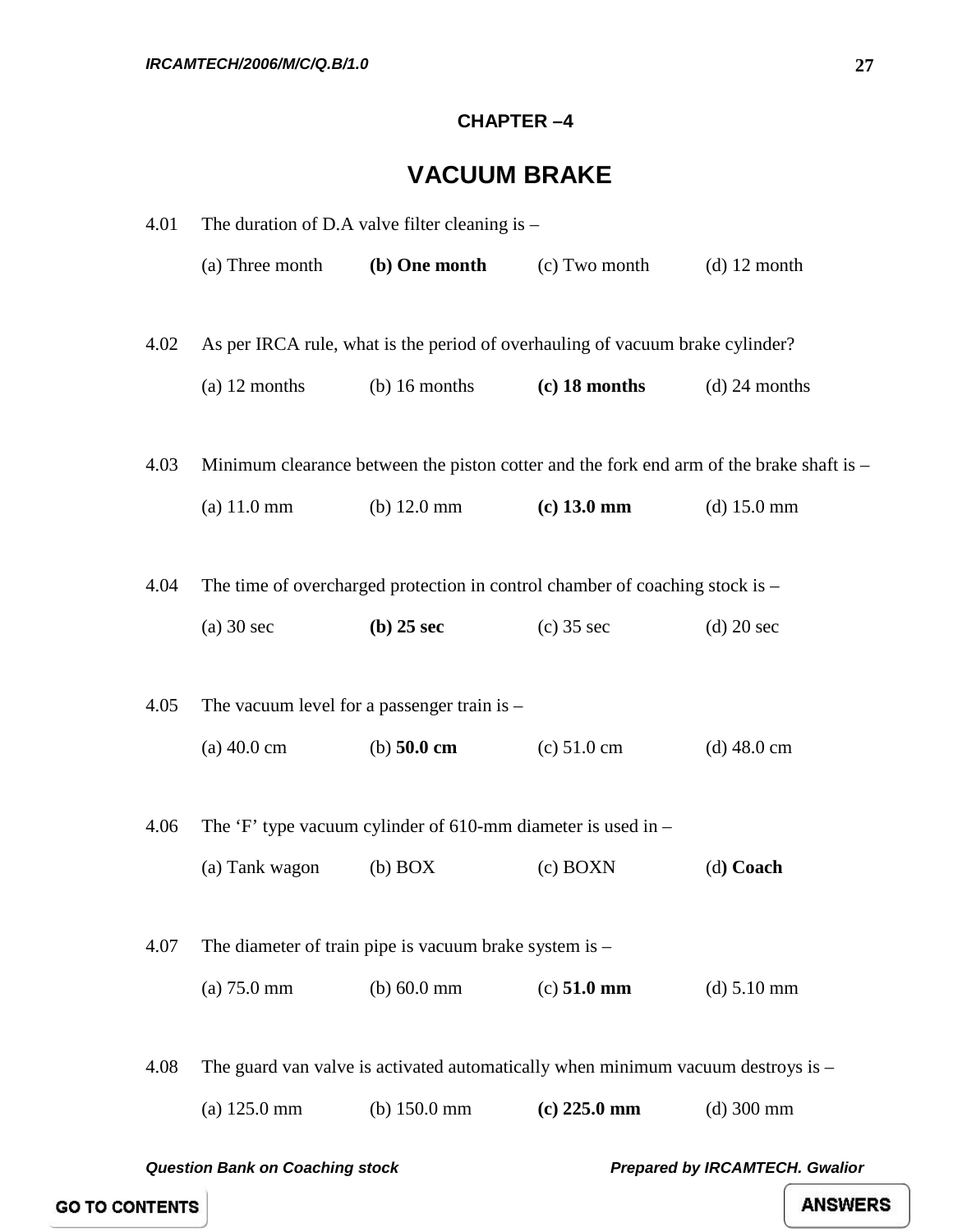| 28   |                                                                                                                                                  |                                                                                                             |                     | IRCAMTECH/2006/M/C/Q.B/1.0 |
|------|--------------------------------------------------------------------------------------------------------------------------------------------------|-------------------------------------------------------------------------------------------------------------|---------------------|----------------------------|
| 4.09 | The diameter of rolling ring is $-$                                                                                                              |                                                                                                             |                     |                            |
|      | $(a)$ 13.0 mm                                                                                                                                    | (b) $15.0 \text{ mm}$                                                                                       | $(c)$ 17.0 mm       | $(d) 20.0$ mm              |
|      |                                                                                                                                                  |                                                                                                             |                     |                            |
| 4.10 | If the piston in fully lifted up position, what shall be the minimum clearance between the<br>top of the fork end arm and cylinder stuffing box? |                                                                                                             |                     |                            |
|      | $(a) 20.0$ mm                                                                                                                                    | $(b) 25.0$ mm                                                                                               | $(c)$ 30.0 mm       | $(d)$ 35.0 mm              |
| 4.11 | 'e' dimension for SAB in vacuum brake system is -                                                                                                |                                                                                                             |                     |                            |
|      | (a) $275 \pm 2$ mm                                                                                                                               | (b) $375 \pm 25$ mm                                                                                         | (c) $475 \pm 25$ mm | (d) $555 \pm 25$ mm        |
| 4.12 | The type of SAB used in vacuum brake coach is $-$                                                                                                |                                                                                                             |                     |                            |
|      | (a) DRV-2-600                                                                                                                                    | (b) DRV-2-450                                                                                               | $(c)$ DRV-2-300     | (d) DRV-2-250              |
| 4.13 | Diameter of vacuum brake cylinder in ICF coach is -                                                                                              |                                                                                                             |                     |                            |
|      | (a) 655 mm                                                                                                                                       | (b) $615 \text{ mm}$                                                                                        | $(c) 610$ mm        | (d) None of the above      |
| 4.14 |                                                                                                                                                  | In 'C' Schedule vacuum train pipes should be cheeked with a pressure of $-$                                 |                     |                            |
|      |                                                                                                                                                  | (a) 0.8 kg/cm <sup>2</sup> (b) 2.0 kg/cm <sup>2</sup> (c) 1.5 kg/cm <sup>2</sup> (d) 2.2 kg/cm <sup>2</sup> |                     |                            |
|      |                                                                                                                                                  |                                                                                                             |                     |                            |
| 4.15 | Length of vacuum brake hosepipe is -                                                                                                             |                                                                                                             |                     |                            |
|      | $(a) 680$ mm                                                                                                                                     | (b) $682$ mm                                                                                                | $(c) 684$ mm        | $(d)$ 686 mm               |
| 4.16 | Condemning length of vacuum brake hosepipe is -                                                                                                  |                                                                                                             |                     |                            |
|      | $(a) 630$ mm                                                                                                                                     | (b) $635 \text{ mm}$                                                                                        | $(c) 640$ mm        | $(d) 645$ mm               |
| 4.17 |                                                                                                                                                  | What type of leakage, detecting the release valve setting?                                                  |                     |                            |

(a) **Internal leakage** (b) Outside leakage (c) Both side leakage (d) None of the above

*Question Bank on Coaching stock Prepared by IRCAMTECH. Gwalior* 

**GO TO CONTENTS**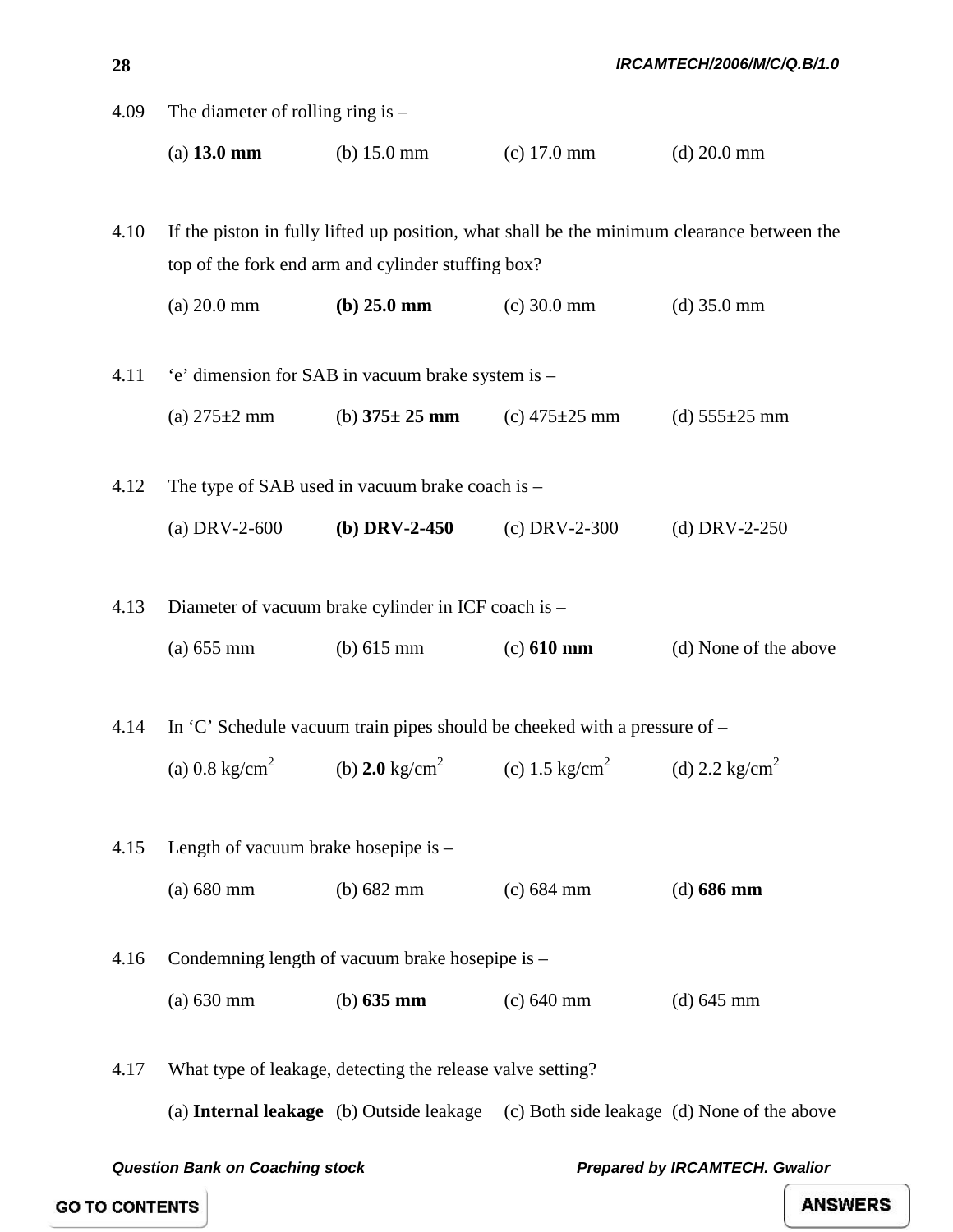4.18 Piston stroke (coach) of brake cylinder in vacuum brake system is -

| $(a)$ 135 mm | $(b)$ 120 mm | $(c)$ 110 mm | (d) $110 \text{ mm}$ |
|--------------|--------------|--------------|----------------------|
|--------------|--------------|--------------|----------------------|

4.19 Radial clearance between pins and bushes of vacuum brake system not more than -

| $(a)$ 1.0 mm | (b) $0.85$ mm | $(c)$ 0.75 mm | $(d)$ 0.50 mm |
|--------------|---------------|---------------|---------------|
|--------------|---------------|---------------|---------------|

4.20 In vacuum brake system, the drop in vacuum at the rate of should not be more than -

| $(a)$ 25 mm/min | (b) $40 \text{ mm/min}$ | $(c)$ 50 mm/min | $(d)$ 60 mm/min |
|-----------------|-------------------------|-----------------|-----------------|
|-----------------|-------------------------|-----------------|-----------------|

4.21 The diameter of rolling ring is - (a) 13.5 to 14.5 mm **(b) 13.1 to 13.5 mm** (c) 14.1 to 14.5 mm (d) 12.8 to 13.0 mm

4.22 While assembling the piston and vacuum cylinder the diametrical difference between the two should be -

(a) 19.5 mm (b) 20.0 mm **(c) 20.3 mm** (d) 22.1 mm

4.23 Length of end piece for pull rod to be used in modified vacuum brake system in WFSCN, SL, SCNLR, type coaches is -

(a) 155 mm **(b) 265mm** (c) 280 mm (d) 279mm

4.24 Length of end piece for pull rod to be used in modified vacuum brake system in all other vacuum brake coaches except WFSCN, SL, SCNLR coach is –

**(a) 155 mm** (b) 265mm (c) 279 mm (d) 282 mm

4.25 'A' dimension of non-AC ICF coaches in vacuum brake system is -

(a) 16± 4/-2mm **(b) 16± 4/0mm** (c) 16± 4 mm (d) 16± 8/-4 mm

*Question Bank on Coaching stock Prepared by IRCAMTECH. Gwalior* 

**29**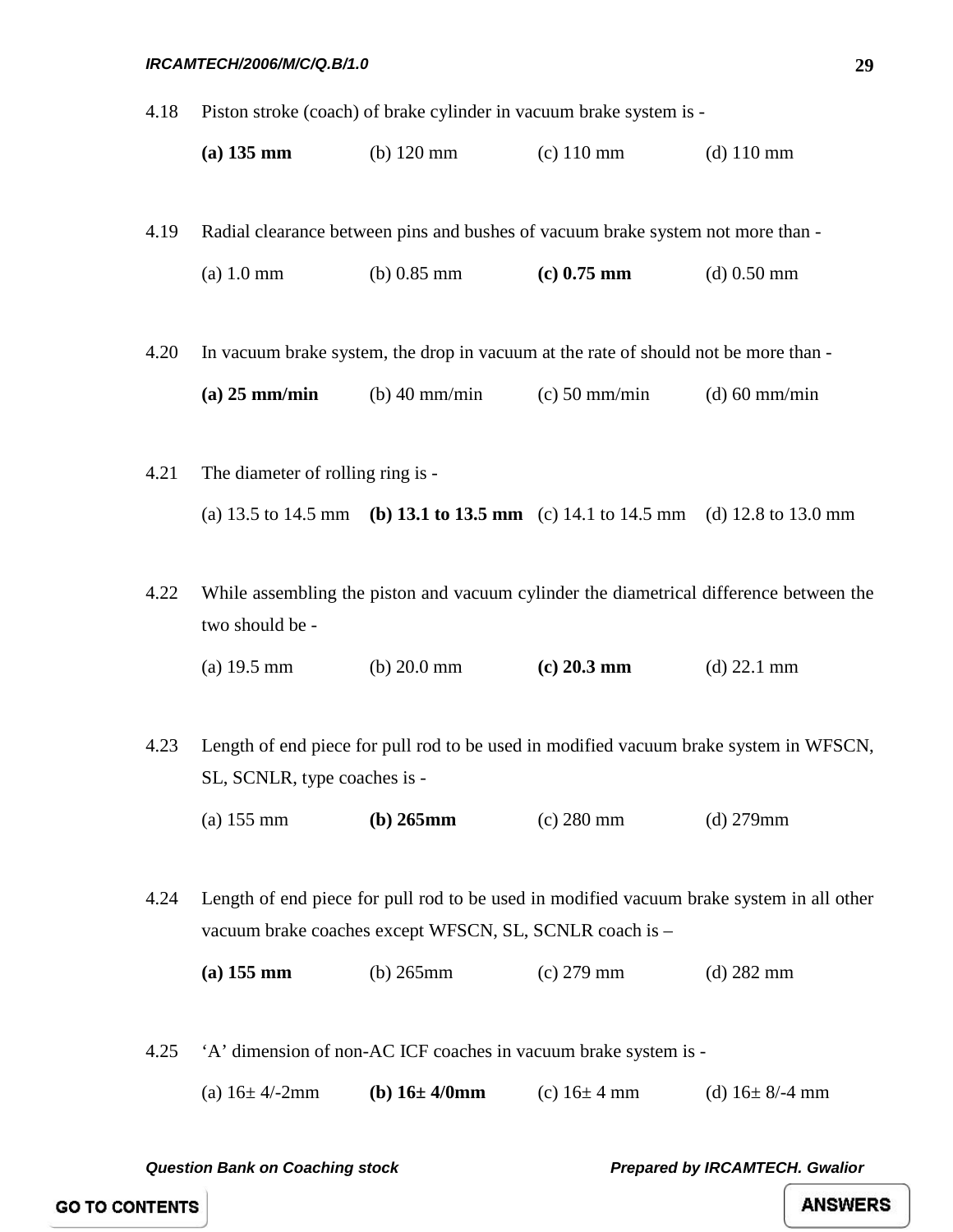4.26 'A' dimension of AC ICF coaches in vacuum brake system is -

**(a)**  $22 \pm 4/0$  **mm** (b)  $20 \pm 5$  mm (c)  $22 \pm 4$  mm (d)  $24 \pm 4/0$  mm

4.27 For testing of loco vacuum, Diameter of hole of the test plate is – (a) 6.0 mm **(b) 8.0 mm** (c) 7.5 mm (d) 8.5 mm

4.28 What shall be the identification next to the coach number at the coach side shall be painted; vacuum brake coaches with 24 V?

**(a) Y** (b) AY (c) A (d) No marking

4.29 What shall be the identification next to the coach number at the coach side shall be painted; vacuum brake coaches with 110 V?

(a) Y (b) AY (c) A **(d) No marking**

4.30 The maximum leakage rate while turning out loco from shed-

| (a) Not more then $5.0 \text{ Cm/min}$  | (b) Not more then 7.0 Cm/min            |
|-----------------------------------------|-----------------------------------------|
| (c) Not more then $10.0 \text{ Cm/min}$ | (d) Not more then $13.0 \text{ Cm/min}$ |

4.31 What is the allowed leakage rate of one vehicle in vacuum brake in one min?

| (a) Not more then $5.0 \text{ Cm/min}$ | (b) Not more then $7.0 \text{ Cm/min}$ |  |
|----------------------------------------|----------------------------------------|--|
|                                        |                                        |  |

(c) Not more then 10.0 Cm/min (d) Not more then 13.0 Cm/min

4.32 What is the allowed leakage rate of full rake in vacuum brake in one min?

- (a) Not more then 5.0 Cm/min (b) Not more then 7.0 Cm/min
- (c) Not more then 10.0 Cm/min **(d) Not more then 13.0 Cm/min**

*Question Bank on Coaching stock Prepared by IRCAMTECH. Gwalior* 

**GO TO CONTENTS**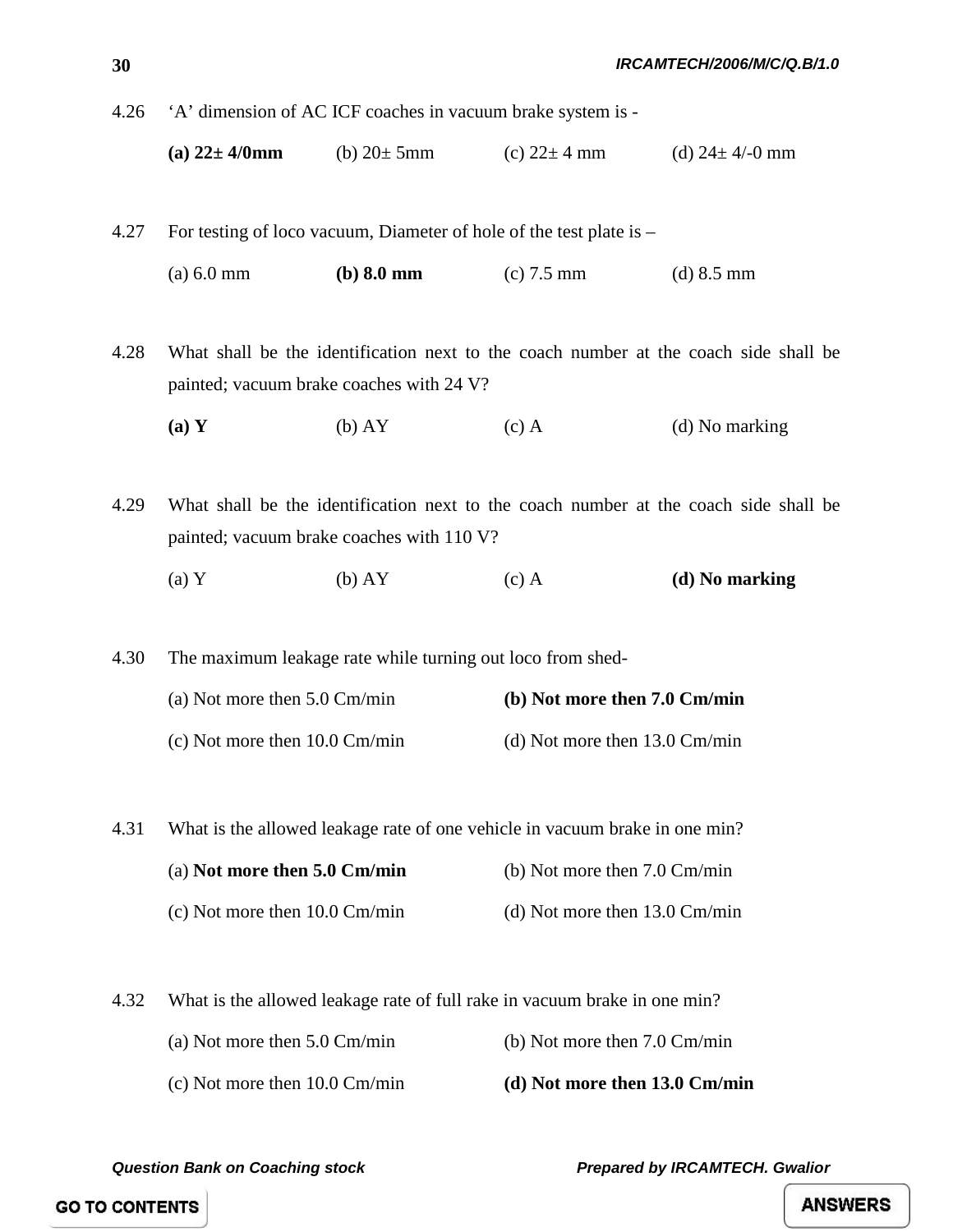4.33 In working train, what is the standard level of vacuum in Mail/Express train?

| (a) $55 \text{ cm}$ and $48 \text{ cm}$ | (b) $56 \text{ cm}$ and $50 \text{ cm}$ |
|-----------------------------------------|-----------------------------------------|
| $(c)$ 53 cm and 47 cm                   | (d) 46 cm and 38 cm                     |

4.34 In working train, what is the standard level of vacuum in passenger train?

| (a) 53 cm and 47 cm   | $(b)$ 50 cm and 44 cm                   |
|-----------------------|-----------------------------------------|
| $(c)$ 46 cm and 38 cm | (d) $55 \text{ cm}$ and $50 \text{ cm}$ |

| (c) Stuffing box                | (d) internal ball valve |
|---------------------------------|-------------------------|
| (a) Piston rod                  | (b) Release valve       |
| 4.35 Neck ring is fitted in $-$ |                         |

4.36 In working train, what is the standard level of vacuum in super fast BG coaching train? (a) 53 Cm and 47 Cm **(b) 56 Cm and 53 Cm** (c) 50 Cm and 44 Cm (d) 46 Cm and 38 Cm

4.37 Interval for over hauling the coach vacuum cylinder is –

- (a) At the coach IOH or after one month
- (b) At the coach incentive examination or after six months
- (c) At the coach POH or after 24 months
- **(d) At the coach POH or after 18 month or when is defective.**
- 4.38 Function of DA valve is
	- (a) To create the vacuum in brake cylinder.
	- **(b) To ensure quick application on lengthy and high speed train.**
	- (c) To ensure the vacuums create in auxiliary chamber.
	- (d) None of the above

*Question Bank on Coaching stock Prepared by IRCAMTECH. Gwalior* 

**GO TO CONTENTS**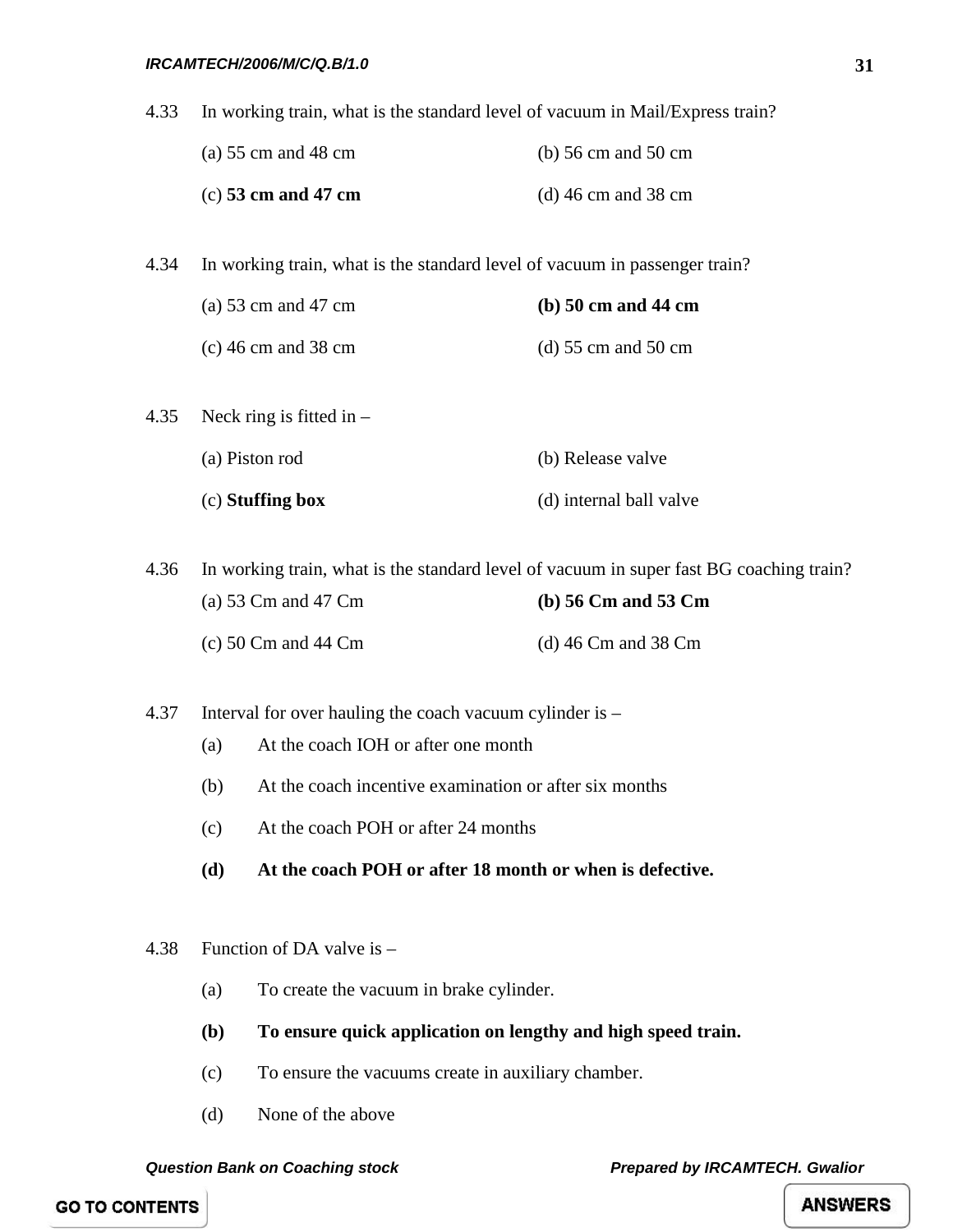**GO TO CONTENTS**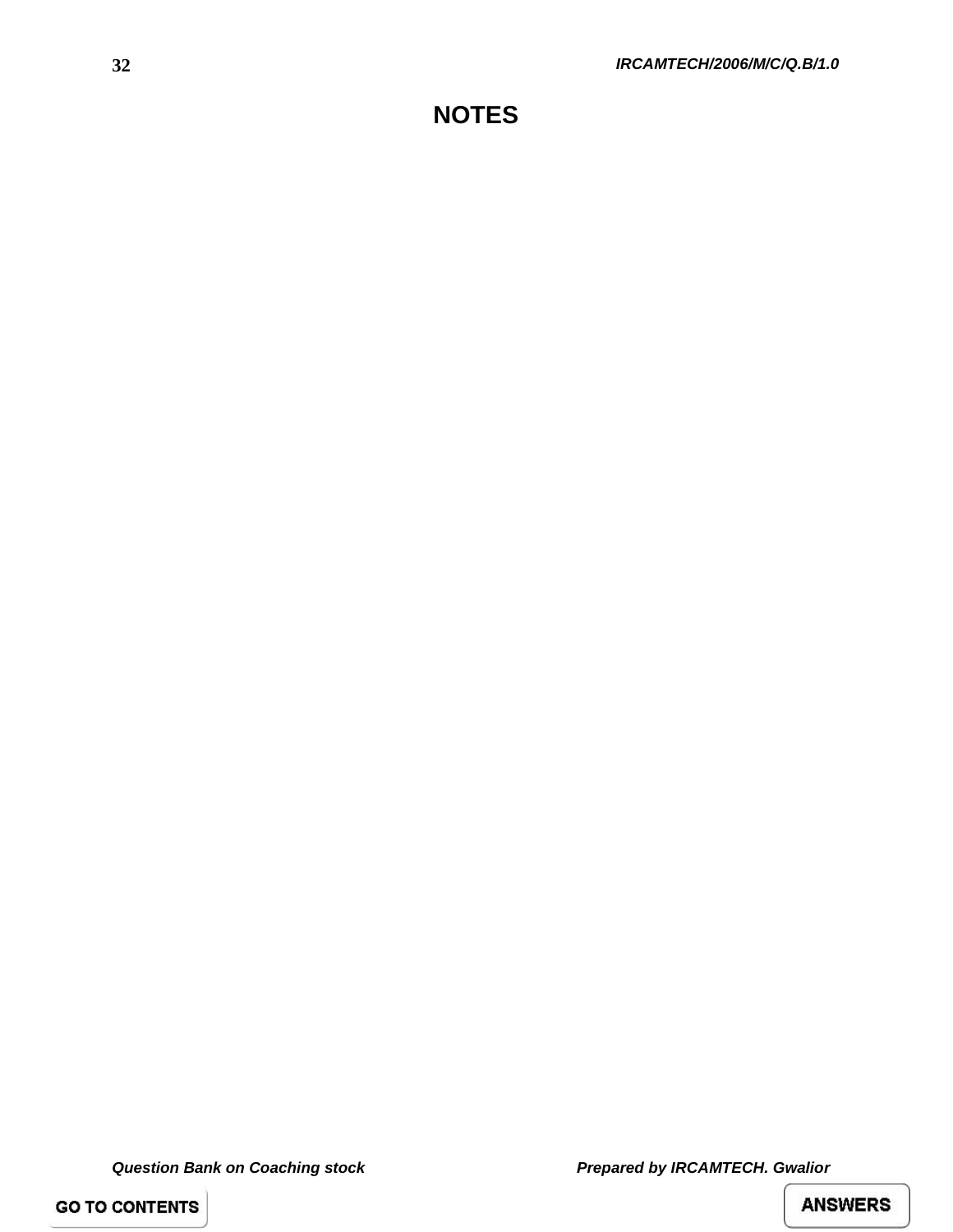### **CHAPTER -5**

### **AIR BRAKE**

|       | 5.001 Capacity of air reservoir $(AR)$ of the coach is – |                                                                           |                                                                           |                                       |
|-------|----------------------------------------------------------|---------------------------------------------------------------------------|---------------------------------------------------------------------------|---------------------------------------|
|       | $(a)$ 150 Lit.                                           | $(b)$ 200 Lit                                                             | (c) $250$ Lit.                                                            | $(d)$ 300 Lit.                        |
|       |                                                          |                                                                           |                                                                           |                                       |
|       |                                                          | 5.002 In twin pipe system, the time taken for releasing of the brake is - |                                                                           |                                       |
|       | $(a)$ 45 sec                                             | $(b)$ 27 sec                                                              | $(c)$ 75 sec                                                              | $(d)$ 120 sec                         |
|       |                                                          |                                                                           |                                                                           |                                       |
|       |                                                          | 5.003 'A' dimension of a passenger train (Non AC coach) is –              |                                                                           |                                       |
|       |                                                          | (a) $14 \pm 2$ mm (b) $16+2/-0$ mm (c) $16 \pm 4$ mm                      |                                                                           | (d) $18 \pm 2$ mm                     |
|       |                                                          |                                                                           |                                                                           |                                       |
|       |                                                          | 5.004 In an AC coach, 'A' dimension should be $-$                         |                                                                           |                                       |
|       |                                                          | (a) $18 \pm 2$ mm (b) $20 \pm 2$ mm (c) $22 \pm 2$ mm                     |                                                                           | (d) $22+2/-0$ mm                      |
|       |                                                          |                                                                           |                                                                           |                                       |
|       | 5.005 In a passenger train 'e' dimension is $-$          |                                                                           |                                                                           |                                       |
|       |                                                          | (a) $378 \pm 20$ mm (b) $375 \pm 25$ mm                                   | (c) $370 \pm 10$ mm                                                       | (d) $380\pm20$ mm                     |
|       |                                                          |                                                                           |                                                                           |                                       |
|       |                                                          | 5.006 In the passenger train, the diameter of brake pipe & feed pipe is - |                                                                           |                                       |
|       | $(a) 20.0$ mm                                            | (b) $25.0 \text{ mm}$                                                     | $(c) 28.0$ mm                                                             | $(d)$ 30.0 mm                         |
|       |                                                          |                                                                           |                                                                           |                                       |
| 5.007 |                                                          | In the passenger train, the diameter of branch pipe is $-$                |                                                                           |                                       |
|       | (a) 15.0 mm                                              | (b) $18.0 \text{ mm}$                                                     | $(c) 20.0$ mm                                                             | $(d)$ 22.0 mm                         |
|       |                                                          |                                                                           |                                                                           |                                       |
|       |                                                          |                                                                           | 5.008 How many angle cocks are provided in a vehicle in twin pipe system? |                                       |
|       | (a) Two                                                  | (b) Three                                                                 | $(c)$ Four                                                                | $(d)$ Six                             |
|       | <b>Question Bank on Coaching stock</b>                   |                                                                           |                                                                           | <b>Prepared by IRCAMTECH. Gwalior</b> |
|       |                                                          |                                                                           |                                                                           |                                       |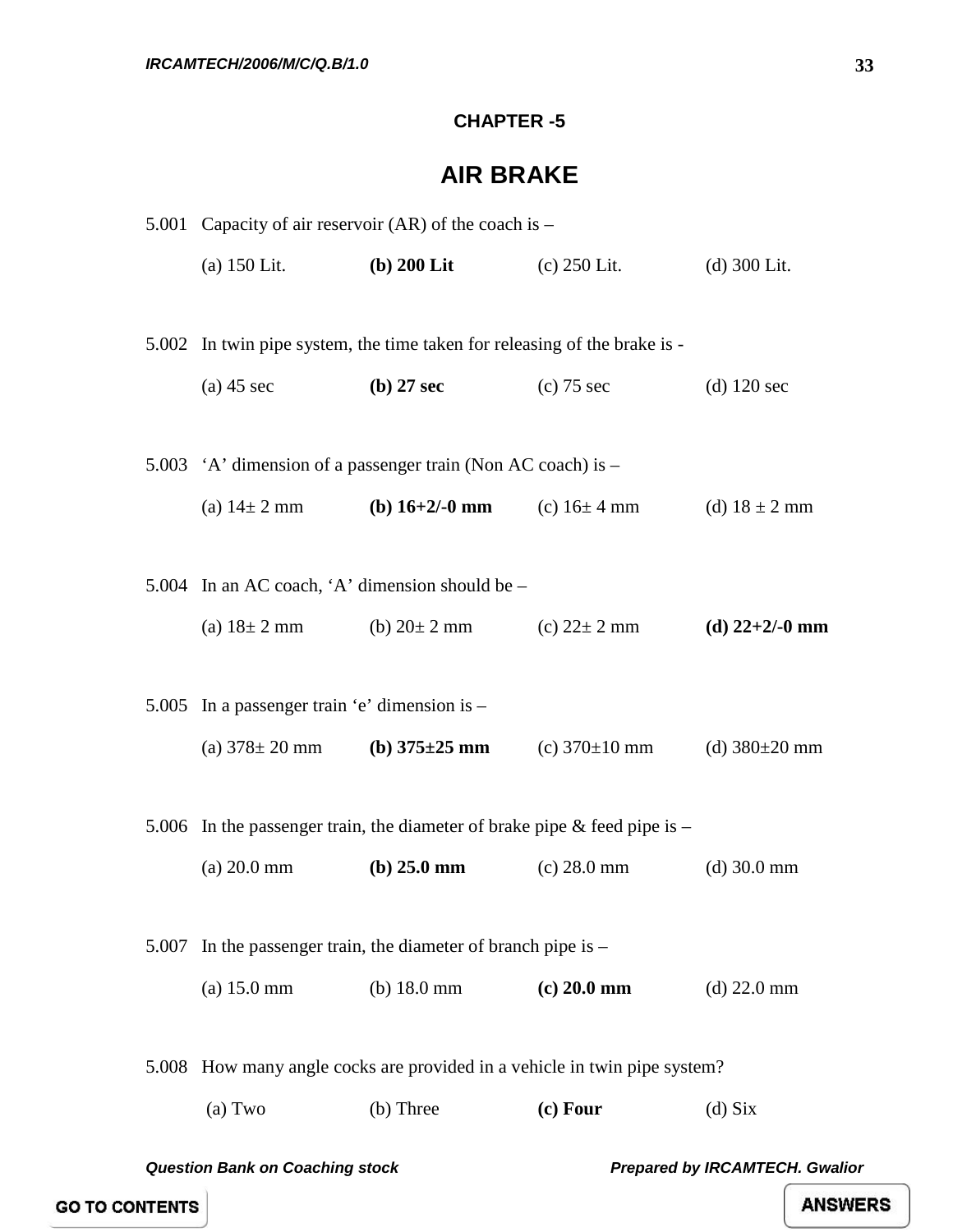5.009 What is the diameter of branch pipe attached to PEAV?

(a) 15.0 mm (b) 25.0 mm (c) 30.0 mm **(d) 20.0 mm**

5.010 What is the diameter of branch pipe in between PEAV to PEASD?

- **(a) 10.0 mm** (b) 25.0 mm (c) 30.0 mm (d) 20.0 mm
- 5.011 BP pressure in working train is (a)  $6.0 \pm 0.1 \text{Kg/cm}^2$  (b)  $5.5 \pm 0.1 \text{Kg/cm}^2$  (c)  $5.0 \pm 0.1 \text{Kg/cm}^2$  (d)  $5.2 \pm 0.1 \text{Kg/cm}^2$ 5.012 During charging position, Air pressure in Auxiliary reservoir is –

(a)  $6.5 \text{ Kg/cm}^2$  (b)  $6.1 \text{ Kg/cm}^2$  (c)  $6.0 \text{ Kg/cm}^2$  (d) None of the above

5.013 During full service application, Brake pipe pressure is dropped to –

(a) 2.0 Kg/cm<sup>2</sup> (b) 1.0 Kg/cm<sup>2</sup> (c) 3.0 Kg/cm<sup>2</sup> (d) 1.5 Kg/cm<sup>2</sup>

5.014 The en route brake power percentage of mail train should be –

(a) 80% (b) 75% **(c) 95%** (d) 90%

5.015 The full form of BP is –

(a) By pass **(b) Brake pipe** (c) Bent pipe (d) None of the above

```
5.016 In twin pipe system, the AR pressure should be –
(a) 5.0 \text{ Kg/cm}^2 (b) 6.0 Kg/cm<sup>2</sup> (c) 7.0 \text{ Kg/cm}^2 (d) 8.0 \text{ Kg/cm}^2
```
5.017 Full form BC is  $-$ (a) Brake control (b) Beside coach (c**) Brake cylinder** (d) Branch cylinder

*Question Bank on Coaching stock Prepared by IRCAMTECH. Gwalior* 

**GO TO CONTENTS**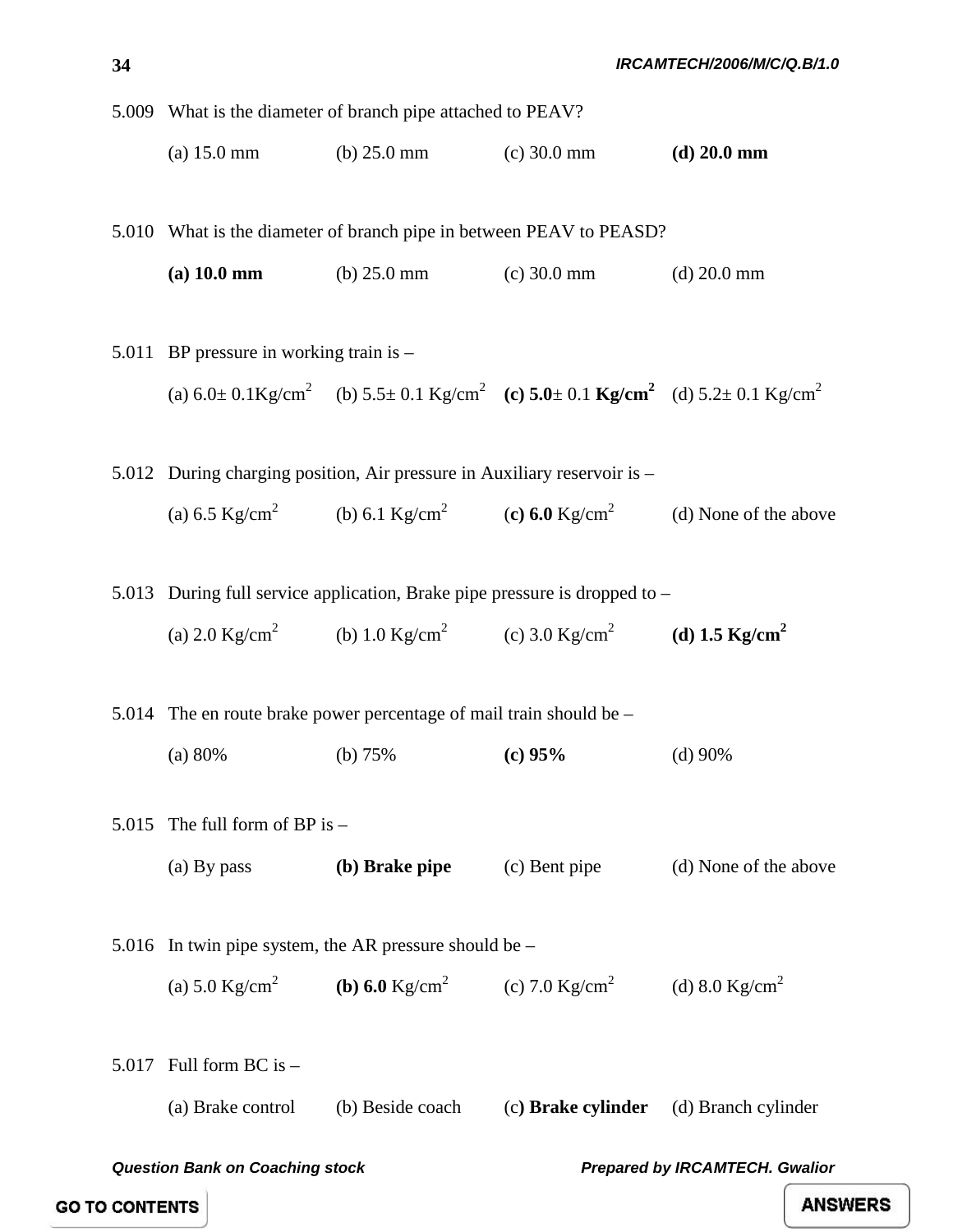|       | 5.018 At originating station the brake power percentage for mail/express train should be – |                                                                        |                                                                                    |                       |  |
|-------|--------------------------------------------------------------------------------------------|------------------------------------------------------------------------|------------------------------------------------------------------------------------|-----------------------|--|
|       | (a) 85%                                                                                    | (b) $90\%$                                                             | $(c)$ 100%                                                                         | (d) 75%               |  |
|       |                                                                                            |                                                                        |                                                                                    |                       |  |
|       | 5.019 Cut off angle cock can be fitted to-                                                 |                                                                        |                                                                                    |                       |  |
|       | (a) FP                                                                                     | $(b)$ BP                                                               | $(c)$ BP&FP both                                                                   | (d) None of the above |  |
|       |                                                                                            |                                                                        |                                                                                    |                       |  |
|       |                                                                                            | 5.020 What is the piston stroke of air brake coaching train?           |                                                                                    |                       |  |
|       | (a) $60 \pm 10$ mm                                                                         | (b) $80 \pm 10$ mm                                                     | (c) $85 \pm 15$ mm                                                                 | (d) $85±5$ mm         |  |
|       |                                                                                            |                                                                        |                                                                                    |                       |  |
|       |                                                                                            | 5.021 What is the diameter of bogie mounted brake cylinder?            |                                                                                    |                       |  |
|       | $(a)$ 220 mm                                                                               | $(b)$ 210 mm                                                           | $(c)$ 202 mm                                                                       | $(d)$ 200 mm          |  |
|       |                                                                                            |                                                                        |                                                                                    |                       |  |
|       |                                                                                            | 5.022 Dimension 'A' of the slack adjuster of the high-speed coach is – |                                                                                    |                       |  |
|       | (a) 16.0 mm                                                                                | $(b) 20.0$ mm                                                          | (c) $20\pm 2/0$ mm                                                                 | $(d)$ 18.0 mm         |  |
|       |                                                                                            |                                                                        |                                                                                    |                       |  |
|       |                                                                                            | 5.023 In conventional air brake system, the No of brake cylinder is-   |                                                                                    |                       |  |
|       | $(a)$ 3                                                                                    | (b) 2                                                                  | $(c)$ 1                                                                            | $(d)$ 4               |  |
| 5.024 |                                                                                            | The size of reduced socket of control reservoir is –                   |                                                                                    |                       |  |
|       | (a) $13*28$ mm                                                                             | (b) $25*32$ mm                                                         | (c) $25*32$ mm                                                                     | (d) $20*25$ mm        |  |
|       |                                                                                            |                                                                        |                                                                                    |                       |  |
| 5.025 |                                                                                            | The brake cylinder diameter of conventional air brake system is -      |                                                                                    |                       |  |
|       | $(a)$ 205 mm                                                                               | (b) $1305$ mm                                                          | $(c)$ 325 mm                                                                       | $(d)$ 305 mm          |  |
|       |                                                                                            |                                                                        |                                                                                    |                       |  |
| 5.026 |                                                                                            |                                                                        | The piston stroke of air brake system when brake blocks are touching to wheel is - |                       |  |
|       | $(a)$ 50-100 mm                                                                            | (b) $88-100$ mm                                                        | $(c)$ 50-70 mm                                                                     | $(d)$ 75-100 mm       |  |

**GO TO CONTENTS**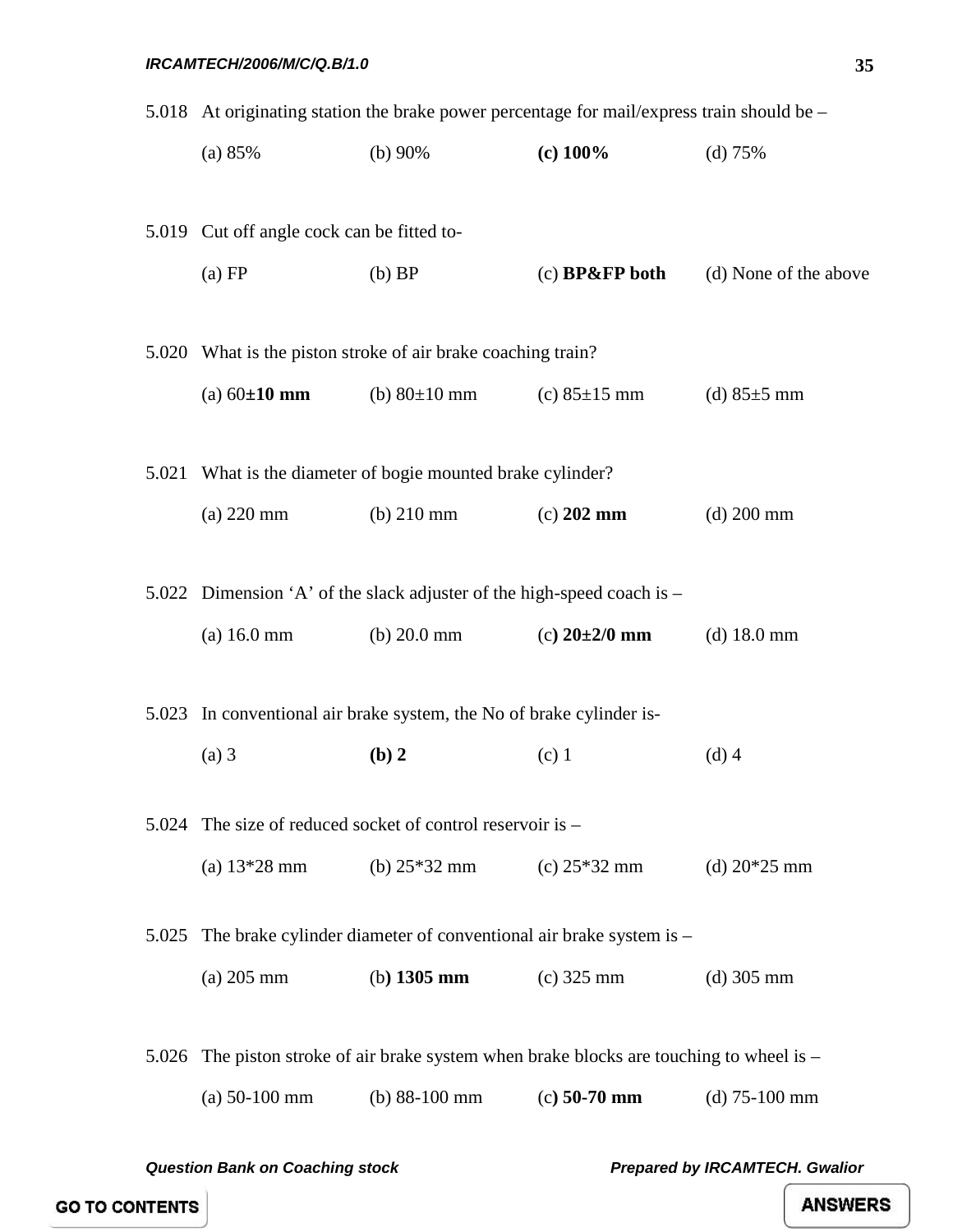|       | 5.027 The rate of air leakage in single car testing should not be more then - |                                                         |                                                                                                                                  |                      |
|-------|-------------------------------------------------------------------------------|---------------------------------------------------------|----------------------------------------------------------------------------------------------------------------------------------|----------------------|
|       |                                                                               |                                                         | (a) 0.02 Kg/cm <sup>2</sup> /min (b) 1.0 Kg/cm <sup>2</sup> /min (c) 0.2 Kg/cm <sup>2</sup> /min (d) 0.1 Kg/cm <sup>2</sup> /min |                      |
|       |                                                                               |                                                         | 5.028 In emergency application the brake cylinder pressure rises from 0-3.6 kg/cm <sup>2</sup> in –                              |                      |
|       | $(a)$ 15-20 sec                                                               | (b) $5-10$ sec                                          | $(c)$ 3-5 sec                                                                                                                    | (d) $8-10$ sec       |
|       | 5.029 Brake should not apply during insensitivity test with in -              |                                                         |                                                                                                                                  |                      |
|       | $(a)$ 50 sec                                                                  | $(b)$ 60 sec                                            | $(c)$ 40 sec                                                                                                                     | $(d)$ 30 sec         |
|       |                                                                               |                                                         | 5.030 During release after full service application, release time of Mail/Express coach is -                                     |                      |
|       | (a) $5$ to $10$ Sec                                                           | (b) $10$ to $15$ Sec                                    | $(c)$ 15 to 20 Sec                                                                                                               | (d) $20$ to $30$ Sec |
|       | 5.031 Check valve with choke allows air from –                                |                                                         |                                                                                                                                  |                      |
|       | (a) BP to $FP$                                                                | $(b)$ FP to CR                                          | $(c)$ FP to AR                                                                                                                   | (d) AR to $BC$       |
|       | 5.032 Feed pipe diameter of Rajdhani coach is -                               |                                                         |                                                                                                                                  |                      |
|       | $(a) 20.0$ mm                                                                 | (b) $25.0 \text{ mm}$                                   | $(c)$ 30.0 mm                                                                                                                    | $(d)$ 35.0 mm        |
|       |                                                                               |                                                         | 5.033 When brake is manually released by QRV, which pressure will be vent out?                                                   |                      |
|       | (a) BC pressure                                                               |                                                         | (b) AR pressure (c) BP pressure                                                                                                  | $(d)$ CR pressure    |
|       | 5.034 What is the pressure of control reservoir in coaching trains?           |                                                         |                                                                                                                                  |                      |
|       |                                                                               |                                                         | (a) 6.0 Kg/cm <sup>2</sup> (b) 5.0 Kg/cm <sup>2</sup> (c) 6.0 to .2 Kg/cm <sup>2</sup> (d) 4.8 Kg/cm <sup>2</sup>                |                      |
| 5.035 |                                                                               | In coaching trains, auxiliary reservoir is charged to - |                                                                                                                                  |                      |
|       |                                                                               |                                                         | (a) 5.0 Kg/cm <sup>2</sup> (b) 6.0 Kg/cm <sup>2</sup> (c) 4.8 Kg/cm <sup>2</sup> (d) 5.5 Kg/cm <sup>2</sup>                      |                      |
|       |                                                                               |                                                         |                                                                                                                                  |                      |

# **36**

**GO TO CONTENTS**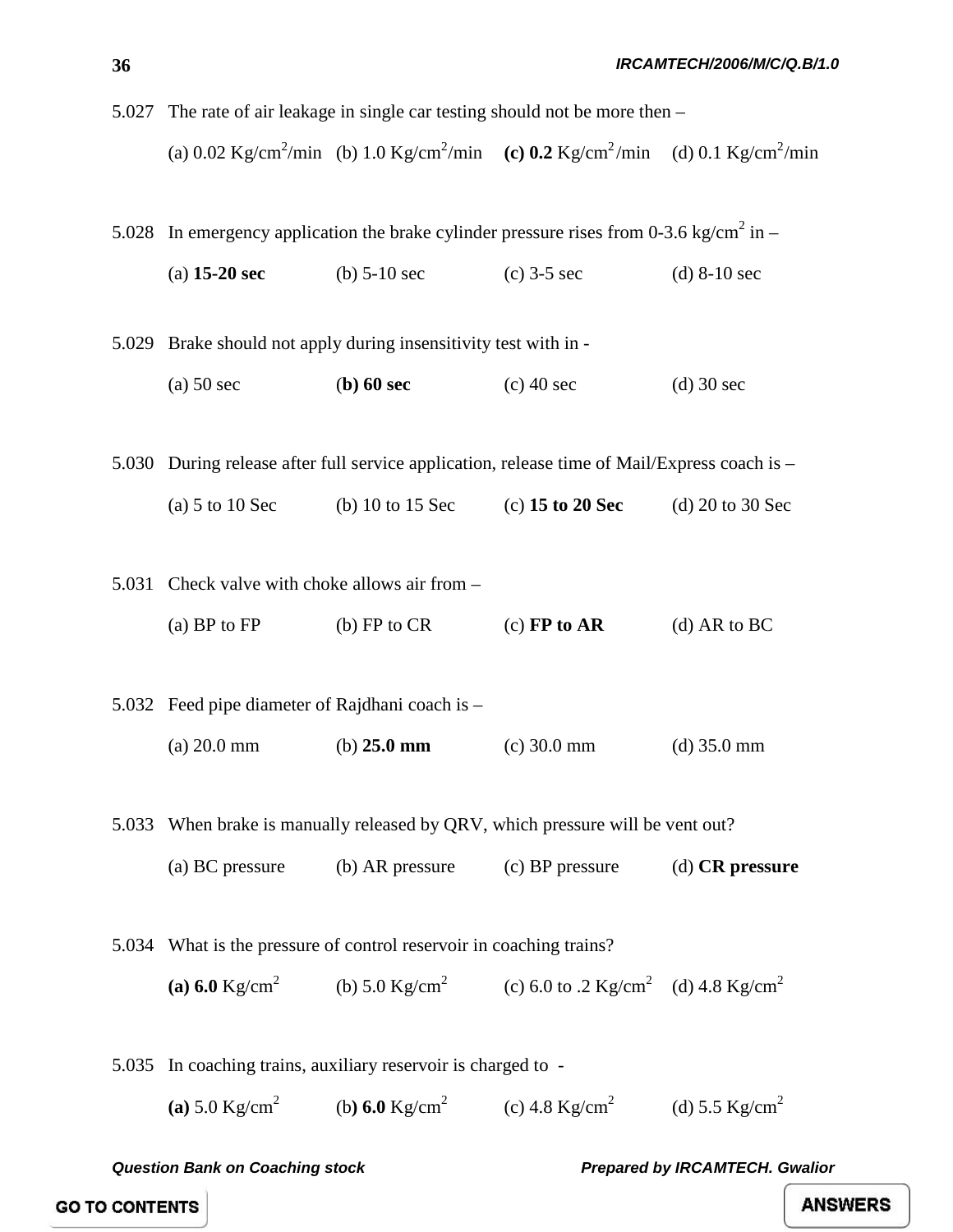### *IRCAMTECH/2006/M/C/Q.B/1.0*

5.036 Brake pipe throughout the length of train is charged with compressed air at -

(a) 6.0 Kg/cm<sup>2</sup> (b) 5.8 Kg/cm<sup>2</sup> **(c) 5.0** Kg/cm<sup>2</sup> (d) 4.8 Kg/cm<sup>2</sup>

5.037 Feed pipe throughout the length of train is charged with compressed air at -

**(a) 6.0 kg/cm2** (b) 5.5 kg/cm2 (c) 5.0 kg/cm2 (d) 4.8 kg/cm2

5.038 After brake application, the control reservoir is disconnected from the -

**(a) Brake pipe** (b) Auxiliary reservoir (c) Brake cylinder (d) Feed pipe

5.039 After the brake application, the auxiliary reservoir is however continuously charged from feed pipe at - (a)  $5.0 \text{ kg/cm}^2$  (b)  $4.8 \text{ kg/cm}^2$  (c)  $5.8 \text{ kg/cm}^2$  (d)  $6.0 \text{ kg/cm}^2$ 

5.040 Reduction in BP pressure for minimum application is - (a) 1.0 to1.5  $\text{Kg/cm}^2$  (b) 0.8 to 1.0  $\text{Kg/cm}^2$  (c) 0.5 to 0.8  $\text{Kg/cm}^2$  (d) 0.1 to 05  $\text{Kg/cm}^2$ 

- 5.041 Reduction in BP pressure for service application is (a) 1.0 to 05 Kg/cm<sup>2</sup> (b) 1.0 to 1.5 Kg/cm<sup>2</sup> (c) 0.5 to 0.8 Kg/cm<sup>2</sup> (d) 0.8 to 1.0 Kg/cm<sup>2</sup>
- 5.042 Reduction in BP pressure for full service application is (a) 1.0 to 1.5 Kg/cm<sup>2</sup> (b) 0.8 to 1.0 Kg/cm<sup>2</sup> (c) 0.5 to 0.8 Kg/cm<sup>2</sup> (d) 0.1 to 05 Kg/cm<sup>2</sup>
- 5.043 Reduction in BP pressure for emergency application is (a) 1.0 to 1.5 Kg/cm<sup>2</sup> **(b) 1.5 to 3.8** Kg/cm<sup>2</sup> (c) 0.5 to 0.8 Kg/cm<sup>2</sup> (d) 3.8 to 5..0 Kg/cm<sup>2</sup>

5.044 After brake released, isolate the brake cylinder from the auxiliary reservoir by the -

**(a) Distributor valve** (b) Control reservoir (c) Brake pipe (d) Feed pipe

*Question Bank on Coaching stock Prepared by IRCAMTECH. Gwalior* 

**GO TO CONTENTS**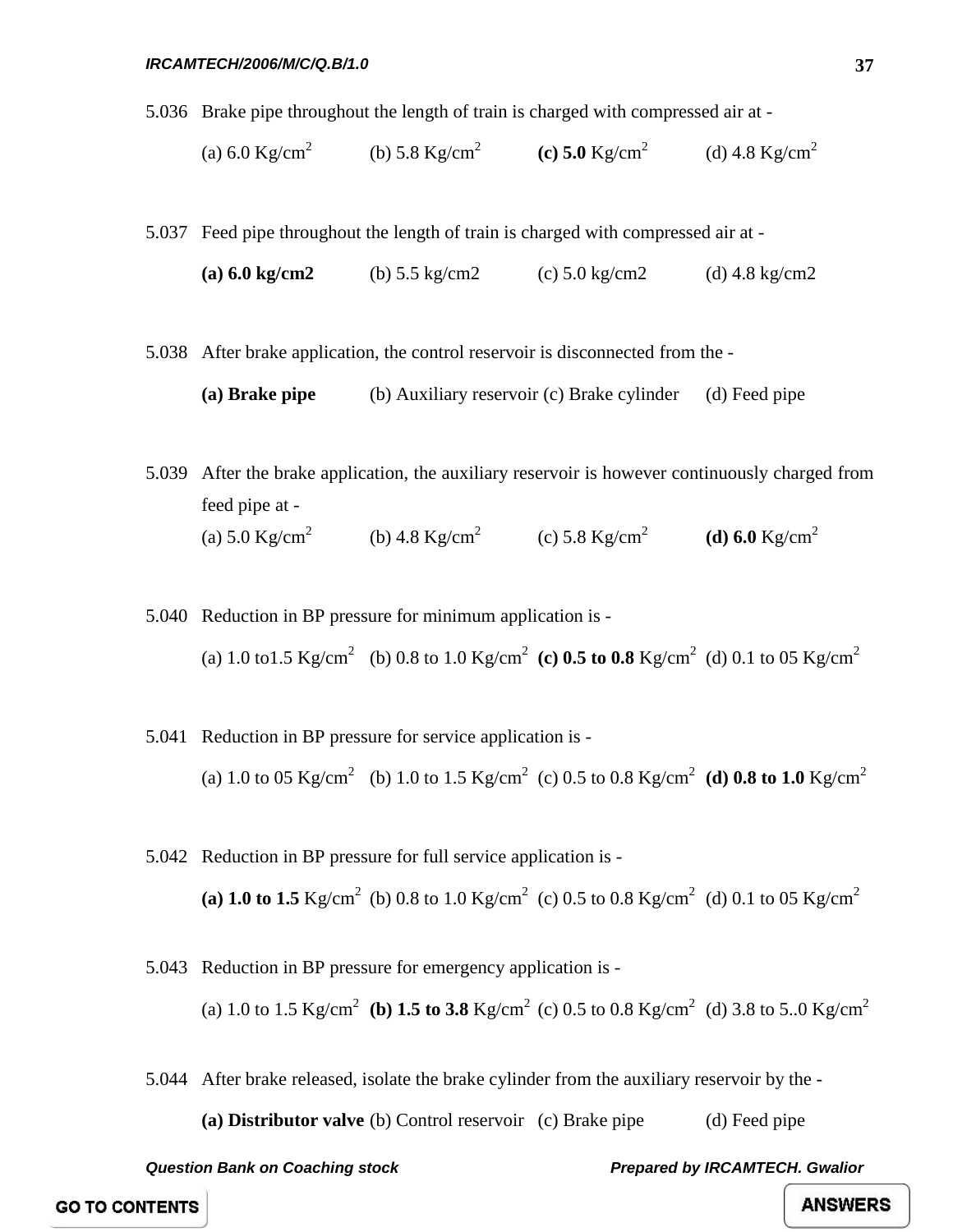|       | 5.045 The colour of brake pipe in coaching trains is - |                                                               |                                                                                          |                                                                                              |
|-------|--------------------------------------------------------|---------------------------------------------------------------|------------------------------------------------------------------------------------------|----------------------------------------------------------------------------------------------|
|       | (a) Black                                              | (b) Yellow                                                    | (c) Green                                                                                | (d) White                                                                                    |
|       |                                                        | 5.046 The colour of feed pipe in coaching trains is -         |                                                                                          |                                                                                              |
|       | (a) Black                                              | (b) Yellow                                                    | (c) Green                                                                                | (d) White                                                                                    |
| 5.047 |                                                        | Cut off angle cock fitted on the brake pipe is painted -      |                                                                                          |                                                                                              |
|       | (a) Black                                              | (b) Yellow                                                    | (c) Green                                                                                | (d) White                                                                                    |
|       |                                                        |                                                               |                                                                                          |                                                                                              |
|       |                                                        | 5.048 Cut off angle cock fitted on the feed pipe is painted - |                                                                                          |                                                                                              |
|       | (a) Black                                              | (b) Yellow                                                    | (c) Green                                                                                | (d) White                                                                                    |
|       | every coach?                                           |                                                               | 5.049 How many air brake cylinders are fitted in under frame mounted air brake system on |                                                                                              |
|       | $(a)$ One                                              | (b) Two                                                       | (c) Three                                                                                | (d) None of the above                                                                        |
|       | coach?                                                 |                                                               |                                                                                          | 5.050 How many dirt collectors are fitted with under frame mounted air brake system on every |
|       | (a) Two                                                | $(b)$ One                                                     | $(c)$ Three                                                                              | (d) None of the above                                                                        |
| 5.051 |                                                        | What is the choke diameter of guard's emergency brake valve?  |                                                                                          |                                                                                              |
|       | $(a)$ 4.0 mm                                           | $(b)$ 5.0 mm                                                  | $(c) 6.0$ mm                                                                             | $(d)$ 8.0 mm                                                                                 |
| 5.052 |                                                        | between brake block and wheel it's called -                   | A device provided in the brake rigging for automatic adjustment of clearance/ slack      |                                                                                              |
|       | (a) Brake cylinder                                     |                                                               |                                                                                          | (b) Brake Regulator (c) Distributor valve (d) Control Reservoir                              |

*Question Bank on Coaching stock Coaching stock**Prepared by IRCAMTECH. Gwalior**Prepared by IRCAMTECH.* **Gwalior** 

**ANSWERS** 

**38**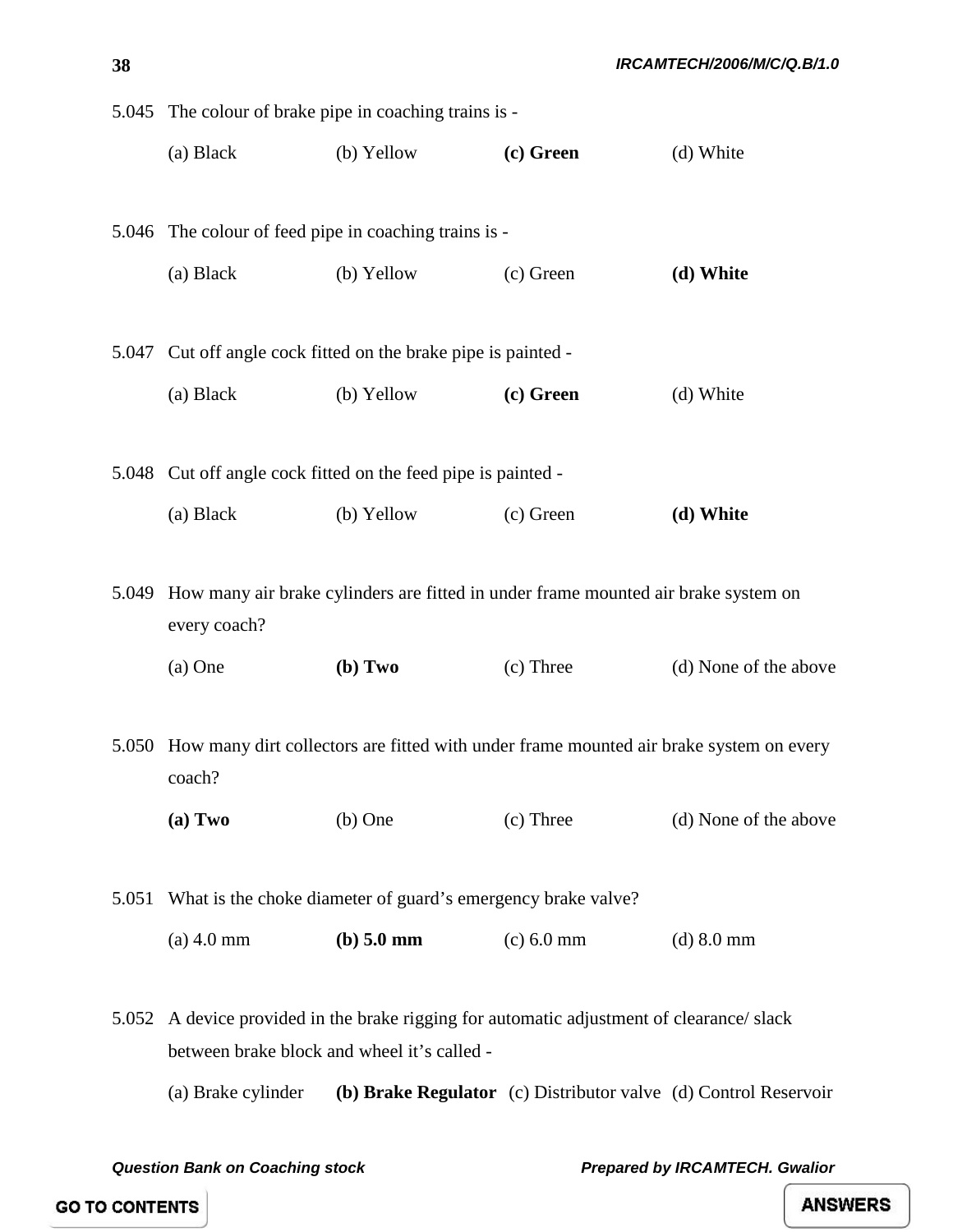5.053 What type of slack adjuster is used in passenger coaches?

| (a) DRV- $600$ | $(b)$ None | $(c)$ IRSA-450 | (d) IRSA- $600$ |
|----------------|------------|----------------|-----------------|
|----------------|------------|----------------|-----------------|

- 5.054 For testing C3W DV, the AR charging time from 0 to 4.8 kg/cm2 is
	- (a)  $170 \pm 10 \text{ sec}$  **(b)**  $175 \pm 30 \text{ sec}$  **(c)**  $280 \pm 30 \text{ sec}$  **(d)**  $210 \pm 20 \text{ sec}$

5.055 For testing KE type DV, the AR charging time from 0 to 4.8 kg/cm2 is-

**(a) 160 to 210 sec** (b) 210 to 260 sec (c) 260 to 280 sec (d) 180 to 200 sec

5.056 For testing C3W DV, the CR charging time from 0 to 4.8 kg/cm2 is –

(a)  $170 \pm 10$  sec **(b)**  $165 \pm 20$  **sec** (c)  $160 \pm 10$  sec (d)  $210 \pm 20$  sec

5.057 For testing KE type DV, the CR charging time from 0 to 4.8 kg/cm2 is –

(a)  $170 \pm 10$  sec **(b)**  $160 \pm 40$  **sec** (c)  $160 \pm 10$  sec **(d)**  $210 \pm 20$  sec

5.058 The three-branch pipe attached to common pipe bracket, where the middle pipe lead to

(a) CR (b) DV (c) BC **(d) AR**

5.059 The help of cut of angle cock, the air pressure in train pipe is exhaust or close-

(a) True (b) False (c) None of the above

5.060 For testing C3W / KE type DV, after full service application. The brake cylinder filling time from 0-to 3.6 kg/cm<sup>2</sup> is-

**(a) 3 to 5 sec** (b) 5 to 10 sec (c) 10 to 15 sec (d) 12 to 8 sec

5.061 For testing C3W / KE type DV, after releasing the brake cylinder release time from max BC pressure from  $3.8 \pm 0.1$  kg/cm<sup>2</sup> to 0.4 kg/cm<sup>2</sup> is –

(a) 3 to 5 sec (b) 5 to 10 sec (c) 10 to 15 sec **(d) 15 to 20 sec**

*Question Bank on Coaching stock Prepared by IRCAMTECH. Gwalior* 

**GO TO CONTENTS**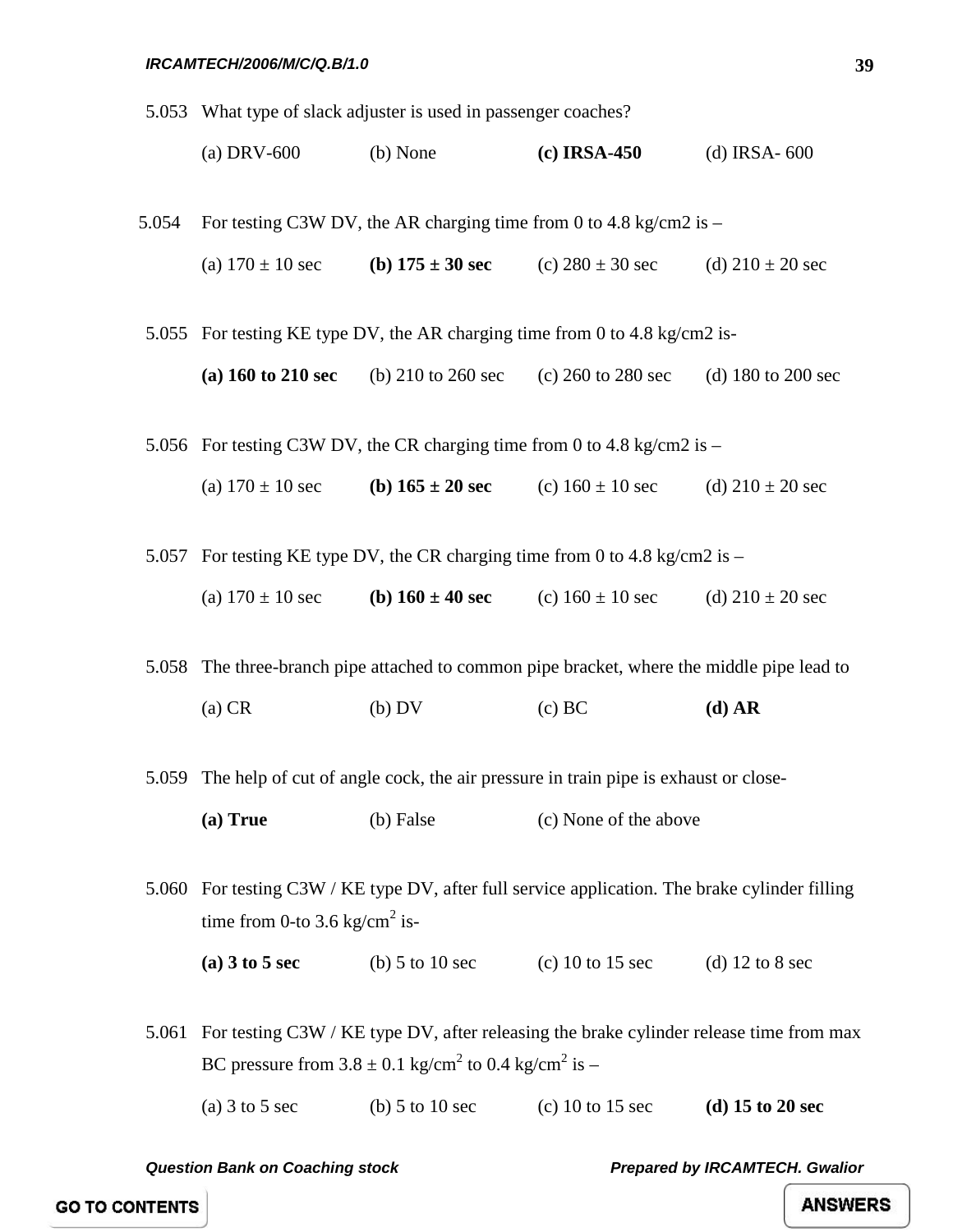|       | 5.062 For testing C3W / KE type DV, after emergency application, the brake cylinder filling<br>time from 0 to 3.6 kg/cm2 is $-$ |                                       |                                                                                           |                                                                                                        |  |
|-------|---------------------------------------------------------------------------------------------------------------------------------|---------------------------------------|-------------------------------------------------------------------------------------------|--------------------------------------------------------------------------------------------------------|--|
|       | (a) $3 \text{ to } 5 \text{ sec}$ (b) $5 \text{ to } 8 \text{ sec}$                                                             |                                       | $(c)$ 8 to 10 sec                                                                         | (d) 10 to 15 sec                                                                                       |  |
|       | 5.063 During brake release, air from BC goes to                                                                                 |                                       |                                                                                           |                                                                                                        |  |
|       | (a) AR                                                                                                                          | $(b)$ CR                              | (c) DV                                                                                    | (d) Atmosphere                                                                                         |  |
|       |                                                                                                                                 |                                       | 5.064 What type of isolating cocks are provided in the passenger coaches                  |                                                                                                        |  |
|       |                                                                                                                                 |                                       | (a) Ball type (b) Wall type (c) Done type                                                 | $(d)$ C3W type                                                                                         |  |
|       | 5.065 The diameter of ball in internal ball valve of cut of angle cock is                                                       |                                       |                                                                                           |                                                                                                        |  |
|       | $(a)$ 15 mm                                                                                                                     | $(b)$ 13 mm                           | $(c)$ 17 mm                                                                               | $(d)$ 10 mm                                                                                            |  |
|       |                                                                                                                                 |                                       | 5.066 At what interval, check for 'A' and 'e' Diamension of passenger coach?              |                                                                                                        |  |
|       |                                                                                                                                 | (a) Every trip $\qquad$ (b) Two month | (c) Three month                                                                           | (d) Six month                                                                                          |  |
|       |                                                                                                                                 |                                       |                                                                                           | 5.067 At what schedule, the manual brake release test is carried out on every coach of the rake?       |  |
|       |                                                                                                                                 |                                       |                                                                                           | (a) $^{\circ}$ C' schedules (b) $^{\circ}$ A' schedule (c) $^{\circ}$ B' Schedule (d) Special schedule |  |
| 5.068 | gauge (for SIR/ guard compartment)?                                                                                             |                                       |                                                                                           | At what schedule, testing of pressure gauge and replacement of the defective or accurate               |  |
|       | (a) $C$ schedules                                                                                                               | (b) $A$ 'schedule                     | (c) 'B' Schedule                                                                          | (d) Special schedule                                                                                   |  |
| 5.069 |                                                                                                                                 |                                       | What type of grease to be used after cleaning and inspection all parts of slack adjuster? |                                                                                                        |  |

**(a) Servo-gem-4** (b) Graphite grease (c) Servo- germ-RR-3 (d) None of the above

*Question Bank on Coaching stock Prepared by IRCAMTECH. Gwalior* 

**GO TO CONTENTS**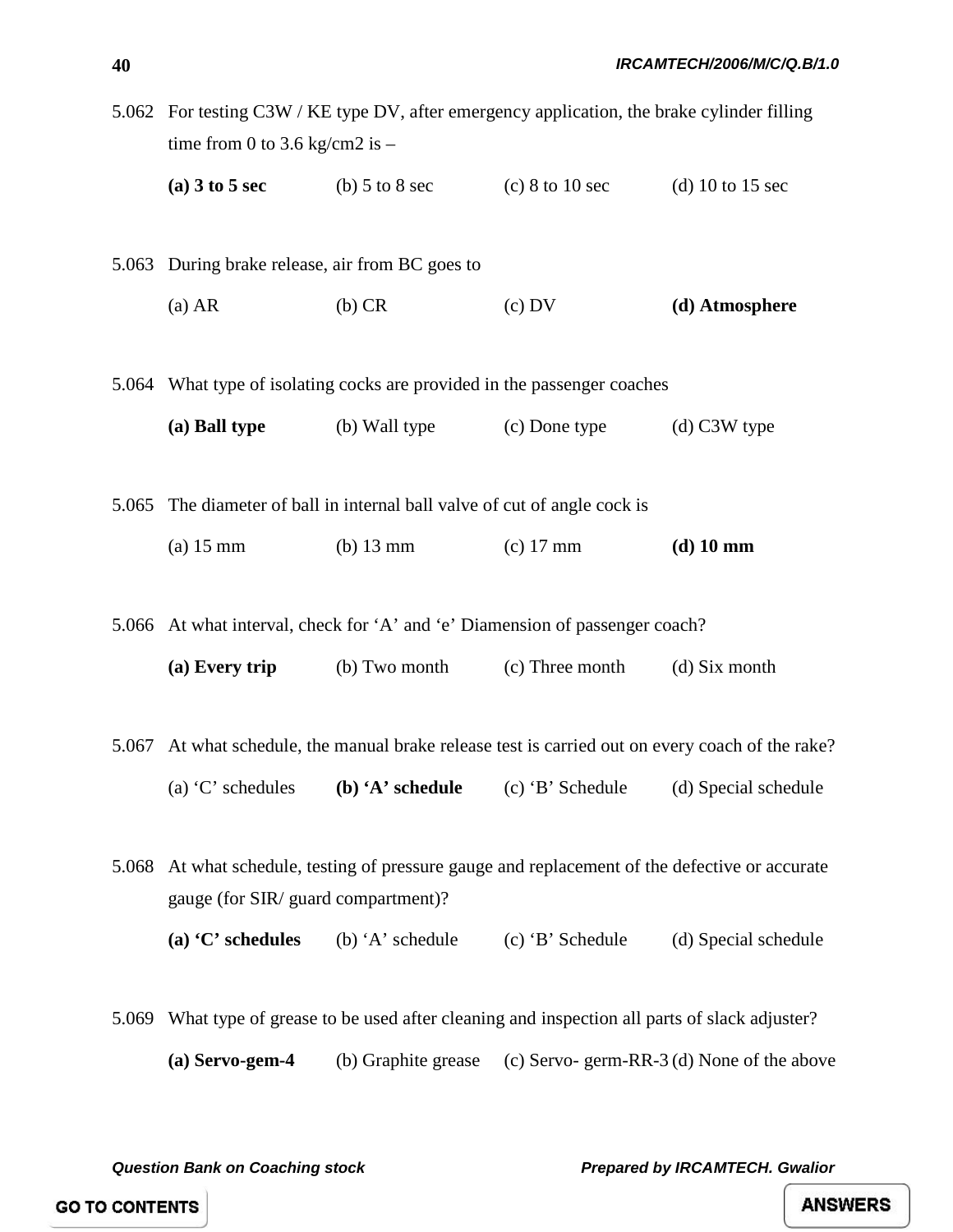5.070 The type of dirt collector, used in bogie mounted passenger coach is -

**(a) 2- way** (b) 4-way (c) 3-way (d) Single way

5.071 The total no. of MU washer used in a twin pipe passenger coach in a rake is -

(a) 3 **(b) 4** (c) 2 (d) 6

5.072 At what schedule, when single car test is carried out -

**(a) 'C' schedules** (b) 'A' schedule (c) 'B' Schedule (d) None of the above

5.073 In single car leakage test, the air pressure drop should not exceed – (a)  $0.35 \text{kg/cm}^2/\text{min}$  **(b)**  $0.2 \text{ kg/cm}^2/\text{min}$  **(c)**  $0.28 \text{ kg/cm}^2/\text{min}$  **(d)**  $0.3 \text{ kg/cm}^2/\text{min}$ 

5.074 At what interval, test rig or with a locomotive testing is carried out -

| (a) Every round trip (b) One month |  | (c) Three month | (d) Six month |
|------------------------------------|--|-----------------|---------------|
|------------------------------------|--|-----------------|---------------|

5.075 When DV is working condition the position of DV handle is –

(a) Horizontal (b) Inclined **(c) Vertical** (d) Parallel

5.076 As per population of air brake stock the percentage of distribution valve should be kept as spares –

(a) 10% **(b) 5%** (c) 2% (d) 10%

5.077 The en-route brake power percentages of M/E BG coaching train is –

(a) 85% **(b) 90%** (c) 100% (d) Not specified

5.078 The en-route brake power percentages of passenger BG coaching train is –

(a) 85% (b) 90% (c) 100% **(d) Not specified** 

*Question Bank on Coaching stock Prepared by IRCAMTECH. Gwalior* 

**GO TO CONTENTS**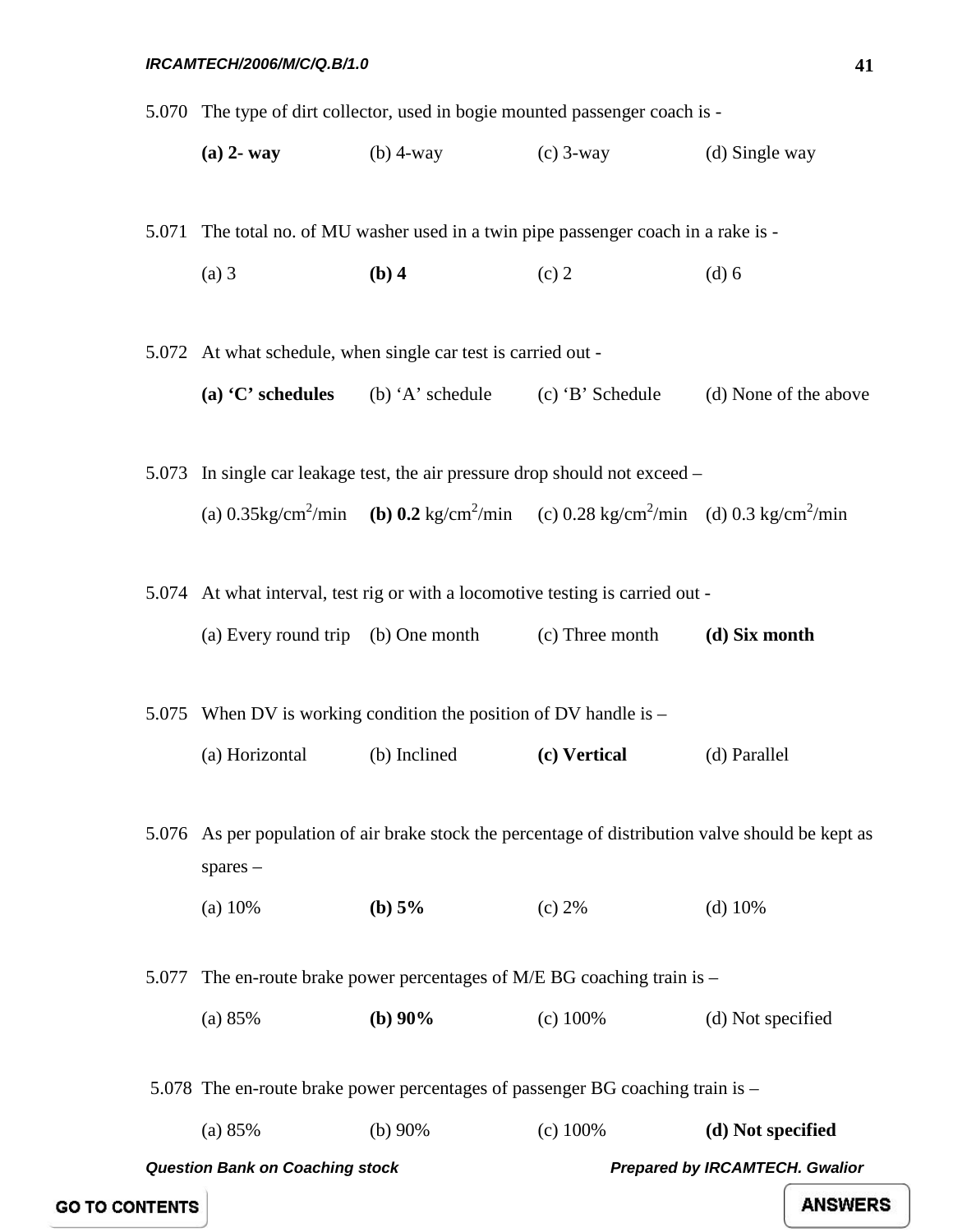| $(a)$ Y                                                                                    | (b) AY | $(c)$ A | (d) No marking |  |
|--------------------------------------------------------------------------------------------|--------|---------|----------------|--|
| painted; Air coaches with 24 V?                                                            |        |         |                |  |
| 5.079 What shall be the identification next to the coach number at the coach side shall be |        |         |                |  |

5.080 What shall be the identification next to the coach number at the coach side shall be painted; Air brake coaches with 110 V?

- (a) Y (b) AY **(c) A** (d) No marking
- 5.081 What is the capacity of control reservoir of passenger coach?
	- (a) 6.0 litre (b) 7.0 litre **(c) 9.0 litre** (d) 10.0 litre
- 5.082 Length of air braked Hose is (a) 790 mm (b) 660 mm **(c) 839 mm** (d) 844 mm

5.083 What should be the effective maximum pressure in brake cylinder during full service application is

(a)  $3.6 \pm 0.1$  Kg/cm<sup>2</sup> (b)  $3.7 \pm 0.1$  Kg/cm<sup>2</sup> (c)  $3.8 \pm 0.1$  Kg/cm<sup>2</sup> (d)  $4.1 \pm 0.1$  Kg/cm<sup>2</sup>

- 5.084 DV is directly mounted on
	- (a) AR (b) Brake pipe (c) Brake cylinder **(d) Common pipe bracket**
- 5.085 Which component supplies compressed air to DV? (a) FP (b) AR (c) BP **(d) Main valve**
- 5.086 Which one of the following valve in DV controls charging of CR? (a) Main valve (b) **Cut off valve (c)** Quick service valve (d) Limiting device

*Question Bank on Coaching stock Prepared by IRCAMTECH. Gwalior* 

**GO TO CONTENTS**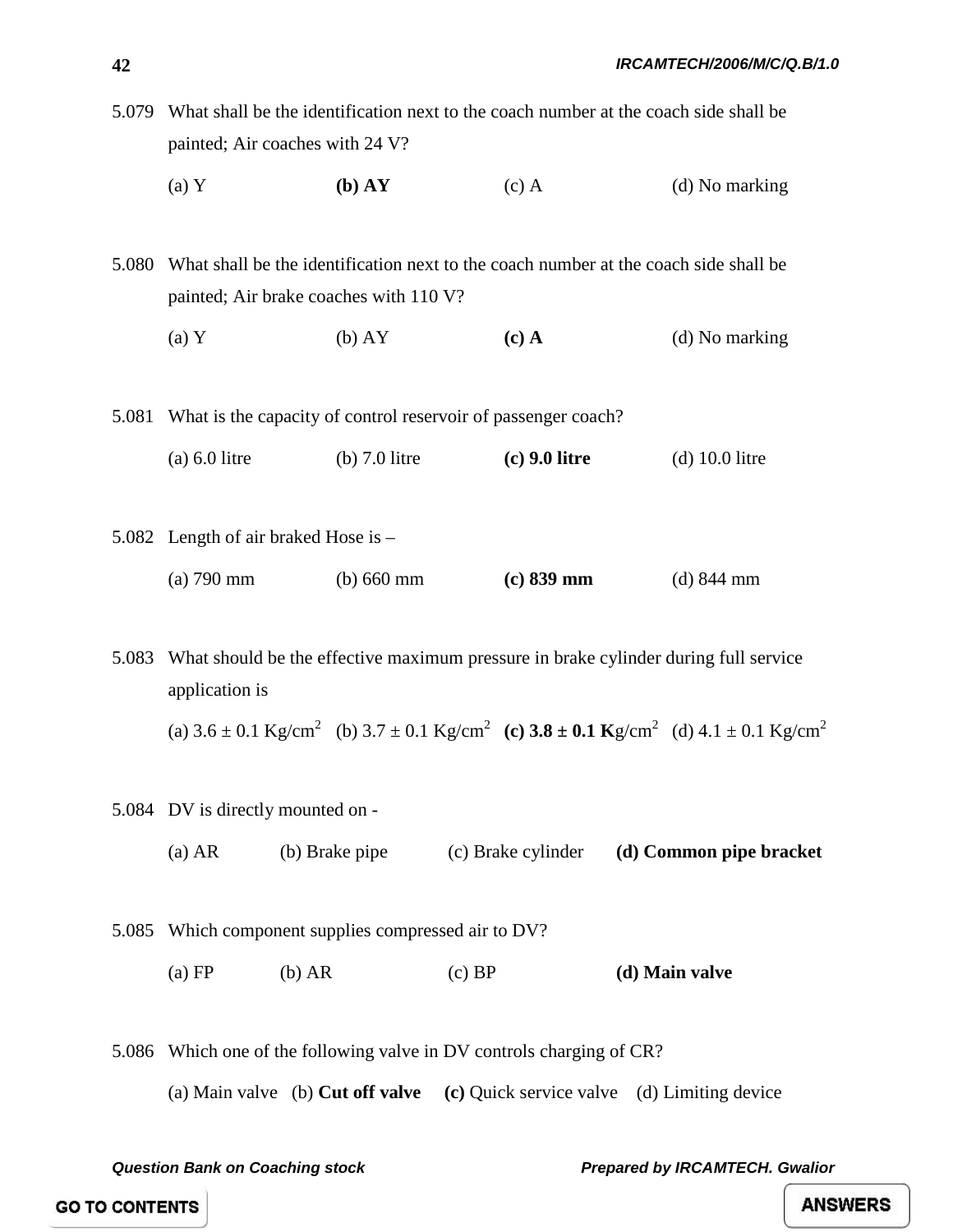| 5.087 | Arrange the following parts of BC in the sequence they are arranged in BC assembly- |                                                         |                                           |                      |  |
|-------|-------------------------------------------------------------------------------------|---------------------------------------------------------|-------------------------------------------|----------------------|--|
|       | (i) Dome cover                                                                      | (ii) Wear ring                                          | (iii) Spring                              | (iv) Piston packing  |  |
|       | $(a)$ i, iii, ii, iv                                                                | $(b)$ i, ii, iv, iii                                    | $(c)$ iv, iii, ii, i                      | $(d)$ iv, i, ii, iii |  |
|       |                                                                                     |                                                         |                                           |                      |  |
|       |                                                                                     | 5.088 'A' dimension of high speed air brake coach is-   |                                           |                      |  |
|       | (a) $24 + 4/-0$ mm                                                                  |                                                         | (b) $26+3/-0$ mm                          |                      |  |
|       | $(c)$ 22+4/-0 mm                                                                    |                                                         | (d) $20±5$ mm                             |                      |  |
|       |                                                                                     |                                                         |                                           |                      |  |
|       | 5.089 The angle cock of wagon can be fitted on coach provided it is having?         |                                                         |                                           |                      |  |
|       | $(a)$ Nut                                                                           |                                                         | $(b)$ Nut $\&$ Bolt                       |                      |  |
|       | (c) Reducer                                                                         |                                                         | (d) Reducer with inner &outer threads     |                      |  |
|       |                                                                                     |                                                         |                                           |                      |  |
|       |                                                                                     | 5.090 Cut of angle cock is open position of handle is – |                                           |                      |  |
|       | (a) Parallel to pipe                                                                |                                                         | (b) Parallel to pipe or perpendiculars to |                      |  |
|       | (c) Pipe perpendicular to pipe                                                      |                                                         | (d) None of the above                     |                      |  |
| 5.091 | The full from of $CR$ is $-$                                                        |                                                         |                                           |                      |  |
|       |                                                                                     |                                                         |                                           |                      |  |
|       | (a) Central reservoir                                                               |                                                         | (b) cylindrical reservoir                 |                      |  |
|       | (c) Control reservoir                                                               |                                                         | (d) None of the above                     |                      |  |
|       | 5.092 Full from of AR is $-$                                                        |                                                         |                                           |                      |  |
|       | (a) Accident reservoir                                                              |                                                         | (b) Axle reservoir                        |                      |  |
|       | (c) Auxiliary reservoir                                                             |                                                         | (d) None of the above                     |                      |  |
|       |                                                                                     |                                                         |                                           |                      |  |
| 5.093 |                                                                                     | In air brake system of coach, the following is fitted?  |                                           |                      |  |
|       | (a) $1 BP$ $1FP$ $1DC$                                                              |                                                         | $(b)$ 1BP<br>2FP 1DC                      |                      |  |

| $(c)$ 1BP 1FP 2DC | (d) $2BP$ 2 BP 2DC |  |
|-------------------|--------------------|--|

**GO TO CONTENTS**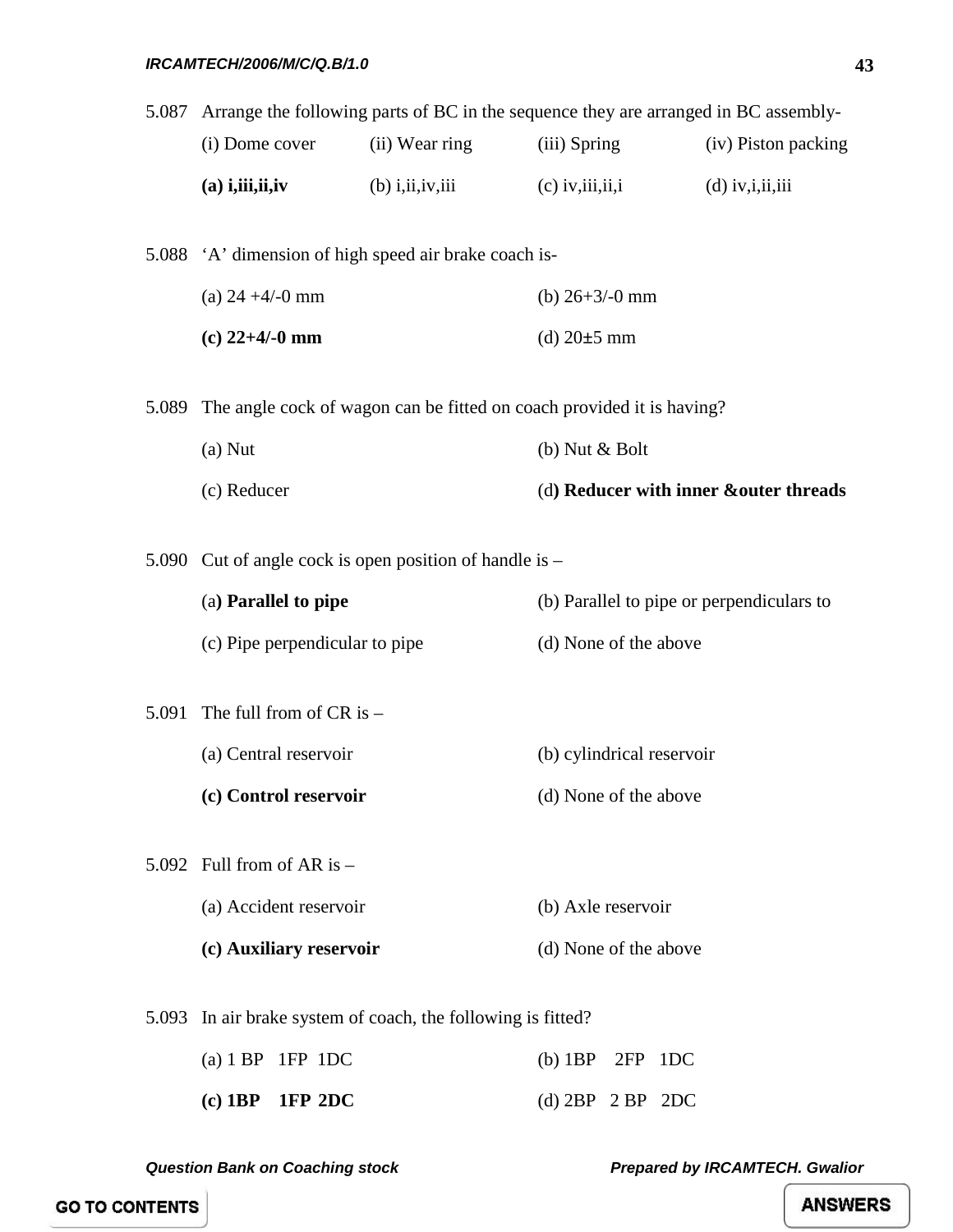|       | 5.094 In air brake system of one coach, How many MU washers are fitted?    |                                 |  |
|-------|----------------------------------------------------------------------------|---------------------------------|--|
|       | (a) Four MU washer                                                         | (b) Three MU washer             |  |
|       | (c) Two MU washer                                                          | (d) None of the above           |  |
|       |                                                                            |                                 |  |
|       | 5.095 Control reservoir in air brake system is -                           |                                 |  |
|       | (a) To control FP pressure                                                 | (b) To control DV valve         |  |
|       | (c) To control Brake system                                                | (d) None of the above           |  |
|       | 5.096 Auxiliary reservoir is assisting in $-$                              |                                 |  |
|       | (a) Charging of DV                                                         | (b) Charging of BP              |  |
|       | (c) Sending air to BC                                                      | (d) Charging of CR              |  |
|       | 5.097 Air hose can be connected to $-$                                     |                                 |  |
|       | (a) FP cut of angle cock                                                   | (b) BP cut of angle cock        |  |
|       | (c) BP $\&$ FP cut of angle cock                                           | (d) None of the above           |  |
|       | 5.098 The Driver reduced the BP pressure by 1.2 Kg/cm2, then it is called? |                                 |  |
|       | (a) Full Service application                                               | (b) Service application         |  |
|       | (c) Emergency application                                                  | (d) None of the above           |  |
|       |                                                                            |                                 |  |
| 5.099 | Dirt Collector should be cleaning within –                                 |                                 |  |
|       | (a) At the time of IOH                                                     | (b) At the time of 'A' schedule |  |
|       | (c) At the time of POH                                                     | (d) At the time of 'B' schedule |  |
|       |                                                                            |                                 |  |
|       |                                                                            |                                 |  |

5.100 In air brake system, brake should apply when the rate of drop of air pressure in BP is –

**(a) 0.6**  $\text{Kg/cm}^2/\text{min}$  in six sec (b)  $0.3$  Kg/cm<sup>2</sup> in one sec (c)  $0.4 \text{ Kg/cm}^2$  in one sec (d)  $0.1 \text{ Kg/cm}^2$  in one sec

*Question Bank on Coaching stock Prepared by IRCAMTECH. Gwalior* 

**GO TO CONTENTS**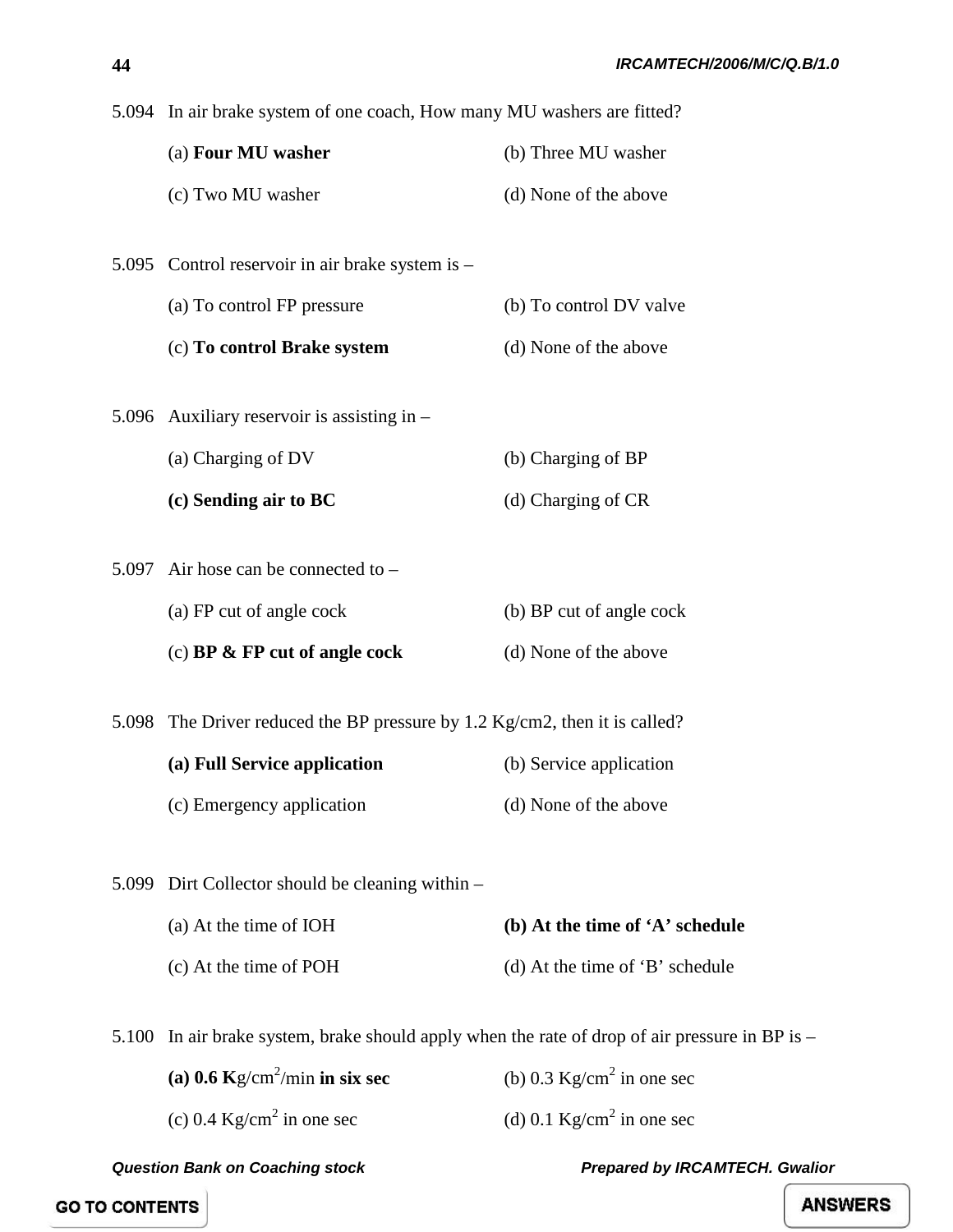–

5.101 In air brake system, brake should not apply when the rate of drop of air pressure in BP is

| (a) 0.3 $\text{Kg/cm}^2$ in 60 sec | (b) 0.4 $\text{Kg/cm}^2$ in 4 sec |
|------------------------------------|-----------------------------------|
| (c) 0.5 $\text{Kg/cm}^2$ in 30 sec | (d) 0.8 $\text{Kg/cm}^2$ in 8 sec |

5.102 The function of main valve of C3W type DV is to supply requisite amount of pressure into the brake cylinder when –

| (a) BP pressure is reduced | (b) FP pressure is reduced    |  |
|----------------------------|-------------------------------|--|
| (c) CR pressure is reduced | (d) BP $&$ FP is also reduced |  |

5.103 The main valve in DV exhausts pressure from brake cylinder to atmosphere, when –

| (a) BP pressure is raised  | (b) BP pressure is reduced |  |
|----------------------------|----------------------------|--|
| (c) FP pressure is reduced | (d) FP pressure is raised  |  |

5.104 The function of non-return valve used in air brake system is –

- (a) To reduce BP (b) **To prevent flow of air from AR to FP** (c) To prevent CR to be charged (d) To prevent flow of air from CR to BP
- 5.105 The trouble shooting for twin pipe system is
	- (a) By pass AR (b) Isolate DV and release brake
	- (c) Release BC and open vent plug (d) **Isolate AR,DV and release brake**
- 5.106 What do you mean of SCTR?
	- (a) Single Car test rubber (b) Sliding car test rig
	- **(c) Single car test rig** (d) None of the above

*Question Bank on Coaching stock Prepared by IRCAMTECH. Gwalior*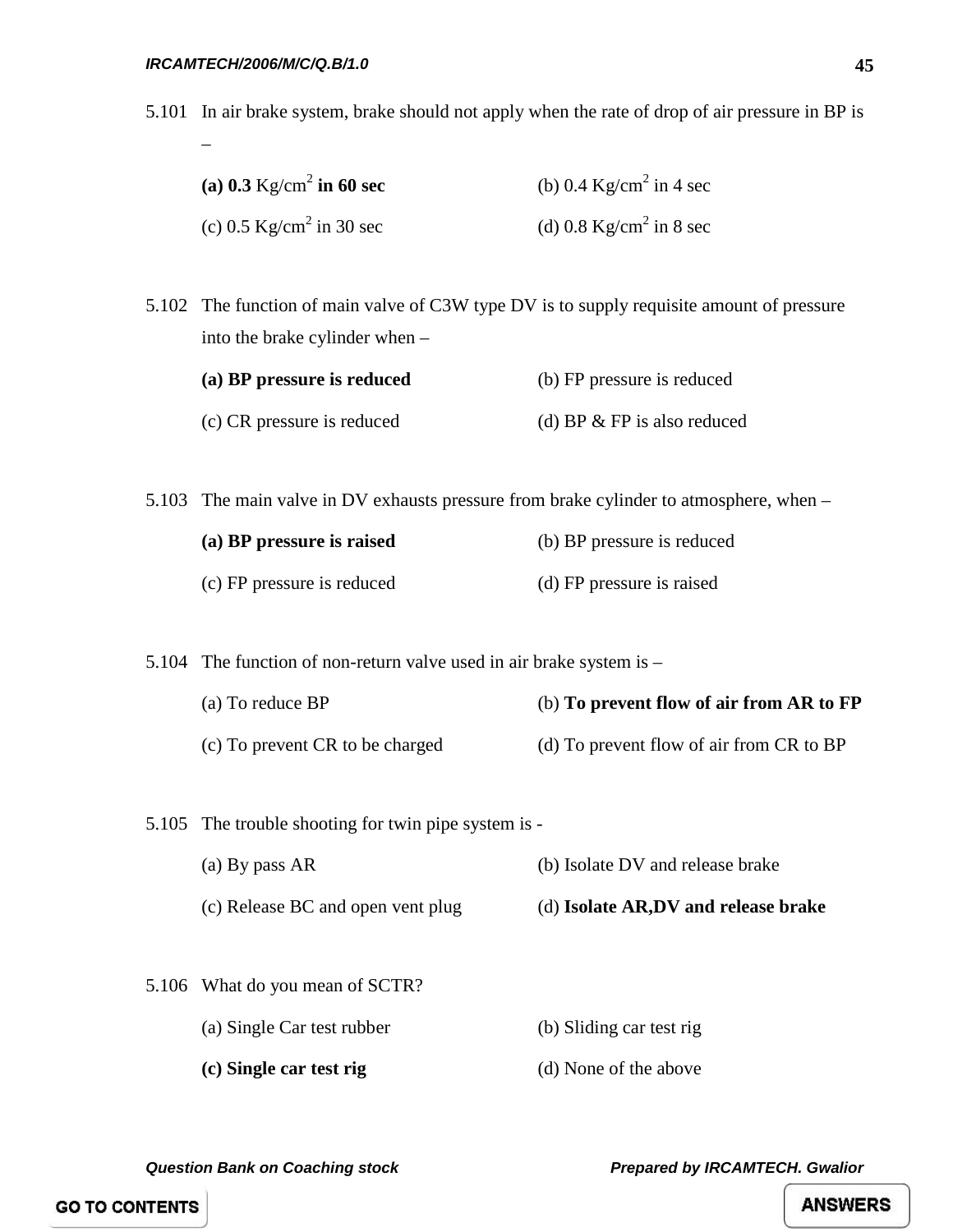|       | 5.107 What do you mean of SCTD?                                                                |                                       |
|-------|------------------------------------------------------------------------------------------------|---------------------------------------|
|       | (a) Single Car test device                                                                     | (b) Single container tensile data     |
|       | (c) Schematic car test data                                                                    | (d) None of the above                 |
|       |                                                                                                |                                       |
|       | 5.108 The last step of releasing in conventional air brake system brake after brake binding is |                                       |
|       | (a) Open vent plug of BC                                                                       | (b) Take out pin of palm end          |
|       | (c) Rotate SAB                                                                                 | (d) Take out pin of SAB               |
|       |                                                                                                |                                       |
| 5.109 | For releasing brakes, SAB is rotated to -                                                      |                                       |
|       | (a) Clock wise                                                                                 | (b) Towards trolley in anti clockwise |
|       | (c) Towards trolley in clockwise                                                               | (d) Anti clockwise                    |
|       | 5.110 To uncouple BP or FP air hose it is essential to $-$                                     |                                       |
|       | (a) Close adjacent angle cocks                                                                 | (b) Open adjacent angle cocks         |
|       | (c) Close supply of air from loco                                                              | (d) None of the above                 |
|       |                                                                                                |                                       |
|       | 5.111 BC vent plug is used for -                                                               |                                       |
|       | (a) Brake application                                                                          | (b) Air leakage to stop               |
|       | (c) Brake release                                                                              | (d) Air pressure maintenance          |
|       | 5.112 For bypass the special device essential is $-$                                           |                                       |
|       | (a) For IP & BP connector                                                                      | (b) FP $&$ BP exhauster               |
|       | (c) FP $&$ BP reducer                                                                          | (d) BP $&$ FP jointer                 |
|       |                                                                                                |                                       |
| 5.113 | What shall be function of check valve of C3W distributor valve?                                |                                       |
|       | (a) Charging the CR                                                                            | (b) To prevent back flow of AR        |
|       | (c) Charging the BC                                                                            | (d) None of the above                 |

**GO TO CONTENTS**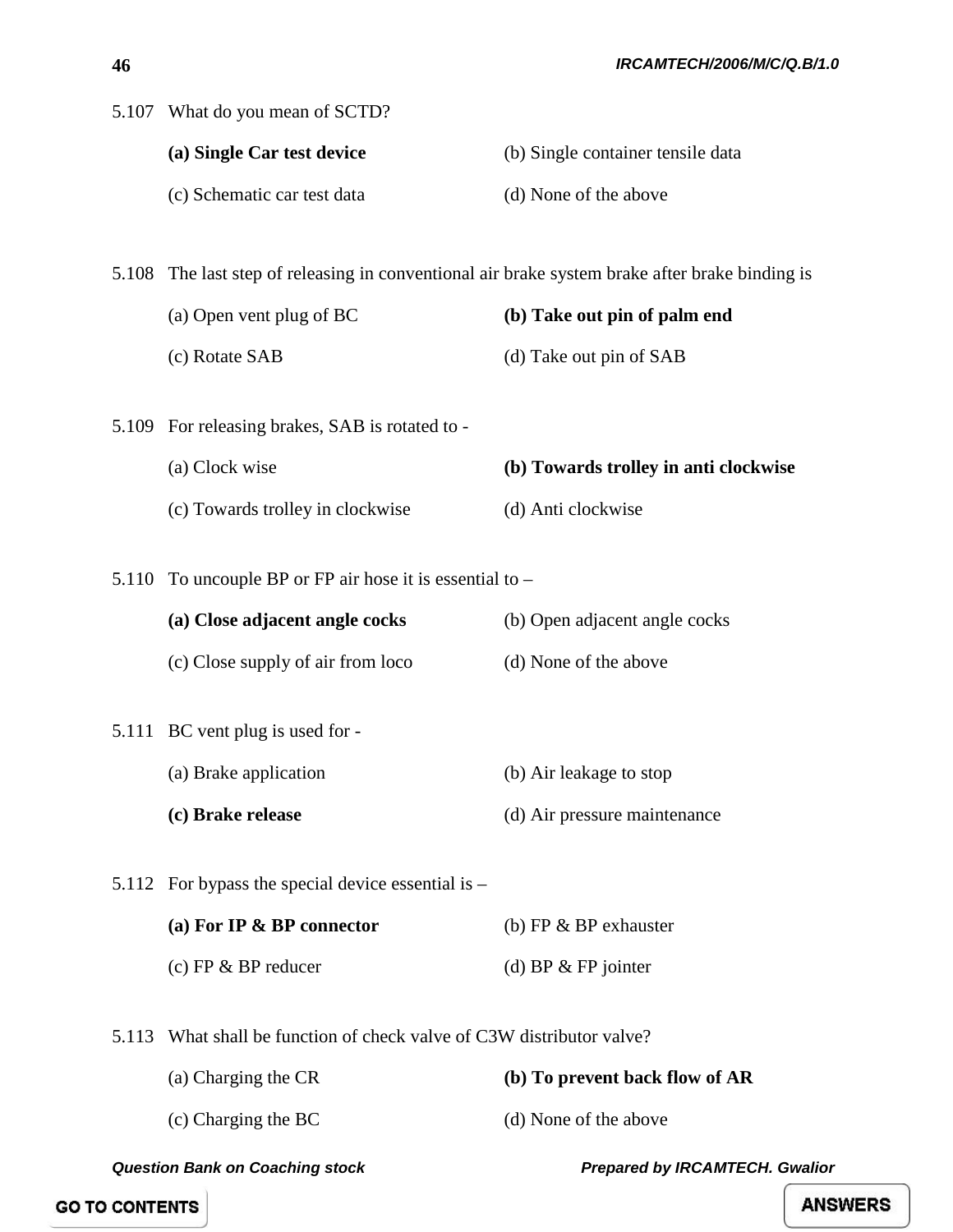*Question Bank on Coaching stock Prepared by IRCAMTECH. Gwalior*  5.114 Cut of angle cock can be fitted with (a) Brake pipe **(b) Feed pipe & brake pipe both** (c) Feed pipe (d) None of the above 5.115 The control reservoir is mounted on the face of - (a) Distribution valve **(b) Common pipe bracket** (c) Brake pipe (d) Auxiliary reservoir 5.116 The function of dirt collector is to segregate dirt particle from the air - (a) After coming DV **(b) Before coming DV** (c) Both (a)  $\&$  (b) (d) None of the above 5.117 The MR pressure of engine should be **(a) 8.0 to 10.0**  $Kg/cm^2$  (b) 6.0 to 8.0  $Kg/cm^2$ (c) 10.0 to 12.0 Kg/cm<sup>2</sup> (d) 12.0 to 15.0 Kg/cm<sup>2</sup> 5.118 In air brake system branch pipe of DV to BC via common pipe bracket is – (a) At the top **(b) At the bottom** (c) In middle (d) None of the above 5.119 In air brake system branch pipe of DV to AR via common pipe bracket is – (a) At the bottom **(b) In middle** (c) At the top (d) None of the above 5.120 The position of handle to open angle cock is – **(a) Parallel to pipe line** (b) Perpendicular to pipe line (c) Center to pipe line (d) None of the above

**GO TO CONTENTS**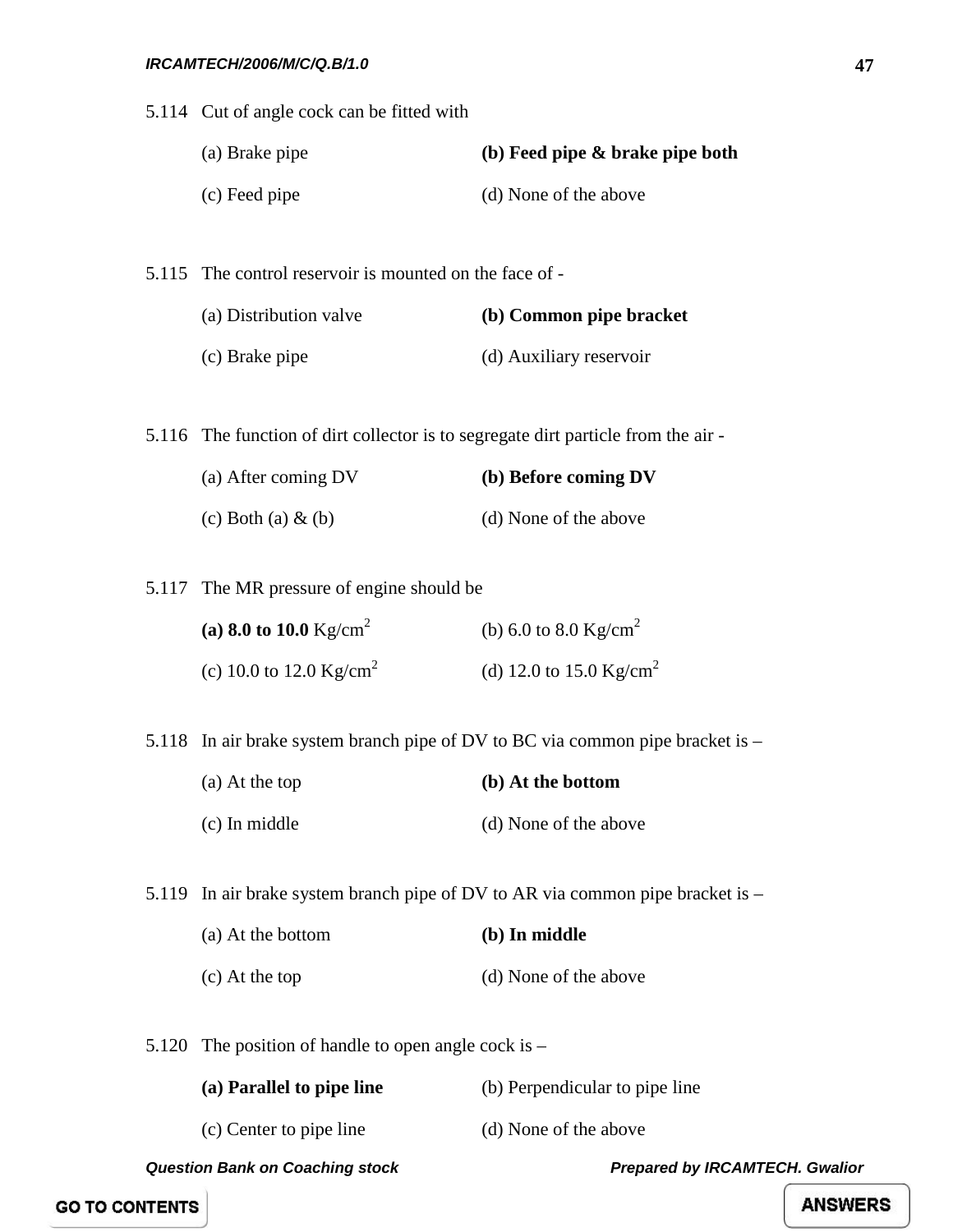5.121 The position of handle to closed cut of handle

| (a) Perpendicular to pipe line | (b) Parallel to pipe line |  |
|--------------------------------|---------------------------|--|
| (c) Center to pipe line        | (d) None of the above     |  |

5.122 Which equipment are not charged, when DV is isolated

### **(a) Control reservoir and brake cylinder** (b) Brake cylinder

(c) Control reservoir auxiliary reservoir (d) Auxiliary reservoir and brake cylinder

5.123 In air brake system sensitivity test is performed to know – **(a) Working sensation of DV to decided valve**. (b) The release time of brake. (c) Leakage in BC pressure. (d) Release time BC piston stroke.

5.124 If there is leakage of air from out let Guard van valve when handle is in off position than the reason can be –

| $(a)$ i, ii, iii                    | $(b)$ ii, iii, iv | $(c)$ iii, $iv$ , i            | $(d)$ iv, i, ii |
|-------------------------------------|-------------------|--------------------------------|-----------------|
| (iii) Ball has developed scratches. |                   | (iv) Seat rings are damaged.   |                 |
| (i) Ball seat arrangement is sticky |                   | (ii) Ball fitting is eccentric |                 |

5.125 If there is leakage from drain plug of dirt collector than the reason can be – (a) Filter choked (b) Gasket damaged **(c) Hexagonal nut not full damaged** (d) Sealing washer damaged

5.126 Slow charging from outlet of dirt collector can be due to – (a) Filter choked **(b) Gasket damaged** (c) Hexagonal nut not full damaged (d) Sealing washer damaged

*Question Bank on Coaching stock Prepared by IRCAMTECH. Gwalior* 

**GO TO CONTENTS**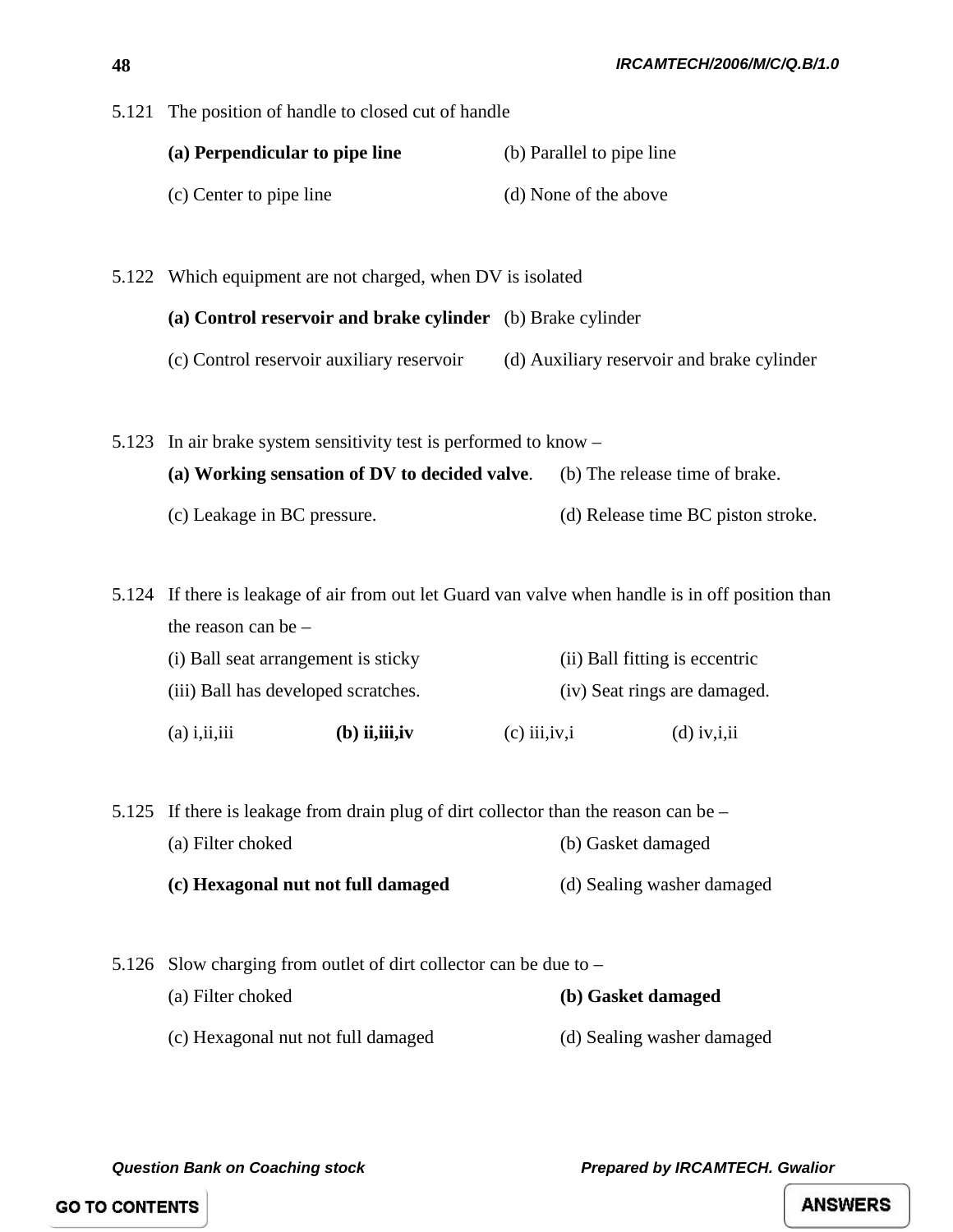- 5.127 In a SAB double acting means
	- (a) Provided braking action on both the brake shoes
	- (b) Correct the clearance on both brake shoes
	- (c) Spindle inside the barrel moves in both direction
	- **(d) Brake shoes clearance is adjusted to its correct value both ways**
- 5.128 What is the function of SAB?
	- **(a) To developed automatic adjustment**
	- (b) Regulate working of BC.
	- (c) To provided extra support to brake block
	- (d) To transfer the push of piston rod.
- 5.129 If in BC the piston movement is sticky in both application and release than it can be due  $to -$ 
	- (a) Piston return comp spring week.
	- **(b) Hexagonal nuts not equally tighten.**
	- (c) Piston rubber packing running dry
	- (d) Piston rubber packing cut or worn out.
- 5.130 If in brake cylinder there is leakage from front cover joint during brake application than it can be due to –
	- (a) Piston return comp spring week.
	- (b) Piston cover not sealed properly.
	- **(c) Piston rubber packing running dry.**
	- (d) Piston rubber packing cut of worn out.

**49**

**GO TO CONTENTS**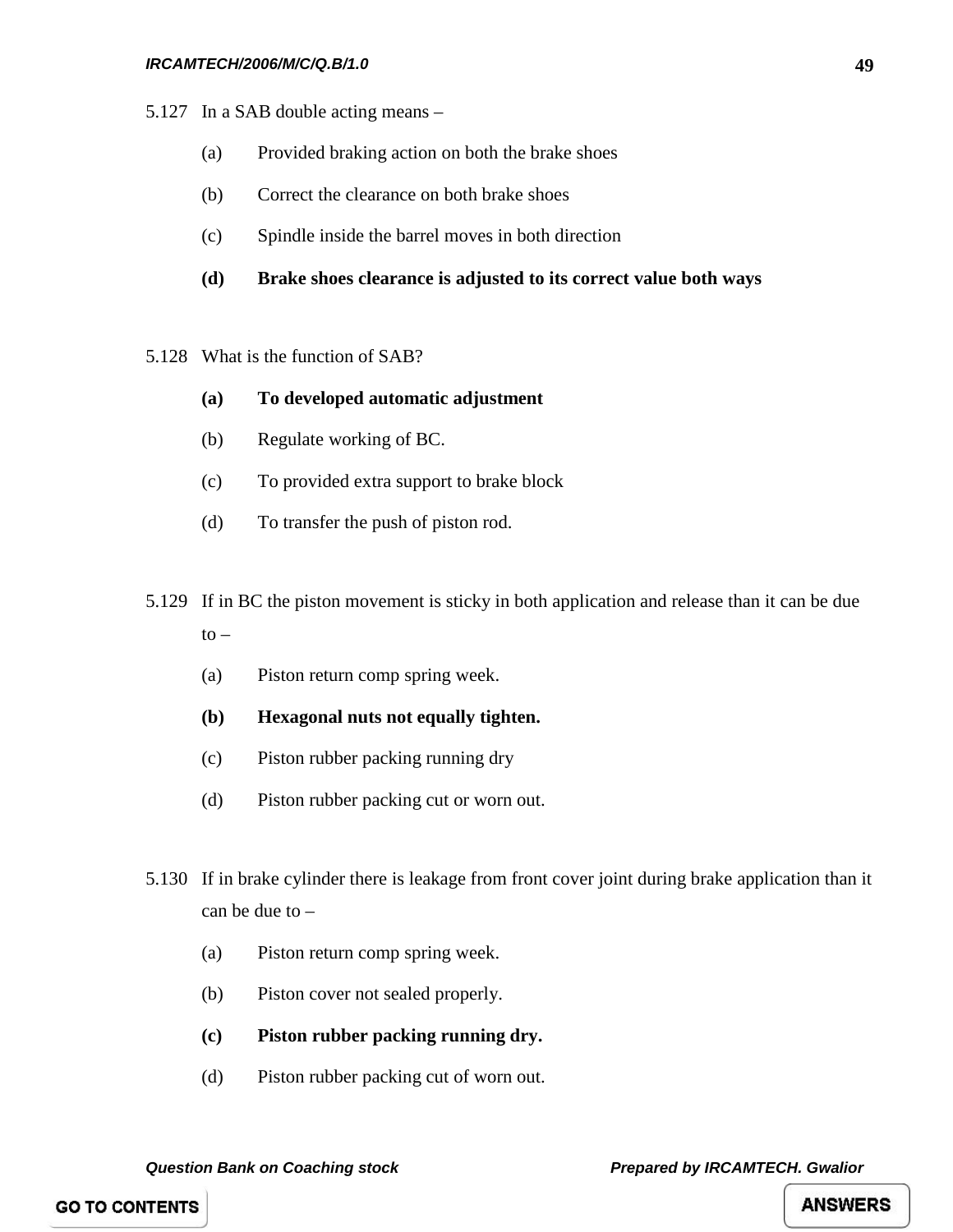- 5.131 If the handle of cutoff angle cock rotates all around and does not stop at specific position that the reason can be –
	- (a) Leaf spring has lost its compression effect.
	- (b) Rubber seats are not properly placed
	- (c) "O" ring defective.
	- **(d) Stopper lug of cap broken or stopper plate defective.**
- 5.132 If there is a leakage from vent hole in an open position from cutoff angle cock than it can be due to –
	- (a) Rubber seal are not properly placed.
	- (b) Both or any of the seal surface is defective.
	- **(c) Any foreign particle sticking on the surface of the ball.**
	- (d) Defective "O" ring has been assembled.
- 5.133 What is the function of leaf spring provided in the handle of cut-off angle cock?
	- (a) To avoid leakage from pipe.
	- **(b) To keep operating handle in off-on position firmly**
	- (c) To maintain properly and easily working of cutoff angles cock.
	- (d) None of the above
- 5.134 What is the function of seating washer in air hose?
	- **(a) Provide strength, which prevent the coupling to open during normal running.**
	- (b) Leak proof joints
	- (c) To provided support to pipe (Hose) for strength
	- (d) Supply air to various components.

**GO TO CONTENTS**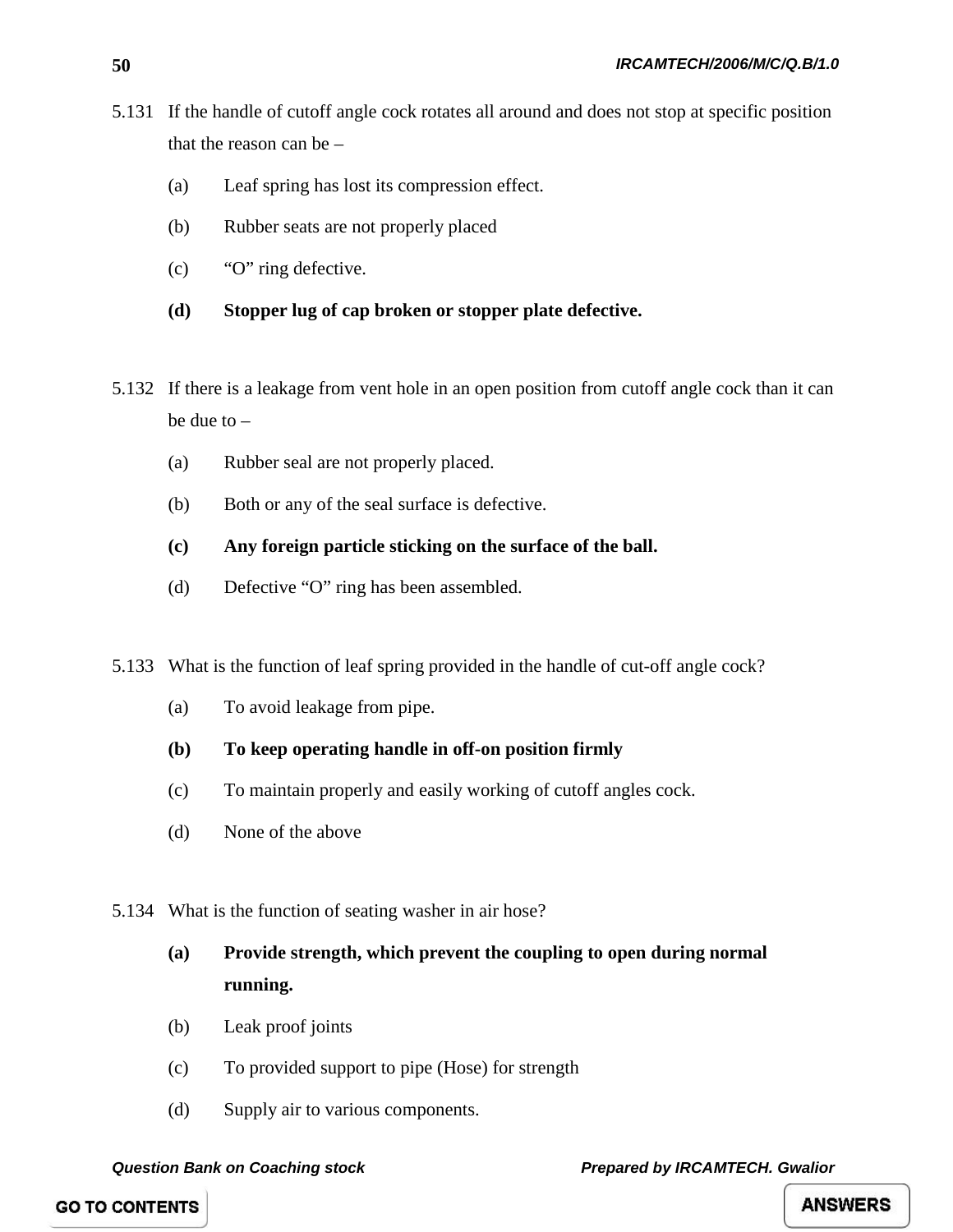### *IRCAMTECH/2006/M/C/Q.B/1.0*

5.135 The vent hole, provided in the cut off angle cock to (when angle cock is closed)

### **(a) Exhaust air pressure of air hose into atmosphere**

- (b) The amount of vacuum
- (c) None of the above

### 5.136 POH periodically of DV is

- **(a) 3 year or 8 lacks km which ever is earlier**
- (b) 5 year or 6 lacks km which ever is earlier
- $(c)$  4 year
- (d) 4 year or 4 lacks km which ever is earlier

### 5.137 If DV is having leakage

- (a) Close the isolating cock of the AR
- (b) Close the isolating handle of DV
- **(c) Close the isolating cock of the BP branch pipe**
- (d) None of the above
- 5.138 Air hose pipe are connected to
	- (a) Feed pipe cut of angle cock
	- (b) Brake pipe cut of angle cock
	- **(c) Brake pipe and feed pipe cut of angle cock**
	- (d) None of the above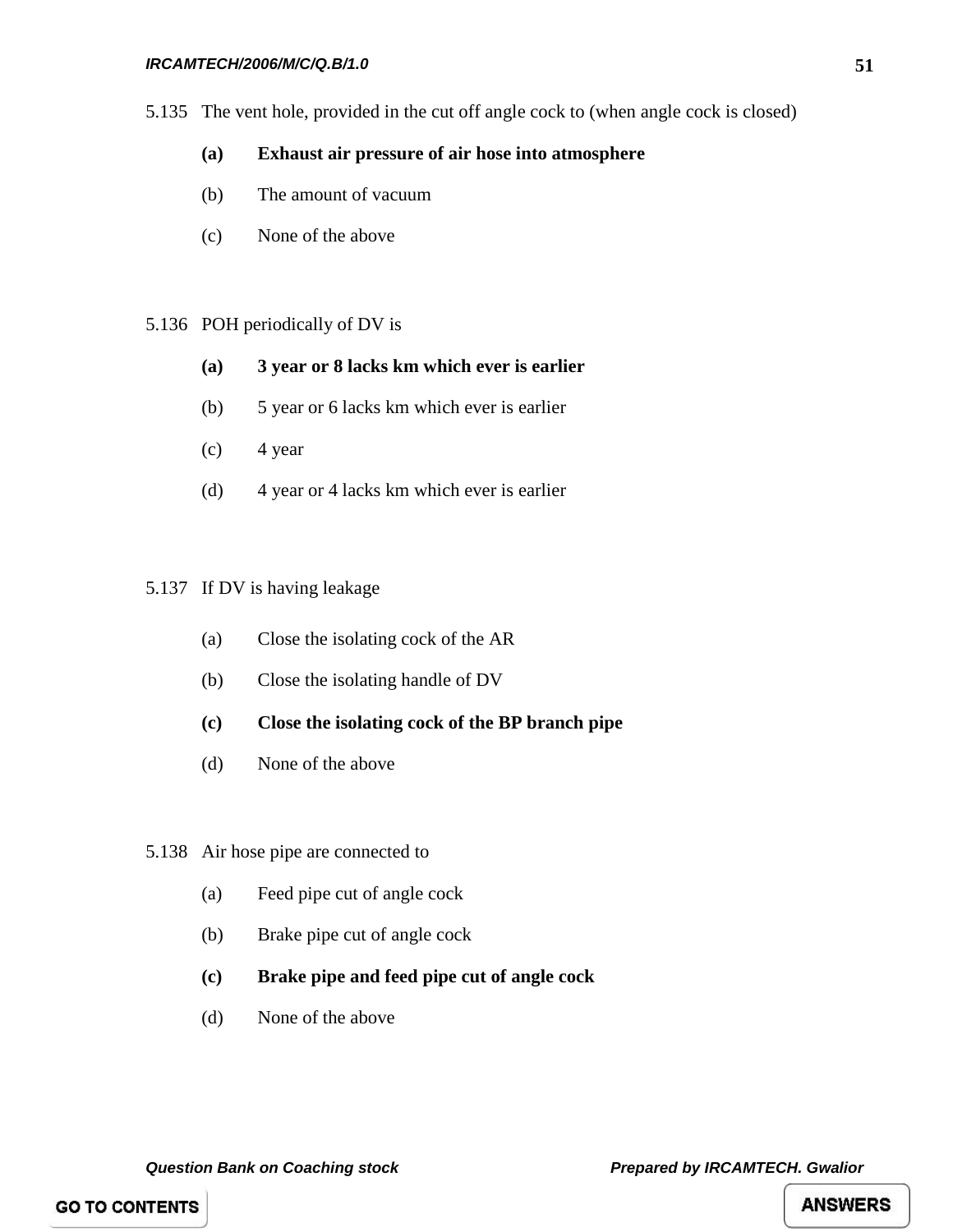- 5.139 The function of return spring provided in a brake cylinder is
	- (a) To push the spring out side the piston
	- **(b) To push the piston inside the cylinder**
	- (c) To push the dead lever
	- (d) To push the control rod
- 5.140  $E'$  dimension is measured to
	- (a) **From protection tube to 'V' grove made on the spindle rod**.
	- (b) From control rod to anchor pin.
	- (c) From SAB barrel tube 'V' grove to control rod.
	- (d) None of the above.

### 5.141 What is the function of SAB?

- (a) To maintain the slacks between pull rod and wheel.
- (b) To maintain the slack between piston and BC.
- **(c) To maintain the slack between brake bloke and wheel treads.**
- (d) None of the above
- 5.142 Measured 'A' dimension between-
	- (a) Control rod head to anchor pin
	- (b) Pull rod to anchor pin
	- (c) Pull rod to control rod head
	- **(d) Control rod head and barrel face**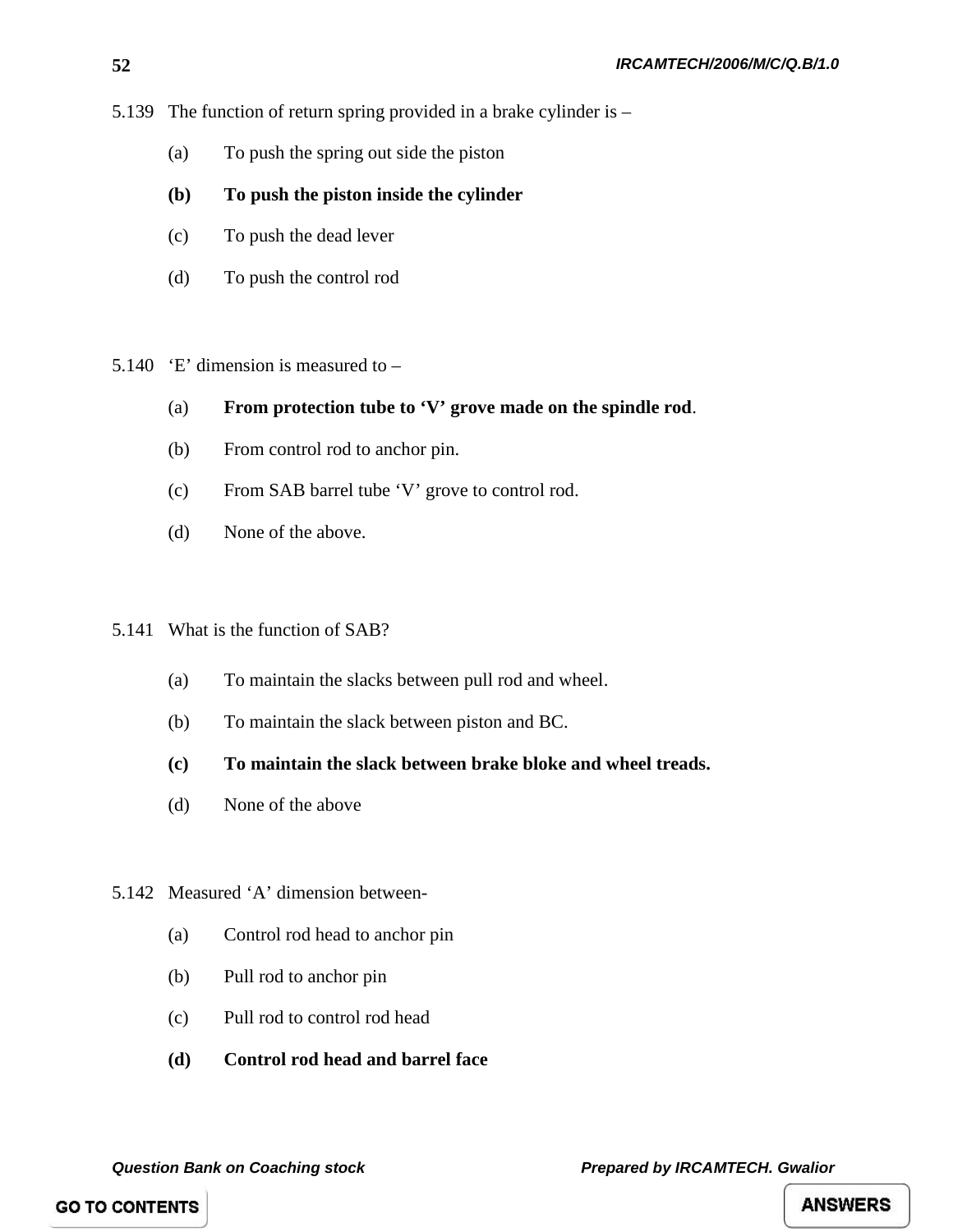- 1.143 If the 'A' dimension of the SAB is reduced-
	- (a) Piston stock is increase.

### **(b) Piston stock is reduced.**

- (c) Pistons stock shorter the control rod.
- (d) None of the above
- 5.144 Warranty period of distributor valve is
	- (a) 24 month from the date of delivery or 34 months for date of fitment whichever is earlier
	- **(b) 36 month from the date of delivery or 24 months for date of fitment whichever is earlier**
	- (c) 48 month from the date of delivery or 24 months for date of fitment whichever is earlier
	- (d) 36 month from the date of delivery or 12 months for date of fitment whichever is Earlier

**GO TO CONTENTS**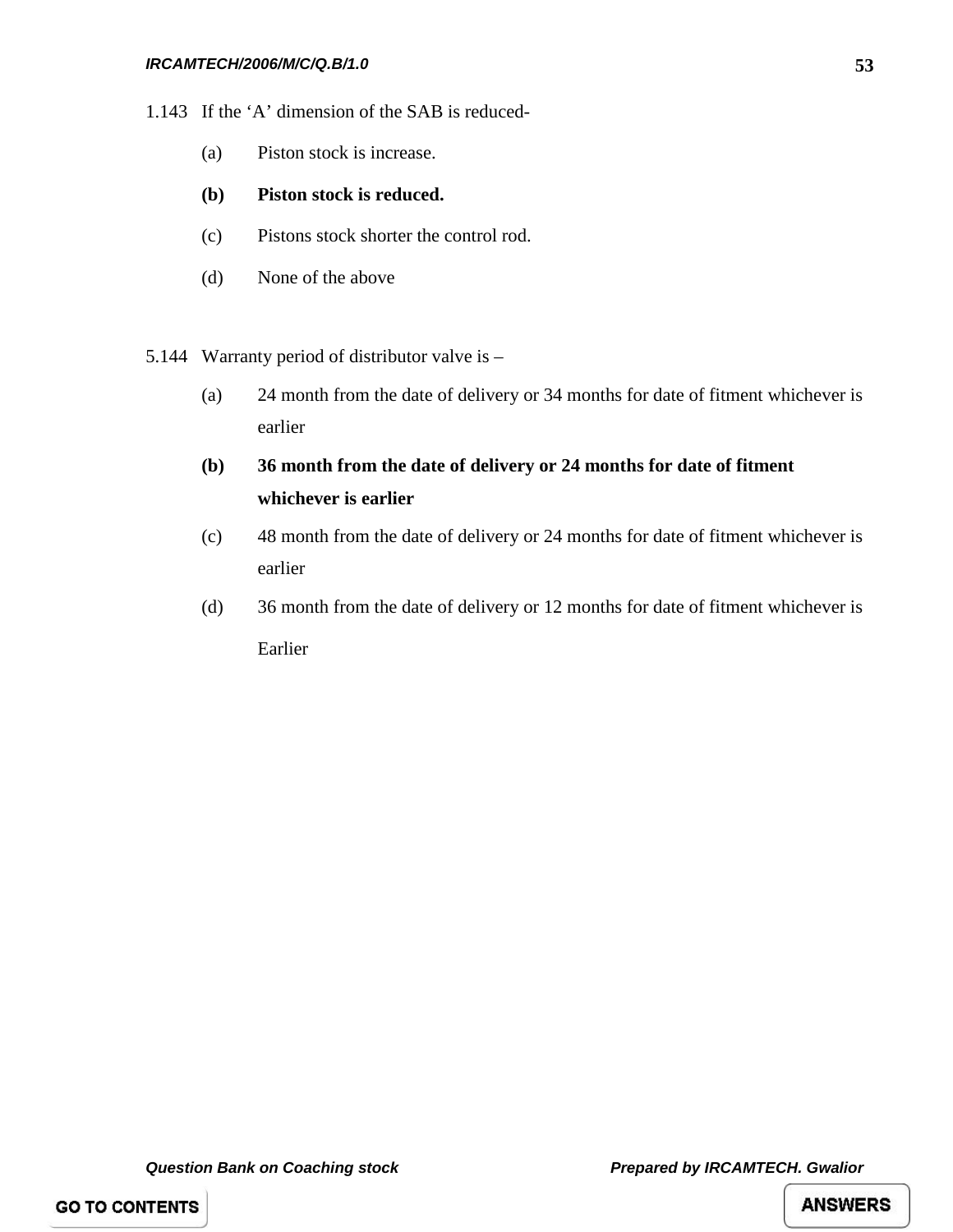# **NOTES**

*Question Bank on Coaching stock Prepared by IRCAMTECH. Gwalior* 

**GO TO CONTENTS**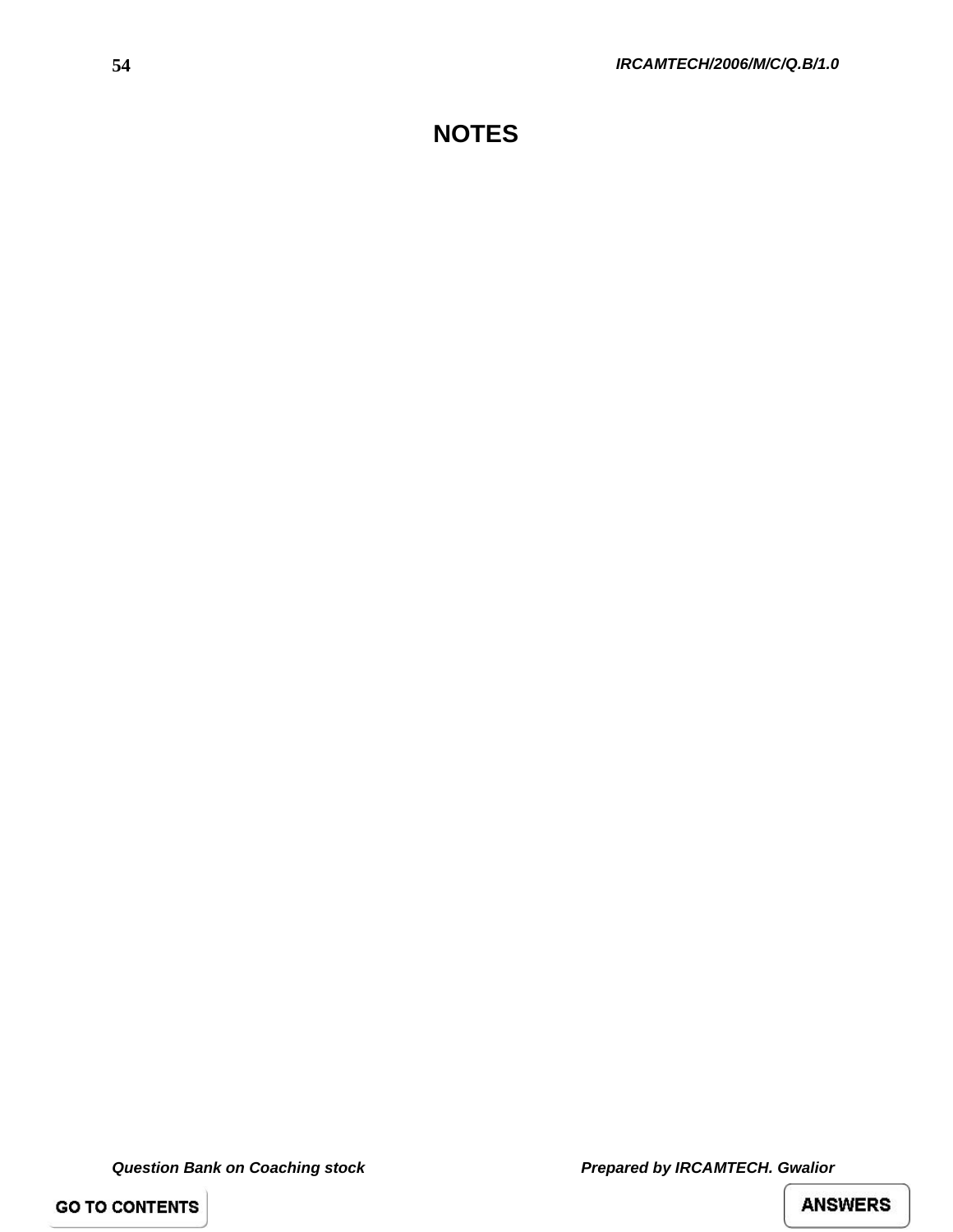### **CHAPTER –6**

# **SHELL / INTERIOR FITTING**

| 6.01 | What is the thickness of roof sheet in ICF coach?                               |                                                                   |                                                                                  |                      |
|------|---------------------------------------------------------------------------------|-------------------------------------------------------------------|----------------------------------------------------------------------------------|----------------------|
|      | $(a)$ 2.1 mm                                                                    | $(b)$ 1.9 mm                                                      | $(c)$ 1.8 mm                                                                     | $(d)$ 1.6 mm         |
|      |                                                                                 |                                                                   |                                                                                  |                      |
| 6.02 | Water tank capacity of ICF coach is -                                           |                                                                   |                                                                                  |                      |
|      | $(a)$ 1600 litre                                                                | (b) 1800 litre                                                    | $(c)$ 1500 litre                                                                 | $(d)$ 2000 litre     |
|      |                                                                                 |                                                                   |                                                                                  |                      |
| 6.03 |                                                                                 | At what schedule, the painting of lavatories from inside is done? |                                                                                  |                      |
|      | (a) $A$ ' schedule                                                              | (b) $\mathbf{B}'$ Schedule                                        | $(c)$ 'C' schedule                                                               | (d) Special schedule |
|      |                                                                                 |                                                                   |                                                                                  |                      |
| 6.04 |                                                                                 | At what interval, check the roof leakage in all ICF coach?        |                                                                                  |                      |
|      | (a) One month                                                                   | (b) Two month                                                     | (c) Three month                                                                  | (d) Six month        |
|      |                                                                                 |                                                                   |                                                                                  |                      |
| 6.05 |                                                                                 | In IRS coach, what is the length of over all width?               |                                                                                  |                      |
|      | $(a)$ 3251 mm                                                                   | (b) $3250 \text{ mm}$                                             | $(c)$ 3245 mm                                                                    | $(d)$ 3991 mm        |
|      |                                                                                 |                                                                   |                                                                                  |                      |
| 6.06 | Total water tank capacity of WRA is -                                           |                                                                   |                                                                                  |                      |
|      | $(a)$ 1600 litter                                                               | (b) 1700 litter                                                   | $(c)$ 1800 litter                                                                | $(d)$ 2000 litter    |
|      |                                                                                 |                                                                   |                                                                                  |                      |
| 6.07 |                                                                                 |                                                                   | Under shung tank capacity of roof mounted AC coaches fitted with WRA system is – |                      |
|      | $(a)$ 1600 litter                                                               | (b) 1700 litter                                                   | $(c)$ 1800 litter                                                                | $(d)$ 2000 litter    |
|      |                                                                                 |                                                                   |                                                                                  |                      |
| 6.08 |                                                                                 | Over head tank capacity of WRA system is -                        |                                                                                  |                      |
|      | $(a)$ 100 litter                                                                | $(b)$ 200 litter                                                  | $(c)$ 300 litter                                                                 | $(d)$ 400 litter     |
|      | <b>Question Bank on Coaching stock</b><br><b>Prepared by IRCAMTECH. Gwalior</b> |                                                                   |                                                                                  |                      |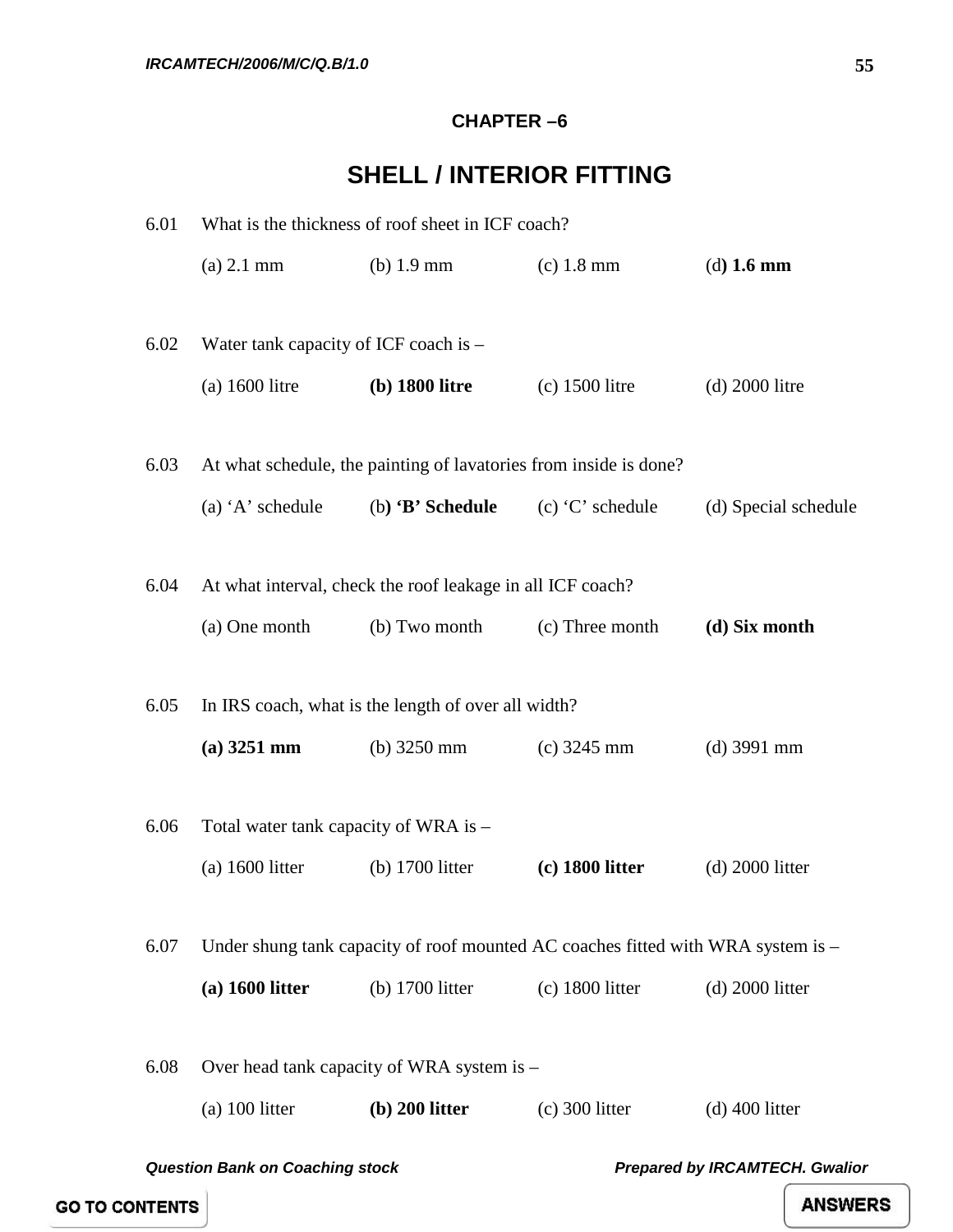| 6.09 |                                        | Minimum air pressure required for WRA is -                  |                                                                                                                 |               |
|------|----------------------------------------|-------------------------------------------------------------|-----------------------------------------------------------------------------------------------------------------|---------------|
|      |                                        |                                                             | (a) 0.35 Kg/cm <sup>2</sup> (b) 0.45 Kg/cm <sup>2</sup> (c) 0.55 Kg/cm <sup>2</sup> (d) 0.65 Kg/cm <sup>2</sup> |               |
| 6.10 |                                        | Maximum air pressure required for WRA is -                  |                                                                                                                 |               |
|      |                                        |                                                             | (a) 0.35 Kg/cm <sup>2</sup> (b) 0.55 Kg/cm <sup>2</sup> (c) 0.65 Kg/cm <sup>2</sup> (d) 0.75 Kg/cm <sup>2</sup> |               |
| 6.11 |                                        | Total no of berths in $IInd$ class sleeper 3 tier is -      |                                                                                                                 |               |
|      | (a) 64                                 | $(b)$ 68                                                    | (c) 72                                                                                                          | (d) 78        |
| 6.12 |                                        | Total no of berths in $IInd$ class sleeper AC - 3 tier is - |                                                                                                                 |               |
|      | (a) 64                                 | $(b)$ 68                                                    | (c) 75                                                                                                          | $(d)$ 56      |
| 6.13 | Total no of berths in AC -II tier is - |                                                             |                                                                                                                 |               |
|      | $(a)$ 42                               | $(b)$ 44                                                    | $(c)$ 46                                                                                                        | $(d)$ 48      |
| 6.14 |                                        | Total no of seats in ICF chair car coach is -               |                                                                                                                 |               |
|      | $(a)$ 55                               | $(b)$ 60                                                    | (c) 64                                                                                                          | (d) 73        |
| 6.15 | Thickness of coach flooring Ply is -   |                                                             |                                                                                                                 |               |
|      | $(a)$ 12 mm                            | $(b)$ 16 mm                                                 | $(c)$ 19 mm                                                                                                     | $(d)$ 22 mm   |
| 6.16 |                                        |                                                             | Maximum height above rail level for floor of any unloaded vehicle is –                                          |               |
|      | $(a) 1150$ mm                          | (b) $1250$ mm                                               | $(c)$ 1345 mm                                                                                                   | $(d)$ 1395 mm |
| 6.17 |                                        |                                                             | Maximum height above rail level for floor of fully loaded passenger vehicle is -                                |               |
|      | $(a) 1150$ mm                          | $(b)$ 1250 mm                                               | $(c)$ 1345 mm                                                                                                   | $(d)$ 1395 mm |

**56**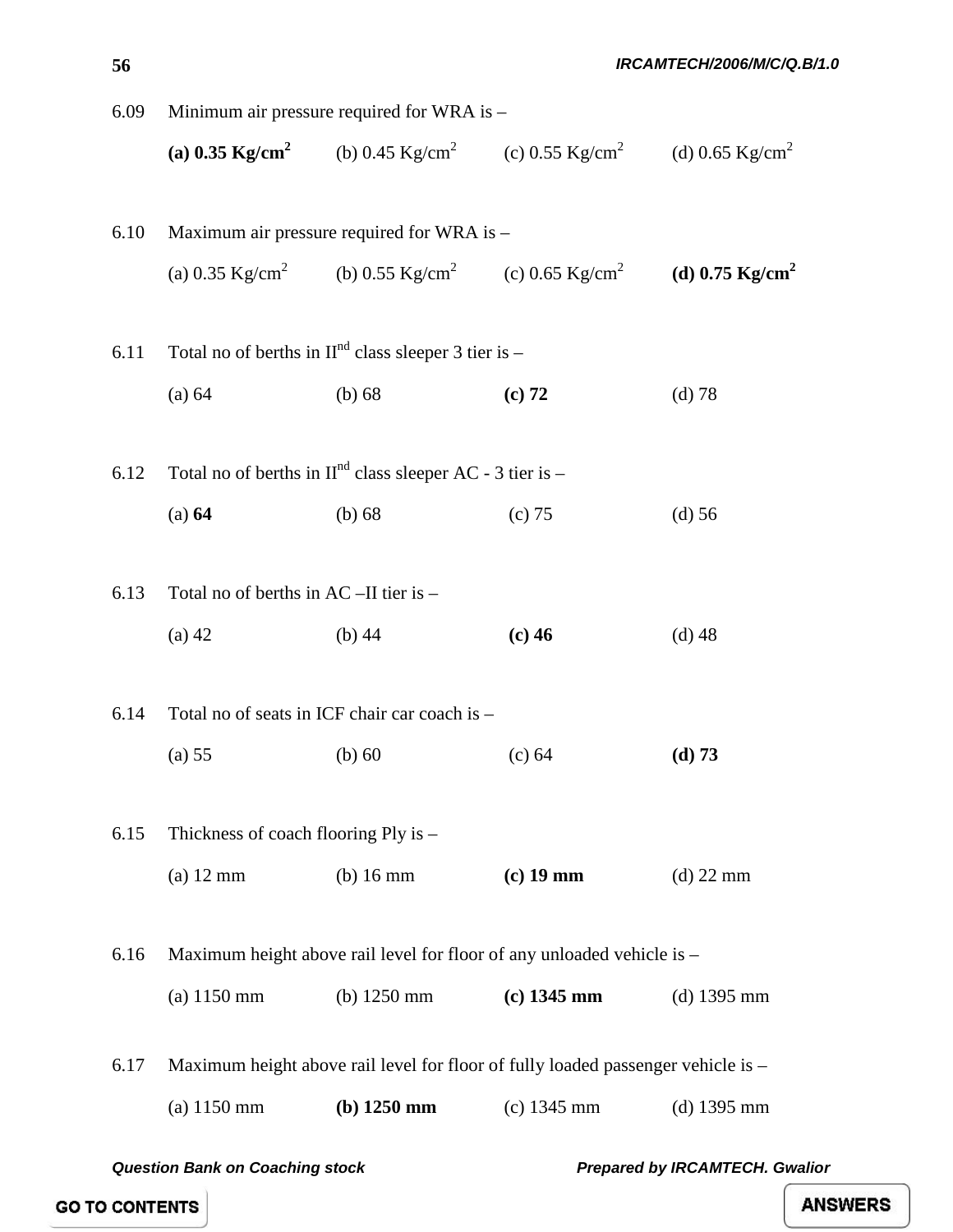### *IRCAMTECH/2006/M/C/Q.B/1.0*

| 6.18 | Thickness of the comprag Ply provided in floor sheet is $-$ |                                                               |                 |                       |
|------|-------------------------------------------------------------|---------------------------------------------------------------|-----------------|-----------------------|
|      | $(a) 9.0$ mm                                                | (b) $11.0 \text{ mm}$                                         | $(c)$ 13.0 mm   | (d) $16.0 \text{ mm}$ |
|      |                                                             |                                                               |                 |                       |
| 6.19 |                                                             | Under lavatory portion, what is diameter of compression tube? |                 |                       |
|      | $(a) 85.0$ mm                                               | (b) $80.0 \text{ mm}$                                         | $(c) 65.0$ mm   | $(d)$ 70.0 mm         |
|      |                                                             |                                                               |                 |                       |
| 6.20 | Thickness of side well seat is $-$                          |                                                               |                 |                       |
|      | $(a) 1.0 \text{ mm}$                                        | $(b)$ 3.0 mm                                                  | $(c)$ 2.0 mm    | $(d)$ 4.0 mm          |
|      |                                                             |                                                               |                 |                       |
| 6.21 |                                                             | Thickness of trough floor of ICF/RCF coaches is -             |                 |                       |
|      | $(a) 1.0$ mm                                                | (b) 3.0 mm                                                    | $(c) 5.0$ mm    | $(d)$ 7.0 mm          |
|      |                                                             |                                                               |                 |                       |
| 6.22 | Sole bar of ICF coach consists of -                         |                                                               |                 |                       |
|      | $(a)$ Z section                                             | (b) I section                                                 | $(c)$ Y section | $(d)$ U section       |

*Question Bank on Coaching stock Prepared by IRCAMTECH. Gwalior* 

**GO TO CONTENTS**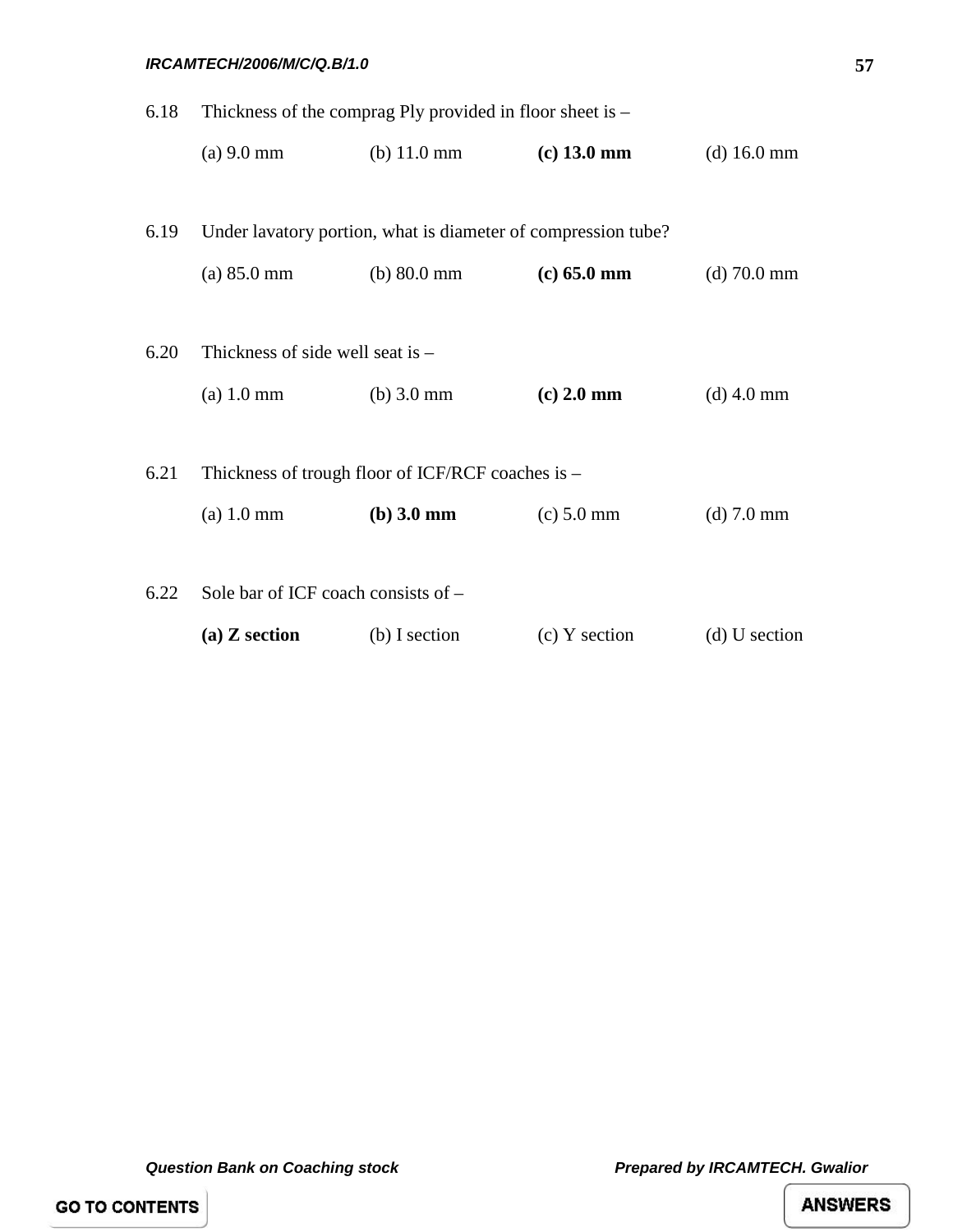# **NOTES**

*Question Bank on Coaching stock Prepared by IRCAMTECH. Gwalior* 

**GO TO CONTENTS**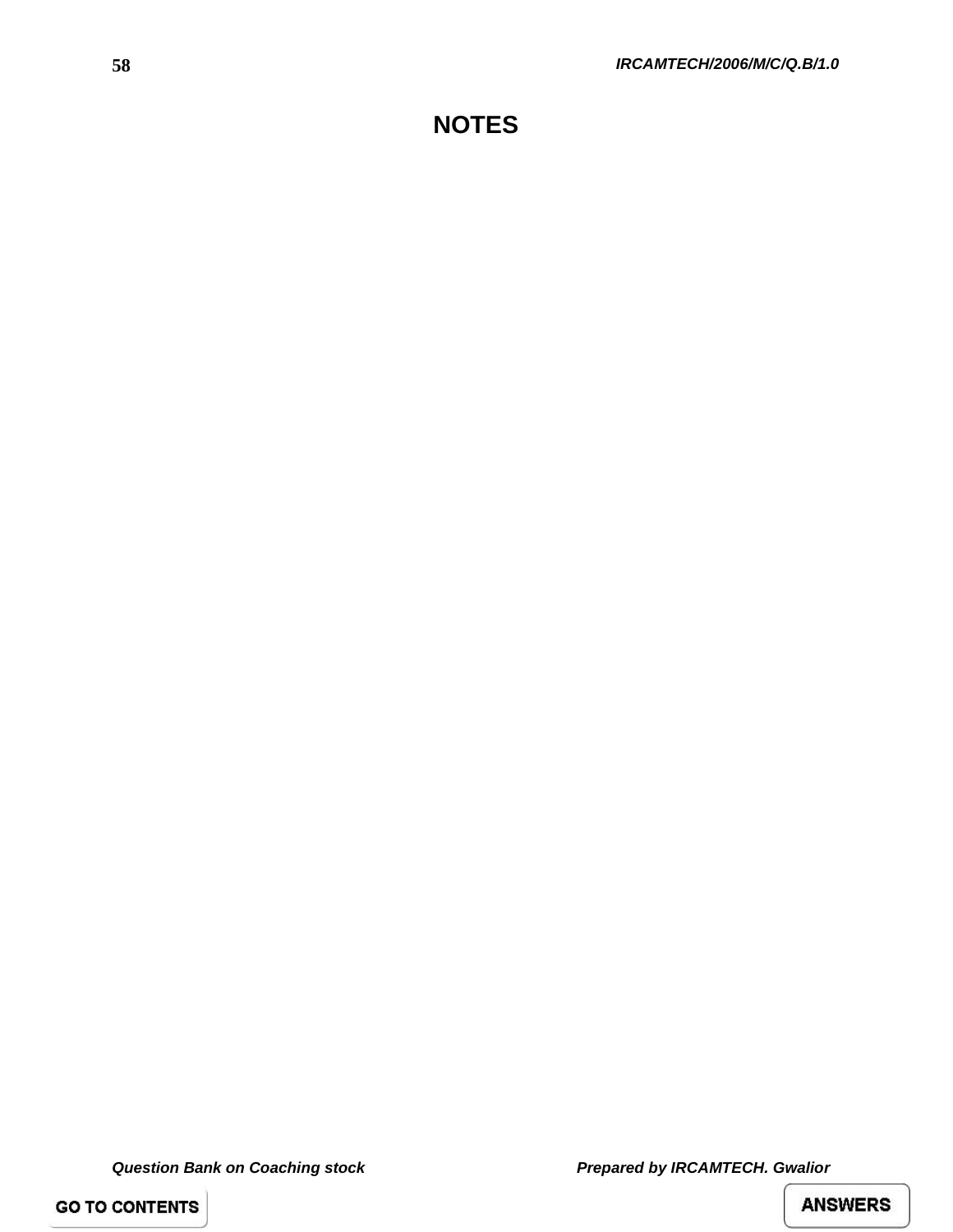### **CHAPTER -7**

# **UNDER GEAR /BOGIE**

| 7.01                  |                                        | What capacity of the equalizing stays of the shatabdi Exp.?                    |                   |                                                                                      |
|-----------------------|----------------------------------------|--------------------------------------------------------------------------------|-------------------|--------------------------------------------------------------------------------------|
|                       | $(a)$ 22 tons                          | $(b)$ 20 tons                                                                  | $(c)$ 16 tons     | $(d)$ 14 tons                                                                        |
|                       |                                        |                                                                                |                   |                                                                                      |
| 7.02                  |                                        | The condemning size of sand casting brake block is $-$                         |                   |                                                                                      |
|                       | (a) 30.0 mm                            | (b) $10.0 \text{ mm}$                                                          | $(c) 20.0$ mm     | $(d)$ 15.0 mm                                                                        |
|                       |                                        |                                                                                |                   |                                                                                      |
| 7.03                  |                                        | The clearance between pin and bushes should not exceed –                       |                   |                                                                                      |
|                       | $(a)$ 1.0 mm                           | (b) $0.5 \text{ mm}$                                                           | $(c)$ 1.5 mm      | (d) None of the above                                                                |
| 7.04                  |                                        |                                                                                |                   | After indo-German modification in coaching stock, What type of bushes to be used for |
|                       | brake gear components?                 |                                                                                |                   |                                                                                      |
|                       | $(a)$ Nylon -55                        | (b) Steel $-46$                                                                | $(c)$ Nylon $-66$ | (d) Copper coated $-55$                                                              |
|                       |                                        |                                                                                |                   |                                                                                      |
| 7.05                  |                                        | What is amount of the oil per side bearer in ICF coaches?                      |                   |                                                                                      |
|                       | $(a)$ 1.2 letter                       | $(b)$ 1.6 letter                                                               | $(c)$ 2.5 letter  | $(d)$ 2.2 letter                                                                     |
| 7.06                  |                                        | With what the lateral and longitudinal guides of ICF bogie is mounted?         |                   |                                                                                      |
|                       |                                        |                                                                                |                   |                                                                                      |
|                       | (a) Dash pot                           | (b) side bearer                                                                | $(c)$ CBC         | (d) Spring                                                                           |
| 7.07                  |                                        | What should be the maximum distance between safety loop and axle in ICF bogie? |                   |                                                                                      |
|                       | $(a)$ 32.0 mm                          | (b) $35.0 \text{ mm}$                                                          | $(c)$ 40.0 mm     | $(d)$ 44.0 mm                                                                        |
|                       |                                        |                                                                                |                   |                                                                                      |
| 7.08                  |                                        | What is the distance between side bearers of ICF coach?                        |                   |                                                                                      |
|                       | $(a) 1560$ mm                          | (b) $1590$ mm                                                                  | $(c)$ 1600 mm     | $(d)$ 1610 mm                                                                        |
|                       | <b>Question Bank on Coaching stock</b> |                                                                                |                   | <b>Prepared by IRCAMTECH. Gwalior</b>                                                |
| <b>GO TO CONTENTS</b> |                                        |                                                                                |                   | <b>ANSWERS</b>                                                                       |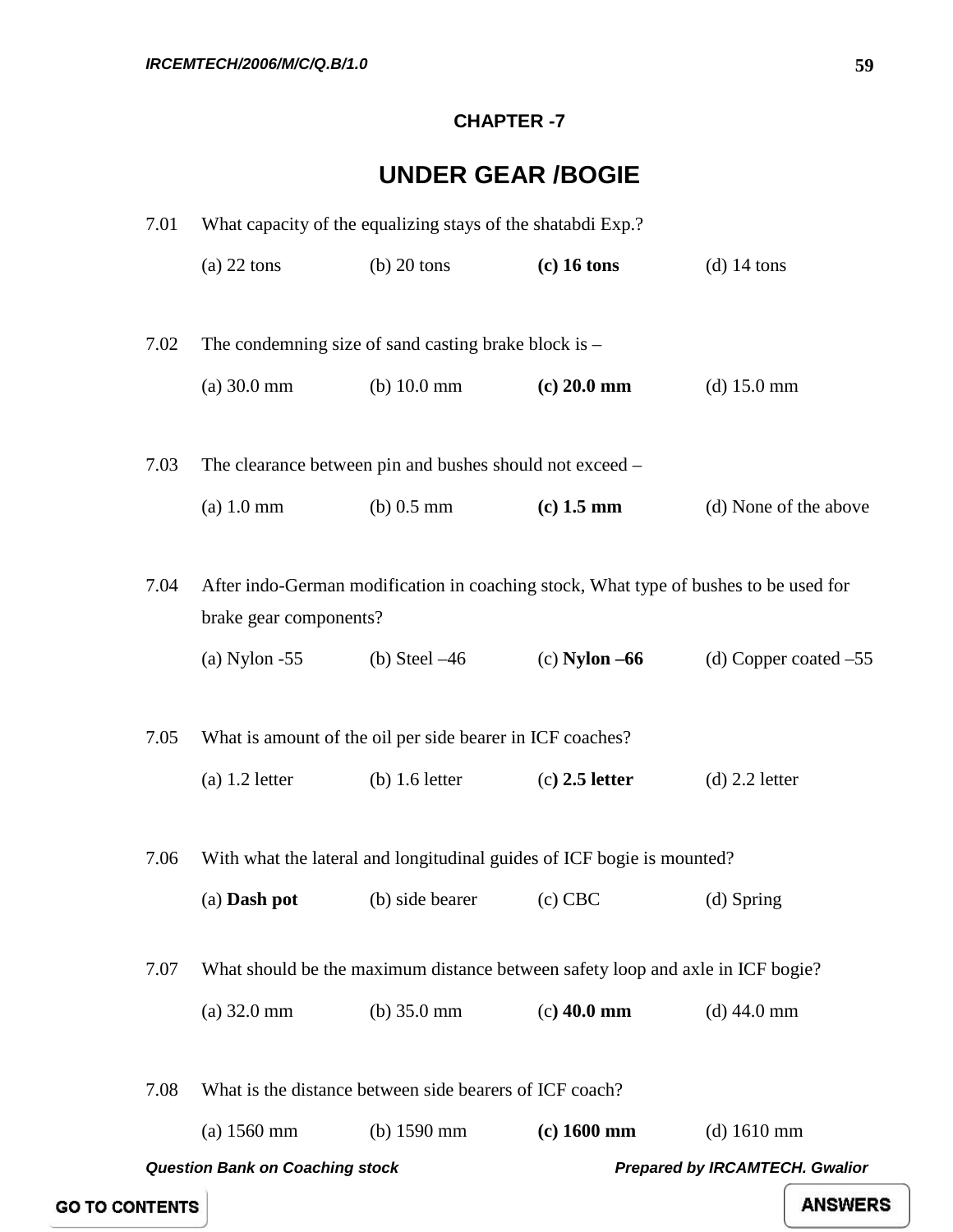7.09 After indo- German modification, the crown clearance bolt to be fitted with- (a) Steel bush (**b) Rubber washer** (c) Nylon bush (d) Rubber packing 7.10 What types of brake block are used in coaching stock? (a) 'L' type  $($ b) 'K' type  $($ c) 'CI' type  $($ **d) All type** 7.11 In released position, the gap between brake block and wheel is  $-$ (a) 3 mm (b) 4 mm (c) **5 mm** (d) 7 mm 7.12 What is the oil level in dashpot? (a) 50.0 mm (b) **40.0 mm** (c) 75.0 mm (d) 90.0 mm 7.13 What should be the interval of check the dashpot oil in mail/Express train? (a) 15 days (b) 25 days (c) **one month** (d) two month 7.14 What is the amount of oil per dashpot in 40-mm depth in modified guide arrangement? (a**) 1.6 litter** (b) 2.5 litter (c) 2.2 litter (d) 1.9 litter 7.15 What is the interval of check the side bearer oil? (a) **One month** (b) 25 days (c) 15 days (d) 10 days 7.16 In bogie mounted air brake systems, the No of brake cylinder are - (a) 8 (b) 6 (c) 2 (d) 4

7.17 In ICF & RCF bogie, the total height of primary spring and compensating ring should not exceed –

(a) 285 mm **(b)** 290 mm **(c) 295 mm** (d) 300 mm

**GO TO CONTENTS** 

*Question Bank on Coaching stock Prepared by IRCAMTECH. Gwalior*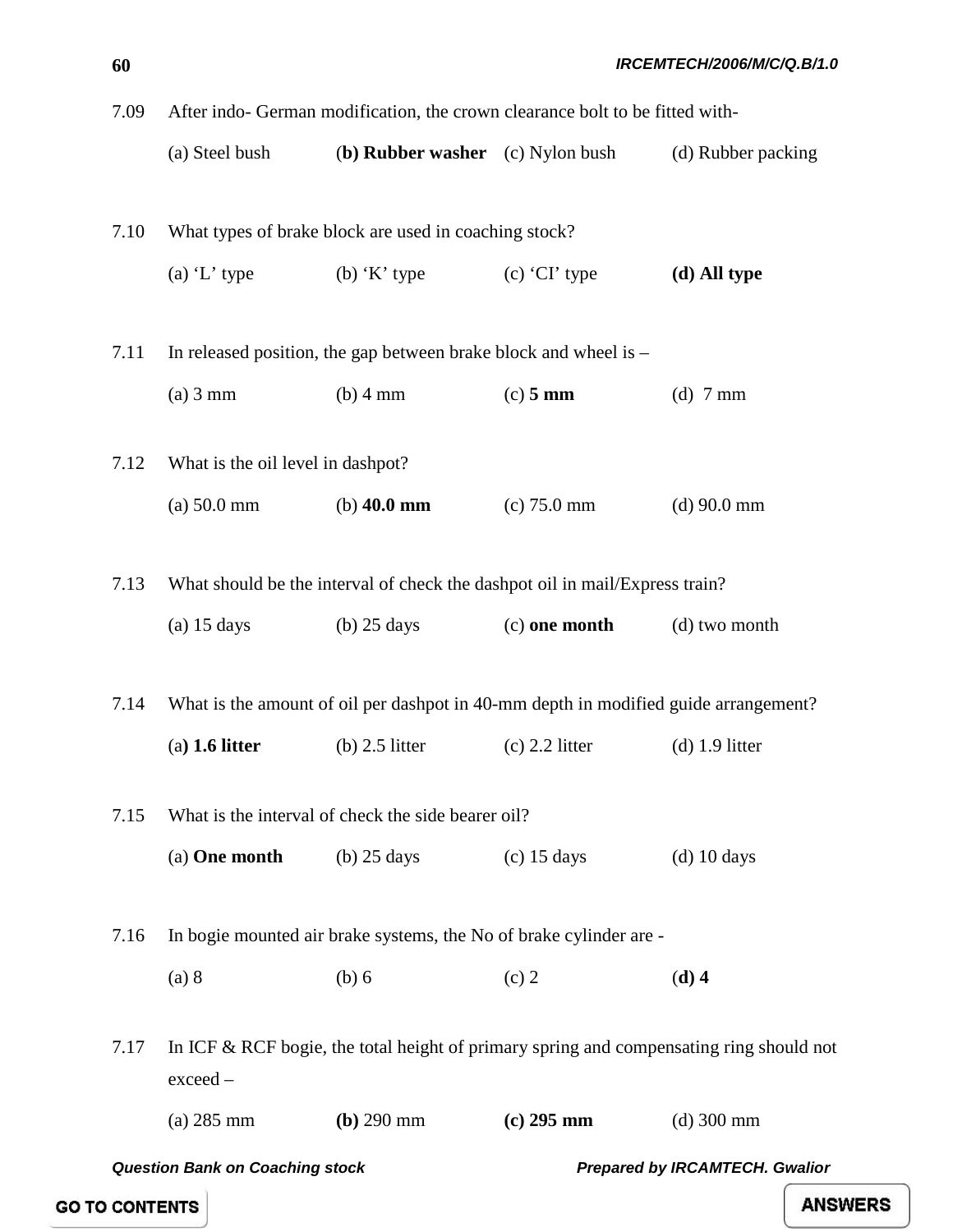#### *IRCEMTECH/2006/M/C/Q.B/1.0*

7.18 The minimum clearance between the axle box using lugs and their safety straps is -

| $(a)$ 36.0 mm | $(b)$ 40.0 mm | $(c)$ 44.0 mm | $(d)$ 43.0 mm |
|---------------|---------------|---------------|---------------|
|---------------|---------------|---------------|---------------|

7.19 The crown clearance "A" between the axle box crown and the bogie frame of GS, SPC, SLR, SCN, VPH coaches is -

(a)  $40\pm2$  mm **(b)**  $43\pm0/3$  **mm** (c)  $42\pm0/4$  mm **(d)**  $45\pm2$  mm

7.20 In WGACCW, WGACCN coaches, the crown clearance between the axle box crown and the bogie frame is -

(a) 30±2 mm (b) 30± 5 mm **(c) 27± 0/3 mm** (d) 25± 0/3 mm

7.21 What is the bolster weight of ICF bogie? (a) 0.234 t **(b) 0.400 t** (c) 0.486 t (d) 0.513 t

7.22 The variation in all four-corner height of the bogie must be less then or equal to -

| $(a) 5.0. \text{mm}$ | $(b)$ 10.0 mm | $(c)$ 15.0 mm | (d) $18.0 \text{ mm}$ |
|----------------------|---------------|---------------|-----------------------|
|----------------------|---------------|---------------|-----------------------|

- 7.23 Weight of each non AC RCF bogie is (a) 4.90 t **(b) 5.9 t** (c) 6.20 t (d) 6.898 t
- 7.24 The weight of the coach is transferred through **(a) Side bearer** (b) Equalizing stay (c) Helical spring (d) Bolster
- 7.25 How many numbers of holes in guide cap hole in ICF/RCF bogie
	- (a) 5 (b) 7 (c) 9 (d) 11

*Question Bank on Coaching stock Prepared by IRCAMTECH. Gwalior* 

**GO TO CONTENTS**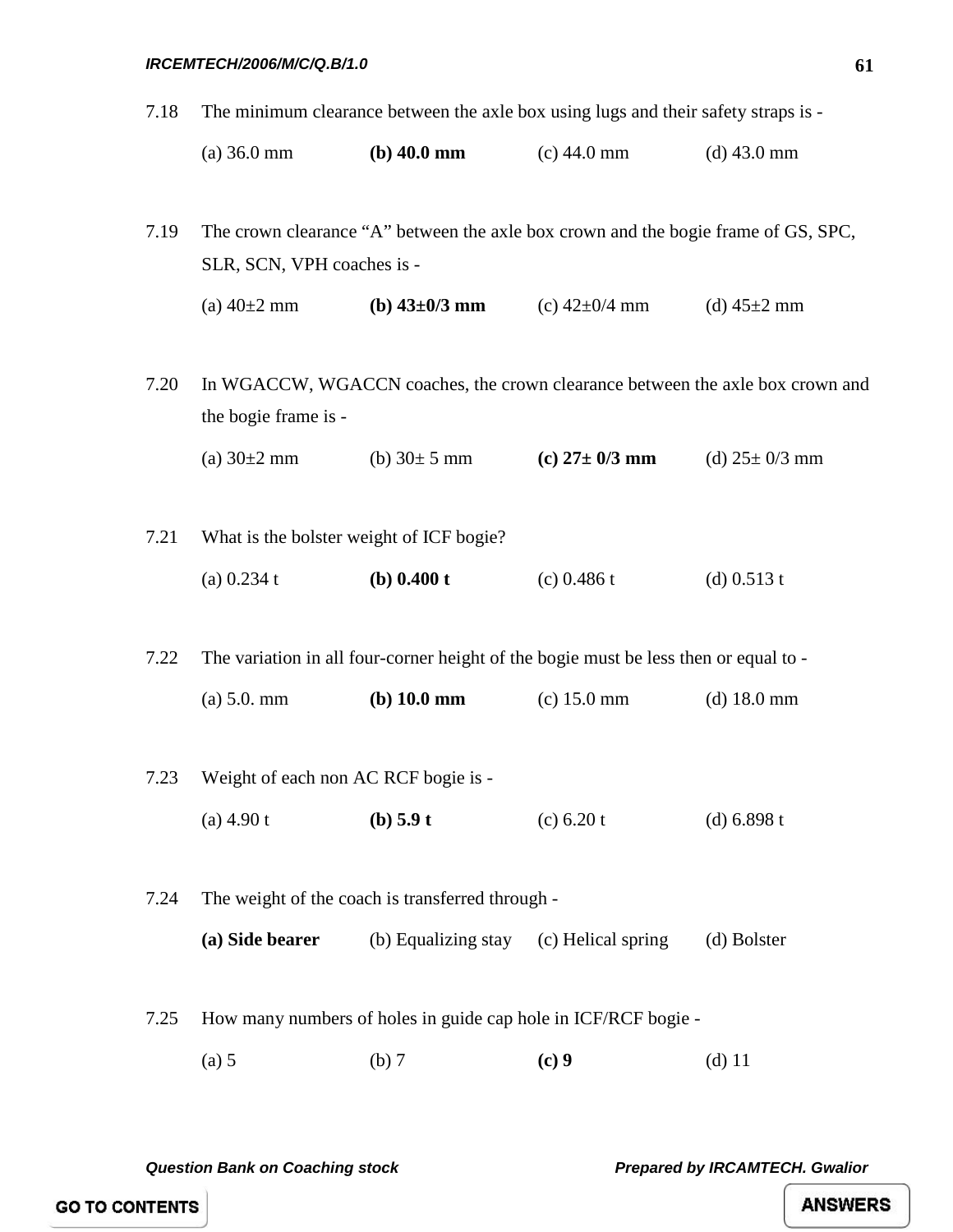| 7.26 | What is the diameter of guide cap hole in ICF/RCF bogie? |                                                              |                    |                                |
|------|----------------------------------------------------------|--------------------------------------------------------------|--------------------|--------------------------------|
|      | $(a)$ 4.0 mm                                             | $(b)$ 3.0 mm                                                 | $(c)$ 5.0 mm       | $(d)$ 7.0 mm                   |
|      |                                                          |                                                              |                    |                                |
| 7.27 | Center pivot pin does not transmit any -                 |                                                              |                    |                                |
|      | (a) Horizontal load                                      | (b) Tractive                                                 | (c) Breaking force | (d) Vertical force             |
|      |                                                          |                                                              |                    |                                |
| 7.28 |                                                          | New dimension of side bearers wearing plate is -             |                    |                                |
|      | (a) 10.0 mm                                              | (b) $12.0 \text{ mm}$                                        | $(c)$ 14.0 mm      | $(d)$ 16.0 mm                  |
|      |                                                          |                                                              |                    |                                |
| 7.29 |                                                          | What is shop renewal dimension of side bearer wearing plate? |                    |                                |
|      | (a) 10.0 mm                                              | $(b) 9.0$ mm                                                 | $(c) 8.0$ mm       | $(d)$ 7.5 mm                   |
|      |                                                          |                                                              |                    |                                |
| 7.30 |                                                          | Condemning size of side bearer wearing plate is -            |                    |                                |
|      | (a) 10.0 mm                                              | (b) $9.0 \text{ mm}$                                         | $(c) 8.50$ mm      | $(d)$ 7.50 mm                  |
|      |                                                          |                                                              |                    |                                |
| 7.31 |                                                          | Newly dimension of side bearer wearing pieces is -           |                    |                                |
|      | $(a)$ 45.0 mm                                            | (b) $44.0 \text{ mm}$                                        | $(c)$ 43.0 mm      | $(d)$ 42.0 mm                  |
| 7.32 |                                                          | Shop renewal size of side bearer wearing piece is -          |                    |                                |
|      |                                                          | (b) $44.50 \text{ mm}$                                       | $(c)$ 43.50 mm     |                                |
|      | $(a)$ 45.0 mm                                            |                                                              |                    | $(d)$ 42.50 mm                 |
| 7.33 |                                                          | What is the condemning size of side bearer wearing piece?    |                    |                                |
|      | $(a)$ 45.0 mm                                            | (b) $44.0 \text{ mm}$                                        | $(c)$ 43.0 mm      | $(d)$ 42.0 mm                  |
|      |                                                          |                                                              |                    |                                |
| 7.34 | Length of the anchor link is -                           |                                                              |                    |                                |
|      | (a) $445 \pm 1$ mm                                       | (b) $450 \pm 1 \text{mm}$                                    | (c) $451 \pm 1$ mm | (d) $455 \pm 1 \text{mm}$      |
|      |                                                          |                                                              |                    |                                |
|      | <b>Question Bank on Coaching stock</b>                   |                                                              |                    | Prepared by IRCAMTECH. Gwalior |

**GO TO CONTENTS**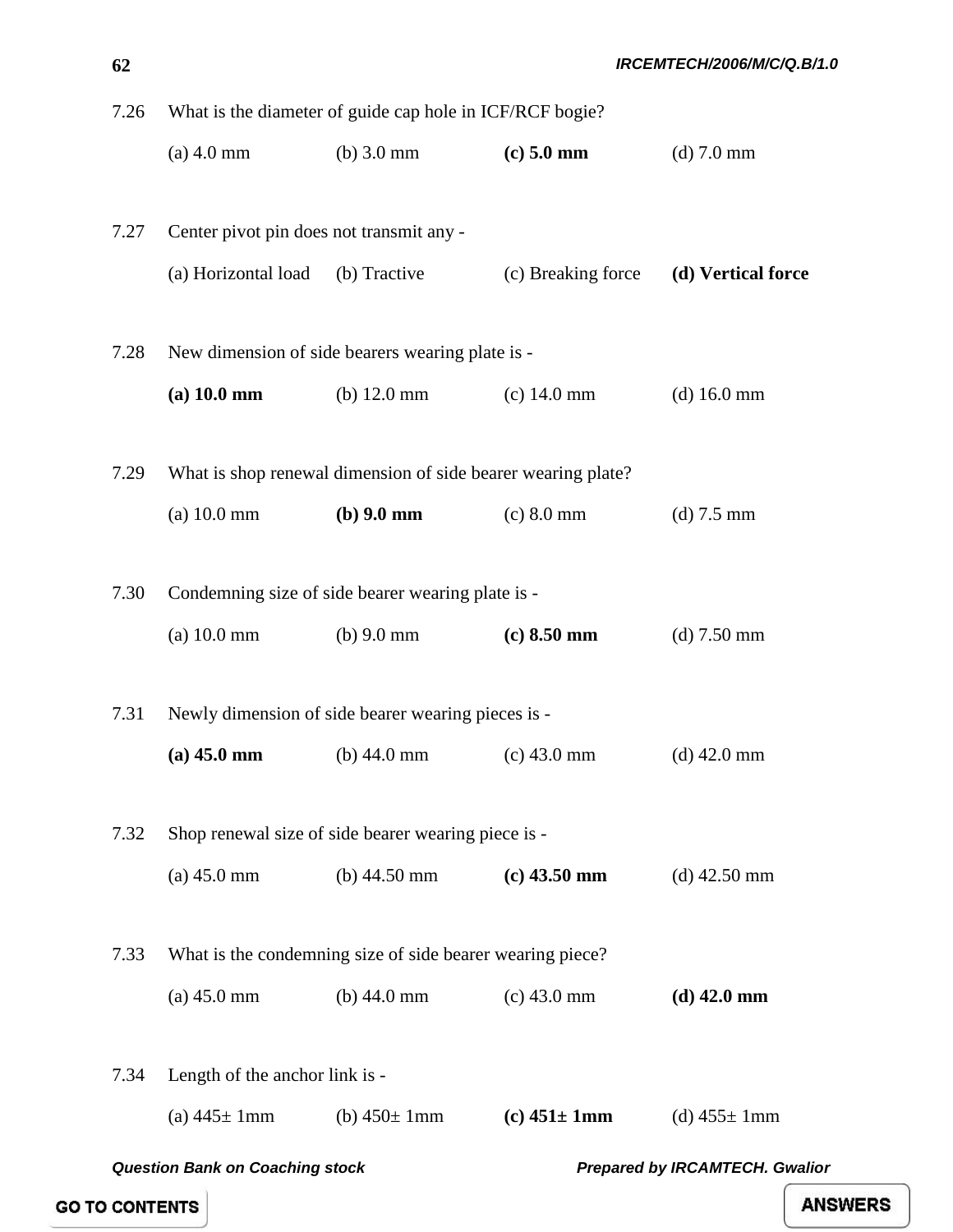### *IRCEMTECH/2006/M/C/Q.B/1.0*

| 7.35                                                                            | What mechanism is provided to control the speed of the coach by transferring the<br>breaking Force from break cylinder to he wheel tread? |                                                       |                        |                        |  |
|---------------------------------------------------------------------------------|-------------------------------------------------------------------------------------------------------------------------------------------|-------------------------------------------------------|------------------------|------------------------|--|
|                                                                                 | (a) Brake rigging                                                                                                                         | (b) Push rod                                          | (c) Anchor link        | (d) Brake cylinder     |  |
| 7.36                                                                            | How many brake head & block complete in coach under frame mounted brake rigging -                                                         |                                                       |                        |                        |  |
|                                                                                 | (a) 8                                                                                                                                     | $(b)$ 12                                              | $(c)$ 16               | $(d)$ 18               |  |
| 7.37                                                                            | How many adjusting links in coach under frame mounted brake rigging?                                                                      |                                                       |                        |                        |  |
|                                                                                 | (a) 2                                                                                                                                     | $(b)$ 4                                               | $(c)$ 3                | $(d)$ 6                |  |
| 7.38                                                                            | New size of hanger block (top & bottom) is -                                                                                              |                                                       |                        |                        |  |
|                                                                                 | $(a)$ 9.5 mm                                                                                                                              | (b) $10.5 \text{ mm}$                                 | $(c) 8.5$ mm           | $(d)$ 9.0 mm           |  |
| 7.39                                                                            | What is shop issue size of hanger block (top $&$ bottom)?                                                                                 |                                                       |                        |                        |  |
|                                                                                 | $(a)$ 9.5 mm                                                                                                                              | $(b)$ 9.0 mm                                          | $(c) 8.5$ mm           | $(d)$ 8.0 mm           |  |
| 7.40                                                                            | What is the wear limit of hanger block (top $&$ bottom)?                                                                                  |                                                       |                        |                        |  |
|                                                                                 | $(a) 1.0$ mm                                                                                                                              | $(b)$ 2.0 mm                                          | $(c)$ 1.5 mm           | $(d)$ 3.0 mm           |  |
| 7.41                                                                            | Wear limit of BSS brackets is -                                                                                                           |                                                       |                        |                        |  |
|                                                                                 | $(a) 0.5$ mm                                                                                                                              | $(b)$ 1.0 mm                                          | $(c)$ 1.5 mm           | $(d)$ 2.0 mm           |  |
| 7.42                                                                            |                                                                                                                                           | Longitudinal gauge for BSS bracket of 13-t bogie is - |                        |                        |  |
|                                                                                 | (a) $1400 \pm 1.0$ mm                                                                                                                     | (b) $1300 \pm 1.0$ mm                                 | (c) $1500 \pm 1.0$ mm  | (d) $14500 \pm 1.0$ mm |  |
| Longitudinal gauge for BSS bracket of 16.25-t bogie is -<br>7.43                |                                                                                                                                           |                                                       |                        |                        |  |
|                                                                                 | (a) $1400 \pm 1.0$ mm                                                                                                                     | (b) $1500 \pm 1.0$ mm                                 | (c) $14500 \pm 1.0$ mm | (d) $13000 \pm 1.0$ mm |  |
| <b>Question Bank on Coaching stock</b><br><b>Prepared by IRCAMTECH. Gwalior</b> |                                                                                                                                           |                                                       |                        |                        |  |

**GO TO CONTENTS**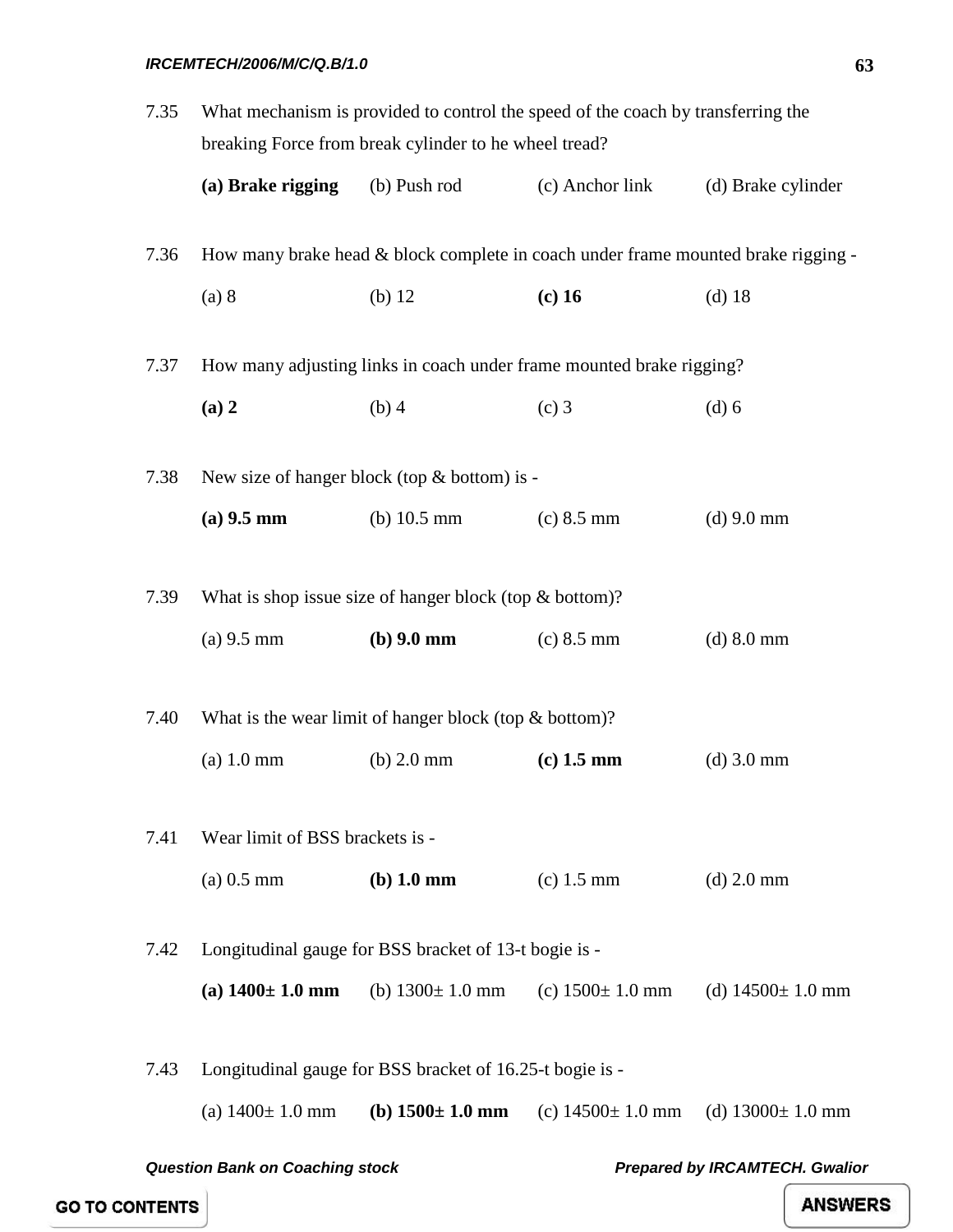- 7.44 Diagonal gauge for BSS bracket of 13 t bogie is (a)  $2687 \pm 1.0$  mm **(b)**  $2573 \pm 1.0$  **mm** (c)  $2159 \pm 1.0$  mm (d)  $2159 \pm 1.0$  mm
- 7.45 Diagonal gauge for BSS bracket of 116.25 t bogie is (a)  $2573 \pm 1.0$  mm (b)  $2687 \pm 1.0$  mm (c)  $2629 \pm 1.0$  mm (d)  $3612 \pm 1.0$  mm
- 7.46 Longitudinal gauge for axle guide of 13 t bogie is **(a)**  $570 \pm 1.0$  **mm** (b)  $580 \pm 1.0$  mm (c)  $590 \pm 1.0$  mm (d)  $595 \pm 1.0$  mm
- 7.47 Longitudinal gauge for axle guide of 16.25 t bogie is (a)  $580 \pm 1.0$  mm **(b)**  $570 \pm 1.0$  **mm** (c)  $590 \pm 1.0$  mm (d)  $575 \pm 1.0$  mm
- 7.48 Longitudinal gauge for axle guide of 13 t & 16.25 t bogie is (a)  $3912 \pm 1.0$  mm (b)  $3812 \pm 1.0$  mm (c)  $3712 \pm 1.0$  mm **(d)**  $3612 \pm 1.0$  **mm**
- 7.49 Distance between BSS bracket and adjust axle gauge of 13 t bogie is (a)  $463 \pm 1.0$  mm (b)  $453 \pm 1.0$  mm (c)  $455 \pm 1.0$  mm (d)  $413 \pm 1.0$  mm
- 7.50 Distance between BSS bracket and adjust axle gauge of 16.25 t bogie is (a)  $463 \pm 1.0$  mm (b)  $451 \pm 1.0$  mm (c)  $423 \pm 1.0$  mm (d)  $413 \pm 1.0$  mm
- 7.51 New diameter of pin for BSS hanger is (a) 35 mm **(b) 37 mm** (c) 38 mm (d) 40 mm 7.52 What is the hole diameter of level hanger bracket?
	- (a) 30 mm (b) 31 mm **(c) 32 mm** (d) 35 mm

**ANSWERS** 

**64**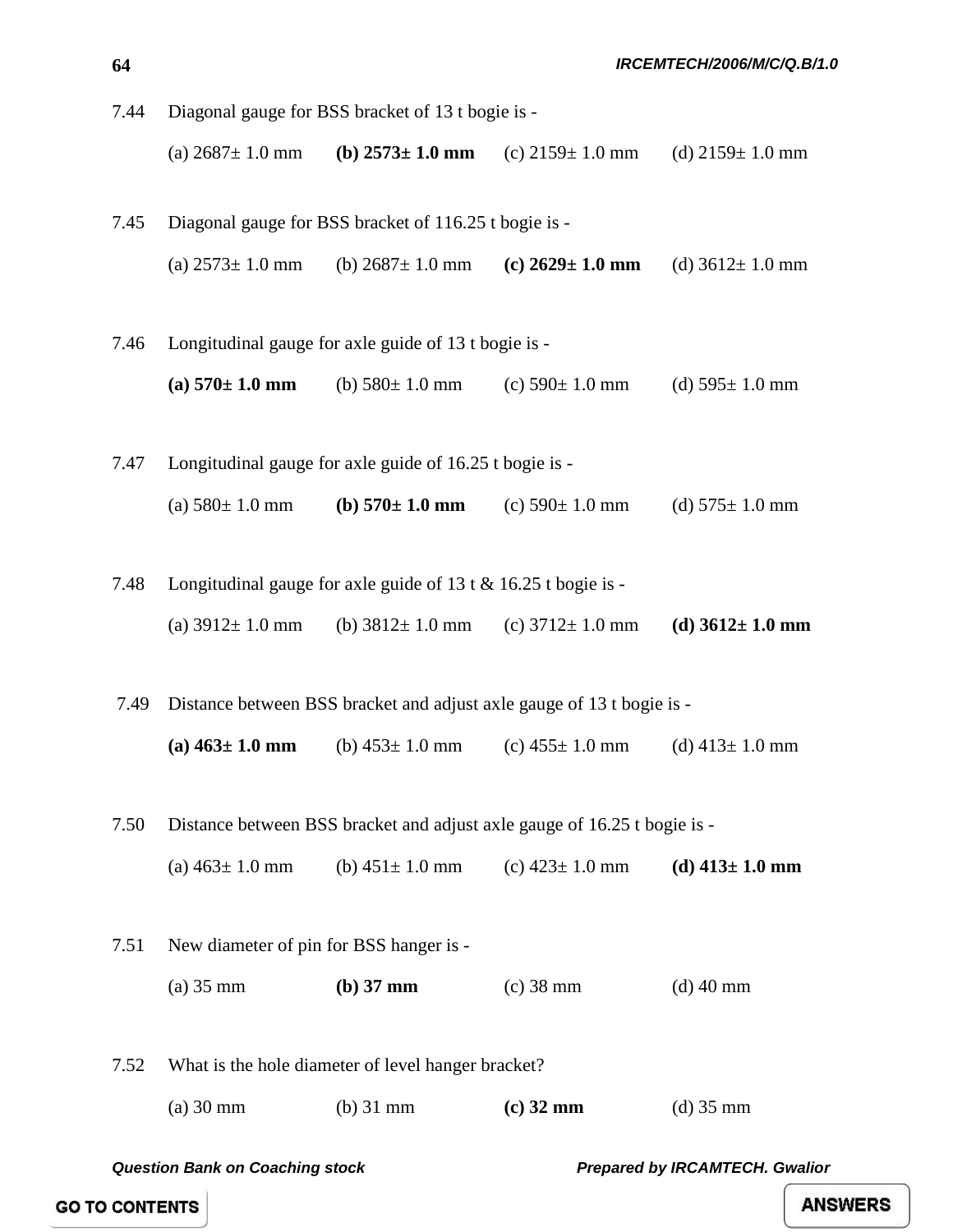### *IRCEMTECH/2006/M/C/Q.B/1.0*

| 7.53 | Inside diameter of anchor link silent block in is -                            |                                                                    |                                                                    |                     |  |  |
|------|--------------------------------------------------------------------------------|--------------------------------------------------------------------|--------------------------------------------------------------------|---------------------|--|--|
|      | $(a) 25.0$ mm                                                                  | (b) $30.0 \text{ mm}$ (c) $32.0 \text{ mm}$                        |                                                                    | $(d)$ 35.0 mm       |  |  |
|      |                                                                                |                                                                    |                                                                    |                     |  |  |
| 7.54 | Outer diameter of anchor link silent block is -                                |                                                                    |                                                                    |                     |  |  |
|      | $(a) 85.5 \text{ mm}$                                                          | (b) $87.5 \text{ mm}$                                              | $(c)$ 90.5 mm                                                      | $(d)$ 91.5 mm       |  |  |
|      |                                                                                |                                                                    |                                                                    |                     |  |  |
| 7.55 | New diameter for pins for 16.25 t load bearing capacity equalizing stay is     |                                                                    |                                                                    |                     |  |  |
|      |                                                                                | (a) $31 \pm 05/0.2$ mm (b) $33 \pm 0.5/0.3$ mm (c) $35 \pm 1.0$ mm |                                                                    | (d) $30 \pm 1.0$ mm |  |  |
| 7.56 | New diameter for pins for 13-t axle load bearing capacity equalizing stay is - |                                                                    |                                                                    |                     |  |  |
|      | (a) $31 \pm 1.0$ mm                                                            |                                                                    | (b) $25 \pm 1.0$ mm (c) $24 \pm 0.2/0.1$ mm (d) $20 \pm 0.51$ mm   |                     |  |  |
|      |                                                                                |                                                                    |                                                                    |                     |  |  |
| 7.57 | All the hangers should be tested to tensile load of -                          |                                                                    |                                                                    |                     |  |  |
|      | $(a)$ 10 t                                                                     | (b) $8.0 t$                                                        | (c) 7.0 t                                                          | (d) $6.5 t$         |  |  |
|      |                                                                                |                                                                    |                                                                    |                     |  |  |
| 7.58 |                                                                                |                                                                    | Inside distance between horizontal bearing arms of BSS hanger is - |                     |  |  |
|      | $(a)$ 374 mm                                                                   | (b) $378 \text{ mm}$                                               | $(c)$ 381 mm                                                       | $(d)$ 384 mm        |  |  |
|      |                                                                                |                                                                    |                                                                    |                     |  |  |
| 7.59 |                                                                                | Thickness of vertical arm of BSS hanger is -                       |                                                                    |                     |  |  |
|      | $(a) 20.5$ mm                                                                  | (b) $25.5 \text{ mm}$                                              | $(c)$ 30.5 mm                                                      | $(d)$ 23.5 mm       |  |  |
|      |                                                                                |                                                                    |                                                                    |                     |  |  |
| 7.60 | Horizontal bearing surface of BSS hanger is -                                  |                                                                    |                                                                    |                     |  |  |
|      | $(a)$ 42.0 mm                                                                  | (b) $44.0 \text{ mm}$                                              | $(c)$ 45.0 mm                                                      | $(d)$ 48.0 mm       |  |  |
| 7.61 | The maximum diametrical clearance between the pins and bushes is $-$           |                                                                    |                                                                    |                     |  |  |
|      |                                                                                |                                                                    |                                                                    |                     |  |  |
|      | $(a)$ 1.0 mm                                                                   | $(b)$ 1.5 mm                                                       | $(c)$ 1.2 mm                                                       | $(d)$ 1.4 mm        |  |  |
|      |                                                                                |                                                                    |                                                                    |                     |  |  |

*Question Bank on Coaching stock Prepared by IRCAMTECH. Gwalior* 

**GO TO CONTENTS**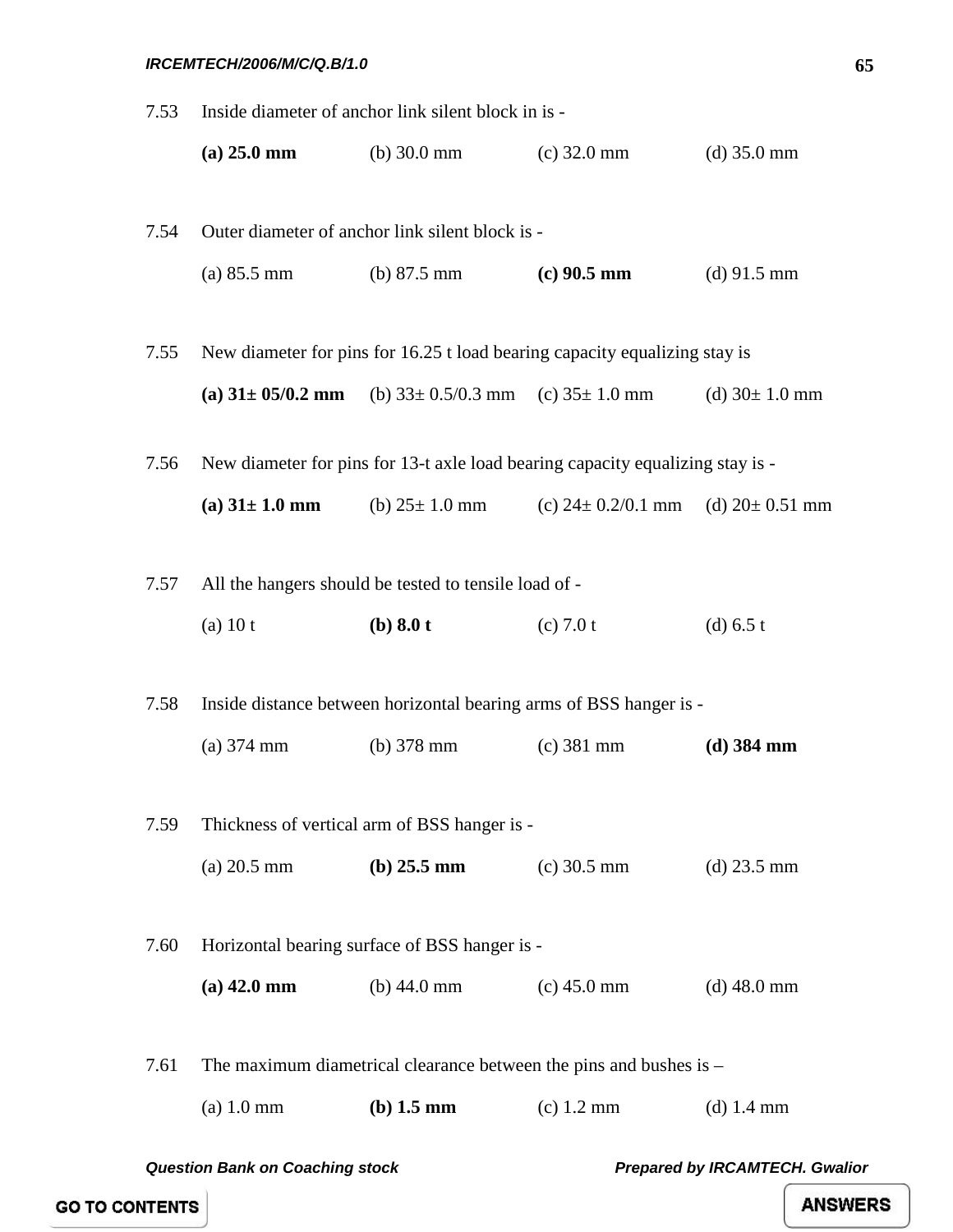| 7.62 | The maximum diametrical clearance between the lower spring seat and guide bush should |                      |              |              |  |
|------|---------------------------------------------------------------------------------------|----------------------|--------------|--------------|--|
|      | not exceed -                                                                          |                      |              |              |  |
|      | $(a)$ 1.4 mm                                                                          | (b) $1.5 \text{ mm}$ | $(c)$ 1.6 mm | $(d)$ 2.0 mm |  |

7.63 Minimum clearance between the lugs and bottom of safety straps is -

**(a) 40.0 mm** (b) 42.0 mm (c) 45.0 mm (d) 48.0 mm

7.64 Weight of the AC ICF bogie is – (a) 5.80 t (b) 480 t **(c) 6.200 t** (d) 7.22 t

7.65 Oil level in hydraulic Dashpot of rajdheni and shatabiti coaches should be cheeked once  $in -$ 

(a) 10 days **(b) 15 days** (c) 20 days (d) one month

7.66 Length of brake block hanger from center to center of brake block hanger is – (a)  $235\pm0.5$  mm (b)  $238\pm1.0$  mm (c)  $236\pm1.0$  mm (d)  $224\pm1.0$  mm

7.67 In case of high-speed train, Brake rigging with long Arm of the brake shaft is 686 mm it should by replaced by an Arm of length is –

(a) 786 mm **(b) 830 mm** (c) 827 mm (d) 840 mm

7.68 Coach nominated to run at a sanctioned speed of 110 Km/h. The leteral play of plain bearing in IRS coaches should not exceed –

(a) 3.0 mm **(b) 5.0 mm** (c) 7.0 mm (d) 10.0 mm

7.69 Coach nominated to run at a sanctioned speed of 110 Km/h, the longitudinal clearance between horn-cheeks and axle box liner across horn gaps in IRS coach should be –

(a) 1.0 mm (b) 2.0 mm **(c) 3.0 mm** (d) 5.0 mm

*Question Bank on Coaching stock Prepared by IRCAMTECH. Gwalior* 

**GO TO CONTENTS**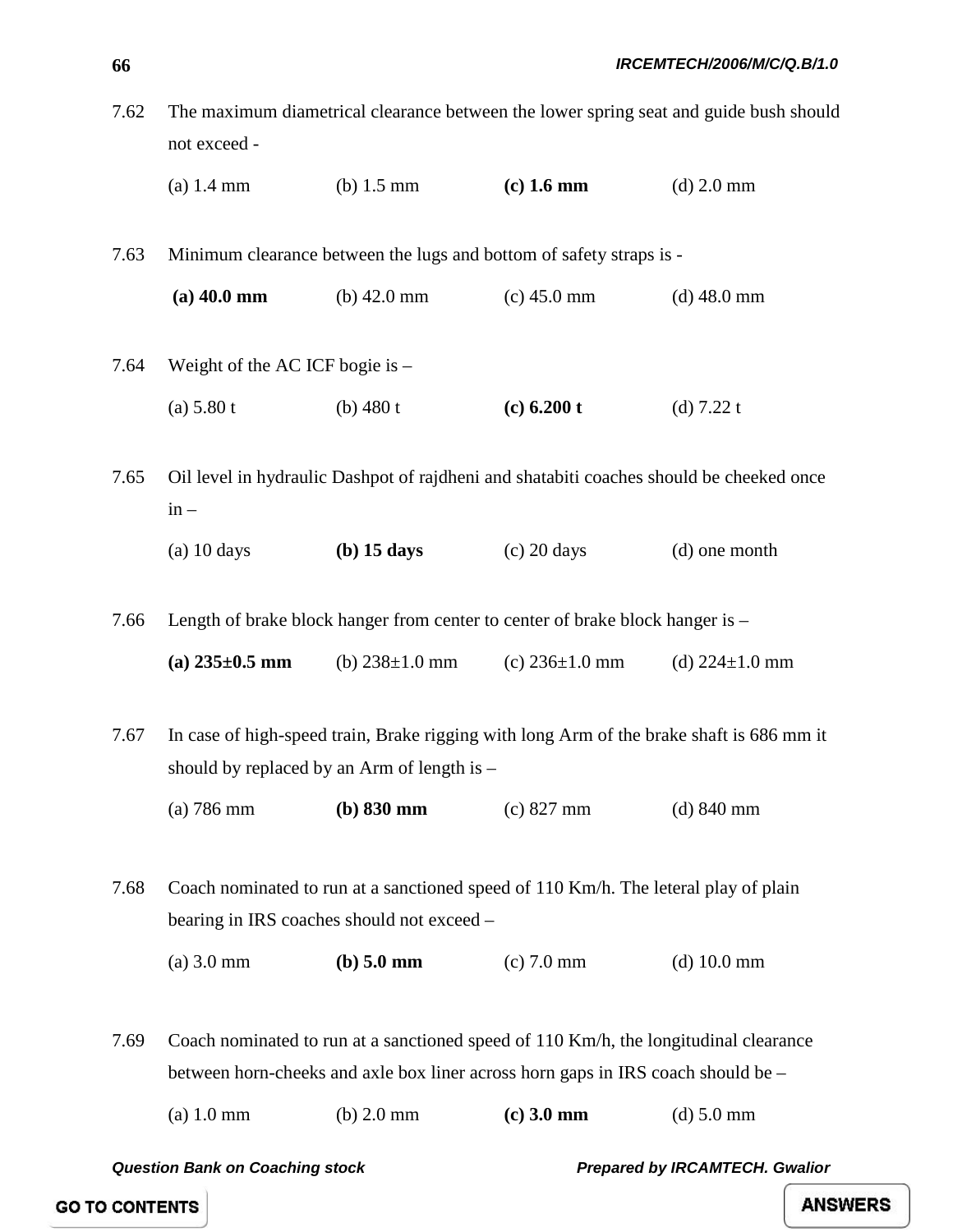7.70 Which type brake system, external slack adjuster have been eliminated?

| $(a)$ BMBC | $(b)$ UMBS |  | (c) BMBS $\&$ UMBS (d) None of the above |
|------------|------------|--|------------------------------------------|
|------------|------------|--|------------------------------------------|

7.71 How many brake cylinders fitted in an ICF under slug brake system?

(a) 4 **(b) 2** (c) 1 (d) None

7.72 What is the modified brake-rigging ratio of self-generating air brake coaches with under frame mounted brake system?

(a) 1.14:2 (b) 1.13:2 **(c) 1.3:1** (d) 1.17:1

7.73 What is the piston stroke with modified brake rigging ratio of self-generating air brake coaches with under frame mounted brake system?

(a)  $80 \pm 10$  mm (b)  $70 \pm 10$  mm (c)  $75 \pm 10$  mm **(d)**  $60 \pm 10$  **mm** 

7.74 What is the bogie leverage ratio of WGACCW coach? (a) 1.14:2 **(b) 1.5:5** (c) 1.7:5 (d) 1.10:1

7.75 How many Non return valves are provided in ICF coach fitted with WRA system?

(a) 03 **(b) 05** (c) 07 (d) 08

7.76 If wheel diameter of an ICF coach is 887mm (889 –863), How much thickness of wooden packing is required for buffer height adjustment?

**(a) 13 mm** (b) 38 mm (c) 48 mm (d) 26 mm

7.77 If wheel diameter of an ICF coach is 860 mm (863 –839), How much thickness of wooden packing is required for buffer height adjustment?

(a) 13 mm (b) 38 mm (c) 48 mm **(d) 26 mm**

*Question Bank on Coaching stock Prepared by IRCAMTECH. Gwalior* 

**67**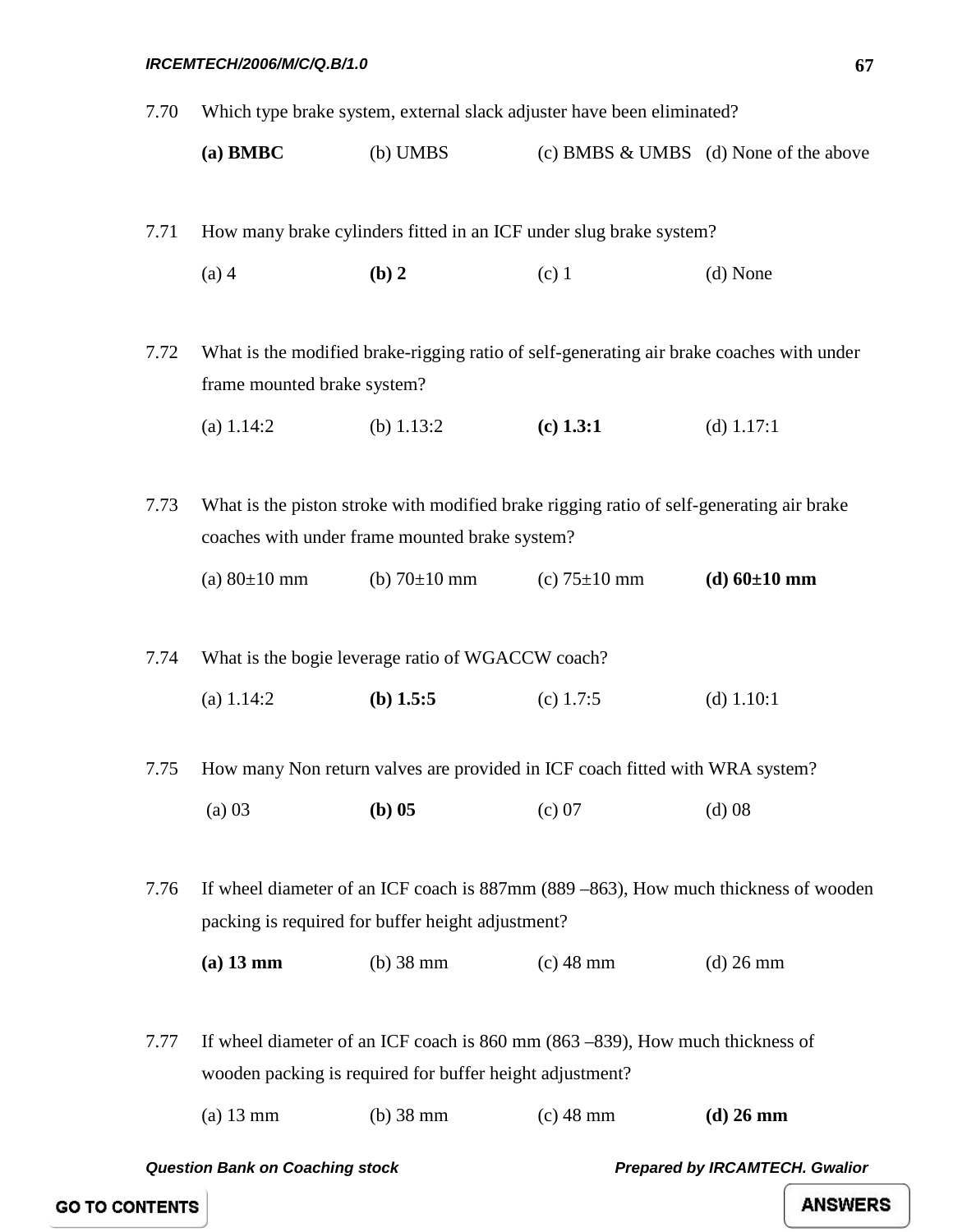7.78 If wheel diameter of an ICF coach is 820mm (839 –819), How much thickness of wooden packing is required for buffer height adjustment?

(a) 13 mm **(b) 38 mm** (c) 48 mm (d) 26 mm

7.79 If wheel diameter of an ICF coach is less than 819 mm, How much thickness of wooden packing is required for buffer height adjustment?

- (a) 13 mm (b) 38 mm **(c) 48 mm** (d) 26 mm
- 7.80 Truce bar hanger length is increased from **(a) 205 to 235 mm** (b) 205 to 240 mm (c) 205 to 255 mm (d) None of the above
- 7.81 Wear limit of equalizing stay pins is -

| $(a)$ Upto 1.0 mm | (b) Upto $1.5 \text{ mm}$ |  |
|-------------------|---------------------------|--|
| $(c)$ Upto 2.0 mm | (d) none of the above     |  |

7.82 What is the position of equalizing stay rod, between what parts it is fitted?

- (a) SAB head to control rod (b) **bolster and lower spring plank**
	- (c) Bolster and bogie transoms (d) None of the above
- 7.83 Where anchor link is fitted in a bogie? (a) **Bolster and bogie transom** (b) Bolster stay rod and plank.
	- (c) Equalizing stay rod and plank. (d) None of the above

7.84 What is the modification of equalizing stay rod?

| (a) Fitted 16 tons in all coaches | (b) fitted 18 t o tons in all coaches |
|-----------------------------------|---------------------------------------|
| (c) Fitted 14 tons in all coaches | (d) none of the above                 |

*Question Bank on Coaching stock Prepared by IRCAMTECH. Gwalior* 

**GO TO CONTENTS**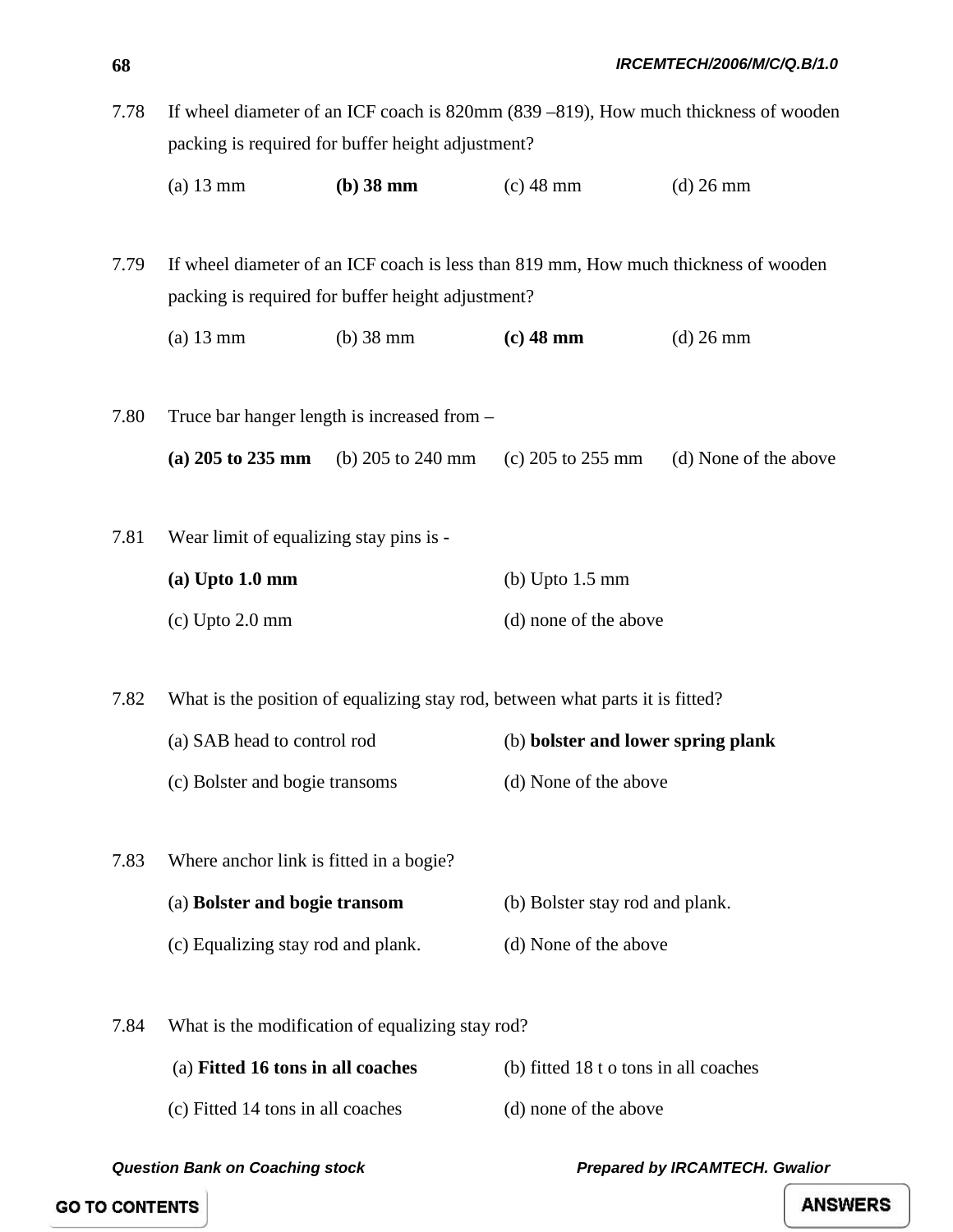#### *IRCEMTECH/2006/M/C/Q.B/1.0*

7.85 The color code of helical spring of ICF bogie is –

| (a) Yellow, blue, green | (b) Yellow, red, green |  |
|-------------------------|------------------------|--|
| (c) White, blue, green  | (d) White, red, green  |  |

7.86 What type of axle guidance arrangement used in ICF/RCF bogie?

- (a) Oil clamping **(b) Telescopic axle guide with oil damping**
- (c) Vertical oil damping (d) pneumatic axle guide
- 7.87 Between what, crown clearance "A" is measured
	- (a) Between bolster & side frame
	- (b) Between anchor ling and primary suspension
	- **(c) Between axle box crown and the crown bolt**
	- (d) None of the above

7.88 One of the function of Anchor links?

- (a) To joint bolster and side frame
- (b) **To prevent rational movement of bolster**
- (c) To connect with upper plank and lower plank
- (d) (d) None of the above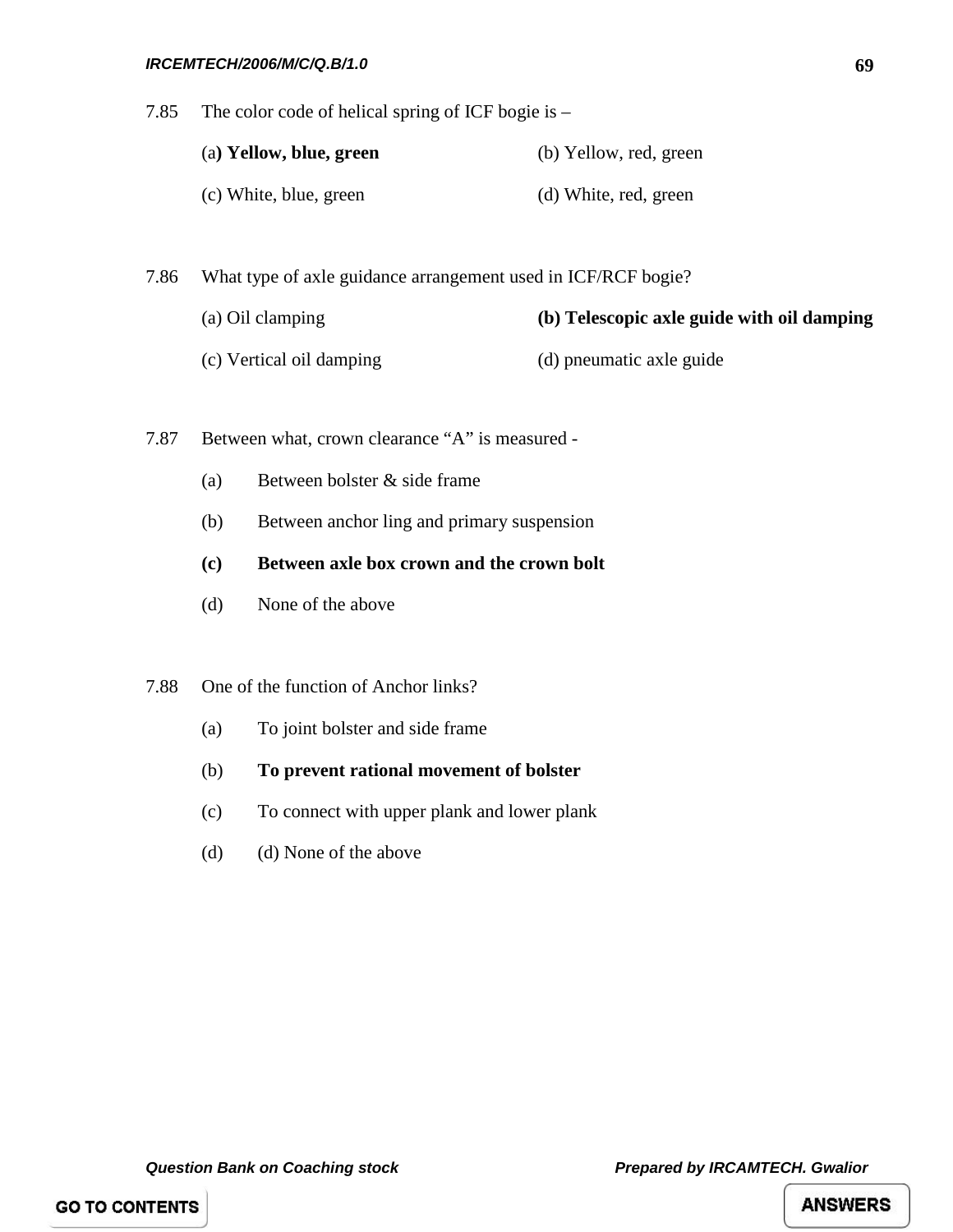# **NOTES**

*Question Bank on Coaching stock Prepared by IRCAMTECH. Gwalior* 

**GO TO CONTENTS**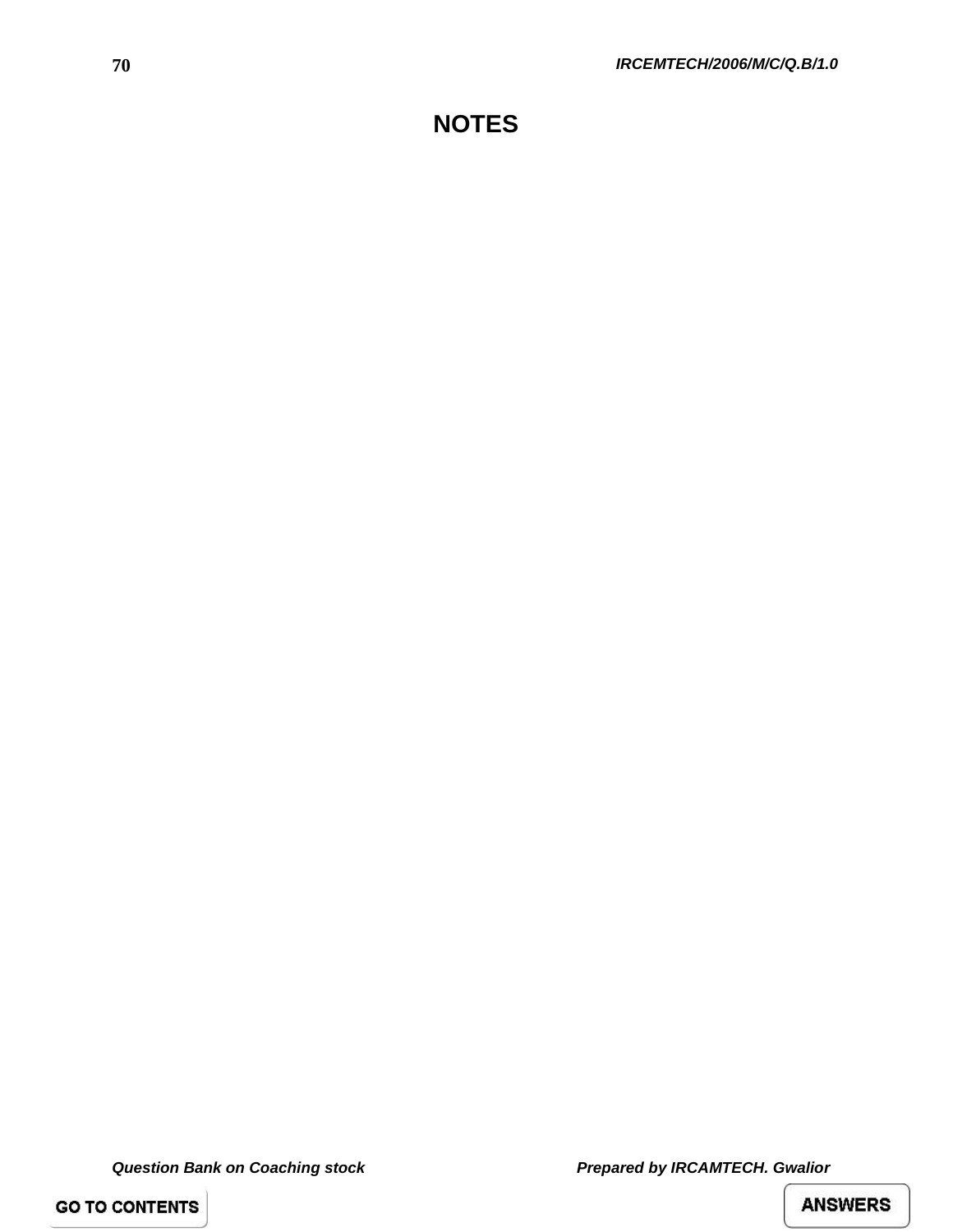#### **CHAPTER -8**

### **BEARING**

| 8.01 | Which type of grease used in roller bearing in ICF coach? |                                                     |                                                                             |                       |
|------|-----------------------------------------------------------|-----------------------------------------------------|-----------------------------------------------------------------------------|-----------------------|
|      | (a) Servo $-20$                                           | (b) Lithium base (c) Servo $-40$                    |                                                                             | (d) Graphite $-20$    |
| 8.02 |                                                           |                                                     | What quantity of grease filled per axle box of SKF make bearing?            |                       |
|      | (a) $1.75 \text{ kg}$                                     | (b) $2.00 \text{ kg}$                               | $(c)$ 2.25 kg                                                               | (d) $2.5 \text{ kg}$  |
| 8.03 |                                                           |                                                     | What quantity of grease filled per axle box of other than SKF make bearing? |                       |
|      | $(a)$ 1.75 kg                                             | (b) 2.00 kg                                         | $(c)$ 2.25 kg                                                               | (d) $2.5 \text{ kg}$  |
|      |                                                           |                                                     |                                                                             |                       |
| 8.04 |                                                           |                                                     | Maximum permissible radial clearance for SKF make bearing in service is -   |                       |
|      | $(a)$ 0.33 mm                                             | $(b)$ 0.56 mm                                       | $(c)$ 0.270 mm                                                              | $(d)$ 0.295 mm        |
|      |                                                           |                                                     |                                                                             |                       |
| 8.05 |                                                           |                                                     | Maximum permissible radial clearances for NBC make bearing in service is –  |                       |
|      | $(a) 0.33$ mm                                             | (b) $0.56$ mm                                       | $(c)$ 0.270 mm                                                              | $(d)$ 0.295 mm        |
|      |                                                           |                                                     |                                                                             |                       |
| 8.06 |                                                           | LHB coaches are provided with what type of bearing? |                                                                             |                       |
|      | (a) Spherical type (b) Plain bearing                      |                                                     | (c) CTRB                                                                    | (d) None of the above |
|      |                                                           |                                                     |                                                                             |                       |
| 8.07 |                                                           | Radial clearance of SKF roller bearing is -         |                                                                             |                       |
|      | (a) $0.105$ to $0.296$ mm                                 |                                                     | (b) $0.080$ to $0.185$ mm                                                   |                       |
|      | $(c)$ 0.080 to 0.190 mm                                   |                                                     | (d) $0.120$ to $0.200$ mm                                                   |                       |
|      |                                                           |                                                     |                                                                             |                       |

*Question Bank on Coaching stock Prepared by IRCAMTECH. Gwalior* 

**GO TO CONTENTS**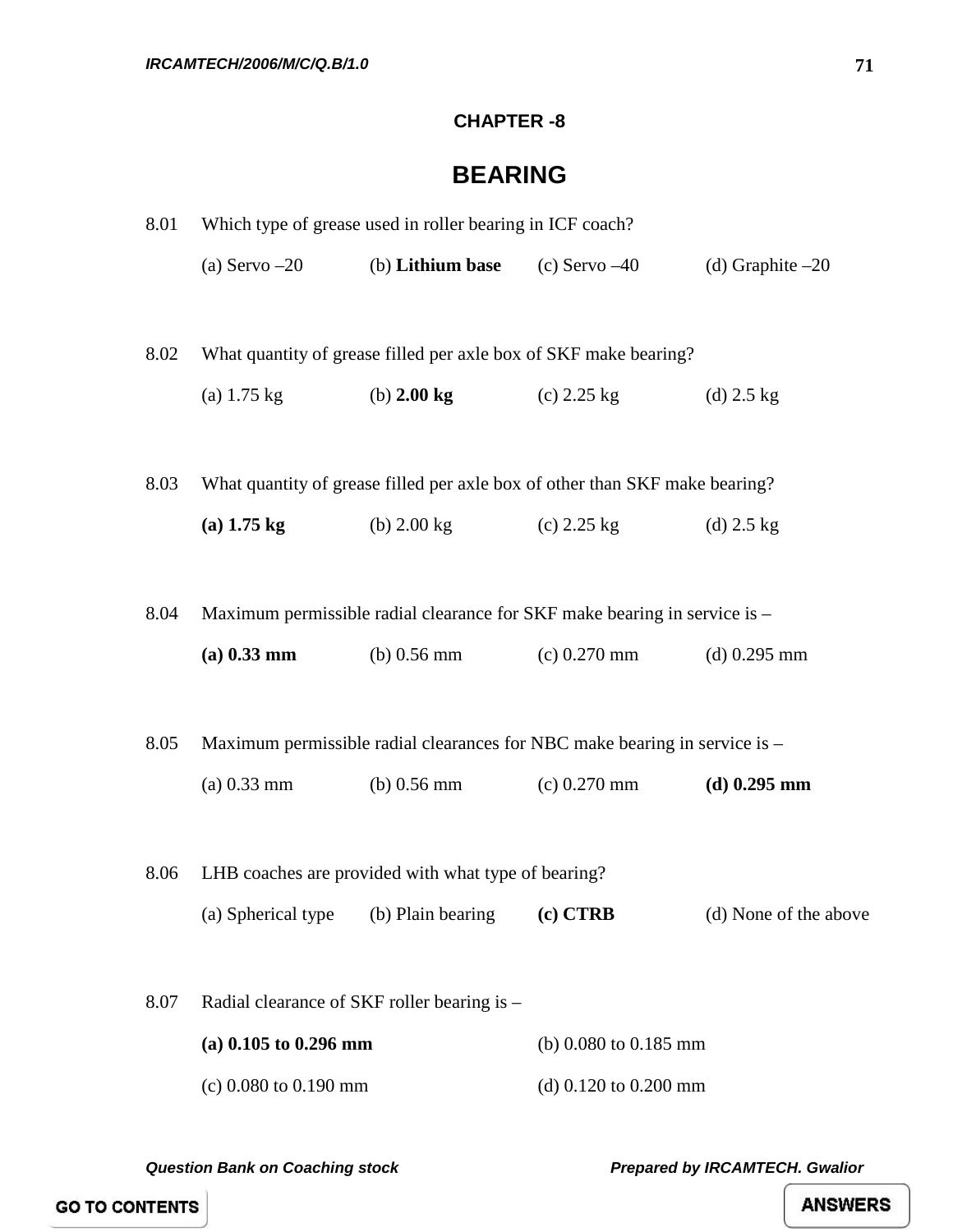8.08 Radial clearance of NBC roller bearing is –

| (a) 0.105 to 0.296 mm   | (b) $0.080$ to $0.185$ mm |
|-------------------------|---------------------------|
| $(c)$ 0.080 to 0.190 mm | (d) $0.120$ to $0.200$ mm |

8.09 What type of roller bearing is fitted in ICF bogie wheel?

- (a) Single row self align spherical roller bearing.
- (b) Double row self align cylindrical roller bearing.
- (c) Double row self align spherical roller bearing.
- (d) **Single row self align cylindrical roller bearing**.

**GO TO CONTENTS**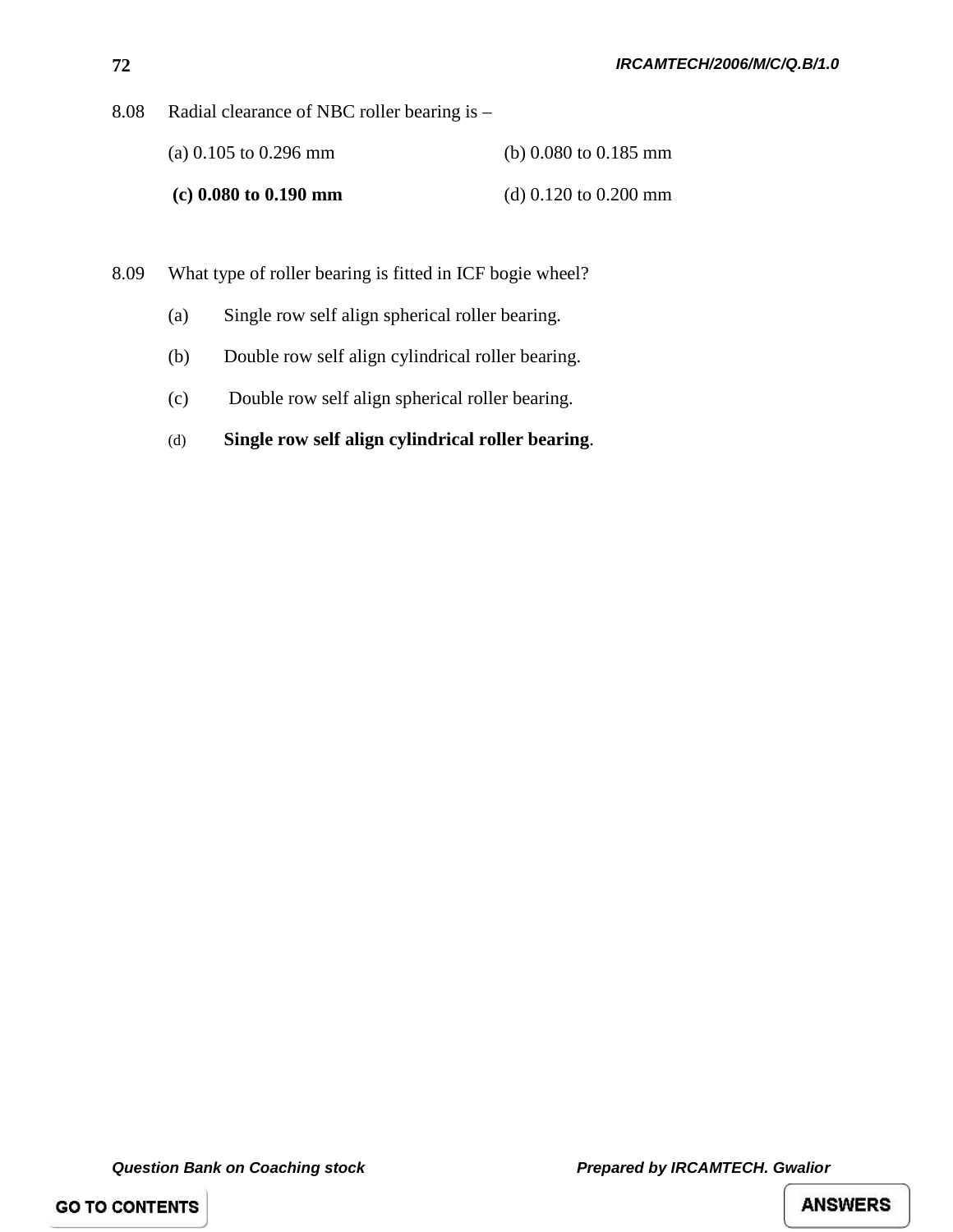#### **CHAPTER - 9**

## **ALARM CHAIN APPARATUS**

| 9.01 | In air brake coach, PEAV $&$ PEASD is connected to branch pipe is $-$ |                       |                                                                              |                                       |  |
|------|-----------------------------------------------------------------------|-----------------------|------------------------------------------------------------------------------|---------------------------------------|--|
|      | (a) FP                                                                | $(b)$ BP              | (c) BC                                                                       | $(d)$ DV                              |  |
|      |                                                                       |                       |                                                                              |                                       |  |
| 9.02 |                                                                       |                       | The pulling force required for alarm chain testing should not be more then - |                                       |  |
|      | $(a)$ 12 kg                                                           | $(b)$ 10 kg           | $(c)$ 20 kg                                                                  | $(d)$ 30 kg                           |  |
|      |                                                                       |                       |                                                                              |                                       |  |
| 9.03 |                                                                       |                       | On application of pulling force of 6.4 kg, the alarm chain should be $-$     |                                       |  |
|      | (a) Work                                                              | (b) Not work          | (c) None of the above                                                        |                                       |  |
|      |                                                                       |                       |                                                                              |                                       |  |
| 9.04 |                                                                       |                       | The drop in vacuum for a vacuum brake rake on pulling of alarm chain is $-$  |                                       |  |
|      |                                                                       |                       | (a) $12-15$ cm (b) $13-18$ cm (c) $10-12$ cm (d) $9-18$ cm                   |                                       |  |
|      |                                                                       |                       |                                                                              |                                       |  |
| 9.05 | Manually operated pilot vent valve is -                               |                       |                                                                              |                                       |  |
|      | (a) PEASD                                                             | $(b)$ PEAV            | $(c)$ ACP                                                                    | (d) PEAMTD                            |  |
|      |                                                                       |                       |                                                                              |                                       |  |
| 9.06 |                                                                       |                       | What is the diameter of control pipe attached from PEASD to PEAV?            |                                       |  |
|      | (a) 15.0 mm                                                           | (b) $10.0 \text{ mm}$ | $(c) 20.0$ mm                                                                | $(d)$ 25.0 mm                         |  |
|      |                                                                       |                       |                                                                              |                                       |  |
| 9.07 | What is the choke size of PEAV is -                                   |                       |                                                                              |                                       |  |
|      | $(a)$ 4.0 mm                                                          | $(b)$ 5.0 mm          | $(c) 6.0$ mm                                                                 | $(d) 8.0$ mm                          |  |
|      |                                                                       |                       |                                                                              |                                       |  |
| 9.08 | What is the chock size of Guard emergency brake valve?                |                       |                                                                              |                                       |  |
|      | $(a) 8.0$ mm                                                          | $(b)$ 6.0 mm          | $(c) 5.0$ mm                                                                 | $(d)$ 4.0 mm                          |  |
|      | <b>Question Bank on Coaching stock</b>                                |                       |                                                                              | <b>Prepared by IRCAMTECH. Gwalior</b> |  |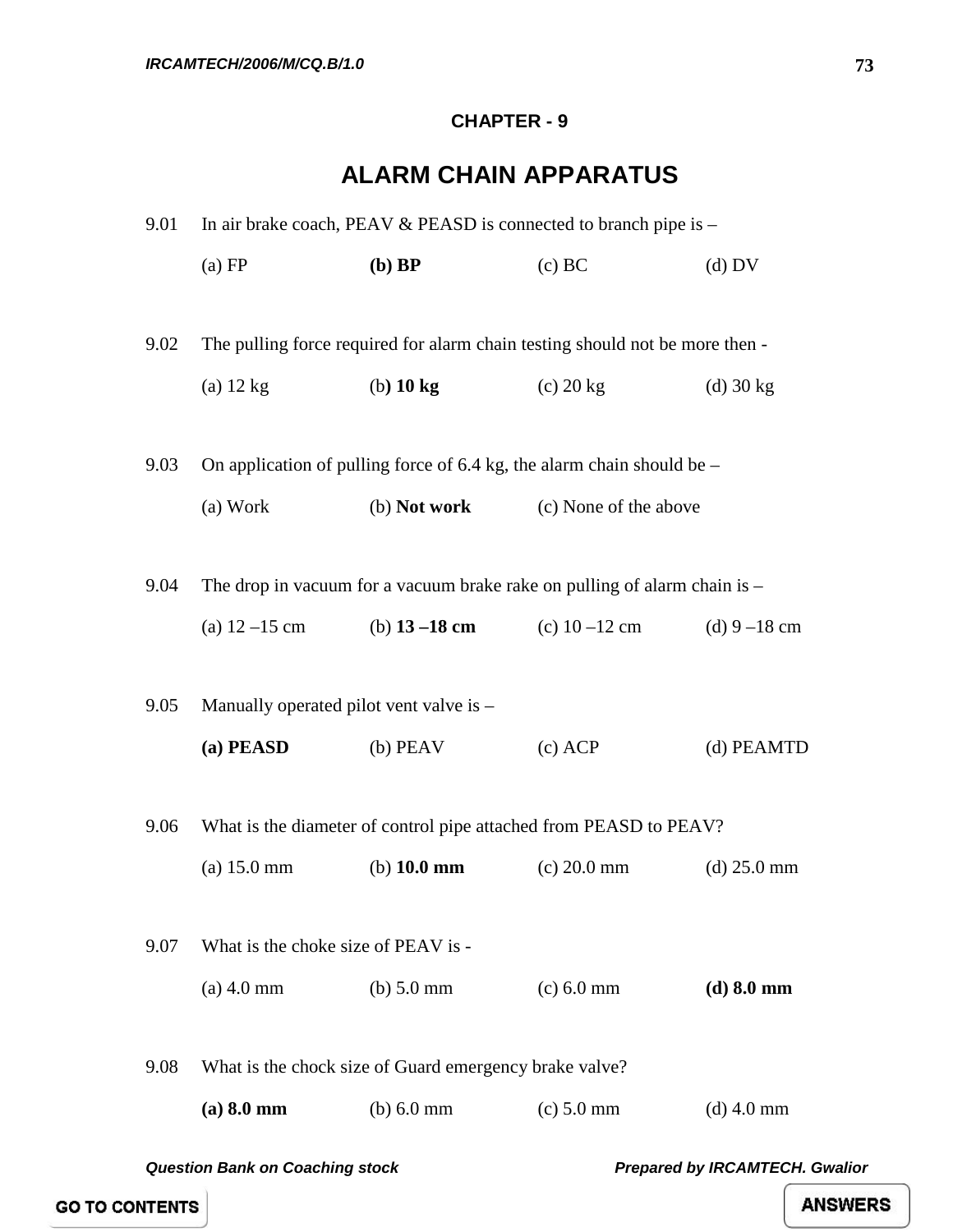| 74   | IRCAMTECH/2006/M/CQ.B/1.0                                                                |                |                              |                |
|------|------------------------------------------------------------------------------------------|----------------|------------------------------|----------------|
| 9.09 | Passenger emergency alarm signal device are mounted on the -                             |                |                              |                |
|      | (a) Under frame                                                                          | (b) side panel | (c) end wall                 | (d) Roof panel |
| 9.10 | At what schedule, the over hauling and testing of alarm chain apparatus is –             |                |                              |                |
|      | (a) 'A' schedule                                                                         |                | (b) 'B' schedules            |                |
|      | $(c)$ 'C' schedule                                                                       |                | (d) Special schedule         |                |
| 9.11 | The full name of PEAV is $-$                                                             |                |                              |                |
|      | (a) Power energy valve                                                                   |                | (b) Passenger entrance valve |                |
|      | (c) Passenger emergency alarm valve                                                      |                | (d) Pipe emergency valve     |                |
| 9.12 | The full name of ACP is -                                                                |                |                              |                |
|      | (a) Air condition pipe                                                                   |                | (b) Air cooler pipe          |                |
|      | (c) Alarm chain-pulling                                                                  |                | (d) Air cylinder piston      |                |
| 9.13 | After ACP, it is reset and brakes are released by-                                       |                |                              |                |
|      | (a) DV quick released valve                                                              |                | (b) ISO lasting handle       |                |
|      | $(c)$ PEAV                                                                               |                | (d) PEASD                    |                |
| 9.14 | The pulling force required for alarm chain application should be more then $-$           |                |                              |                |
|      | (a) $7 - 15$ kg                                                                          |                | (b) $7 - 10$ kg              |                |
|      | (c) $7 - 12$ kg                                                                          |                | (d) $7 - 18$ kg              |                |
| 9.15 | In alarm chain, the pull applied vertically downward a drop of vacuum to the extent of – |                |                              |                |
|      | (a) 110 mm to 130 mm                                                                     |                | (b) 130 mm to 180 mm         |                |
|      | (c) 140 mm to 170 mm                                                                     |                | (d) 150 mm to 200 mm         |                |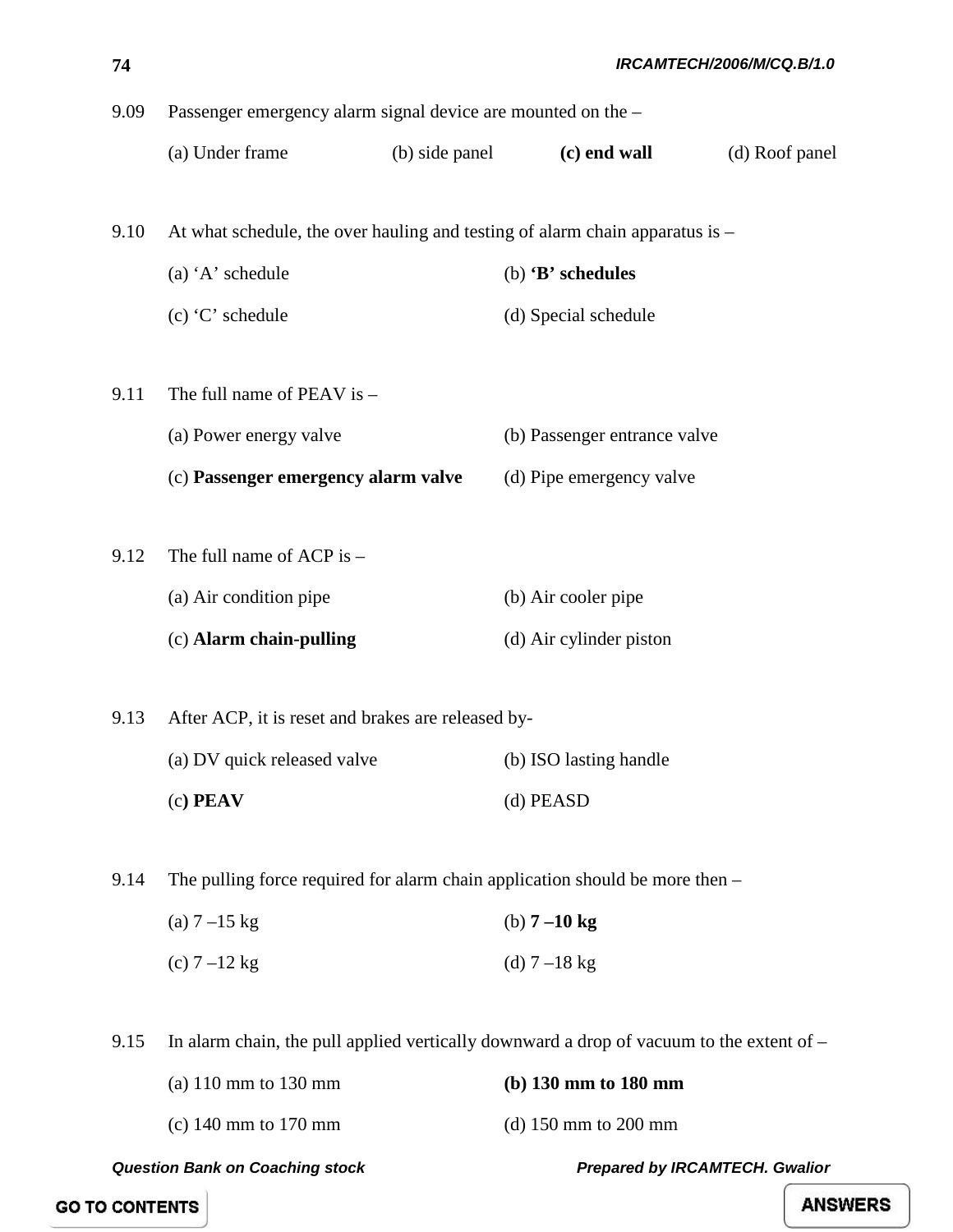9.16 What shell be the periodical overhauling of the alarm signal apparatus for each coach?

| (a) Every one month | (b) Every three month. |
|---------------------|------------------------|
| (c) Every six month | (d) Every one year     |

9.17 In vacuum brake, what shall be period of testing alarm chain signal apparatus?

#### (a) **Every trip primary/ secondary maintenance**.

- (b) Every 'A' schedule.
- (c) After 15 days**±**3 days
- (d) None of the above

#### 9.18 The full name of PEASD is –

- (a) Passenger emergency alarm shut down
- **(b) Passenger emergency alarm signal device**
- (c) Passenger entrance admission signal device
- (d) Passenger emergency admission signal device
- 9.19 PEAV & PEASD can be isolated by-
	- (a) Isolate isolating cock between branch pipe of BP & DV
	- (b) Isolate isolating cock between branch pipe of FP& BP
	- **(c) Isolate isolating cock fitted in branch pipe**
	- (d) Isolate isolating cock of BC

*Question Bank on Coaching stock Prepared by IRCAMTECH. Gwalior*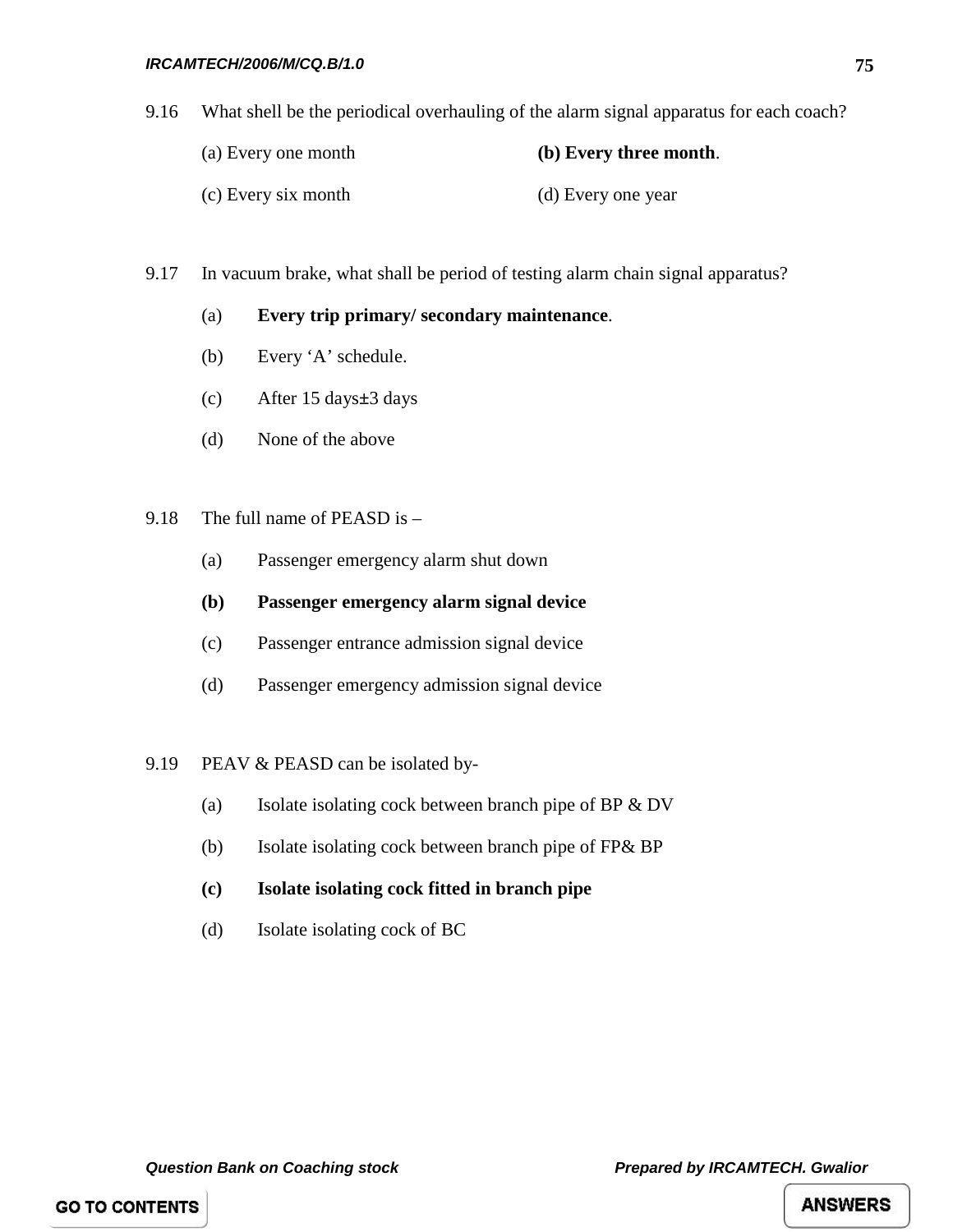**GO TO CONTENTS**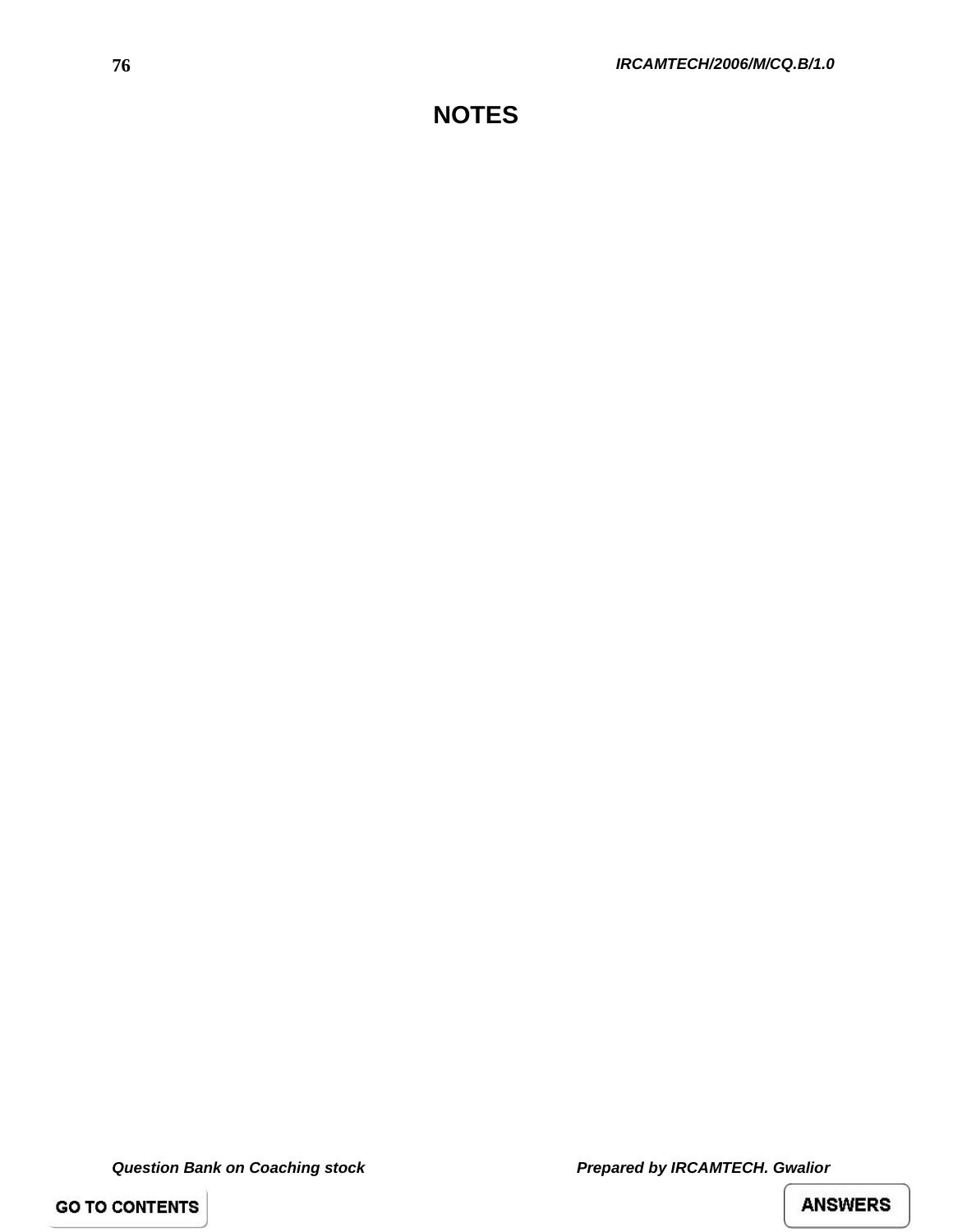#### **CHAPTER -10**

## **SUSPEINSION**

|       | 10.01 Primary Spring should be checked with what load?         |                                                          |                                                                                        |                |
|-------|----------------------------------------------------------------|----------------------------------------------------------|----------------------------------------------------------------------------------------|----------------|
|       | $(a)$ 3 tons                                                   | $(b)$ 4 tons                                             | $(c)$ 3.5 tons                                                                         | (d) $3.8$ tons |
|       |                                                                |                                                          |                                                                                        |                |
|       | 10.02 What is the free height of 13 tons bolster spring?       |                                                          |                                                                                        |                |
|       | $(a)$ 385 mm                                                   | (b) $415 \text{ mm}$                                     | $(c)$ 405 mm                                                                           | $(d)$ 420 mm   |
|       |                                                                |                                                          |                                                                                        |                |
|       | 10.03 What is the free height of 16.25 tons axle box spring?   |                                                          |                                                                                        |                |
|       | $(a)$ 360 mm                                                   | (b) $365 \text{ mm}$                                     | $(c)$ 375 mm                                                                           | $(d)$ 380 mm   |
|       |                                                                |                                                          |                                                                                        |                |
|       | 10.04 What is the free height of non-AC coach axle box spring? |                                                          |                                                                                        |                |
|       | $(a) 355$ mm                                                   | (b) $360 \text{ mm}$                                     | $(c)$ 367 mm                                                                           | $(d)$ 370 mm   |
|       |                                                                |                                                          |                                                                                        |                |
|       |                                                                |                                                          | 10.05 What is the inside length of bolster spring suspension hanger in new condiction? |                |
|       | $(a) 380$ mm                                                   | (b) $384 \text{ mm}$                                     | $(c)$ 386 mm                                                                           | $(d)$ 388 mm   |
|       |                                                                |                                                          |                                                                                        |                |
|       | 10.06 What is the new diameter of B.S.S hanger pin?            |                                                          |                                                                                        |                |
|       | $(a)$ 35 mm                                                    | $(b)$ 36 mm                                              | $(c)$ 37 mm                                                                            | $(d)$ 39 mm    |
| 10.07 |                                                                | What is the condemning diameter of B.S.S hanger pin?     |                                                                                        |                |
|       | $(a)$ 35 mm                                                    | (b) $35.5 \text{ mm}$                                    | $(c)$ 36 mm                                                                            | $(d)$ 36.5 mm  |
|       |                                                                |                                                          |                                                                                        |                |
| 10.08 |                                                                | Free height of 16.25 tons AC coach bolster spring is $-$ |                                                                                        |                |
|       | $(a)$ 385 mm                                                   | $(b)$ 390 mm                                             | $(c)$ 400 mm                                                                           | $(d)$ 410 mm   |
|       |                                                                |                                                          |                                                                                        |                |

*Question Bank on Coaching stock Prepared by IRCAMTECH. Gwalior*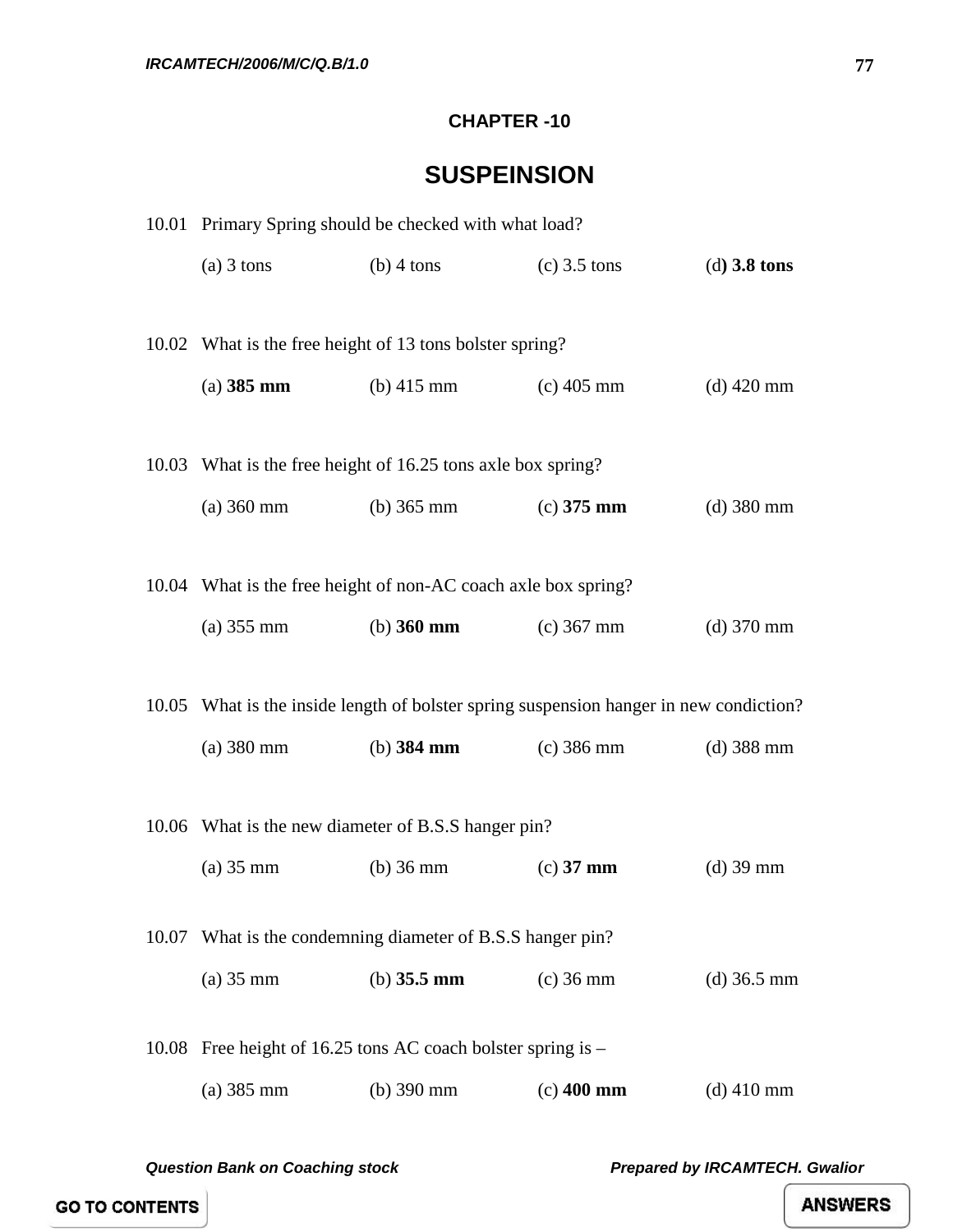|       | 10.09 At what load, the 16.25 tons AC coach bolster spring is - |                                                                                   |                      |                      |
|-------|-----------------------------------------------------------------|-----------------------------------------------------------------------------------|----------------------|----------------------|
|       | $(a)$ 4 tons                                                    | $(b)$ 6 tons                                                                      | $(c) 8 \text{ tons}$ | $(d)$ 10 tons.       |
|       |                                                                 |                                                                                   |                      |                      |
|       |                                                                 | 10.10 In tare condition axle box spring height of ICF bogie in GS coach is -      |                      |                      |
|       |                                                                 | (a) $260 \pm 2$ mm (b) $289 \pm 4/3$ mm (c) $290 \pm 2/4$ mm (d) $298 \pm 2/3$ mm |                      |                      |
|       |                                                                 | 10.11 Free height of all non-AC ICF type axle box spring is -                     |                      |                      |
|       |                                                                 |                                                                                   |                      |                      |
|       |                                                                 | (a) $375 \text{ mm}$ (b) $372 \text{ mm}$                                         | $(c)$ 360 mm         | (d) $315 \text{ mm}$ |
|       |                                                                 | 10.12 Free height of all AC ICF type axle box spring is -                         |                      |                      |
|       |                                                                 |                                                                                   |                      |                      |
|       |                                                                 | (a) 375 mm (b) 360 mm (c) 372 mm                                                  |                      | $(d)$ 337 mm         |
|       |                                                                 |                                                                                   |                      |                      |
|       |                                                                 | 10.13 Free height of high capacity parcel van axle box spring is -                |                      |                      |
|       | $(a) 375$ mm                                                    | (b) 360 mm (c) 337 mm                                                             |                      | $(d)$ 315 mm         |
|       |                                                                 |                                                                                   |                      |                      |
|       |                                                                 | 10.14 Free height of non-AC ICF type bolster spring is -                          |                      |                      |
|       | $(a) 375$ mm                                                    | (b) $385 \text{ mm}$                                                              | $(c)$ 400 mm         | $(d)$ 416 mm         |
|       |                                                                 |                                                                                   |                      |                      |
|       |                                                                 | 10.15 Free height of AC ICF type bolster coil spring is -                         |                      |                      |
|       | $(a) 375$ mm                                                    | (b) $385 \text{ mm}$                                                              | $(c)$ 400 mm         | $(d)$ 416 mm         |
|       |                                                                 |                                                                                   |                      |                      |
|       |                                                                 | 10.16 Free height of high capacity parcel van bolster coil spring is -            |                      |                      |
|       | $(a) 375$ mm                                                    | $(b)$ 386 mm                                                                      | $(c)$ 393 mm         | $(d)$ 286 mm         |
|       |                                                                 |                                                                                   |                      |                      |
| 10.17 |                                                                 | What is co lour code of 'A' group coil spring is                                  |                      |                      |
|       | (a) Yellow                                                      | (b) Green                                                                         | (c) oxford blue      | (d) White            |

**78**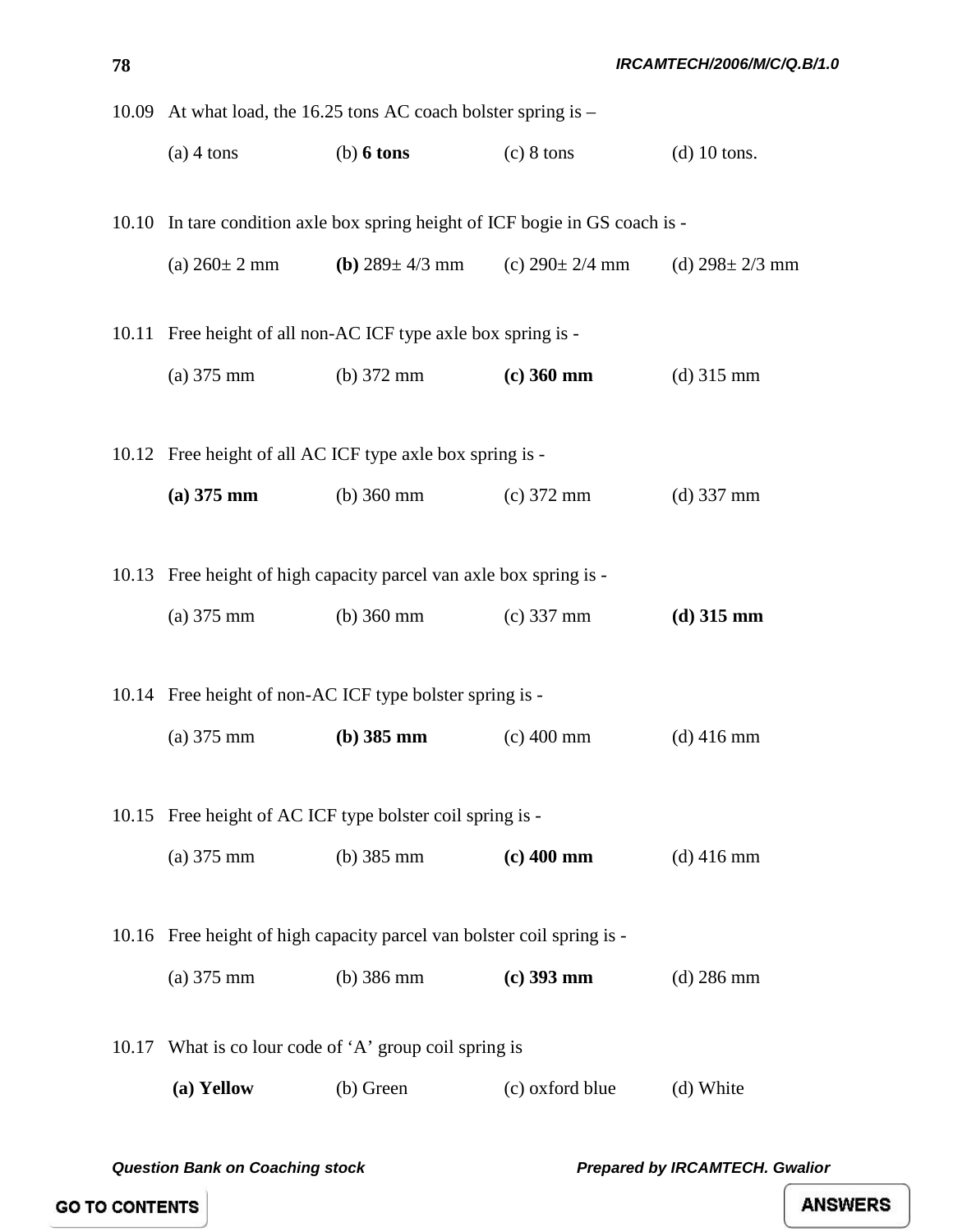#### *IRCAMTECH/2006/M/C/Q.B/1.0*

|       | 10.18 What is colour code of 'B' group coil spring is -                                |           |                                          |            |
|-------|----------------------------------------------------------------------------------------|-----------|------------------------------------------|------------|
|       | (a) Oxford blue                                                                        | (b) White | $(c)$ Green                              | (d) Yellow |
|       |                                                                                        |           |                                          |            |
|       | 10.19 What is colour code of 'C' group coil spring is -                                |           |                                          |            |
|       | (a) Oxford blue                                                                        | (b) White | (c) Green                                | (d) Yellow |
|       | 10.20 What should be the height of 13 tons bolster spring with a load of 3.8 tons?     |           |                                          |            |
|       | (a) 280 to 285 mm                                                                      |           | (b) 287 to 300 mm                        |            |
|       | $(c)$ 287 to 306 mm                                                                    |           | (d) 300 to 310 mm                        |            |
|       |                                                                                        |           |                                          |            |
|       | 10.21 What should be the height of 16.25 tons axle box spring with a load of 3.0 tons? |           |                                          |            |
|       | (a) 260 to 280 mm                                                                      |           | (b) 280 to 290 mm                        |            |
|       | (c) $256$ to $275$ mm                                                                  |           | (d) $246$ to $256$ mm                    |            |
|       |                                                                                        |           |                                          |            |
|       | 10.22 What should be the height of axle box spring with check load of 3 tons?          |           |                                          |            |
|       | (a) 267 to 284 mm                                                                      |           | (b) 270 to 290 mm                        |            |
|       | $(c)$ 290 to 300 mm                                                                    |           | (d) None of the above                    |            |
|       |                                                                                        |           |                                          |            |
|       | 10.23 Capacity of hydraulic shock absorber other than power car is -                   |           |                                          |            |
|       | (a) $\pm$ 600 kg at a speed of 10 cm/sec                                               |           | (b) $\pm$ 500 kg at a speed of 10 cm/sec |            |
|       | (c) $\pm$ 45 kg at a speed of 15 cm/sec                                                |           | (d) none of the above                    |            |
|       |                                                                                        |           |                                          |            |
| 10.24 | Which types of suspension are used in double acting telescopic type shock absorbers?   |           |                                          |            |
|       | (a) Primary suspension                                                                 |           | (b) Secondary suspension                 |            |

(c) Primary & Secondary suspension (d) None of the both

*Question Bank on Coaching stock Prepared by IRCAMTECH. Gwalior* 

**GO TO CONTENTS**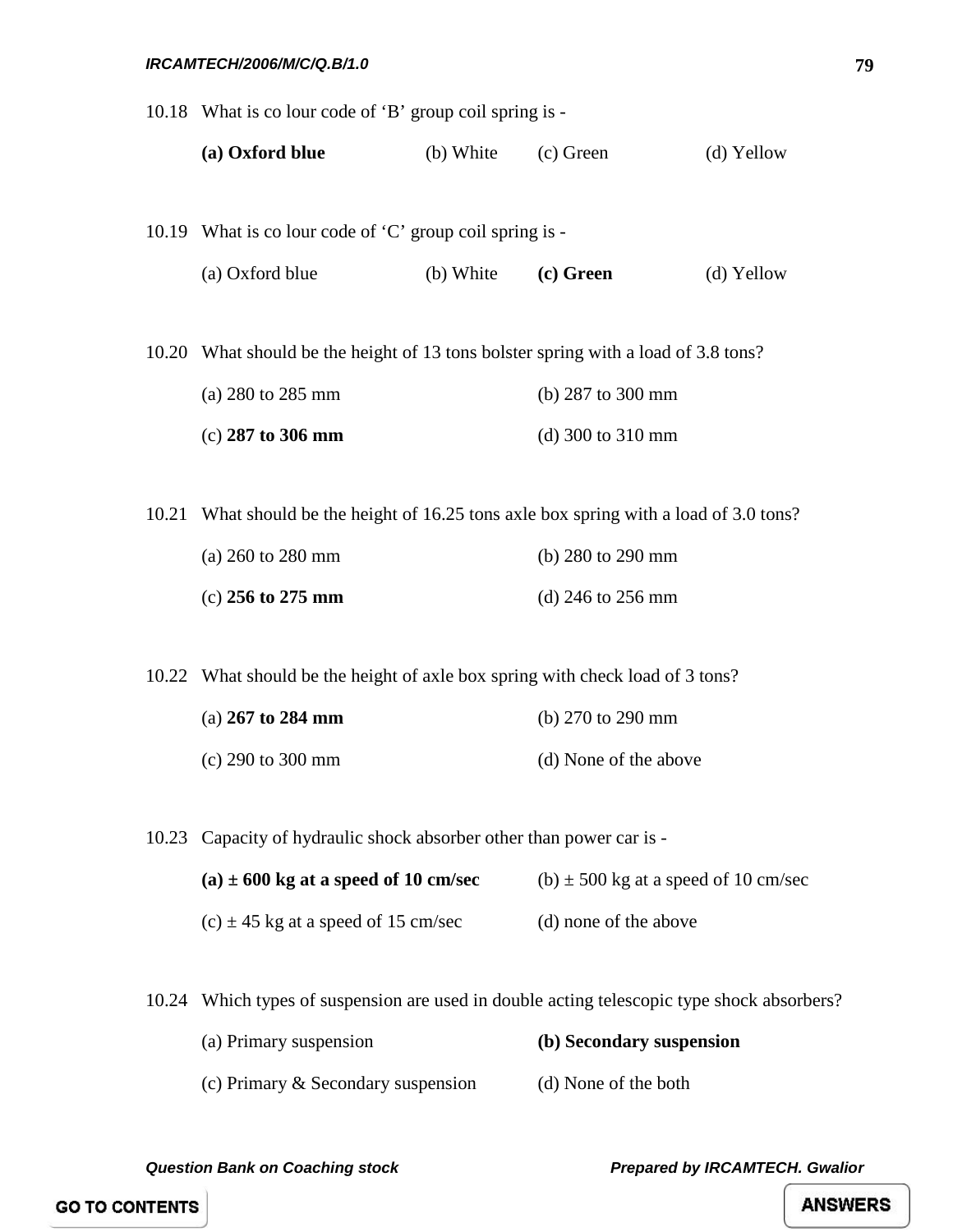**GO TO CONTENTS**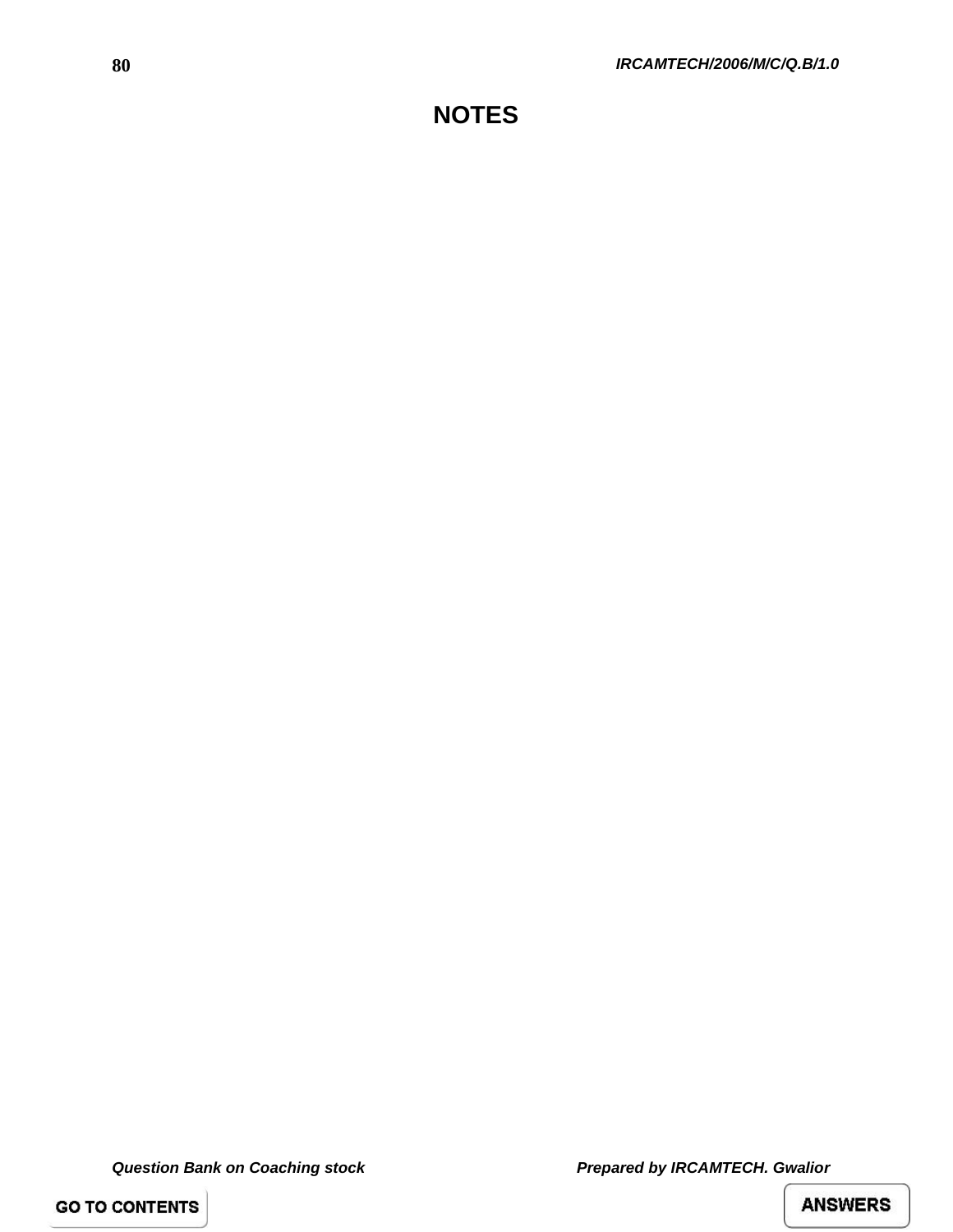#### **CHAPTER - 11**

## **IRY - COACH**

|       | 11.01 The length of IRY coach is $-$              |                                                                      |                |                                                                                               |
|-------|---------------------------------------------------|----------------------------------------------------------------------|----------------|-----------------------------------------------------------------------------------------------|
|       | (a) $21700$ mm                                    | (b) $21789$ mm                                                       | $(c)$ 2173 mm  | $(d)$ 21800 mm                                                                                |
|       |                                                   | 11.02 What is the distance between bogie centers of IRY coach?       |                |                                                                                               |
|       |                                                   | (a) $14777 \text{ mm}$ (b) $14770 \text{ mm}$ (c) $14800 \text{ mm}$ |                | (d) $14738$ mm                                                                                |
|       | 11.03 No. of seats in IRY in chair car coach is - |                                                                      |                |                                                                                               |
|       | $(a)$ 38                                          | $(b)$ 60                                                             | $(c)$ 70       | $(d)$ 72                                                                                      |
|       |                                                   |                                                                      |                | 11.04 Calculated the no. of cylinder in 12 coaches, How many cylinders fitted in IRY coaches? |
|       | (a) 91                                            | $(b)$ 93                                                             | $(c)$ 96       | $(d)$ 98                                                                                      |
|       |                                                   | 11.05 What is the distance between buffer to buffer in IRY coaches?  |                |                                                                                               |
|       | $(a)$ 22100 mm                                    | (b) $22110 \text{ mm}$                                               | $(c)$ 22300 mm | (d) $22115 \text{ mm}$                                                                        |
|       | 11.06 What is the wheelbase of IRY coach?         |                                                                      |                |                                                                                               |
|       | (a) $2445 \text{ mm}$                             | (b) $2448$ mm                                                        | $(c)$ 2440 mm  | $(d)$ 2438 mm                                                                                 |
| 11.07 | Which type of profile used in IRY coach?          |                                                                      |                |                                                                                               |
|       | $(a)$ WWP                                         | $(b)$ WWM                                                            | $(c)$ WWT      | $(d)$ WWN                                                                                     |
| 11.08 | Axle load of IR $-20$ bogie is $-$                |                                                                      |                |                                                                                               |
|       | $(a)$ 16 tons                                     | $(b)$ 18 tons                                                        | $(c)$ 22 tons  | (d) None of the above                                                                         |
|       |                                                   |                                                                      |                |                                                                                               |

*Question Bank on Coaching stock Prepared by IRCAMTECH. Gwalior*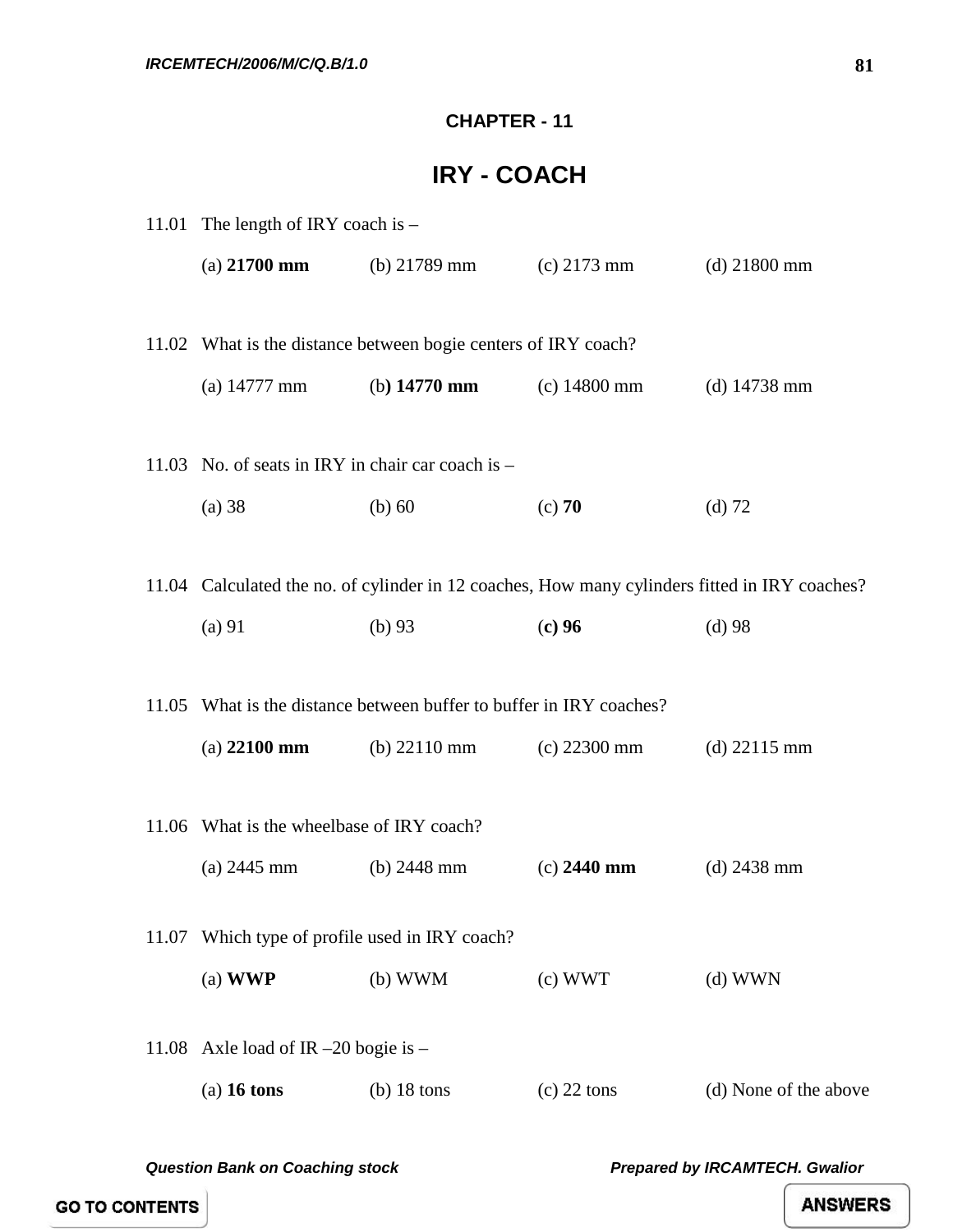|       | 11.09 What is the diameter of disc mounted disc?                 |                                                          |                                                                                  |                           |  |
|-------|------------------------------------------------------------------|----------------------------------------------------------|----------------------------------------------------------------------------------|---------------------------|--|
|       | $(a) 600$ mm                                                     | (b) $640 \text{ mm}$                                     | $(c) 660$ mm                                                                     | $(d) 650$ mm              |  |
|       |                                                                  |                                                          | 11.10 How many secondary vertical shock absorbers fitted in IR-20 bogie?         |                           |  |
|       | $(a)$ 04                                                         | $(b)$ 05                                                 | $(c)$ 06                                                                         | (d) 07                    |  |
|       | 11.11 Nos. of lateral shock absorbers in IR - 20 coaches are -   |                                                          |                                                                                  |                           |  |
|       | $(a)$ 03                                                         | $(b)$ 04                                                 | (c) 05                                                                           | $(d)$ 06                  |  |
|       | 11.12 Max. Buffer height in IRY coaches is -                     |                                                          |                                                                                  |                           |  |
|       | $(a)$ 1108 mm                                                    | (b) $1105 \text{ mm}$ (c) $1110 \text{ mm}$              |                                                                                  | $(d)$ 1115 mm             |  |
| 11.13 |                                                                  | Capacity of lateral shock- absorbers in IR-20 bogie is - |                                                                                  |                           |  |
|       | (a) $150 \text{ kg}$                                             | (b) 200 kg                                               | (c) $250 \text{ kg}$                                                             | $(d)$ 100 kg              |  |
|       | 11.14 Nos. of anchor rod fitted in one IR $-20$ bogie are $-$    |                                                          |                                                                                  |                           |  |
|       | $(a)$ 01                                                         | $(b)$ 02                                                 | $(c)$ 04                                                                         | (d) None of the above     |  |
|       | 11.15 Nos. of mounting frame fitted in one IR $-20$ bogie is $-$ |                                                          |                                                                                  |                           |  |
|       | (a) 01                                                           | $(b)$ 02                                                 | (c) 04                                                                           | $(d)$ 06                  |  |
|       | 11.16 At what pressure, the WRA close in IRY coach?              |                                                          |                                                                                  |                           |  |
|       |                                                                  |                                                          | (a) 1.0 kg/cm <sup>2</sup> (b) 8.0 kg/cm <sup>2</sup> (c) 0.7 kg/cm <sup>2</sup> | (d) 12.0 $\text{kg/cm}^2$ |  |
| 11.17 |                                                                  | Nos. of WRA fitted in one IRY coaches are -              |                                                                                  |                           |  |
|       | $(a)$ 02                                                         | $(b)$ 03                                                 | (c) 04                                                                           | (d) 01                    |  |
|       |                                                                  |                                                          |                                                                                  |                           |  |

*Question Bank on Coaching stock Prepared by IRCAMTECH. Gwalior* 

**ANSWERS** 

**82**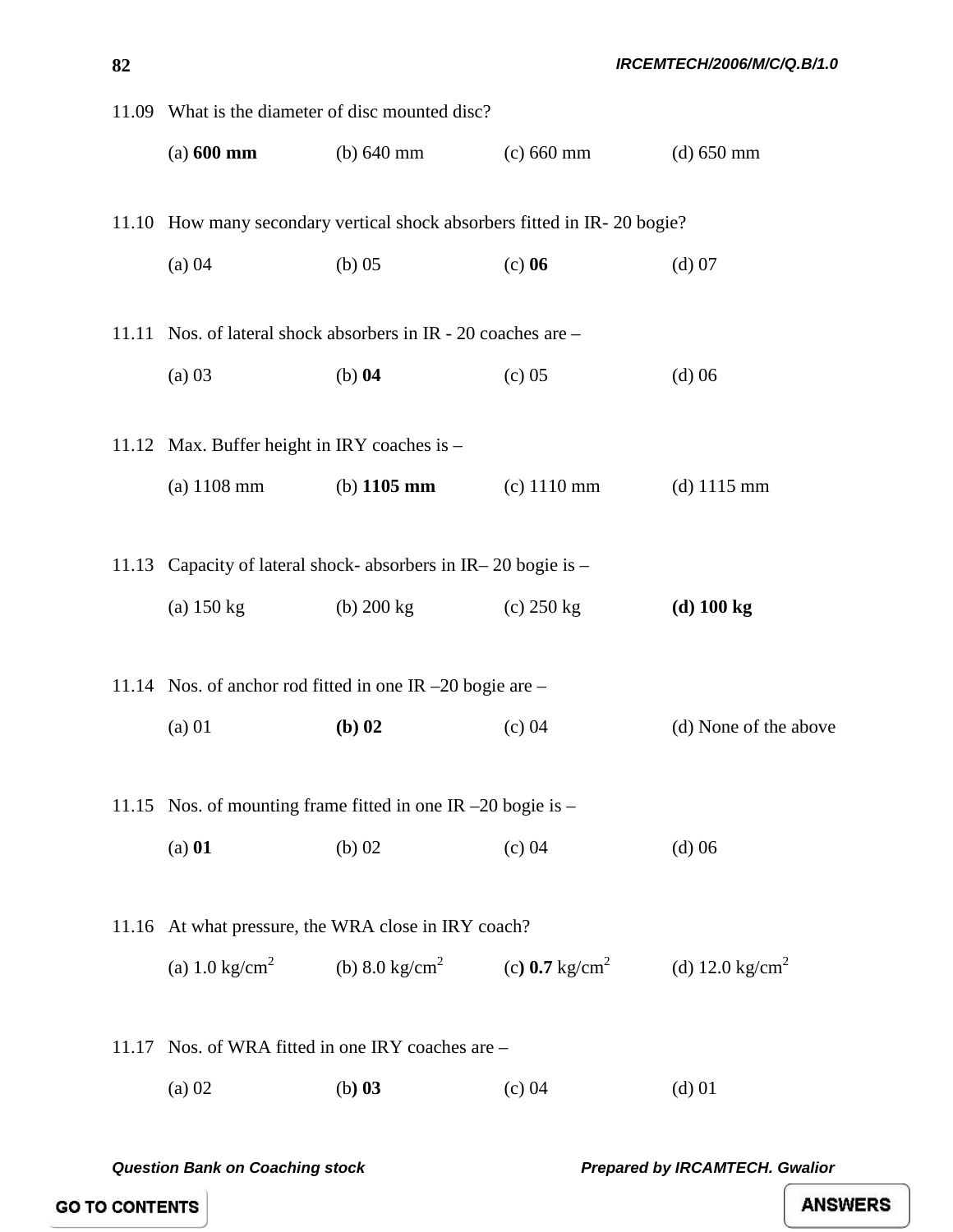#### *IRCEMTECH/2006/M/C/Q.B/1.0*

|       | 11.18 Max. Pressure of WRA in one coach is - |                                                                |                                                                                    |                             |
|-------|----------------------------------------------|----------------------------------------------------------------|------------------------------------------------------------------------------------|-----------------------------|
|       |                                              |                                                                | (a) 1.50 kg/cm <sup>2</sup> (b) 1.20 kg/cm <sup>2</sup> (c) 1.0 kg/cm <sup>2</sup> | (d) 0.80 kg/cm <sup>2</sup> |
|       |                                              | 11.19 Capacity of storage water in one IRY coach is -          |                                                                                    |                             |
|       | $(a)$ 2000 litre                             | $(b)$ 1900 litre                                               | $(c)$ 1800 litre                                                                   | $(d)$ 1700 litre            |
|       |                                              | 11.20 No. of shock absorber fitted in one IR-20 bogie are -    |                                                                                    |                             |
|       | (a) 8                                        | $(b)$ 10                                                       | $(c)$ 12                                                                           | $(d)$ 16                    |
|       |                                              | 11.21 No. of antiroll bar fitted in one IR – 20 bogie is –     |                                                                                    |                             |
|       | $(a)$ 02                                     | $(b)$ 01                                                       | (c) 03                                                                             | (d) 04                      |
|       |                                              | 11.22 Nos. of brake cylinder fitted in one IR – 20 bogie are – |                                                                                    |                             |
|       | $(a)$ 02                                     | $(b)$ 04                                                       | $(c)$ 06                                                                           | $(d)$ 08                    |
| 11.23 |                                              | Difference between brake pad and disc is –                     |                                                                                    |                             |
|       | $(a) 1.0$ mm                                 | (b) $1.2 \text{ mm}$                                           | $(c)$ 1.5 mm                                                                       | $(d)$ 2.0 mm                |
|       |                                              | 11.24 Nos. of brake pad fitted in one IRY coach are -          |                                                                                    |                             |
|       | $(a)$ 02                                     | $(b)$ 04                                                       | $(c)$ 06                                                                           | $(d)$ 16                    |
|       |                                              |                                                                |                                                                                    |                             |
| 11.25 |                                              | Size of brake cylinder in one IRY coach is -                   |                                                                                    |                             |
|       | $(a)$ 250 mm                                 | $(b)$ 254 mm                                                   | $(c)$ 260 mm                                                                       | $(d)$ 265 mm                |
|       | 11.26 Thickness of brake pad is $-$          |                                                                |                                                                                    |                             |
|       | $(a)$ 24 mm                                  | $(b)$ 36 mm                                                    | $(c)$ 35 mm                                                                        | $(d)$ 49 mm                 |
|       |                                              |                                                                |                                                                                    |                             |

*Question Bank on Coaching stock Prepared by IRCAMTECH. Gwalior* 

**GO TO CONTENTS**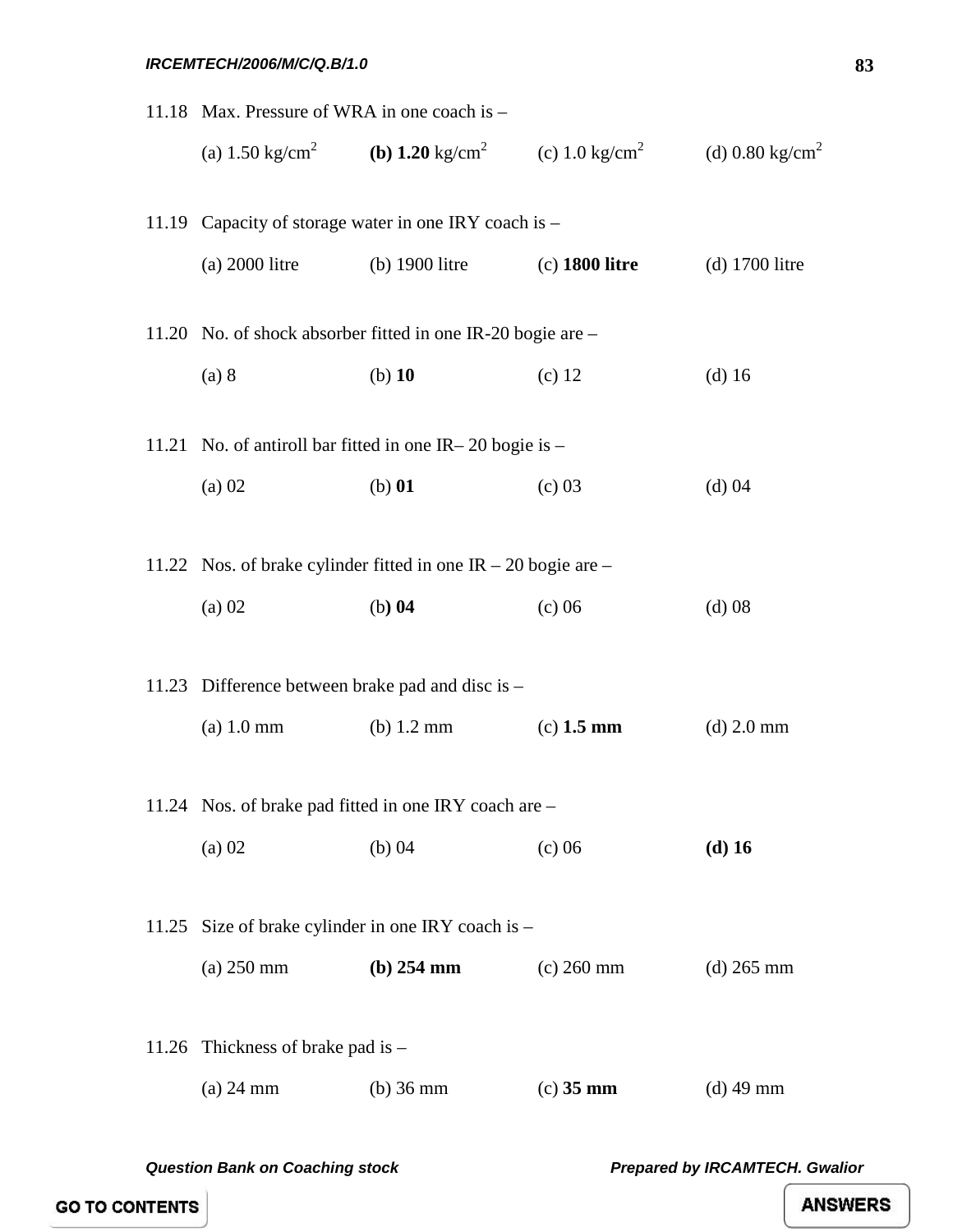|       | 11.27 Condemning limit of brake pad is -                 |                                                                                                  |                                                |                          |  |
|-------|----------------------------------------------------------|--------------------------------------------------------------------------------------------------|------------------------------------------------|--------------------------|--|
|       | $(a)$ 4 mm                                               | (b) 6 mm                                                                                         | $(c)$ 5 mm                                     | $(d)$ 7 mm               |  |
|       |                                                          |                                                                                                  |                                                |                          |  |
|       |                                                          | 11.28 What is the Max. Pressure in brake cylinder in IRY coach?                                  |                                                |                          |  |
|       | (a) $2.5 \text{ kg/cm2}$                                 | (b) $2.6 \text{ kg/cm2}$                                                                         | (c) $2.8 \text{ kg/cm2}$                       | (d) $3.0 \text{ kg/cm2}$ |  |
|       |                                                          | 11.29 Nos. of primary vertical shock absorber in one IRY coach are –                             |                                                |                          |  |
|       | (a) 04                                                   | $(b)$ 06                                                                                         | $(c)$ 08                                       | $(d)$ 12                 |  |
|       |                                                          |                                                                                                  |                                                |                          |  |
|       | 11.30 What is the capacity of secondary shock absorbers? |                                                                                                  |                                                |                          |  |
|       |                                                          | (a) $440 \text{ kg}$ at the speed of 10 cm/sec<br>(b) $400 \text{ kg}$ at the speed of 10 cm/sec |                                                |                          |  |
|       | (c) 460 kg at the speed of 10 cm/sec                     |                                                                                                  | (d) $200 \text{ kg}$ at the speed of 10 cm/sec |                          |  |
|       |                                                          |                                                                                                  |                                                |                          |  |
| 11.31 | Capacity of primary shock absorbers is -                 |                                                                                                  |                                                |                          |  |
|       | (a) 300 kg at the speed of 10 cm/sec                     |                                                                                                  | (b) $200 \text{ kg}$ at the speed of 10 cm/sec |                          |  |
|       | (c) $250 \text{ kg}$ at the speed of 10 cm/sec           |                                                                                                  | (d) 400 kg at the speed of 10 cm/sec           |                          |  |
| 11.32 | Means of WRA is $-$                                      |                                                                                                  |                                                |                          |  |
|       |                                                          |                                                                                                  |                                                |                          |  |
|       | (a) Water raising apparatus                              |                                                                                                  | (b) White race assistance                      |                          |  |
|       | (c) Water recording agreement                            |                                                                                                  | (d) None of the above                          |                          |  |
| 11.33 | What is the means of WSP?                                |                                                                                                  |                                                |                          |  |
|       | (a) Water speed protection                               |                                                                                                  | (b) Wheel slide procation                      |                          |  |
|       | (c) Wheel solid profile                                  |                                                                                                  | (d) None of the above                          |                          |  |

**84**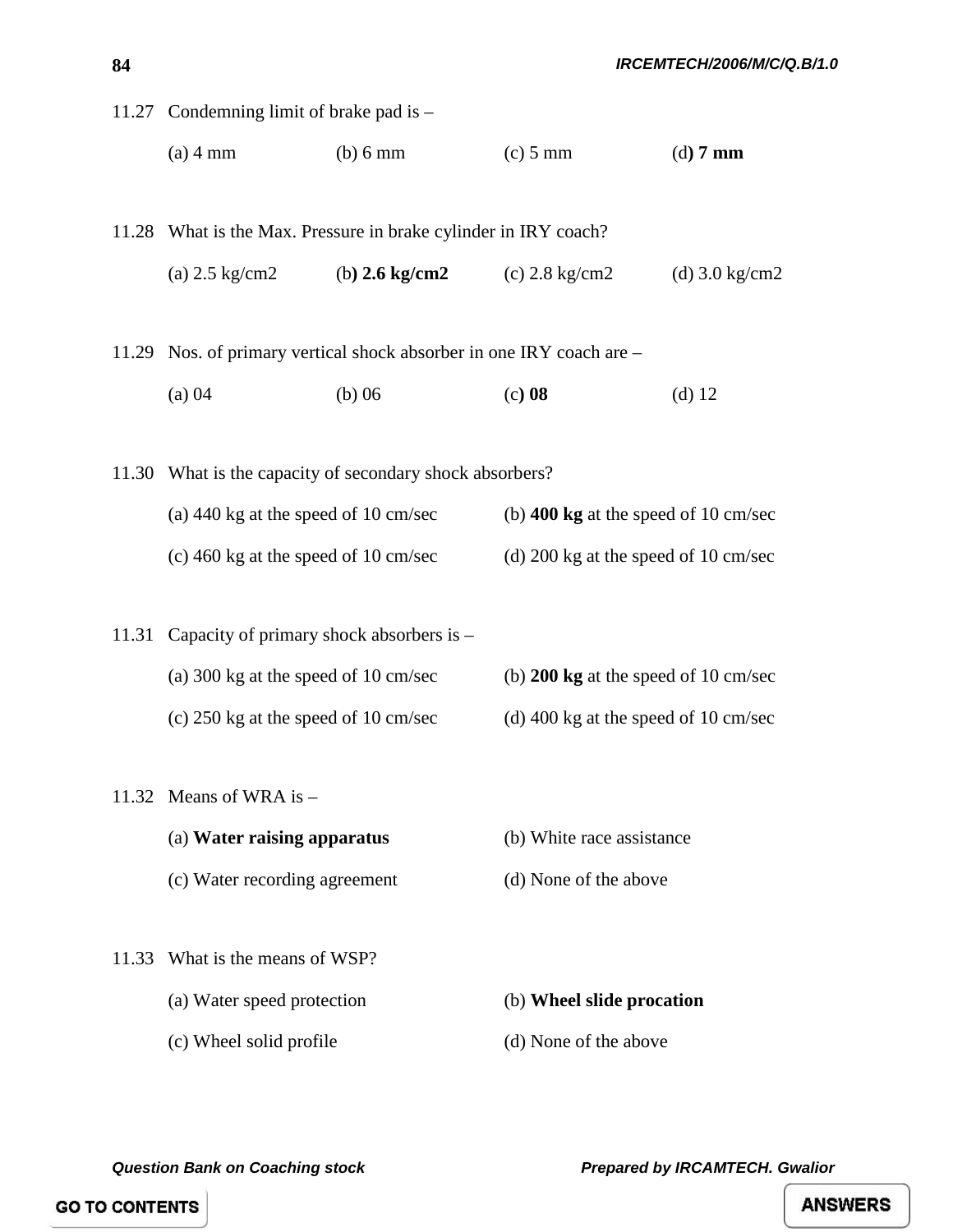#### **CHAPTER -12**

# **BOGIE MOUNTED**

|       |                               | 12.01 The no. of brake cylinder fitted in a coach bogie mounted air brake system is - |                       |                                                                                              |
|-------|-------------------------------|---------------------------------------------------------------------------------------|-----------------------|----------------------------------------------------------------------------------------------|
|       | $(a)$ One                     | (b) Two                                                                               | $(c)$ Four            | (d) None of the above                                                                        |
|       |                               |                                                                                       |                       |                                                                                              |
|       |                               | 12.02 What is the diameter of brake cylinder of bogie mounted brake system -          |                       |                                                                                              |
|       | (a) $12"$                     | (b) $10"$                                                                             | (c) 9"                | (d) 8"                                                                                       |
|       |                               | 12.03 External slack adjuster have been eliminated in bogie mounted air brake system  |                       |                                                                                              |
|       | (a) True                      | (b) False                                                                             | (c) None of the above |                                                                                              |
|       |                               | 12.04 Piston stroke (coach) of bogie mounted brake cylinder is –                      |                       |                                                                                              |
|       | $(a)$ 28 mm                   | $(b)$ 32 mm                                                                           | $(c)$ 36 mm           | $(d)$ 38 mm                                                                                  |
| 120.5 |                               | over bogie frame to inner connect the brake cylinder of one bogie?                    |                       | In bogie mounted brake system, what is the diameter of pneumatic pipeline has been lied      |
|       | $(a)$ 20mm                    | $(b)$ 22mm                                                                            | $(c)$ 18mm            | $(d)$ 15mm                                                                                   |
|       |                               | 12.06 The average coefficient of friction of composite brake block is –               |                       |                                                                                              |
|       | (a) 0.20                      | $(b)$ 0.25                                                                            | (c) 0.30              | $(d)$ 0.35                                                                                   |
|       |                               |                                                                                       |                       | 12.07 In BMBS hole adjustment of curved pull rod to be done when wheel diameter reaches to - |
|       | $(a) 839$ mm                  | (b) 842 mm                                                                            | $(c) 846$ mm          | (d) None of the above                                                                        |
| 12.08 | In BMBC snout position is $-$ |                                                                                       |                       |                                                                                              |
|       | $(a)$ 9.0' Clock              | $(b)$ 10.0' Clock                                                                     | $(c)$ 11.0' Clock     | (d) None of the above                                                                        |
|       |                               |                                                                                       |                       |                                                                                              |

*Question Bank on Coaching stock Prepared by IRCAMTECH. Gwalior*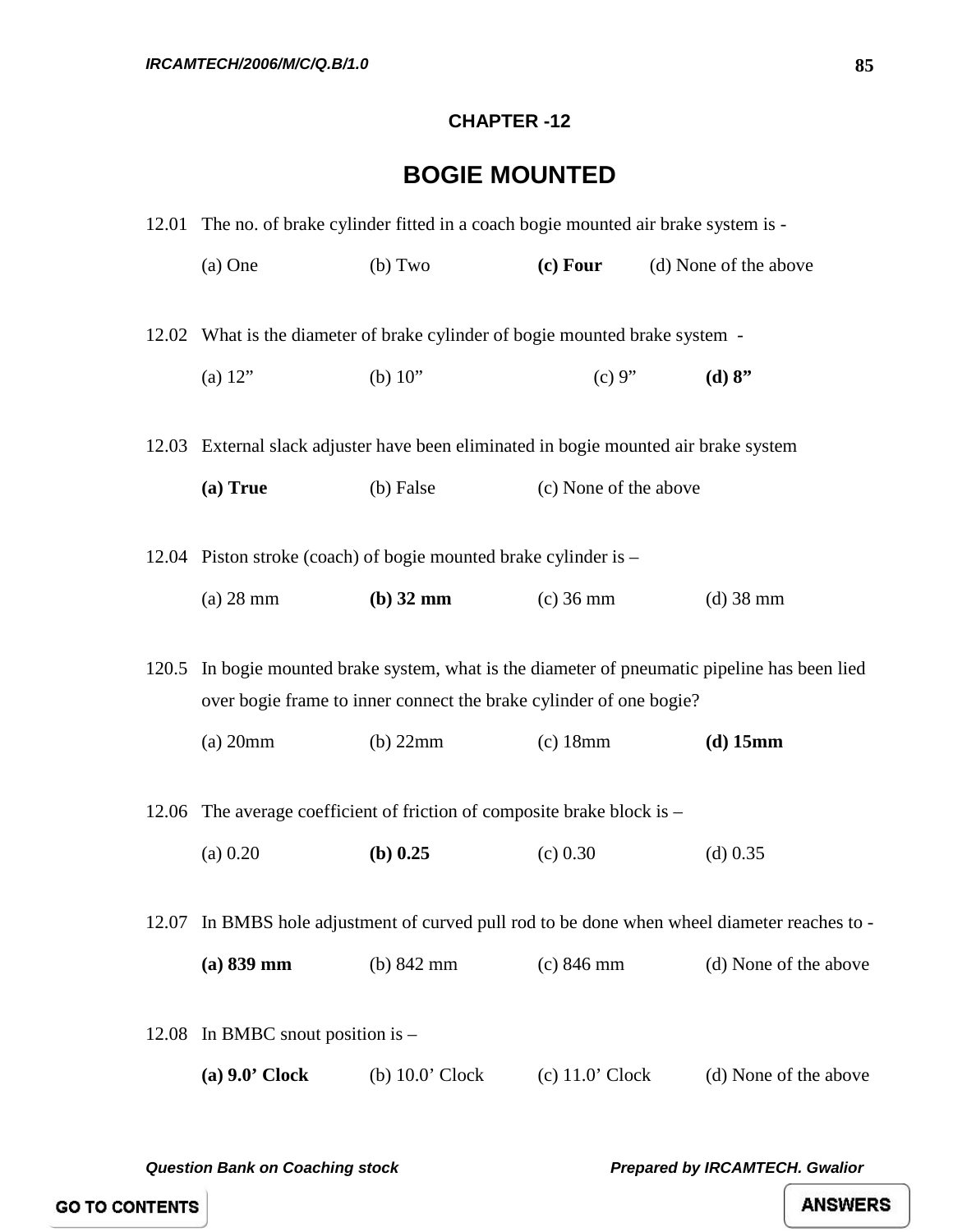**GO TO CONTENTS**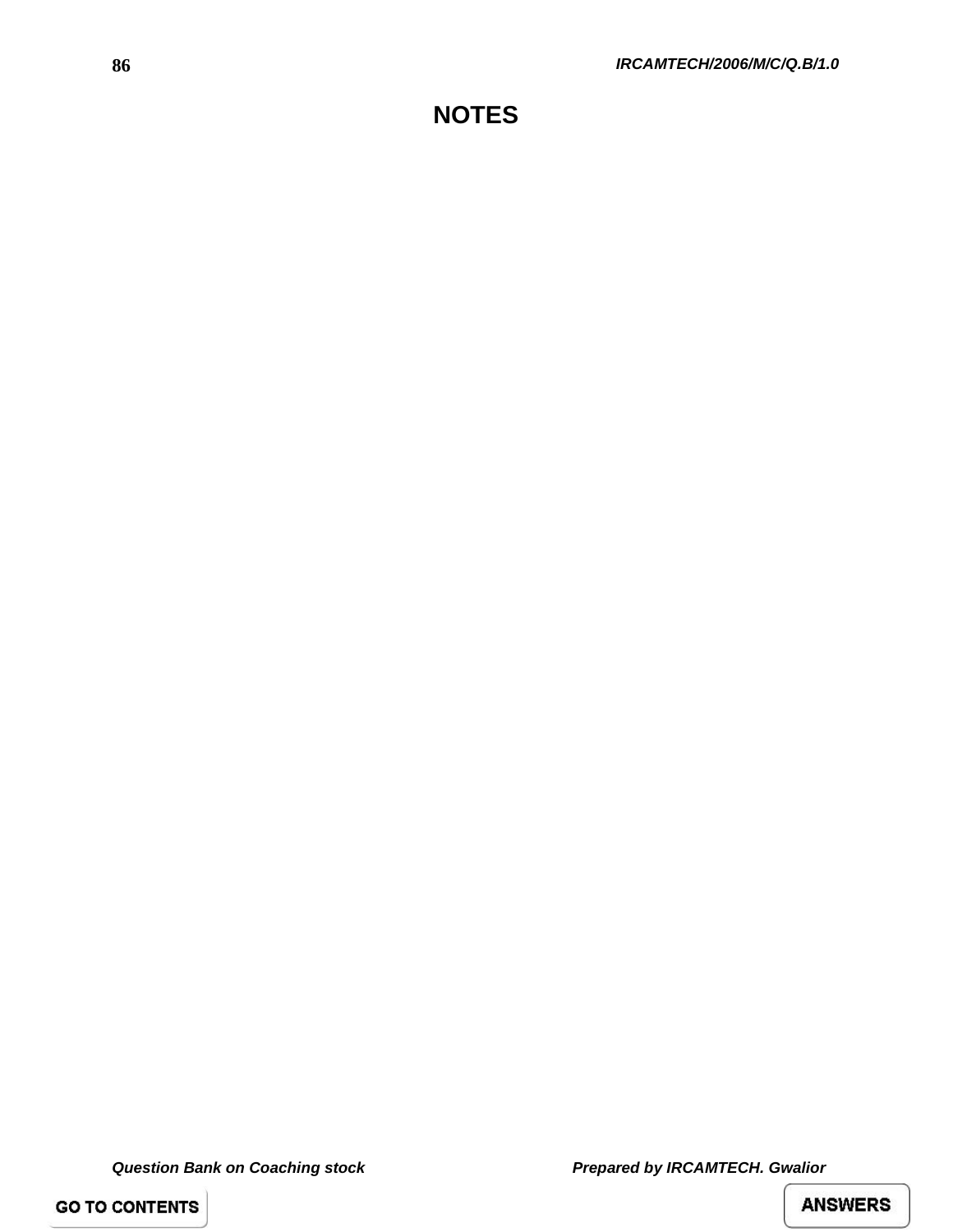#### **CHAPTER - 13**

## **LHB COACH**

|       | 13.01 What is the berth capacity of AC-2- Tier LHB coach? |                                                          |                |                |  |
|-------|-----------------------------------------------------------|----------------------------------------------------------|----------------|----------------|--|
|       | $(a)$ 54 berth                                            | $(b)$ 72 berth                                           | $(c)$ 46 berth | $(d)$ 64 berth |  |
|       |                                                           | 13.02 Berth capacity of AC-3-Tier LHB coach is -         |                |                |  |
|       | $(a)$ 54 berth                                            | $(b)$ 72 berth                                           | $(c)$ 46 berth | $(d)$ 64 berth |  |
|       | 13.03 Length over body of LHB coach is -                  |                                                          |                |                |  |
|       | (a) $21770 \text{ mm}$ (b) $21337 \text{ mm}$             |                                                          | $(c)$ 23540 mm | (d) $25540$ mm |  |
|       | 13.04 Maximum width of LHB coach is -                     |                                                          |                |                |  |
|       | (a) $3250 \text{ mm}$ (b) $3240 \text{ mm}$               |                                                          | $(c)$ 3245 mm  | $(d)$ 3325 mm  |  |
|       | 13.05 Height over roof of LHB coach is -                  |                                                          |                |                |  |
|       | $(a)$ 4039 mm                                             | (b) $4025 \text{ mm}$                                    | $(c)$ 4026 mm  | $(d)$ 4047 mm  |  |
|       |                                                           | 13.06 What is the length over buffer of LHB coach?       |                |                |  |
|       | $(a)$ 2444 mm                                             | (b) $2424 \text{ mm}$                                    | $(c)$ 22100 mm | $(d)$ 24000 mm |  |
|       | 13.07 Rigid wheelbase of LHB coach is -                   |                                                          |                |                |  |
|       | $(a) 2560$ mm                                             | (b) $2896 \text{ mm}$                                    | $(c)$ 2444 mm  | $(d)$ 2440 mm  |  |
| 13.08 |                                                           | Distance between Inner axle distances of LHB coach are – |                |                |  |
|       | $(a)$ 12344 mm                                            | $(b)$ 12340 mm                                           | $(c)$ 12445 mm | (d) $14783$ mm |  |

*Question Bank on Coaching stock Prepared by IRCAMTECH. Gwalior*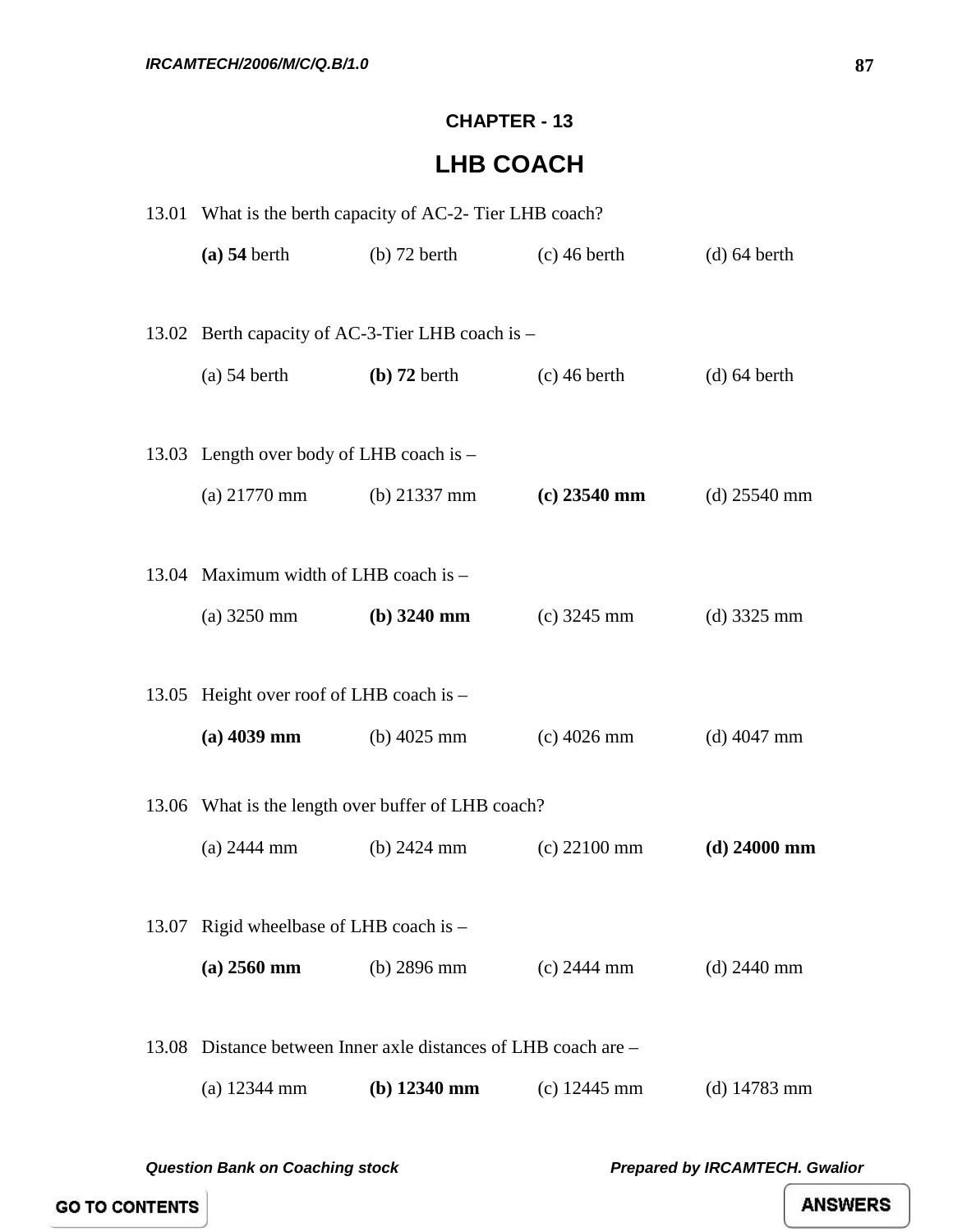|       | 13.09 What is the bogie center distance or flexible wheelbase of LHB coach? |                                                        |                                                                                    |                                                                                                 |  |
|-------|-----------------------------------------------------------------------------|--------------------------------------------------------|------------------------------------------------------------------------------------|-------------------------------------------------------------------------------------------------|--|
|       | $(a)$ 12340 mm                                                              |                                                        | (b) $14783 \text{ mm}$ (c) $14900 \text{ mm}$ (d) $14770 \text{ mm}$               |                                                                                                 |  |
|       |                                                                             |                                                        |                                                                                    |                                                                                                 |  |
|       |                                                                             | 13.10 No of the toilet provided in LHB coach is -      |                                                                                    |                                                                                                 |  |
|       | (a) Four                                                                    | (b) Two                                                | (c) Three                                                                          | (d) None of the above                                                                           |  |
|       |                                                                             |                                                        |                                                                                    |                                                                                                 |  |
|       |                                                                             |                                                        | 13.11 Maximum CBC height drop under load and worn condition of LHB coach is -      |                                                                                                 |  |
|       | $(a)$ 70 mm                                                                 | $(b)$ 75 mm                                            | $(c)$ 78 mm                                                                        | $(d)$ 82 mm                                                                                     |  |
|       |                                                                             |                                                        |                                                                                    |                                                                                                 |  |
|       |                                                                             |                                                        | 13.12 Which bogies are provided for higher passengers ride index comfort?          |                                                                                                 |  |
|       | (a) ICF (all coil)                                                          | (b) IRS type                                           | (c) BEML type                                                                      | (d) Fiat $-SIG$ type                                                                            |  |
|       |                                                                             |                                                        |                                                                                    |                                                                                                 |  |
|       | 13.13 Maximum ride index of LHB coach is -                                  |                                                        |                                                                                    |                                                                                                 |  |
|       | (a) 2.75                                                                    | (b) $3.25$                                             | $(c)$ 3.65                                                                         | (d) $3.45$                                                                                      |  |
|       |                                                                             |                                                        |                                                                                    |                                                                                                 |  |
|       |                                                                             |                                                        |                                                                                    | 13.14 The slide valve of controlled discharge toilet of LHB coach opens automatically at speeds |  |
|       | $above -$                                                                   |                                                        |                                                                                    |                                                                                                 |  |
|       | (a) $10.0$ Km/h                                                             | (b) $20.0$ Km/h                                        | $(c)$ 30.0 Km/h                                                                    | $(d)$ 45.0 Km/h                                                                                 |  |
|       |                                                                             |                                                        |                                                                                    |                                                                                                 |  |
| 13.15 |                                                                             | What is the thickness of flooring panels of LHB coach? |                                                                                    |                                                                                                 |  |
|       | (a) 10.0 mm                                                                 | (b) $18.0 \text{ mm}$                                  | $(c)$ 16.0 mm                                                                      | $(d)$ 20.0 mm                                                                                   |  |
|       |                                                                             |                                                        |                                                                                    |                                                                                                 |  |
|       |                                                                             |                                                        | 13.16 New disign features of LHB coach having speed of 160 KMPH upgradable up to – |                                                                                                 |  |
|       | $(a)$ 180 Km/h                                                              | ( <b>b</b> ) $200 \text{ Km/h}$                        | $(c)$ 210 Km/h                                                                     | (d) $220$ Km/h                                                                                  |  |
|       |                                                                             |                                                        |                                                                                    |                                                                                                 |  |
|       |                                                                             |                                                        | 13.17 How much length of LHB coach is increased in compression of ICF coach?       |                                                                                                 |  |
|       |                                                                             | (a) Appx-2.0 meter (b) Appx-3.0 meter                  | $(c)$ Appx-1.5 meter                                                               | (d) None of the above                                                                           |  |

*Question Bank on Coaching stock Prepared by IRCAMTECH. Gwalior*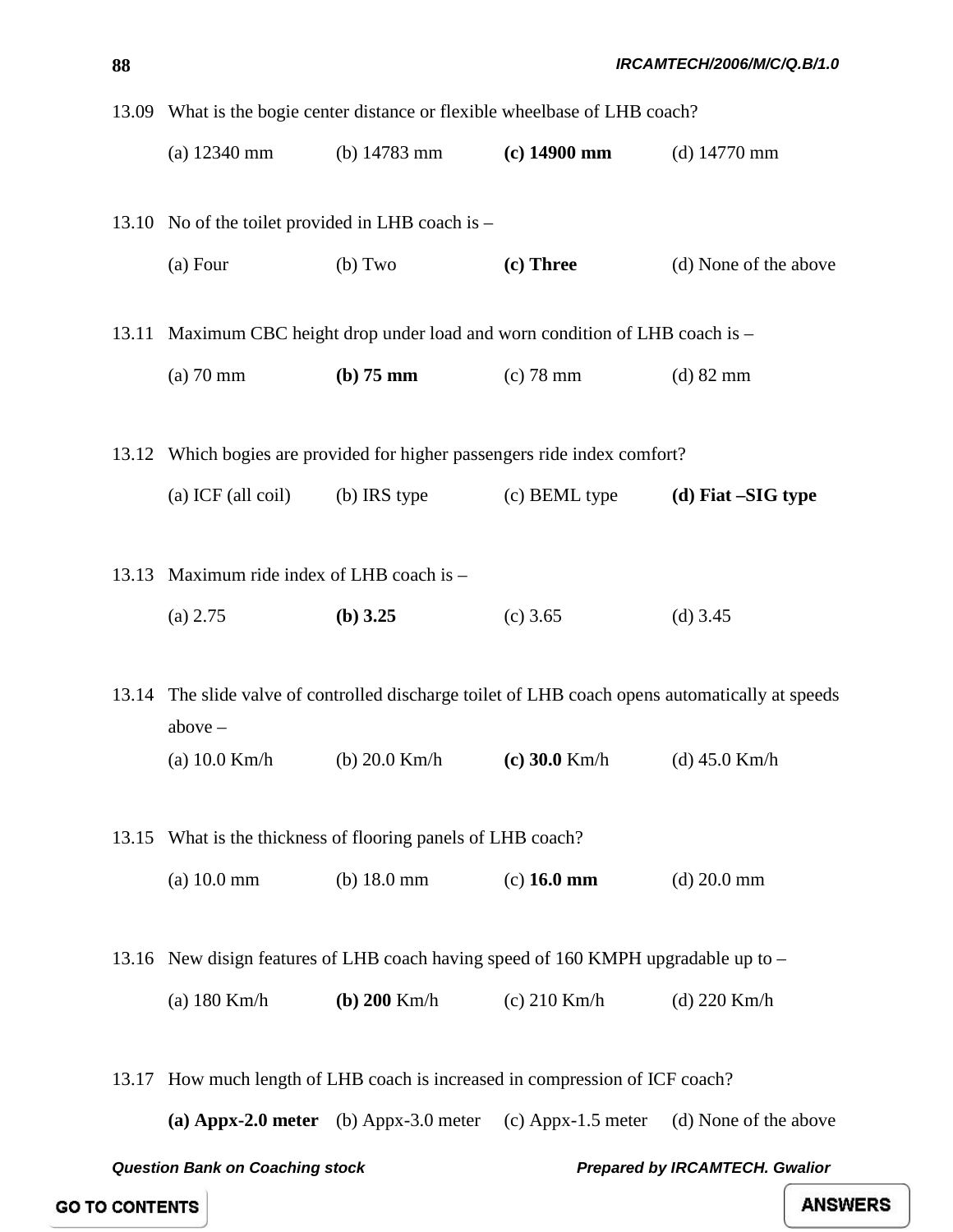|       |                                             | 13.18 Braking distance of LHB coach from a speed of 160 KMPH is -    |                                                                                            |                                       |
|-------|---------------------------------------------|----------------------------------------------------------------------|--------------------------------------------------------------------------------------------|---------------------------------------|
|       | (a) 800 m                                   | (b) $1000 \text{ m}$                                                 | $(c)$ 1200 m                                                                               | $(d)$ 1500 m                          |
|       | 13.19 Nos of yaw dampers in LHB coach are - |                                                                      |                                                                                            |                                       |
|       | $(a)$ 01                                    | $(b)$ 02                                                             | (c) 03                                                                                     | (d) 04                                |
|       | coach?                                      |                                                                      | 13.20 At what interval for amenity fitting repair/replacement schedule for all type of LHB |                                       |
|       | (a) Three month                             | (b) Six month                                                        | (c) One month                                                                              | (d) One year                          |
|       |                                             | 13.21 Maximum tare weight of the LHB coach is -                      |                                                                                            |                                       |
|       | (a) $40.28 t$                               | $(b)$ 41.31 t                                                        | (c) $41.88 t$                                                                              | (d) $42.03 t$                         |
|       |                                             | 13.22 Condemning wheel diameter of LHB coach is -                    |                                                                                            |                                       |
|       | (a) 813 mm                                  | (b) $840 \text{ mm}$                                                 | $(c) 845$ mm                                                                               | $(d)$ 874 mm                          |
|       |                                             | 13.23 How many type water tanks are provided in LHB coach?           |                                                                                            |                                       |
|       | (a) One type                                | (b) Three type                                                       | (c) Two type                                                                               | (d) Four type                         |
|       |                                             | 13.24 Water supply in wash basin is controlled by in LHB coach is –  |                                                                                            |                                       |
|       | (a) Digital switch                          |                                                                      | (b) <b>Electromagnetic switch</b> (c) Analog switch                                        | $(d)$ Both a&b                        |
| 13.25 |                                             | The roof seat, side wall seat and end floor seat are fabricated of – |                                                                                            |                                       |
|       | (a) Cast steel                              | (b) Silicon steel                                                    | (c) Mild steel                                                                             | (d) Stainless steel                   |
| 13.26 |                                             | The under frame of LHB coach is fabricated of –                      |                                                                                            |                                       |
|       | (a) Cast steel                              | (b) Silicon steel                                                    | (c) Mild steel                                                                             | (d) Stainless steel                   |
|       | <b>Question Bank on Coaching stock</b>      |                                                                      |                                                                                            | <b>Prepared by IRCAMTECH. Gwalior</b> |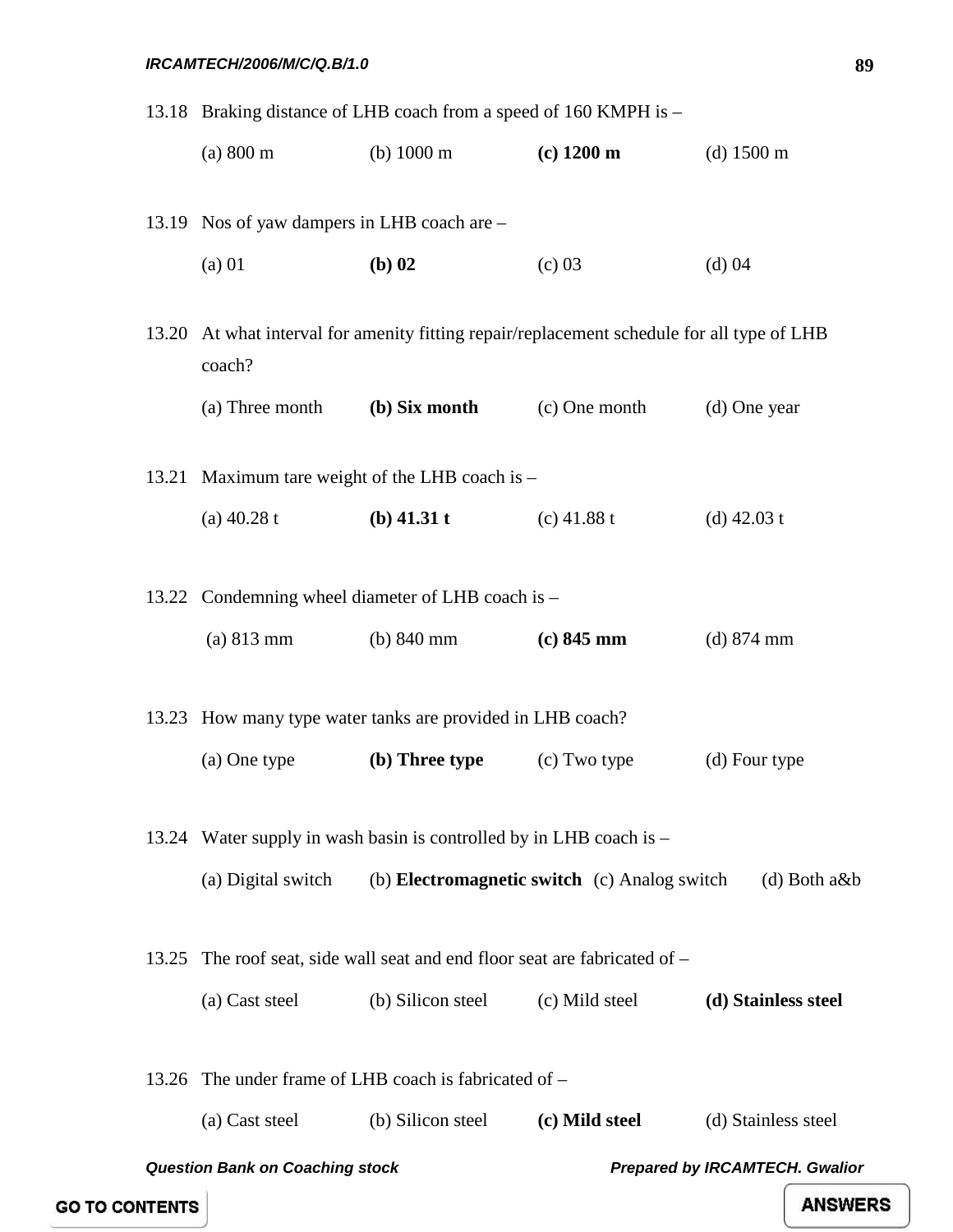|       | 13.27 Codal life of LHB coach is -           |                                                         |                                                                       |                 |  |
|-------|----------------------------------------------|---------------------------------------------------------|-----------------------------------------------------------------------|-----------------|--|
|       | (a) $40 \text{ year}$ (b) $45 \text{ year}$  |                                                         | $(c)$ 50 year                                                         | $(d)$ 60 year   |  |
|       |                                              |                                                         |                                                                       |                 |  |
|       |                                              | 13.28 Piston stroke of brake cylinder of LHB coach is - |                                                                       |                 |  |
|       |                                              | (a) $8-10$ mm (b) $15-20$ mm (c) $22-25$ mm             |                                                                       | (d) $30-32$ mm  |  |
|       |                                              |                                                         |                                                                       |                 |  |
|       |                                              |                                                         | 13.29 How many speed sensors have been provided in LHB coaches wheel? |                 |  |
|       | (a) Two                                      | (b) Three                                               | $(c)$ Four                                                            | $(d)$ Five      |  |
|       |                                              | 13.30 Diameter of chock in PEAV of LHB coach is -       |                                                                       |                 |  |
|       |                                              | (a) 10.0 mm (b) 15.0 mm (c) 19.0 mm                     |                                                                       | $(d)$ 22.0 mm   |  |
|       |                                              |                                                         |                                                                       |                 |  |
|       |                                              | 13.31 The capacity of air reservoir of LHB coach is -   |                                                                       |                 |  |
|       | $(a)$ 125 litre                              | $(b)$ 150 litre                                         | $(c)$ 175 litre                                                       | $(d)$ 200 litre |  |
|       |                                              |                                                         |                                                                       |                 |  |
|       | 13.32 Every wheel is provided Dump valve –   |                                                         |                                                                       |                 |  |
|       | $(a) 01$ No.                                 | $(b)$ 03 No.                                            | $(c) 04$ No.                                                          | (d) None        |  |
|       |                                              |                                                         |                                                                       |                 |  |
|       | 13.33 The brake accilater are fitted in $-$  |                                                         |                                                                       |                 |  |
|       | $(a)$ BP                                     | $(b)$ FP                                                | $(c)$ DC                                                              | $(d)$ DV        |  |
|       |                                              |                                                         |                                                                       |                 |  |
|       | 13.34 How many sliding valve in CDTS system? |                                                         |                                                                       |                 |  |
|       | $(a)$ 01                                     | $(b)$ 02                                                | (c) 03                                                                | $(d)$ 04        |  |
|       |                                              |                                                         |                                                                       |                 |  |
| 13.35 |                                              | The CDTS resaved the compressed air from –              |                                                                       |                 |  |
|       | (a) Services Reservoir                       |                                                         | (b) Main Reservoir                                                    |                 |  |
|       | (c) Auxiliary Reservoir                      |                                                         | (d) None of the above                                                 |                 |  |

*Question Bank on Coaching stock Prepared by IRCAMTECH. Gwalior* 

**ANSWERS** 

**90**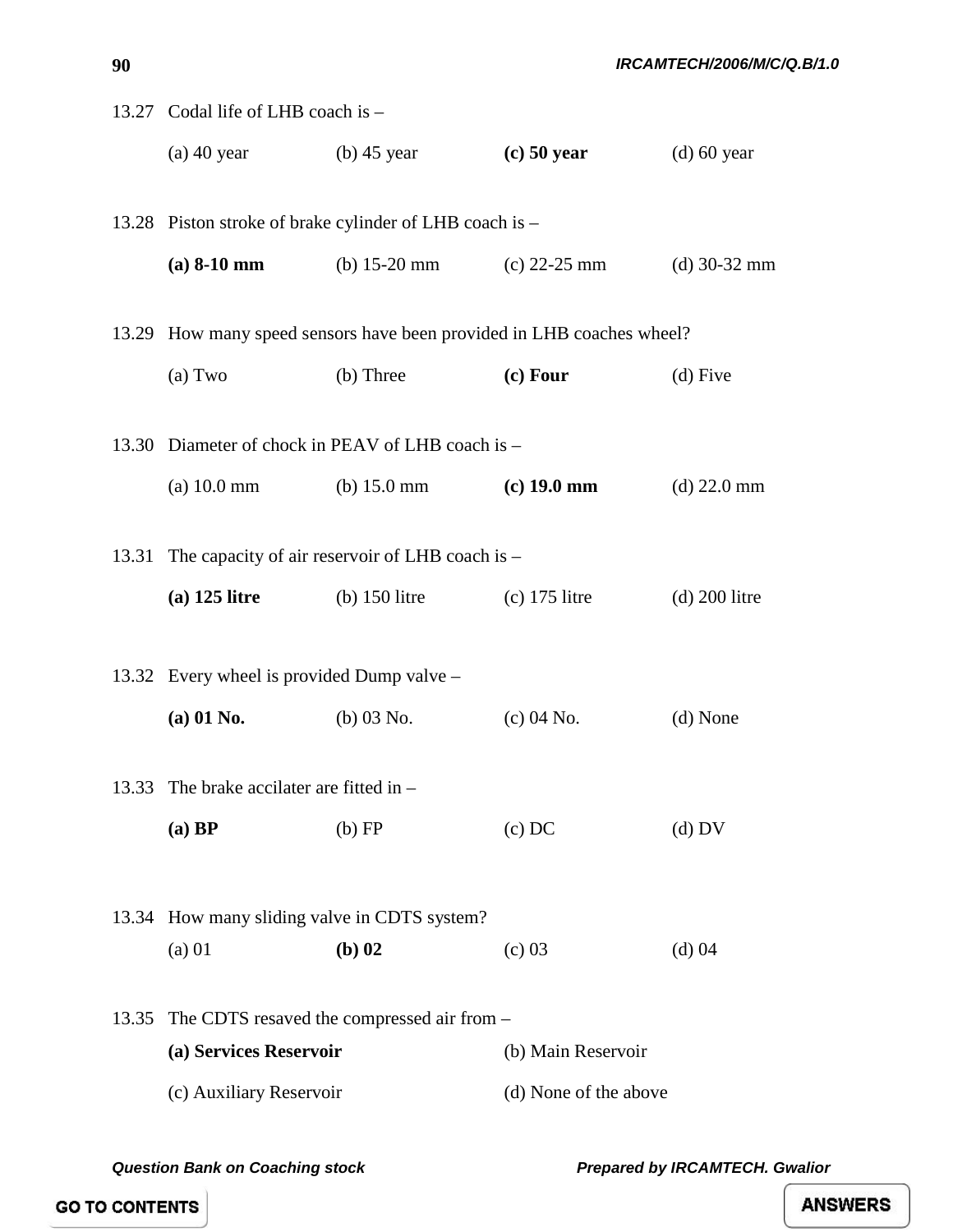13.36 What type of coupler used in LHB coaches?

- (a) 'H' type coupler (b) **Tight lock coupler with anti clamping feature** (c) CBC type (d) None of the above
	-

13.37 Height of centerline of coupler from rail level under tare condition of LHB coach is –

| (a) $1105+0/-15$ mm  | (b) $1095+0/-15$ mm |
|----------------------|---------------------|
| (c) $1110 \pm 15$ mm | (d) $1110\pm 5$ mm  |

13.38 What do you mean by CDTS?

- (a) Control distance testing system **(b) Controlled discharge toilet system** (c) Compact disc type system (d) None of the above
- 13.39 At what interval of schedule 'Q' for all type LHB coaches?
	- (a) One month±15 days **(b) Three monthly±15 days**  (c) Six monthly  $\pm$  15 days (d) Yearly  $\pm$  30 days

13.40 At what interval for IOH (SS-I) of all type LHB coach?

- (a) One month $\pm 15$  days (b) Three monthly $\pm 15$  days
- (c) Six monthly  $\pm$  15 days **(d) Yearly**  $\pm$  **30 days**

13.41 At what interval for POH (SS-II & SS-III) of all type LHB coach?

- **(a) Two yearly ±60 days** (b) Three monthly±30 days
- (c) Six monthly  $\pm 30$  days (d) Yearly  $\pm 60$  days

*Question Bank on Coaching stock Prepared by IRCAMTECH. Gwalior*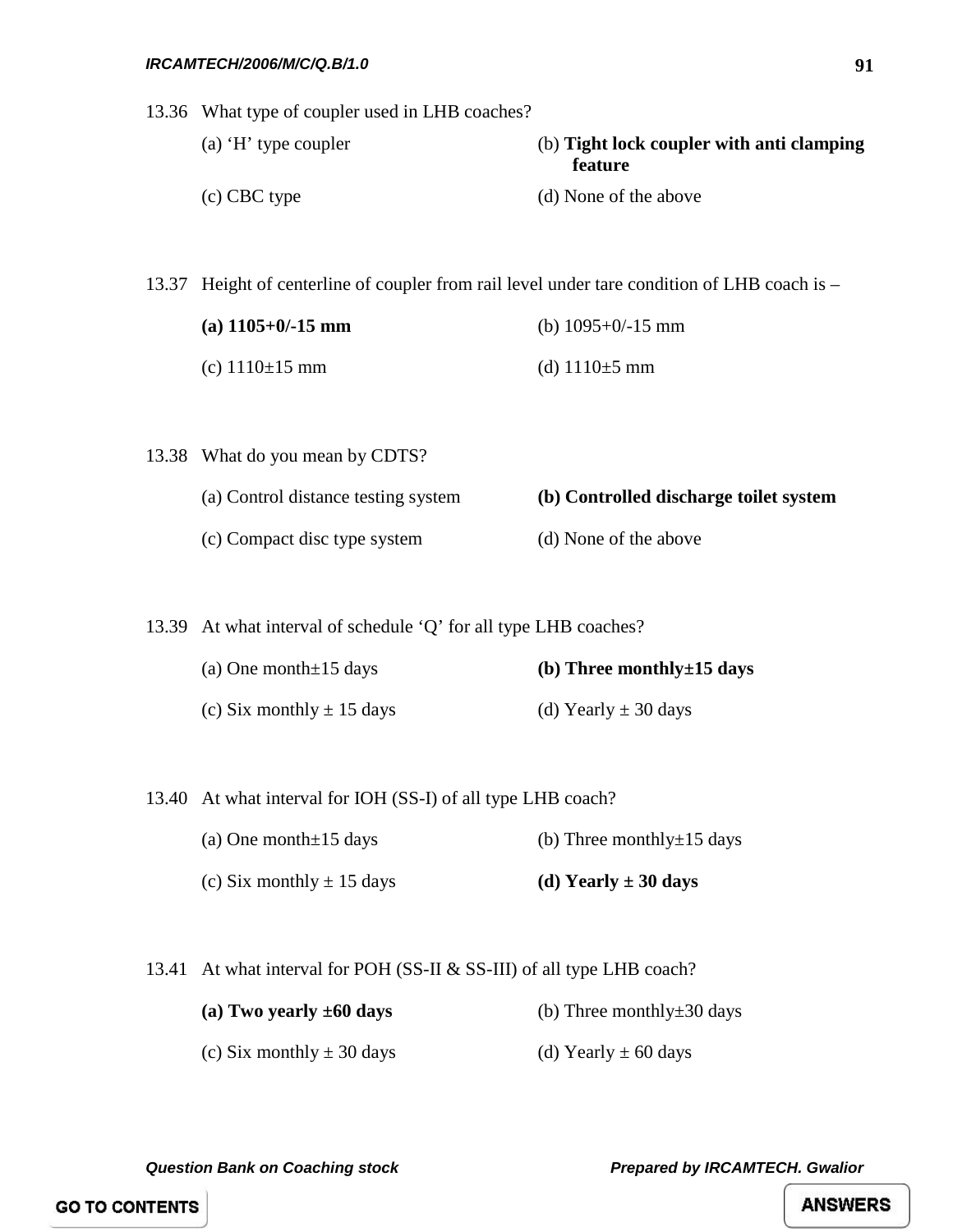| 13.42 How many brake pipe connection and feed pipe connection is provided in each of the |                                  |  |  |  |
|------------------------------------------------------------------------------------------|----------------------------------|--|--|--|
| LHB coach?                                                                               |                                  |  |  |  |
| (a) 1 FP and 1BP on one end                                                              | (b) $2$ FP and $2$ BP on one end |  |  |  |
| (c) 2 FP and 2 BP on each end                                                            | (d) 2 BP and 1 FP on each end    |  |  |  |

- 13.43 Why inbuilt slack adjuster of BMBC is called single acting
	- (a) Because at take up the slack in return spring
	- **(b) Because at take up the slack is not return spring**
	- (c) Both a & b
	- (d) None of the above

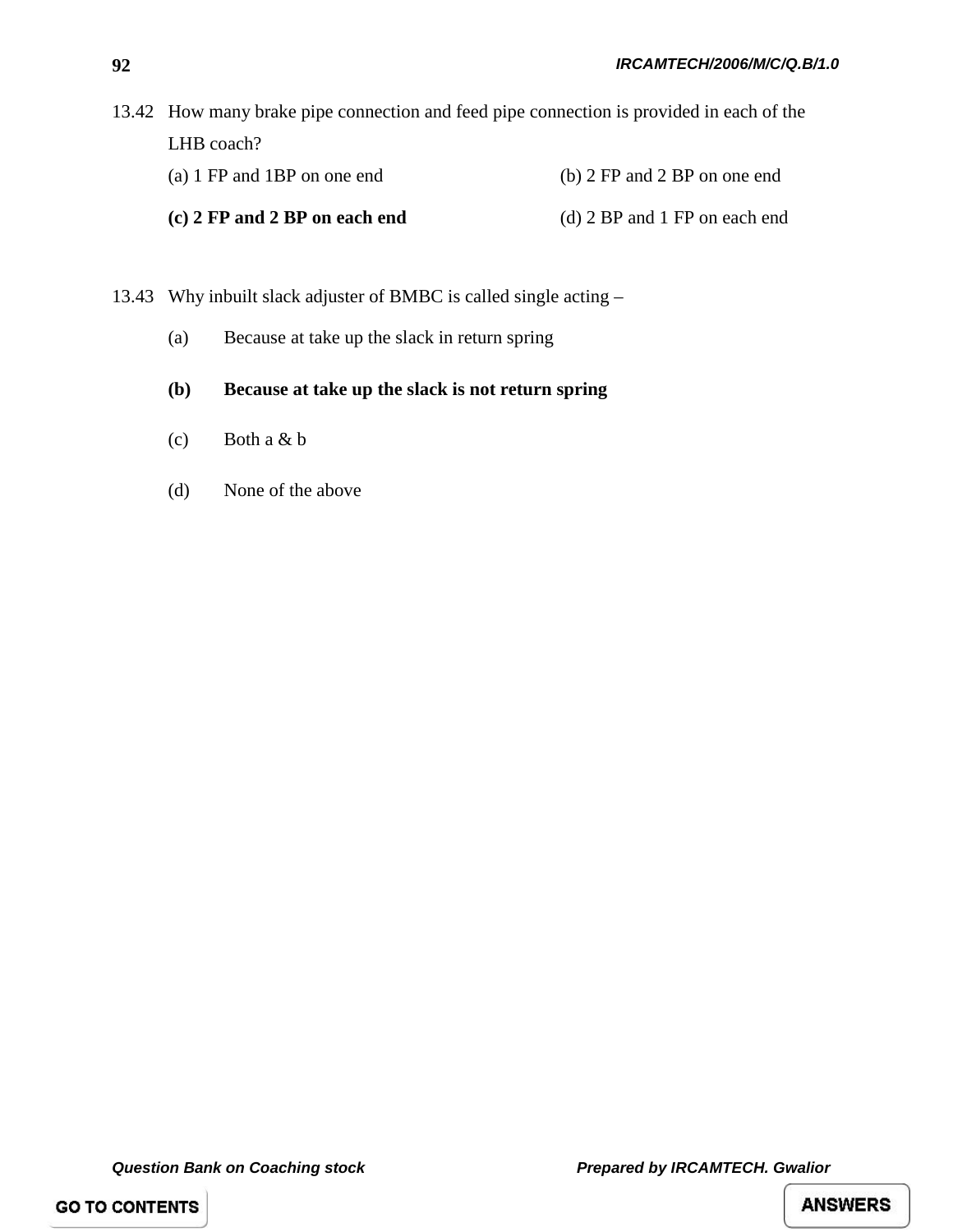### **CHAPTER-14**

## **ABBREVIATIONS**

### **WRITE THE FULL FORMS OF THE FOLLOWING: -**

| 1.  | <b>ART</b>             |
|-----|------------------------|
| 2.  | $\mathbf{A}\mathbf{M}$ |
| 3.  | <b>AAC</b>             |
| 4.  | ACS&PF                 |
| 5.  | AAR                    |
| 6.  | AR                     |
| 7.  | <b>ARME</b>            |
| 8.  | BC                     |
| 9.  | <b>BPC</b>             |
| 10. | <b>BP</b>              |
| 11. | <b>BMBS</b>            |
| 12. | <b>BMBC</b>            |
| 13. | <b>CLW</b>             |
| 14. | C&W                    |
| 15. | CR                     |
| 16. | CDD                    |
| 17. | <b>CRS</b>             |

*Question Bank on Coaching stock Prepared by IRCAMTECH. Gwalior*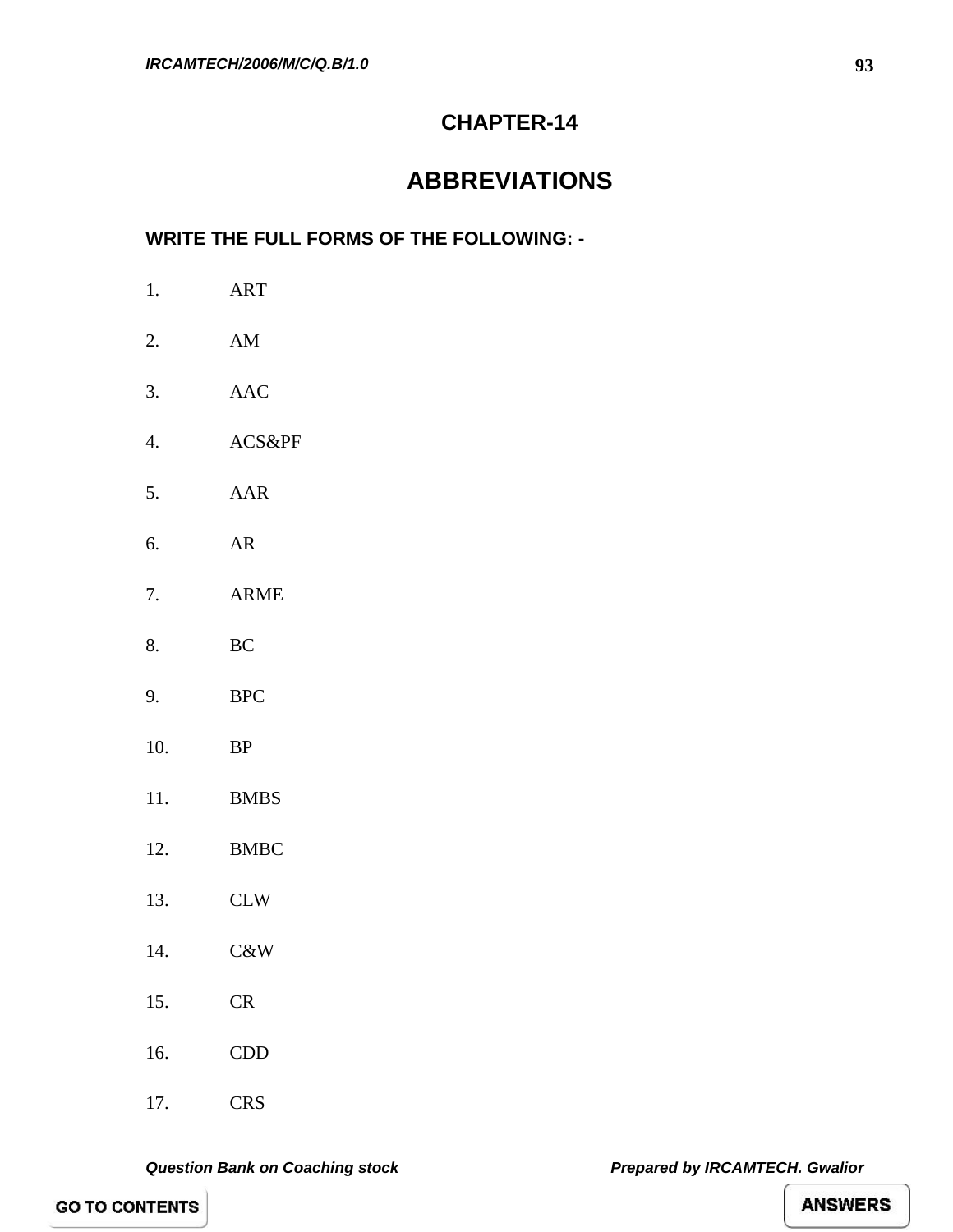- 18. CME
- 19. CRSE
- 20. CPB
- 21. CAMETCH
- 22. CRB
- 23. COFMOW
- 24. CRIS
- 25. CBC
- 26. CTRB
- 27. CT
- 28. CTS
- 29. CZACEN
- 30. DF
- 31. DCRG
- 32. DGS&D
- 33. DRF
- 34. DCEG
- 35. DV
- 36. D&A
- 37. DLW
- 38. DMRC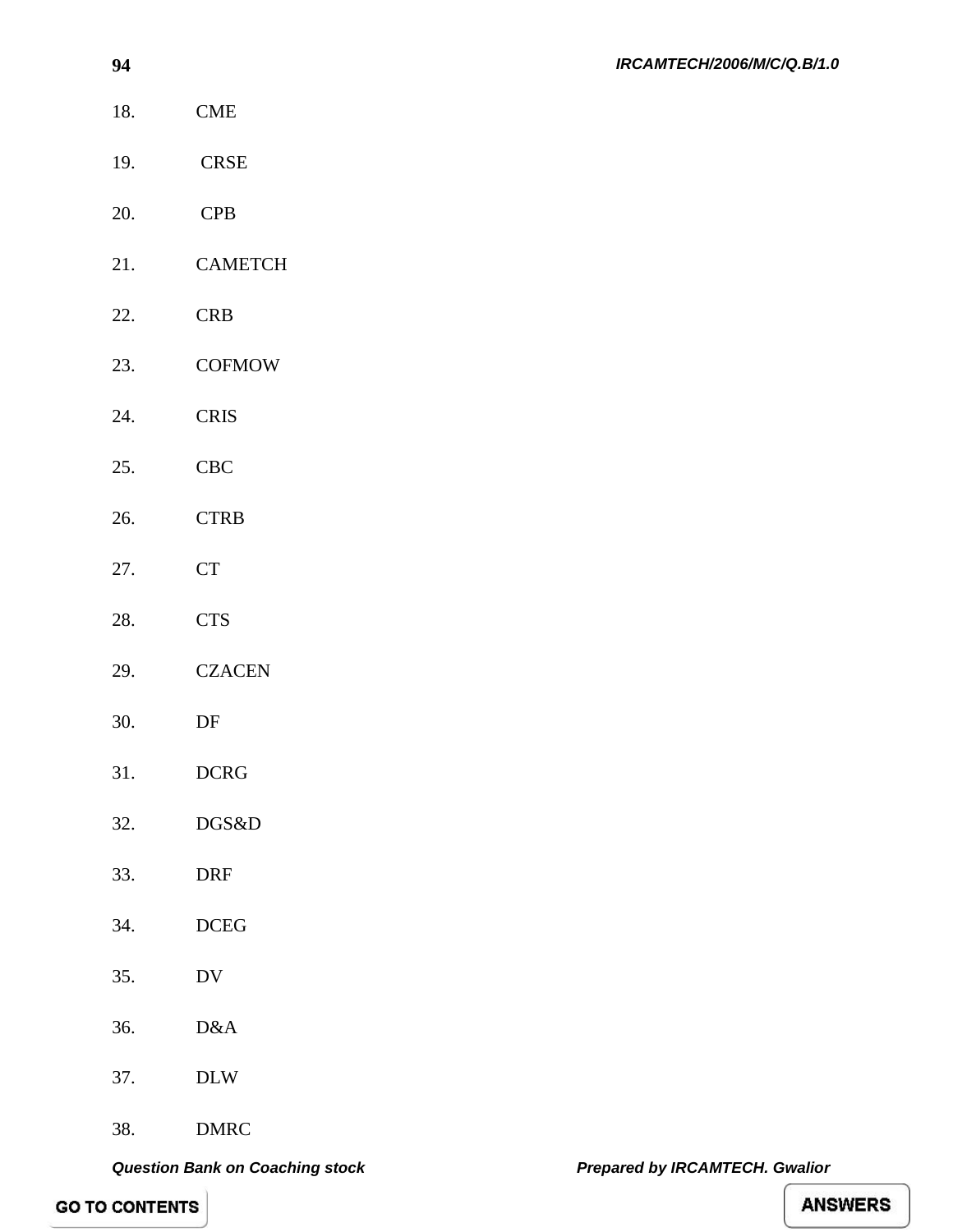- 39. DCF
- 40. ERR
- 41. ERU
- 42. ERM
- 43. EM
- 44. FCS
- 45. FSCN
- 46. RRF
- 47. FP
- 48. FO
- 49. GS
- 50. GTKM
- 51. GM
- 52. HB
- 53. HSD
- 54. HDD
- 55. IRCON
- 56. ICF
- 57. IVRS
- 58. IRCA
- 59. IRWO

**95**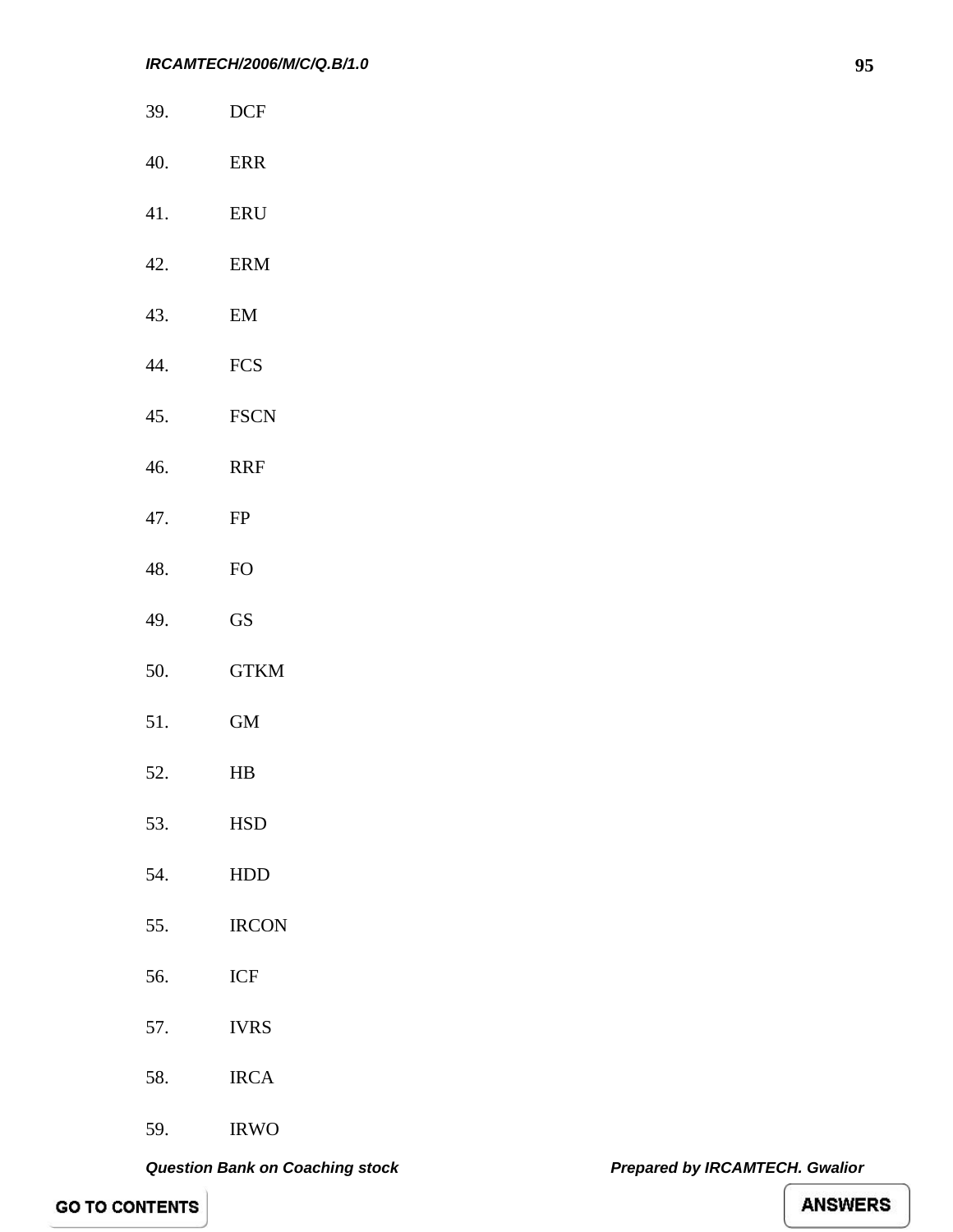- 60. IRFC
- 61. IRIMME
- 62. JCM
- 63. KRC
- 64. LHB
- 65. LDO
- 66. LR
- 67. NMG
- 68. ODC
- 69. OLWR
- 70. OHE
- 71. PPS
- 72. POIS
- 73. PAC
- 74. PEV
- 75. PEASD
- 76. PRS
- 77. PAC
- 78. PNM
- 79. PLB
- 80. PL No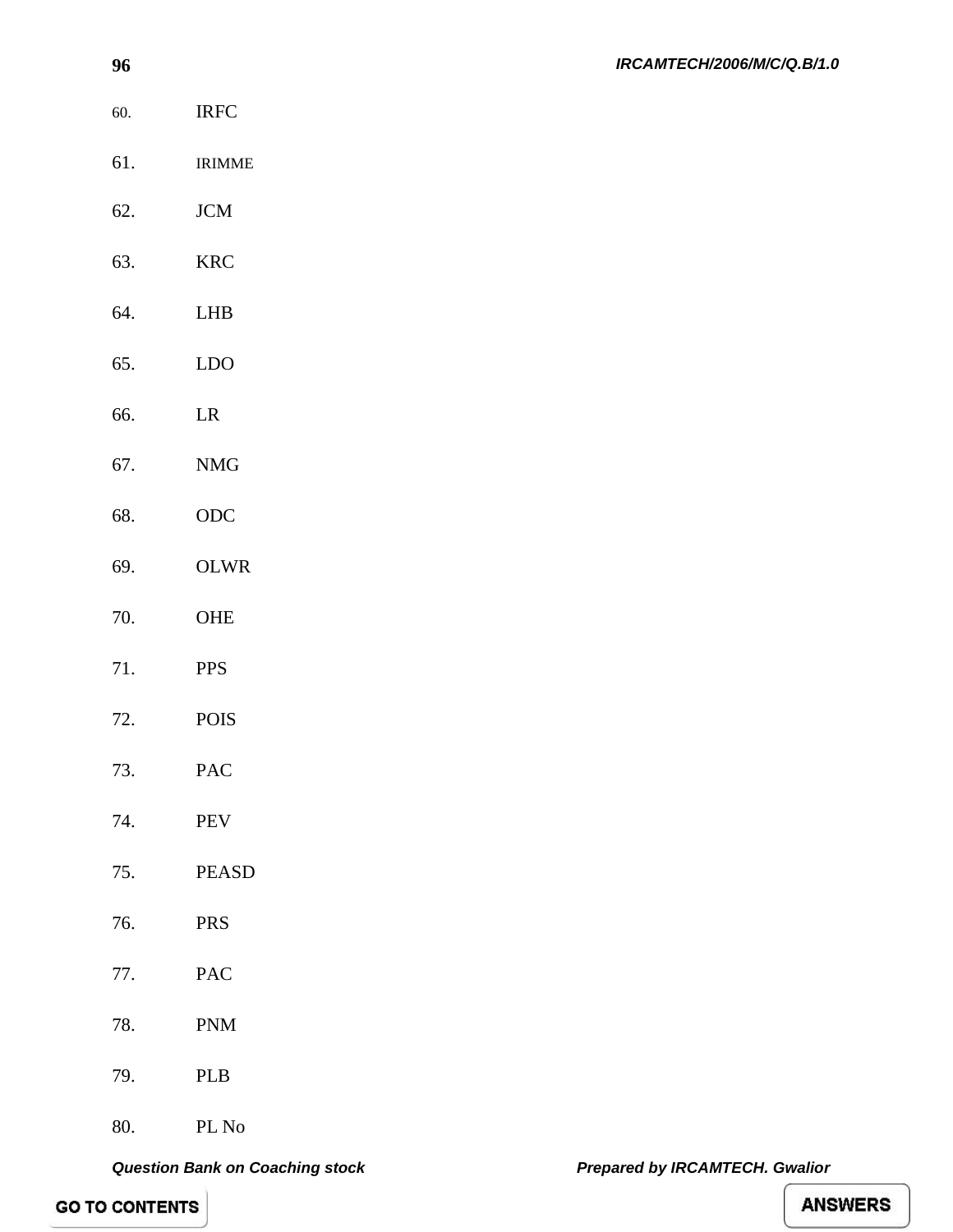- 81. PERT
- 82. PRS
- 83. RA
- 84. RAAC
- 85. RD
- 86. RE
- 87. RH
- 88. RHV
- 89. RK
- 90. RN
- 91. RS
- 92. RT
- 93. RTM
- 94. RITES
- 95. RDSO
- 96. RWF
- 97. RSP
- 
- 98. RCF
- 99. RSC
- 100. RRB
- 101. RZ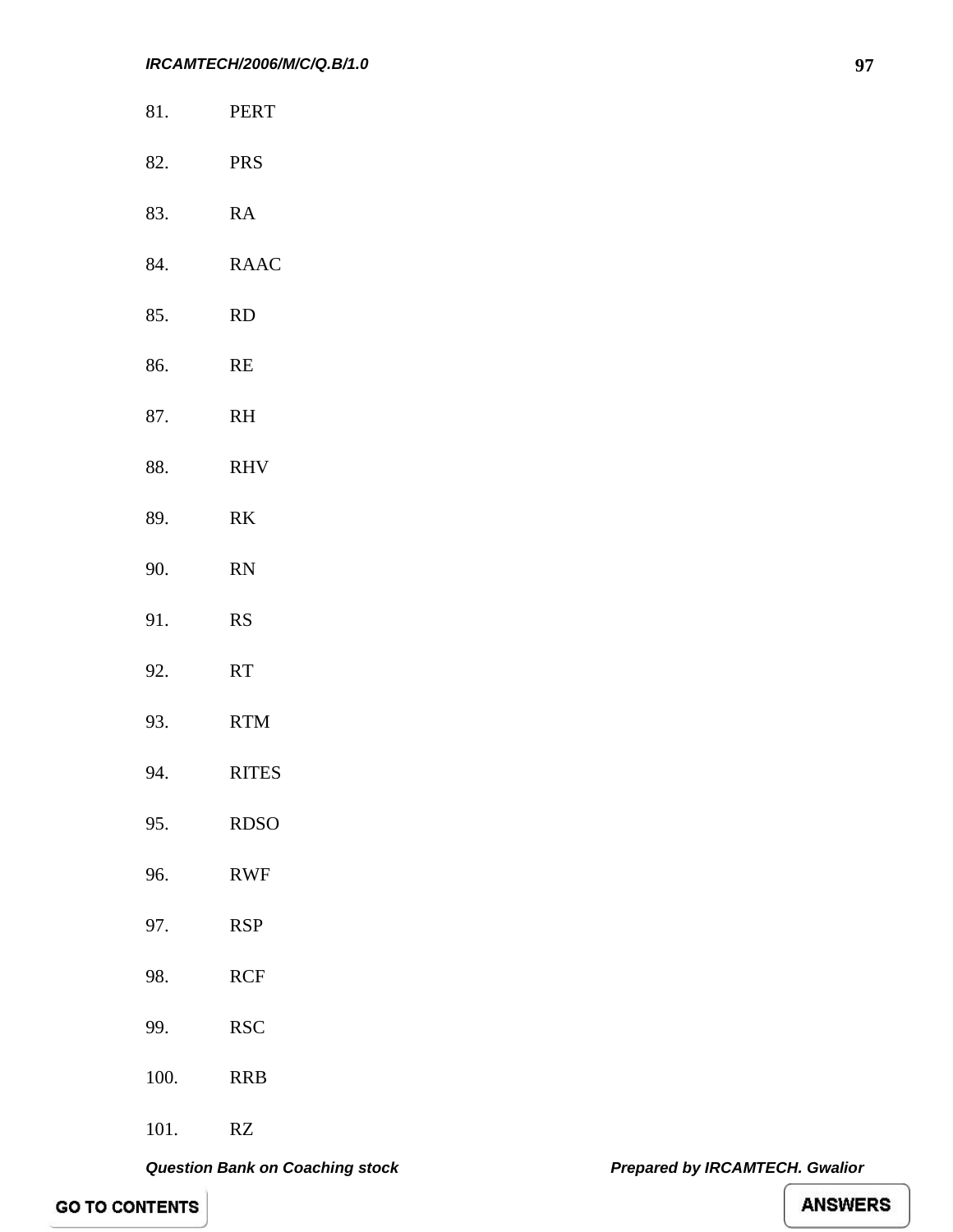- **98** 102. SLR 103. SMN 104. SCTR 105. SMF 106. SAB 107. SPTM 108. TSL 109. TIT 110. UMBS 111. UMBC 112. UTS 113. UIC 114. VP 115. VPC
- 116. WACCNEN
- 117. WCB
- 118. WSCZACEN
- 119. WCD
- 120. WCRAC
- 121. WCTAC
- 122. WFACEN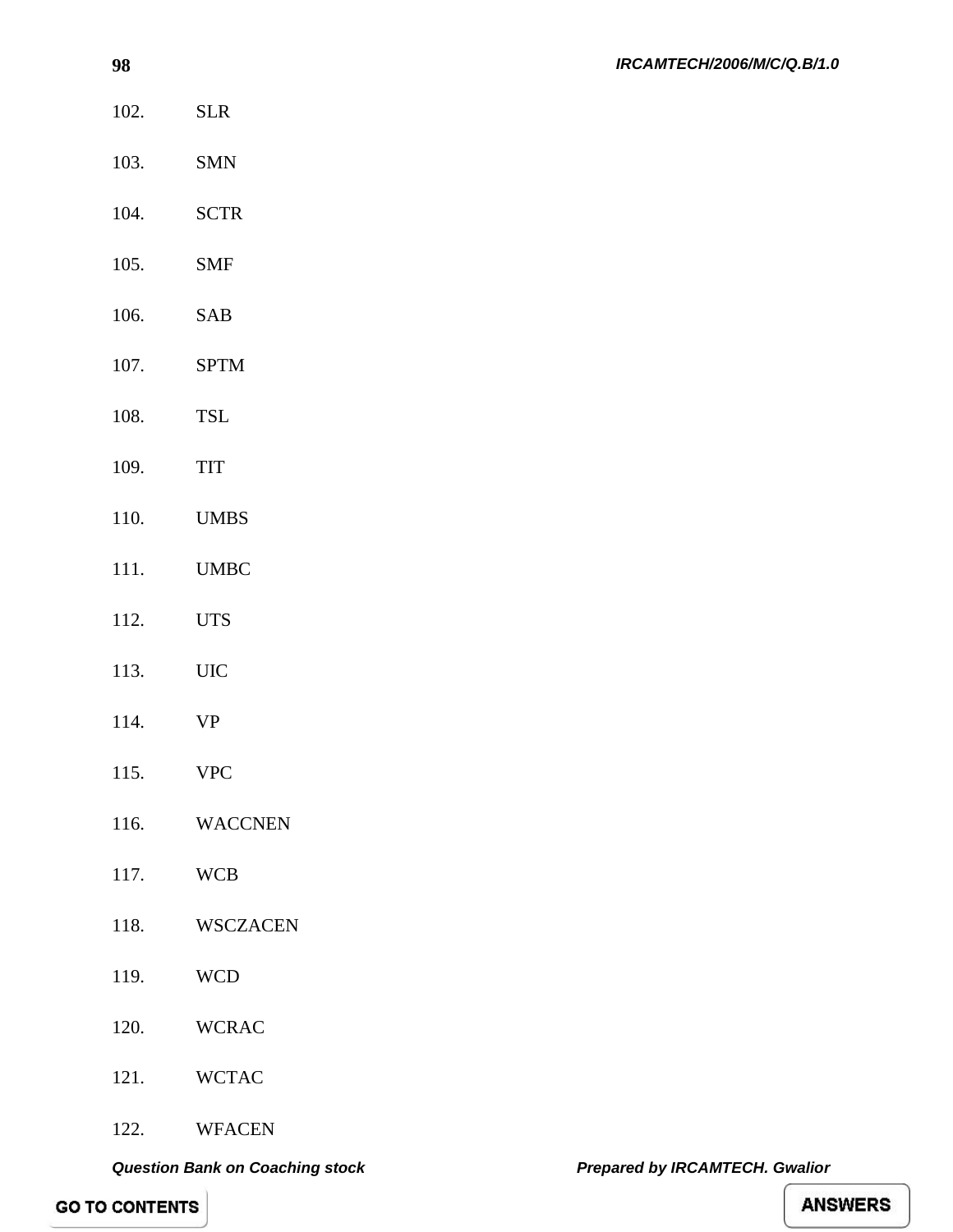- 123. WFC
- 124. WGACCN
- 125. WGACCW
- 126. WACCWEN
- 127. WGFAC
- 128. WGFACCW
- 129. WT
- 130. WWP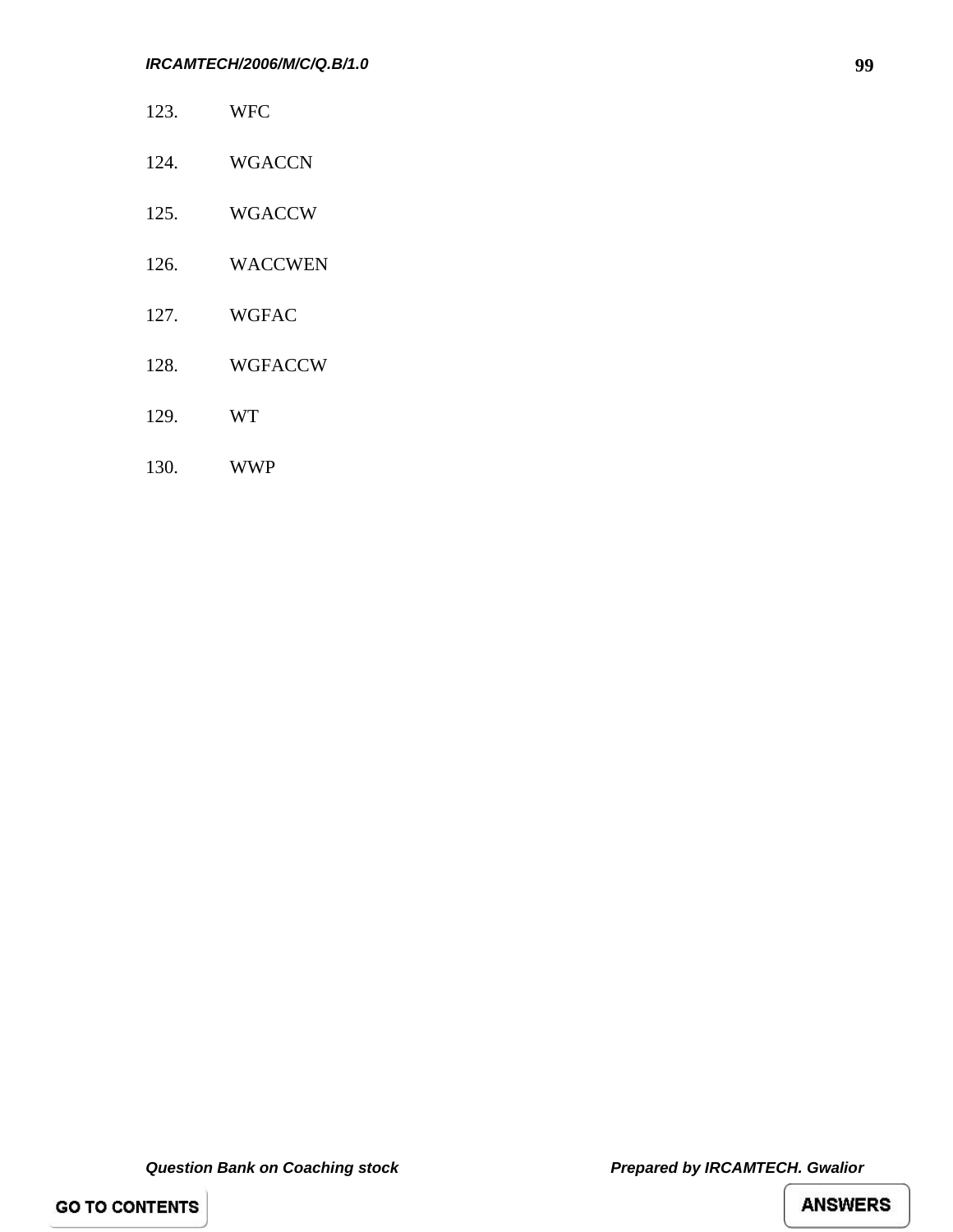**GO TO CONTENTS**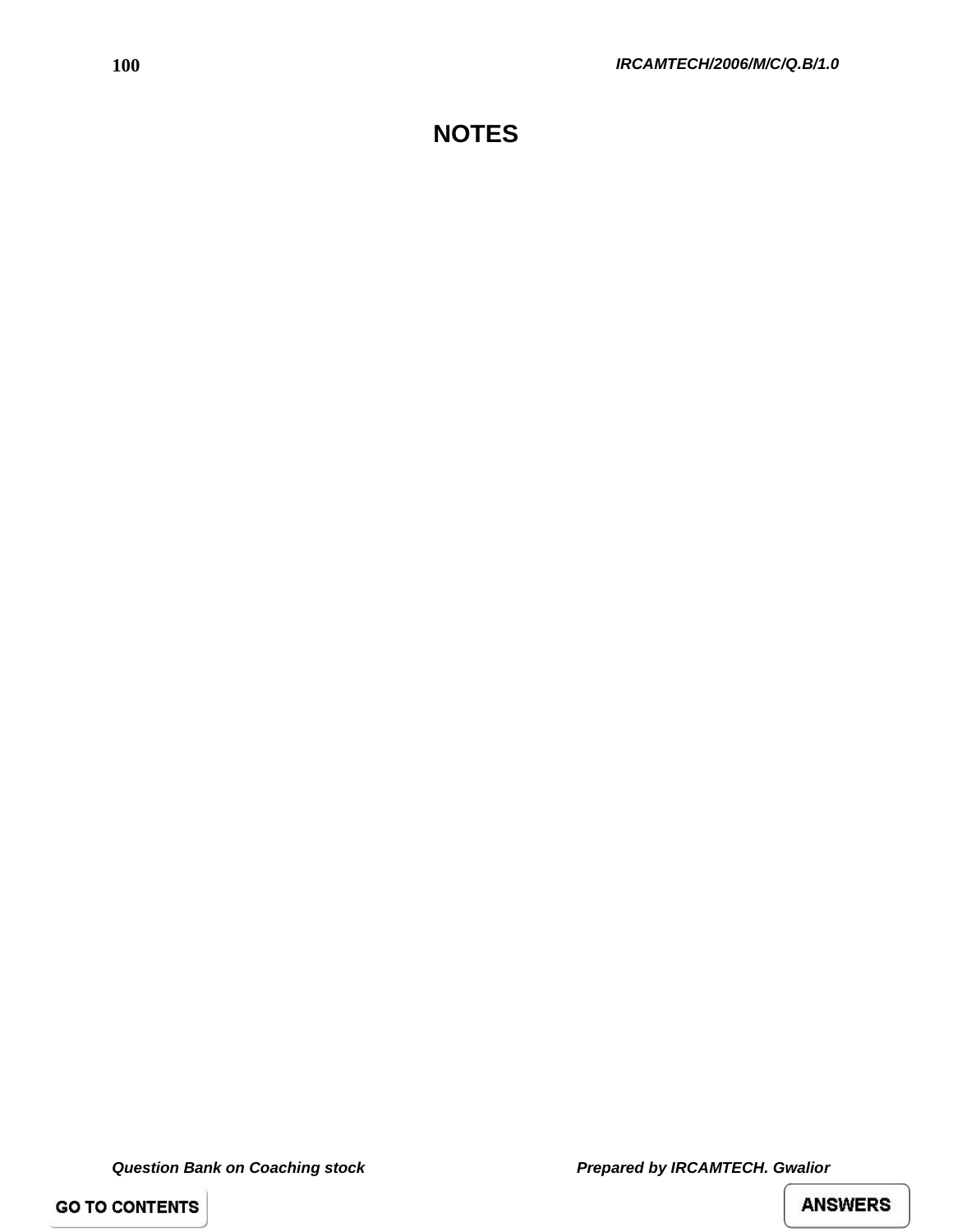### **ANSWERS: -**

**GENERAL**

| $1.01 - (c)$ | $1.02 - (d)$ | $1.03 - (c)$ | $1.04 - (c)$ | $1.05 - (a)$ | $1.06 - (b)$ |
|--------------|--------------|--------------|--------------|--------------|--------------|
| $1.07 - (c)$ | $1.08 - (d)$ | $1.09 - (d)$ | $1.10 - (b)$ | $1.11 - (b)$ | $1.12 - (c)$ |
| $1.13 - (c)$ | $1.14 - (b)$ | $1.15 - (d)$ | $1.16 - (c)$ | $1.17 - (d)$ | $1.18 - (b)$ |
| $1.19 - (b)$ | $1.20 - (c)$ | $1.21 - (c)$ | $1.22 - (c)$ | $1.23 - (c)$ | $1.24 - (c)$ |
| $1.25 - (a)$ | $1.26 - (b)$ | $1.27 - (c)$ | $1.28 - b)$  | $1.29 - (a)$ | $1.30 - (a)$ |
| $1.31 - (b)$ | $1.32 - (c)$ | $1.33 - (b)$ | $1.34 - (a)$ | $1.35 - (a)$ | $1.36 - (c)$ |
| $1.37 - (b)$ | $1.38 - (c)$ | $1.39 - (a)$ | $1.40 - (c)$ | $1.41 - (c)$ | $1.42 - (a)$ |
| $1.43 - (b)$ | $1.44 - (c)$ | $1.45 - (c)$ | $1.46 - (b)$ | $1.47 - (c)$ | $1.48 - (a)$ |
| $1.49 - (d)$ | $1.50 - (b)$ | $1.51 - (c)$ | $1.52 - (c)$ | $1.53 - (d)$ | $1.54 - (a)$ |
| $1.55 - (d)$ | $1.56 - (c)$ | $1.57 - (a)$ | $1.58 - (b)$ | $1.59 - (d)$ | $1.60 - (c)$ |
| $1.61 - (c)$ | $1.62 - (b)$ | $1.63 - (c)$ | $1.64 - (a)$ | $1.65 - (a)$ | $1.66 - (a)$ |
| $1.67 - (b)$ | $1.68 - (c)$ | $1.69 - (d)$ | $1.70 - (b)$ | $1.71 - (c)$ | $1.72 - (c)$ |
| $1.73 - (c)$ | $1.74 - (a)$ | $1.75 - (c)$ | $1.76 - (b)$ | $1.77 - (b)$ | $1.78 - (b)$ |
| $1.79 - (a)$ | $1.80 - (d)$ | $1.81 - (b)$ | $1.82 - (b)$ | $1.83 - (c)$ | $1.84 - (c)$ |
| $1.85 - (a)$ |              |              |              |              |              |

**CBC & DRAFT GEAR**



| $2.01 - (c)$ | $2.02 - (d)$ | $2.03 - (b)$ | $2.04 - (d)$ | $2.05 - (b)$ | $2.06 - (a)$ |
|--------------|--------------|--------------|--------------|--------------|--------------|
| $2.07 - (c)$ | $2.08 - (a)$ | $2.09 - (c)$ | $2.10 - (d)$ | $2.11 - (c)$ | $2.12 - (c)$ |
| $2.13 - (a)$ | $2.14 - (b)$ | $2.15 - (a)$ | $2.16 - (c)$ | $2.17 - (b)$ | $2.18 - (a)$ |
| $2.19 - (a)$ | $2.20 - (a)$ | $2.21 - (c)$ | $2.22 - (b)$ | $2.23 - (d)$ | $2.24 - (a)$ |
| $2.25 - (c)$ | $2.26 - (d)$ | $2.27 - (c)$ | $2.28 - (d)$ | $2.29 - (a)$ | $2.30 - (c)$ |
| $2.31 - (d)$ | $2.32 - (b)$ | $2.33 - (b)$ | $2.34 - (a)$ | $2.35 - (c)$ | $2.36 - (a)$ |
| $2.37 - (c)$ | $2.38 - (b)$ | $2.39 - (c)$ | $2.40 - (b)$ | $2.41 - (c)$ | $2.42 - (d)$ |
| $2.43 - (-)$ | $2.44 - (a)$ | $2.45 - (b)$ | $2.46 - (b)$ | $2.47 - (a)$ | $2.48 - (c)$ |
| $2.49 - (d)$ | $2.50 - (b)$ | $2.51 - (c)$ | $2.52 - (c)$ | $2.53 - (d)$ | $2.54 - (b)$ |

*Question Bank on Freight Stock prepared By CAMTECH. Gwalior*

Next Page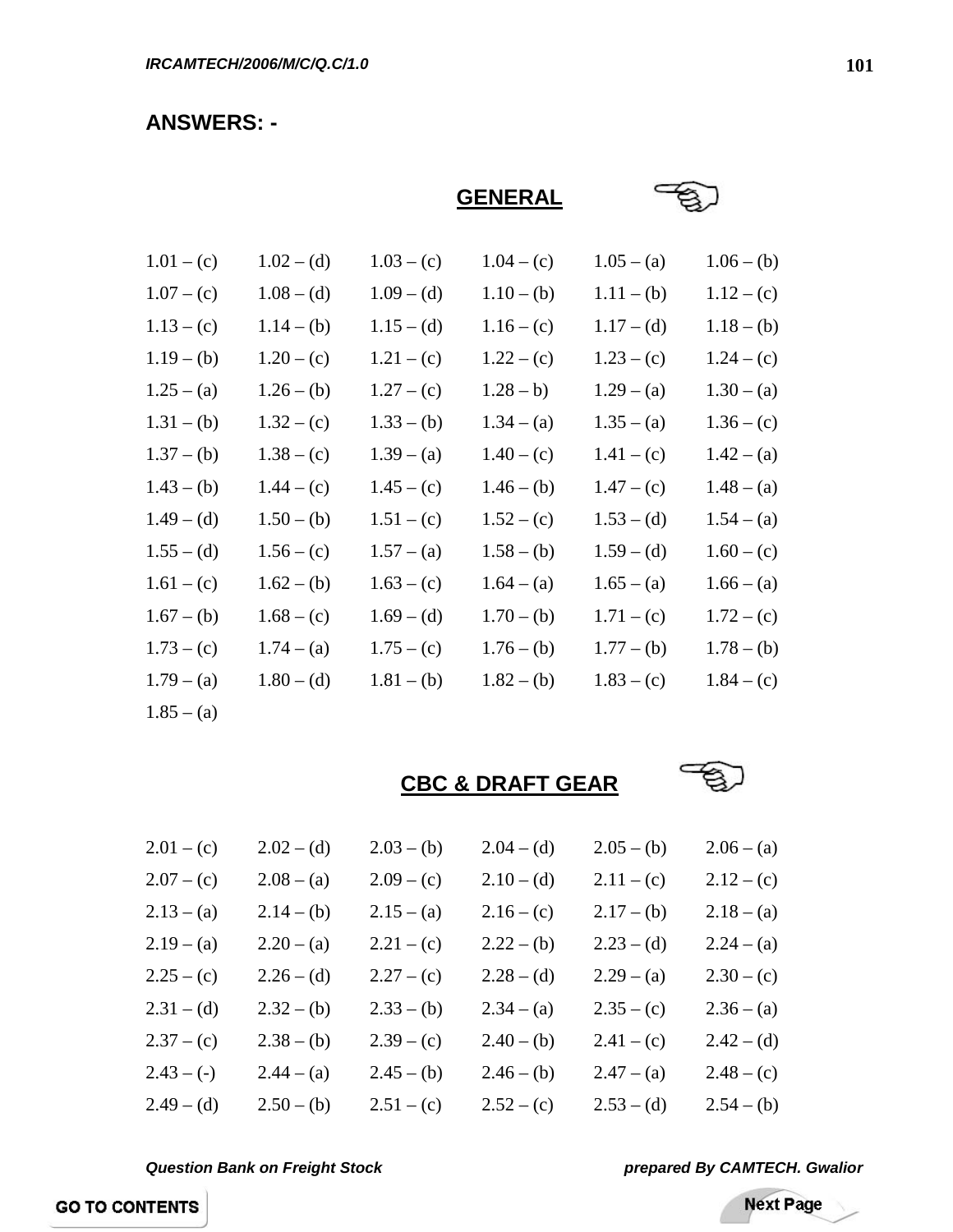| $2.55 - (a)$ | $2.56 - (c)$ | $2.57 - (a)$ | $2.58 - (a)$            | $2.59 - (b)$ | $2.60 - (a)$ |
|--------------|--------------|--------------|-------------------------|--------------|--------------|
| $2.61 - (a)$ |              |              |                         |              |              |
|              |              |              | <b>WHEEL &amp; AXLE</b> |              |              |
| $3.01 - (a)$ | $3.02 - (b)$ | $3.03 - (c)$ | $3.04 - (c)$            | $3.05 - (d)$ | $3.06 - (c)$ |
| $3.07 - (d)$ | $3.08 - (c)$ | $3.09 - (c)$ | $3.10 - (b)$            | $3.11 - (a)$ | $3.12 - (b)$ |
| $3.13 - (c)$ | $3.14 - (d)$ | $3.15 - (c)$ | $3.16 - (b)$            | $3.17 - (b)$ | $3.18 - (b)$ |
| $3.19 - (a)$ | $3.20 - (b)$ | $3.21 - (a)$ | $3.22 - (a)$            | $3.23 - (d)$ | $3.24 - (d)$ |
| $3.25 - (b)$ | $3.26 - (b)$ | $3.27 - (c)$ | $3.28 - (a)$            | $3.29 - (c)$ | $3.30 - (b)$ |
| $3.31 - (a)$ | $3.32 - (a)$ | $3.33 - (a)$ | $3.34 - (a)$            | $3.35 - (b)$ | $3.36 - (c)$ |
| $3.37 - (a)$ | $3.38 - (a)$ | $3.39 - (b)$ | $3.40 - (a)$            | $3.41 - (c)$ | $3.42 - (d)$ |
| $3.43 - (b)$ | $3.44 - (a)$ | $3.45 - (b)$ | $3.46 - (b)$            | $3.47 - (c)$ | $3.48 - (c)$ |
| $3.49 - (a)$ |              |              |                         |              |              |

**VACUUM BRAKE**



| $4.01 - (b)$ | $4.02 - (c)$ | $4.03 - (c)$ | $4.04 - (b)$ | $4.05 - (b)$ | $4.06 - (d)$ |
|--------------|--------------|--------------|--------------|--------------|--------------|
| $4.07 - (c)$ | $4.08 - (c)$ | $4.09 - (a)$ | $4.10 - (b)$ | $4.11 - (b)$ | $4.12 - (b)$ |
| $4.13 - (c)$ | $4.14 - (b)$ | $4.15 - (d)$ | $4.16 - (b)$ | $4.17 - (a)$ | $4.18 - (a)$ |
| $4.19 - (c)$ | $4.20 - (a)$ | $4.21 - (b)$ | $4.22 - (c)$ | $4.23 - (b)$ | $4.24 - (a)$ |
| $4.25 - (b)$ | $4.26 - (a)$ | $4.27 - (b)$ | $4.28 - (a)$ | $4.29 - (d)$ | $4.30 - (b)$ |
| $4.31 - (a)$ | $4.32 - (d)$ | $4.33 - (c)$ | $4.34 - (b)$ | $4.35 - (c)$ | $4.36 - (b)$ |
| $4.37 - (d)$ | $4.38 - (b)$ |              |              |              |              |

**AIR BRAKE**



| $5.007 - (c)$ $5.008 - (c)$ $5.009 - (d)$ $5.010 - (a)$ $5.011 - (c)$ $5.012 - (c)$<br>$5.013 - (d)$ $5.014 - (c)$ $5.015 - (b)$ $5.016 - (b)$ $5.017 - (c)$ $5.018 - (c)$ | $5.001 - (b)$ $5.002 - (b)$ $5.003 - (b)$ $5.004 - (d)$ $5.005 - (b)$ $5.006 - (b)$ |
|----------------------------------------------------------------------------------------------------------------------------------------------------------------------------|-------------------------------------------------------------------------------------|
|                                                                                                                                                                            |                                                                                     |
|                                                                                                                                                                            |                                                                                     |
| $5.019 - (c)$ $5.020 - (a)$ $5.021 - (c)$ $5.022 - (c)$ $5.023 - (b)$ $5.024 - (-)$                                                                                        |                                                                                     |
| $5.025 - (b)$ $5.026 - (c)$ $5.027 - (c)$ $5.028 - (a)$ $5.029 - (b)$ $5.030 - (c)$                                                                                        |                                                                                     |

*Question Bank on Freight Stock prepared By CAMTECH. Gwalior*

Next Page

ż

**GO TO CONTENTS**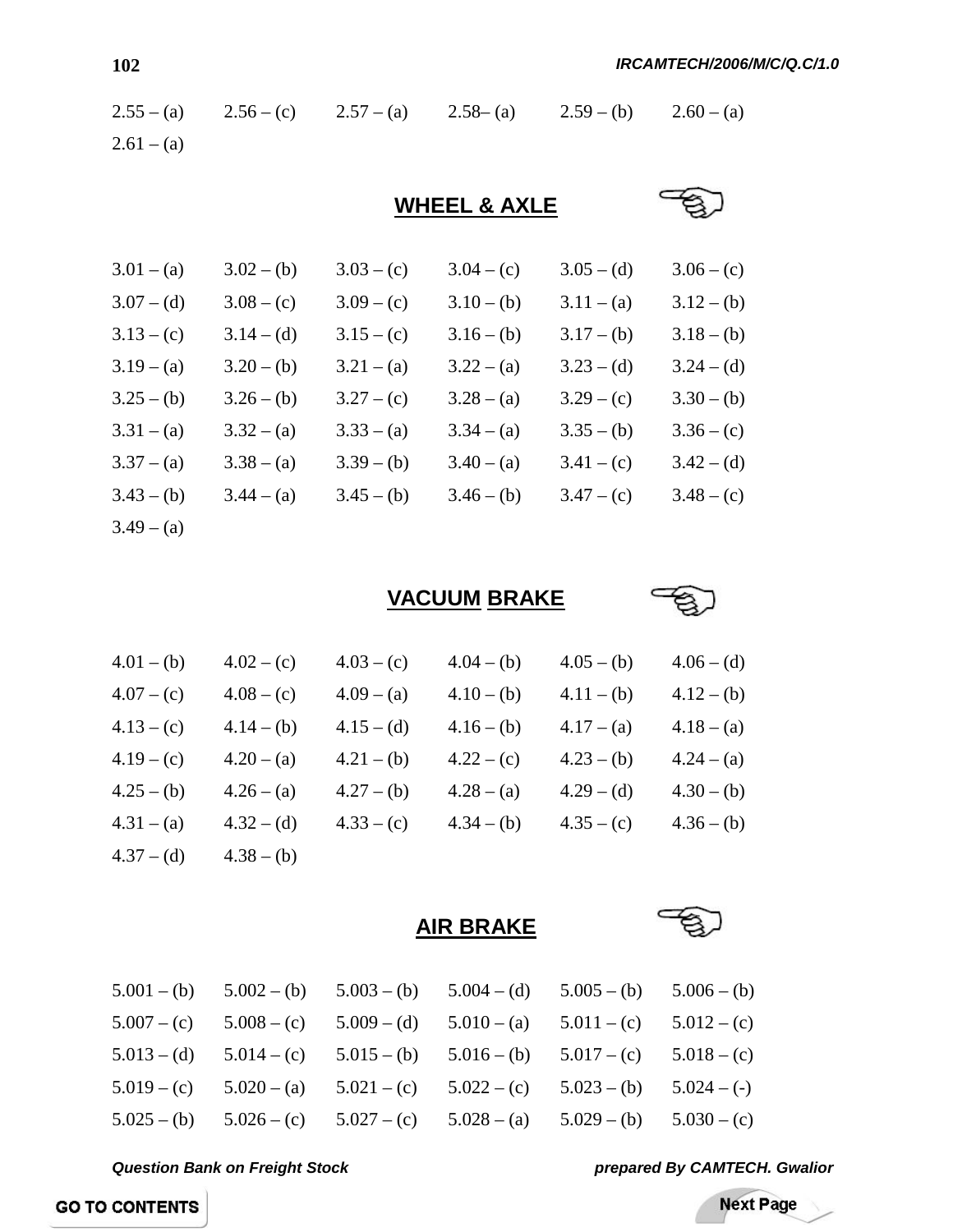| $5.031 - (c)$ | $5.032 - (b)$ | $5.033 - (d)$ | $5.034 - (a)$ | $5.035 - (b)$ | $5.036 - (c)$ |
|---------------|---------------|---------------|---------------|---------------|---------------|
| $5.037 - (a)$ | $5.038 - (a)$ | $5.039 - (d)$ | $5.040 - (c)$ | $5.041 - (d)$ | $5.042 - (a)$ |
| $5.043 - (b)$ | $5.044 - (a)$ | $5.045 - (c)$ | $5.046 - (d)$ | $5.047 - (c)$ | $5.048 - (d)$ |
| $5.049 - (b)$ | $5.050 - (a)$ | $5.051 - (b)$ | $5.052 - (b)$ | $5.053 - (c)$ | $5.054 - (b)$ |
| $5.055 - (a)$ | $5.056 - (b)$ | $5.057 - (b)$ | $5.058 - (d)$ | $5.059 - (a)$ | $5.060 - (a)$ |
| $5.061 - (d)$ | $5.062 - (a)$ | $5.063 - (d)$ | $5.064 - (a)$ | $5.065 - (d)$ | $5.066 - (a)$ |
| $5.067 - (b)$ | $5.068 - (a)$ | $5.069 - (a)$ | $5.070 - (a)$ | $5.071 - (b)$ | $5.072 - (a)$ |
| $5.073 - (b)$ | $5.074 - (d)$ | $5.075 - (c)$ | $5.076 - (b)$ | $5.077 - (b)$ | $5.078 - (d)$ |
| $5.079 - (b)$ | $5.080 - (c)$ | $5.081 - (c)$ | $5.082 - (c)$ | $5.083 - (c)$ | $5.084 - (d)$ |
| $5.085 - (d)$ | $5.086 - (b)$ | $5.087 - (a)$ | $5.088 - (c)$ | $5.089 - (d)$ | $5.090 - (a)$ |
| $5.091 - (c)$ | $5.092 - (c)$ | $5.093 - (c)$ | $5.094 - (a)$ | $5.095 - (c)$ | $5.096 - (c)$ |
| $5.097 - (c)$ | $5.098 - (a)$ | $5.099 - (b)$ | $5.100 - (a)$ | $5.101 - (a)$ | $5.102 - (a)$ |
| $5.103 - (a)$ | $5.104 - (b)$ | $5.105 - (d)$ | $5.106 - (c)$ | $5.107 - (a)$ | $5.108 - (b)$ |
| $5.109 - (b)$ | $5.110 - (a)$ | $5.111 - (c)$ | $5.112 - (a)$ | $5.113 - (b)$ | $5.114 - (b)$ |
| $5.115 - (b)$ | $5.116 - (b)$ | $5.117 - (a)$ | $5.118 - (b)$ | $5.119 - (b)$ | $5.120 - (a)$ |
| $5.121 - (a)$ | $5.122 - (a)$ | $5.123 - (a)$ | $5.124 - (b)$ | $5.125 - (c)$ | $5.126 - (b)$ |
| $5.127 - (d)$ | $5.128 - (a)$ | $5.129 - (b)$ | $5.130 - (c)$ | $5.131 - (d)$ | $5.132 - (c)$ |
| $5.133 - (b)$ | $5.134 - (a)$ | $5.135 - (a)$ | $5.136 - (a)$ | $5.137 - (c)$ | $5.138 - (c)$ |
| $5.139 - (b)$ | $5.140 - (a)$ | $5.141 - (c)$ | $5.142 - (d)$ | $5.143 - (b)$ | $5.144 - (b)$ |

### **SHELL / INTERIOR FITTING**



|  | 6.01 – (d) 6.02 – (b) 6.03 – (b) 6.04 – (b) 6.05 – (a) 6.06 – (c)           |  |  |
|--|-----------------------------------------------------------------------------|--|--|
|  | 6.07 - (a) $6.08 - (b)$ $6.09 - (a)$ $6.10 - (d)$ $6.11 - (c)$ $6.12 - (a)$ |  |  |
|  | 6.13 – (c) 6.14 – (d) 6.15 – (c) 6.16 – (c) 6.17 – (b) 6.18 – (c)           |  |  |
|  | 6.19 - (c) 6.20 - (c) 6.21 - (b) 6.22 - (a)                                 |  |  |

### **UNDER GEAR / BOGIE**



# 7.01 – (c) 7.02 – (c) 7.03 – (c) 7.04 – (c) 7.05 – (c) 7.06 – (a) 7.07 – (c) 7.08 – (c) 7.09 – (b) 7.10 – (d) 7.11 – (c) 7.12 – (b)

*Question Bank on Freight Stock prepared By CAMTECH. Gwalior*

Next Page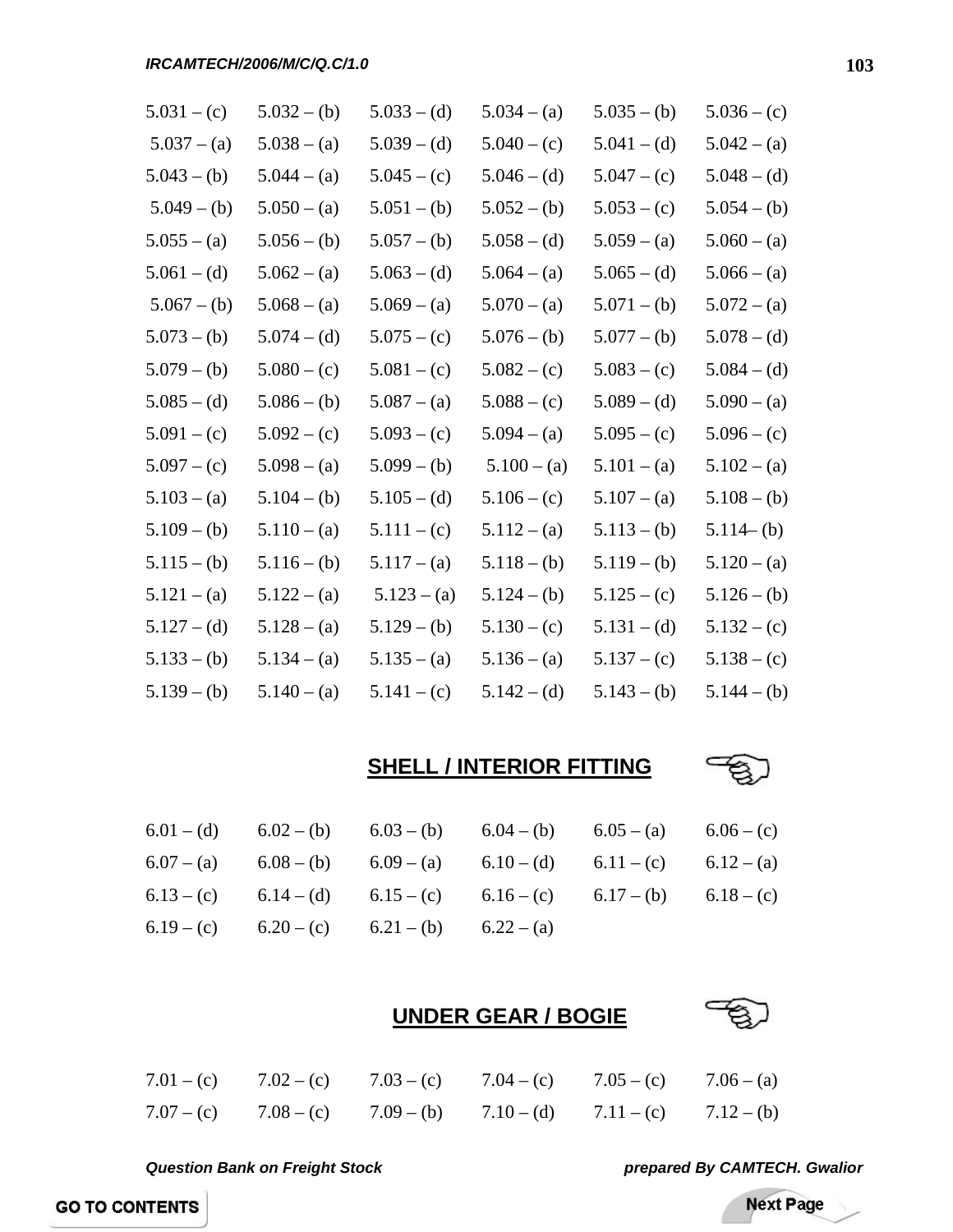| $7.13 - (c)$ | $7.14 - (a)$ | $7.15 - (a)$ | $7.16 - (d)$ | $7.17 - (c)$ | $7.18 - (b)$ |
|--------------|--------------|--------------|--------------|--------------|--------------|
| $7.19 - (b)$ | $7.20 - (c)$ | $7.21 - (b)$ | $7.22 - (b)$ | $7.23 - (b)$ | $7.24 - (a)$ |
| $7.25 - (c)$ | $7.26 - (c)$ | $7.27 - (d)$ | $7.28 - (a)$ | $7.29 - (b)$ | $7.30 - (c)$ |
| $7.31 - (a)$ | $7.32 - (c)$ | $7.33 - (d)$ | $7.34 - (c)$ | $7.35 - (a)$ | $7.36 - (c)$ |
| $7.37 - (a)$ | $7.38 - (a)$ | $7.39 - (b)$ | $7.40 - (c)$ | $7.41 - (b)$ | $7.42 - (a)$ |
| $7.43 - (b)$ | $7.44 - (b)$ | $7.45 - (c)$ | $7.46 - (a)$ | $7.47 - (b)$ | $7.48 - (d)$ |
| $7.49 - (a)$ | $7.50 - (d)$ | $7.51 - (b)$ | $7.52 - (c)$ | $7.53 - (a)$ | $7.54 - (c)$ |
| $7.55 - (a)$ | $7.56 - (a)$ | $7.57 - (b)$ | $7.58 - (d)$ | $7.59 - (b)$ | $7.60 - (a)$ |
| $7.61 - (b)$ | $7.62 - (c)$ | $7.63 - (a)$ | $7.64 - (c)$ | $7.65 - (b)$ | $7.66 - (a)$ |
| $7.67 - (b)$ | $7.68 - (b)$ | $7.69 - (c)$ | $7.70 - (a)$ | $7.71 - (b)$ | $7.72 - (c)$ |
| $7.73 - (d)$ | $7.74 - (b)$ | $7.75 - (b)$ | $7.76 - (a)$ | $7.77 - (d)$ | $7.78 - (b)$ |
| $7.79 - (c)$ | $7.80 - (a)$ | $7.81 - (a)$ | $7.82 - (b)$ | $7.83 - (a)$ | $7.84 - (a)$ |
| $7.85 - (a)$ | $7.86 - (b)$ | $7.87 - (c)$ | $7.88 - (b)$ |              |              |
|              |              |              |              |              |              |

**BEARING**

|  |                                        |  | 8.01 - (b) 8.02 - (b) 8.03 - (a) 8.04 - (a) 8.05 - (d) 8.06 - (c) |  |
|--|----------------------------------------|--|-------------------------------------------------------------------|--|
|  | $8.07 - (a)$ $8.08 - (c)$ $8.09 - (d)$ |  |                                                                   |  |

**ALARM CHAIN APPARATUS**



|              |  | $9.01 - (b)$ $9.02 - (b)$ $9.03 - (b)$ $9.04 - (b)$ $9.05 - (a)$ $9.06 - (b)$ |  |
|--------------|--|-------------------------------------------------------------------------------|--|
|              |  | $9.07 - (d)$ $9.08 - (a)$ $9.09 - (c)$ $9.10 - (b)$ $9.11 - (c)$ $9.12 - (c)$ |  |
|              |  | 9.13 – (c) 9.14 – (b) 9.15 – (b) 9.16 – (b) 9.17 – (a) 9.18 – (b)             |  |
| $9.19 - (c)$ |  |                                                                               |  |

**SUSPAINSION**





*Question Bank on Freight Stock prepared By CAMTECH. Gwalior*

**Next Page**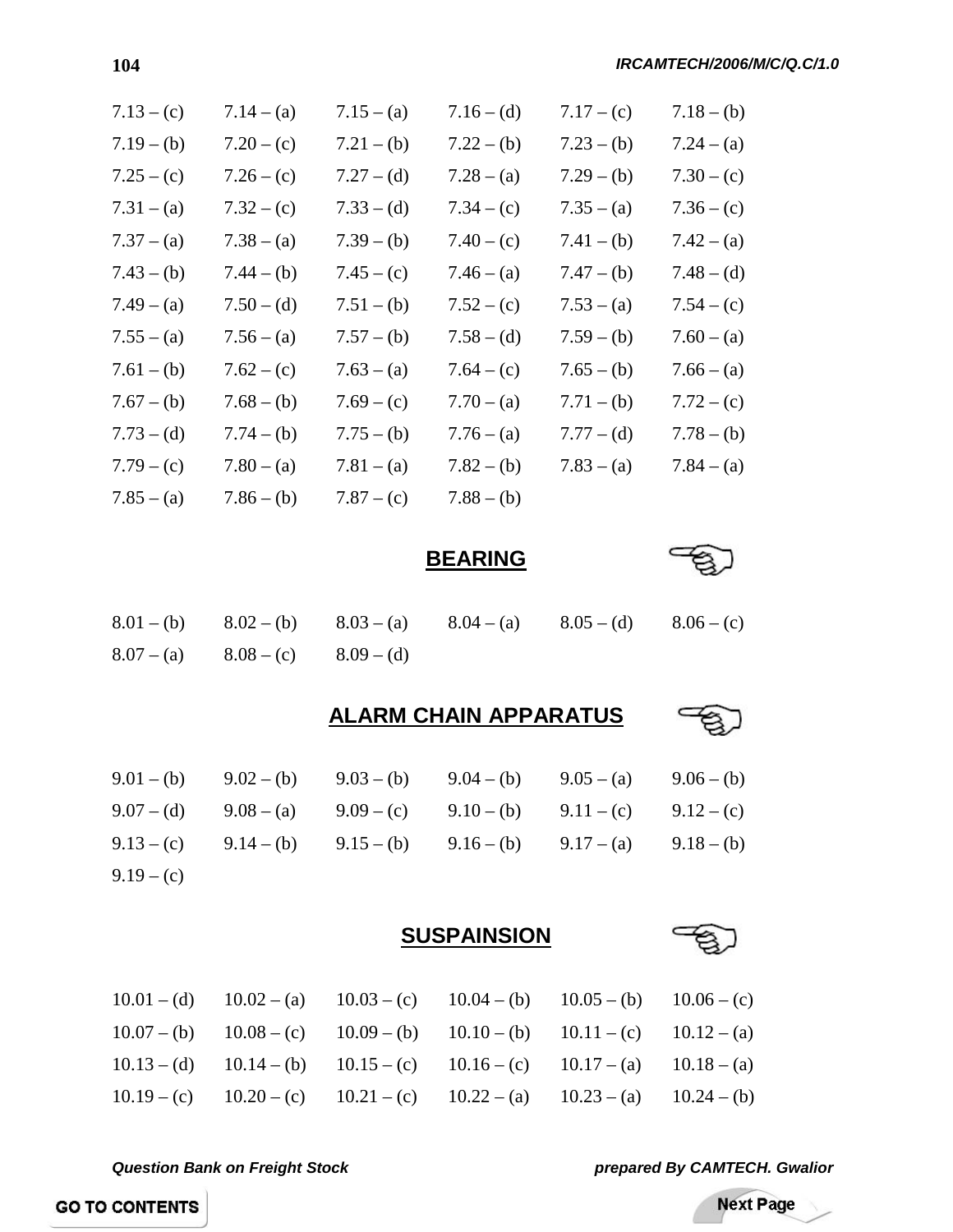# **IRY - COACH**



**BOGIE MOUNTED**



|                             |  | $12.01 - (c)$ $12.02 - (d)$ $12.03 - (a)$ $12.04 - (b)$ $12.05 - (d)$ $12.06 - (b)$ |  |
|-----------------------------|--|-------------------------------------------------------------------------------------|--|
| $12.07 - (a)$ $12.08 - (a)$ |  |                                                                                     |  |

## **LHB COACH**



| $13.01 - (a)$ | $13.02 - (b)$ | $13.03 - (c)$ | $13.04 - (b)$ | $13.05 - (a)$ | $13.06 - (d)$ |
|---------------|---------------|---------------|---------------|---------------|---------------|
| $13.07 - (a)$ | $13.08 - (b)$ | $13.09 - (c)$ | $13.10 - (c)$ | $13.11 - (b)$ | $13.12 - (d)$ |
| $13.13 - (b)$ | $13.14 - (c)$ | $13.15 - (c)$ | $13.16 - (b)$ | $13.17 - (a)$ | $13.18 - (c)$ |
| $13.19 - (b)$ | $13.20 - (b)$ | $13.21 - (b)$ | $13.22 - (c)$ | $13.23 - (b)$ | $13.24 - (b)$ |
| $13.25 - (d)$ | $13.26 - (c)$ | $13.27 - (c)$ | $13.28 - (a)$ | $13.29 - (c)$ | $13.30 - (c)$ |
| $13.31 - (a)$ | $13.32 - (a)$ | $13.33 - (a)$ | $13.34 - (b)$ | $13.35 - (a)$ | $13.36 - (b)$ |
| $13.37 - (a)$ | $13.38 - (b)$ | $13.39 - (b)$ | $13.40 - (d)$ | $13.41 - (a)$ | $13.42 - (c)$ |
| $13.43 - (b)$ |               |               |               |               |               |

**Next Page**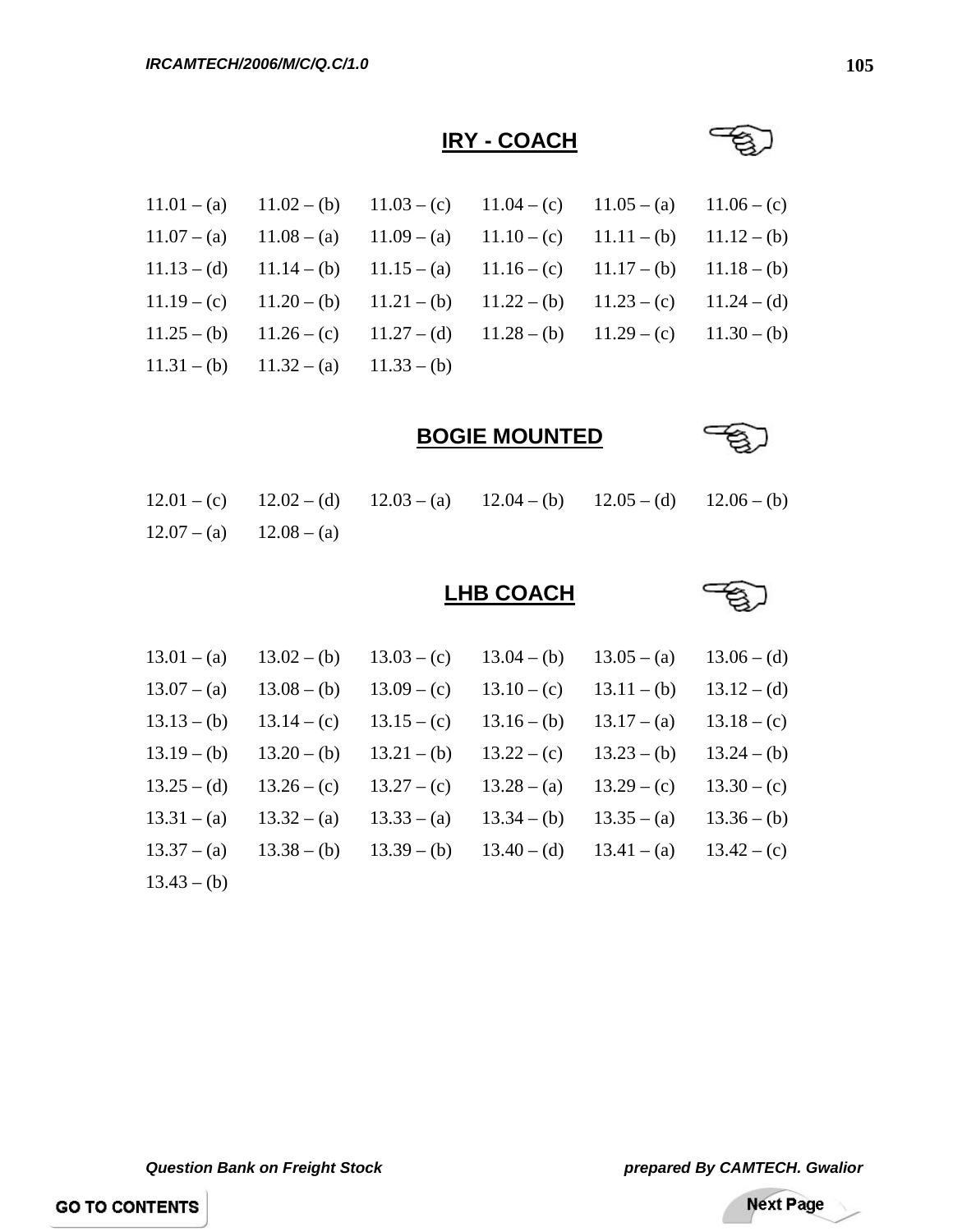# **Abbreviations:**



| 1.  | <b>ART</b>  | Accident and Tool Van or Relief Van                     |
|-----|-------------|---------------------------------------------------------|
| 2.  | AM          | <b>Adjustment Memo</b>                                  |
| 3.  | <b>AAC</b>  | <b>Annual Anticipated Consumption</b>                   |
| 4.  | ACS&PAF     | Accident Compensation Safety & Passenger Amenities Fund |
| 5.  | AAR         | American Association Of Rail Road                       |
| 6.  | AR          | Auxiliary Reservoir.                                    |
| 7.  | <b>ARME</b> | <b>Accident Relief and Medical Equipment</b>            |
| 8.  | BC          | Brake Cylinder.                                         |
| 9.  | <b>BPC</b>  | <b>Brake Power Certificate.</b>                         |
| 10. | <b>BP</b>   | Brake Pipe.                                             |
| 11. | <b>BMBS</b> | <b>Bogie Mounted Brake System</b>                       |
| 12. | <b>BMBC</b> | <b>Bogie Mounted Brake Cylinder</b>                     |
| 13. | <b>CLW</b>  | Chittranjan Locomotive Works.                           |
| 14. | C&W         | Carriage and Wagon.                                     |
| 15. | <b>CR</b>   | Control Reservoir.                                      |
| 16. | <b>CDD</b>  | <b>Compact Disk Drive</b>                               |
| 17. | <b>CRS</b>  | Commissioner of Railway Safety.                         |
| 18. | <b>CME</b>  | <b>Chief Mechanical Engineer</b>                        |
| 19. | <b>CRSE</b> | <b>Chief Rolling Stock Engineer</b>                     |

*Question Bank on Coaching stock Prepared by IRCAMTECH. Gwalior* 

Next Page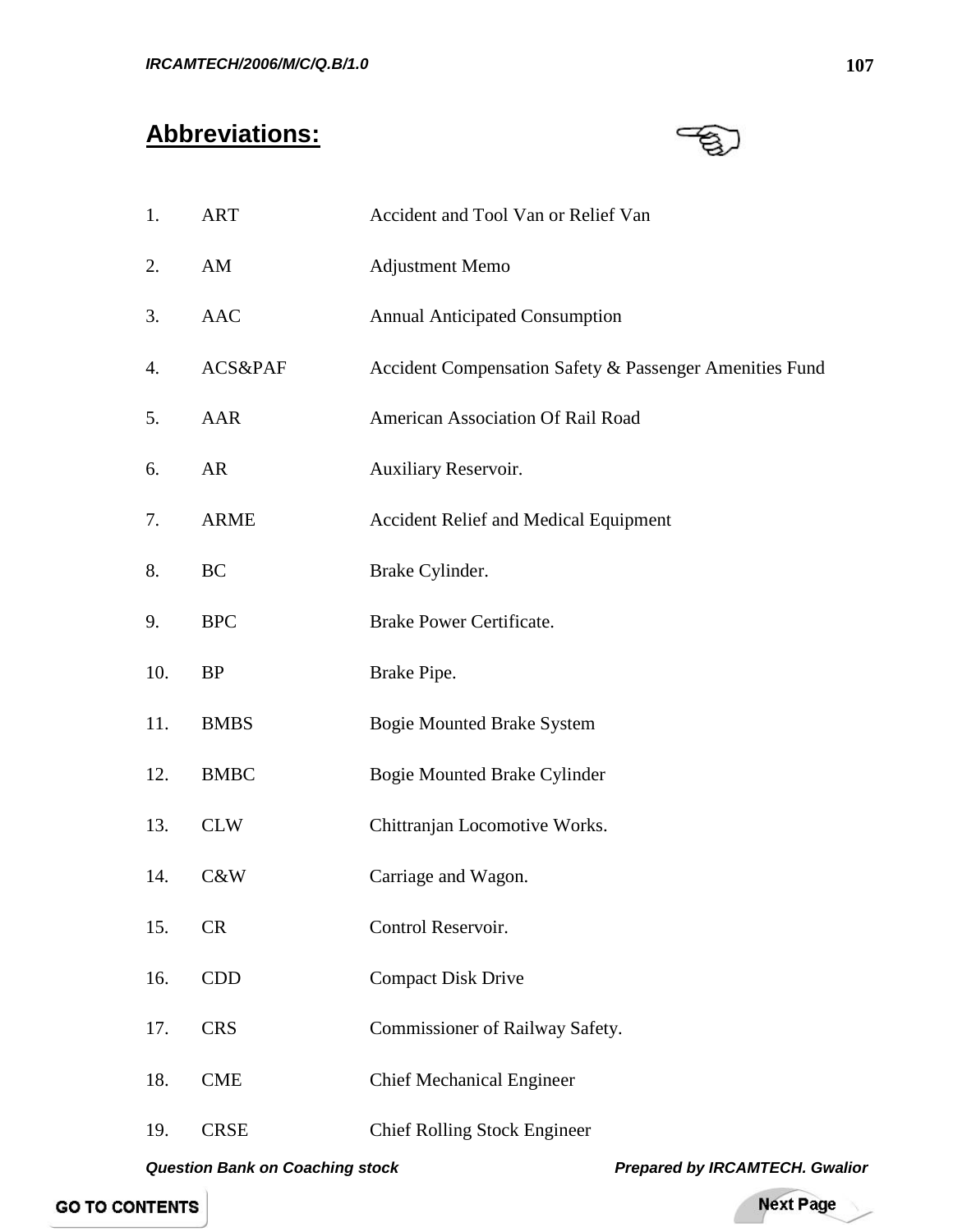| 20. | <b>CPB</b>     | <b>Common Pipe Bracket</b>                           |
|-----|----------------|------------------------------------------------------|
| 21. | <b>CAMETCH</b> | Center For Advanced Maintenance Technology.          |
| 22. | <b>CRB</b>     | Chairman Railway Board                               |
| 23. | <b>COFMOW</b>  | Central Organization for Modernization Of Workshops. |
| 24. | <b>CRIS</b>    | Central for Railway Information System.              |
| 25. | <b>CBC</b>     | Center Buffer Coupler.                               |
| 26. | <b>CTRB</b>    | <b>Cartridge Tapered Roller Bearing</b>              |
| 27. | <b>CT</b>      | <b>Tourist Car</b>                                   |
| 28. | <b>CTS</b>     | Tourist Car for 2 <sup>nd</sup> Class Passengers     |
| 29. | <b>CZACEN</b>  | Air Conditioned Chair Car with End on Generation     |
| 30. | DF             | Development Fund                                     |
| 31. | <b>DCRG</b>    | Death cum Retirement Gratuity                        |
| 32. | DGS&D          | Director General Of Supplies & Disposal              |
| 33. | <b>DRF</b>     | <b>Depreciation Reserve Fund</b>                     |
| 34. | <b>DCEG</b>    | Divisional Corporate Enterprise Group                |
| 35. | DV             | Distributor Valve                                    |
| 36. | D&A            | Discipline and Appeal Rules.                         |
| 37. | <b>DLW</b>     | <b>Diesel Locomotive Works</b>                       |
| 38. | <b>DMRC</b>    | Delhi Metro Rail Corporation Ltd                     |
| 39. | <b>DCW</b>     | <b>Diesel Component Factory</b>                      |
| 40. | <b>ERR</b>     | Four / Six Wheeler                                   |

*Question Bank on Coaching stock Prepared by IRCAMTECH. Gwalior* 

Next Page

 $\overline{\phantom{a}}$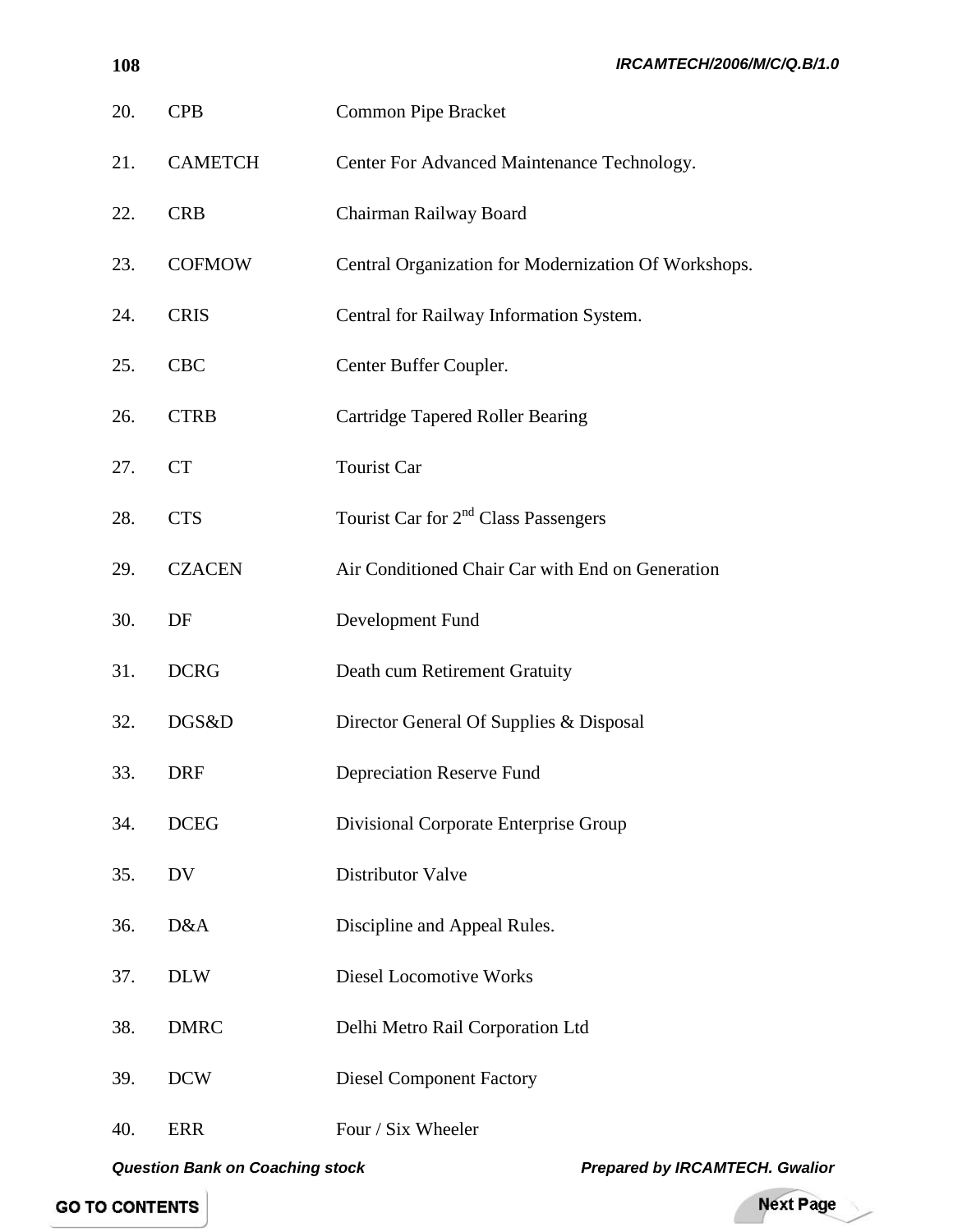| 41.                                                                             | <b>ERU</b>    | Four / Six Wheeler Self Propelled Tower Van                      |  |  |
|---------------------------------------------------------------------------------|---------------|------------------------------------------------------------------|--|--|
| 42.                                                                             | <b>ERM</b>    | <b>Emergency Recoupment Memo</b>                                 |  |  |
| 43.                                                                             | EM            | <b>Earnest Money</b>                                             |  |  |
| 44.                                                                             | <b>FCS</b>    | <b>First Class Coupe and Second Class</b>                        |  |  |
| 45.                                                                             | <b>FSCN</b>   | First cum Ii Class 3-Tier Sleeper                                |  |  |
| 46.                                                                             | <b>RRF</b>    | <b>Revenue Reserve Fund</b>                                      |  |  |
| 47.                                                                             | FP            | Feed Pipes.                                                      |  |  |
| 48.                                                                             | FO            | Furnace Oil                                                      |  |  |
| 49.                                                                             | <b>GS</b>     | Second Class Fitted With Self Generating Equipment               |  |  |
| 50.                                                                             | <b>GTKM</b>   | <b>Gross Tone Kilometer</b>                                      |  |  |
| 51.                                                                             | <b>GM</b>     | General Manager.                                                 |  |  |
| 52.                                                                             | HB            | <b>Hand Brake</b>                                                |  |  |
| 53.                                                                             | <b>HSD</b>    | <b>High Speed Diesel</b>                                         |  |  |
| 54.                                                                             | <b>HDD</b>    | Hard Disc Drives.                                                |  |  |
| 55.                                                                             | <b>IRCON</b>  | Indian Railway Construction Corporation Ltd.                     |  |  |
| 56.                                                                             | ICF           | Integral Coach Factory.                                          |  |  |
| 57.                                                                             | <b>IVRS</b>   | Interactive Voice Response System.                               |  |  |
| 58.                                                                             | <b>IRCA</b>   | Indian Railway Conference Association.                           |  |  |
| 59.                                                                             | <b>IRWO</b>   | Indian Railway Welfare Organization.                             |  |  |
| 60.                                                                             | <b>IRFC</b>   | Indian Railway Finances Corporation Ltd.                         |  |  |
| 61.                                                                             | <b>IRIMME</b> | Indian Railway Institute Of Mechanical & Electrical Engineering. |  |  |
| <b>Question Bank on Coaching stock</b><br><b>Prepared by IRCAMTECH. Gwalior</b> |               |                                                                  |  |  |

Next Page

-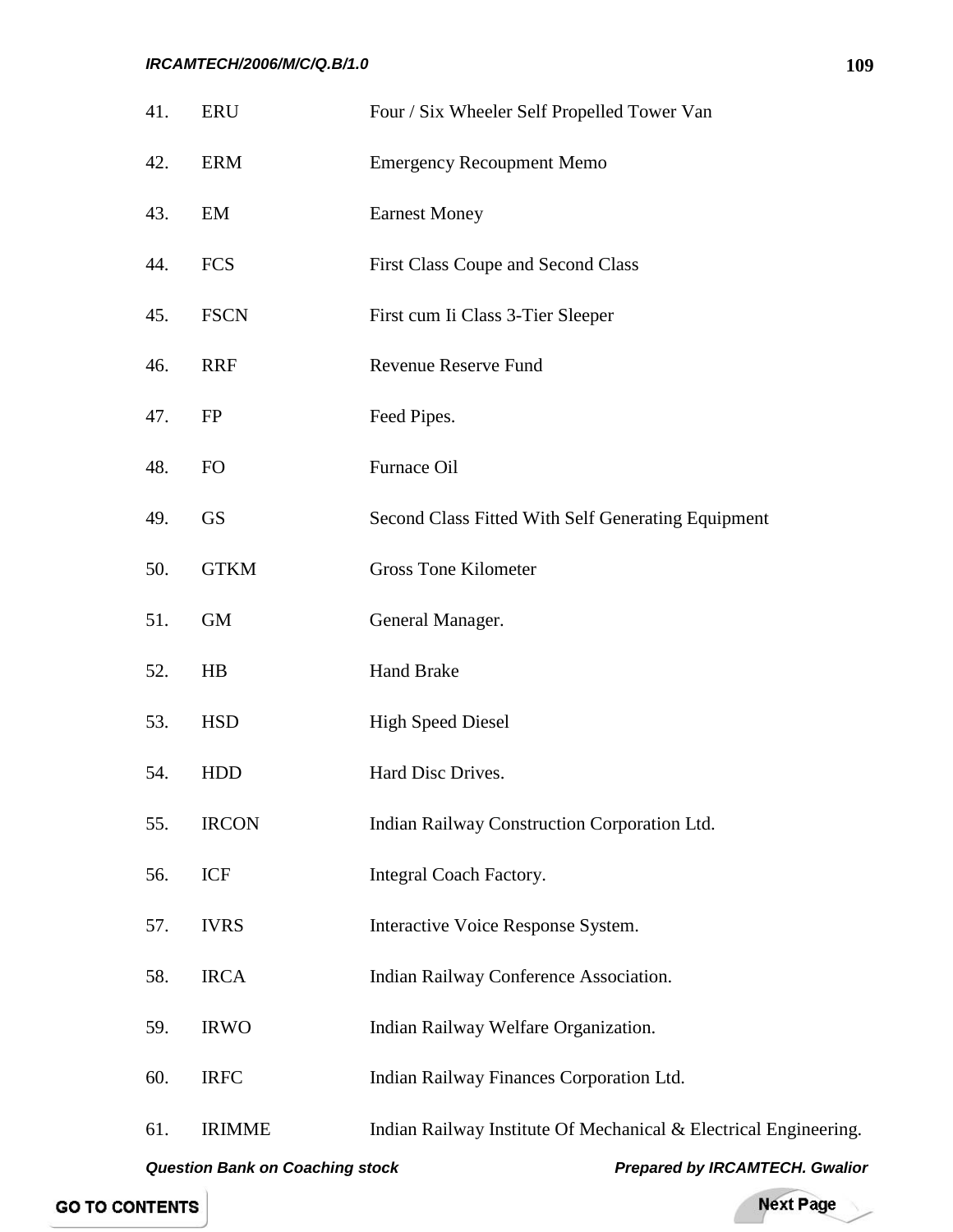| IRCAMTECH/2006/M/C/Q.B/1.0 |  |
|----------------------------|--|
|----------------------------|--|

| 62. | <b>JCM</b>   | Joint Consultative Machinery            |
|-----|--------------|-----------------------------------------|
| 63. | <b>KRC</b>   | Konkan Railway Corporation.             |
| 64. | <b>LHB</b>   | Link Hoffman Bosch                      |
| 65. | <b>LDO</b>   | <b>Light Diesel Oil</b>                 |
| 66. | LR           | Luggage with Brake Van                  |
| 67. | <b>NMG</b>   | New Modified Goods                      |
| 68. | ODC          | Over Dimensional Consignment.           |
| 69. | <b>OLWR</b>  | Open Line Works Revenue                 |
| 70. | <b>OHE</b>   | Over Head Equipment                     |
| 71. | <b>PRS</b>   | Full Bogie Postal Van                   |
| 72. | <b>POIS</b>  | Passenger operating Information System. |
| 73. | PAC          | Properietary Article Certificate        |
| 74. | <b>PEV</b>   | Passenger Emergency Valve               |
| 75. | <b>PEASD</b> | Passenger Emergency Alarm Signal Device |
| 76. | <b>PRS</b>   | Public Reservation System.              |
| 77. | <b>PAC</b>   | Passenger Account Committee             |
| 78. | <b>PNM</b>   | <b>Permanent Negotiion Machinery</b>    |
| 79. | <b>PLB</b>   | Productivity Linked Bonus               |
| 80. | PL No        | Price List No.                          |
| 81. | <b>PERT</b>  | Project Evaluation & Review Technique   |
| 82. | <b>PRS</b>   | <b>Passenger Reservation System</b>     |

*Question Bank on Coaching stock Prepared by IRCAMTECH. Gwalior* 

## **GO TO CONTENTS**

Next Page

-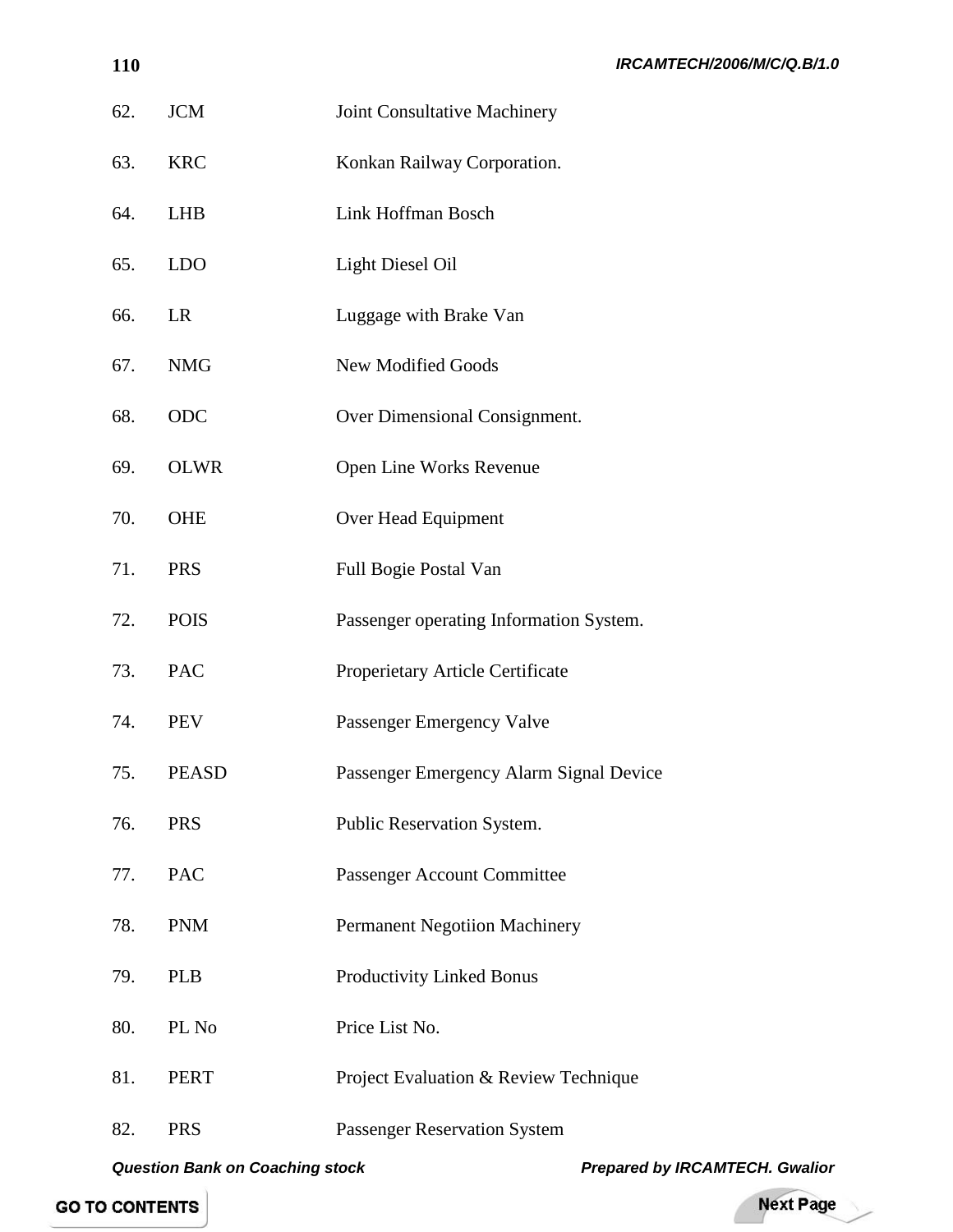#### *IRCAMTECH/2006/M/C/Q.B/1.0*

| 83.  | RA           | Inspection Carriage (Administrative)        |
|------|--------------|---------------------------------------------|
| 84.  | <b>RAAC</b>  | Air Conditioned Inspection Car              |
| 85.  | <b>RD</b>    | <b>Inspection Carriage (Subordinate)</b>    |
| 86.  | RE           | Instruction Van (Mobile Training Car)       |
| 87.  | RH           | Medical Van                                 |
| 88.  | <b>RHY</b>   | <b>Auxiliary Medical Van</b>                |
| 89.  | <b>RK</b>    | Dynamometer Car                             |
| 90.  | RN           | Generating Van                              |
| 91.  | <b>RS</b>    | Stores Van                                  |
| 92.  | <b>RT</b>    | Accident and Tool Van or Relief Van         |
| 93.  | <b>RTM</b>   | <b>Rail Transport Museum</b>                |
| 94.  | <b>RITES</b> | Rail India Technical & Economic service.    |
| 95.  | <b>RDSO</b>  | Research, Design and Standard Organization. |
| 96.  | <b>RWF</b>   | Rail Wheel Factory.                         |
| 97.  | <b>RSP</b>   | <b>Rolling Stock Programme</b>              |
| 98.  | <b>RCF</b>   | Rail Coach Factory.                         |
| 99.  | <b>RSC</b>   | Railway Staff College.                      |
| 100. | <b>RRB</b>   | Railway Recruitment Board.                  |
| 101. | RZ           | <b>Track Recording Car</b>                  |
| 102. | <b>SLR</b>   | Second Class Luggage and Brake Van          |
| 103. | <b>SMN</b>   | Power Car with Mid on Generation            |
|      |              |                                             |

Next Page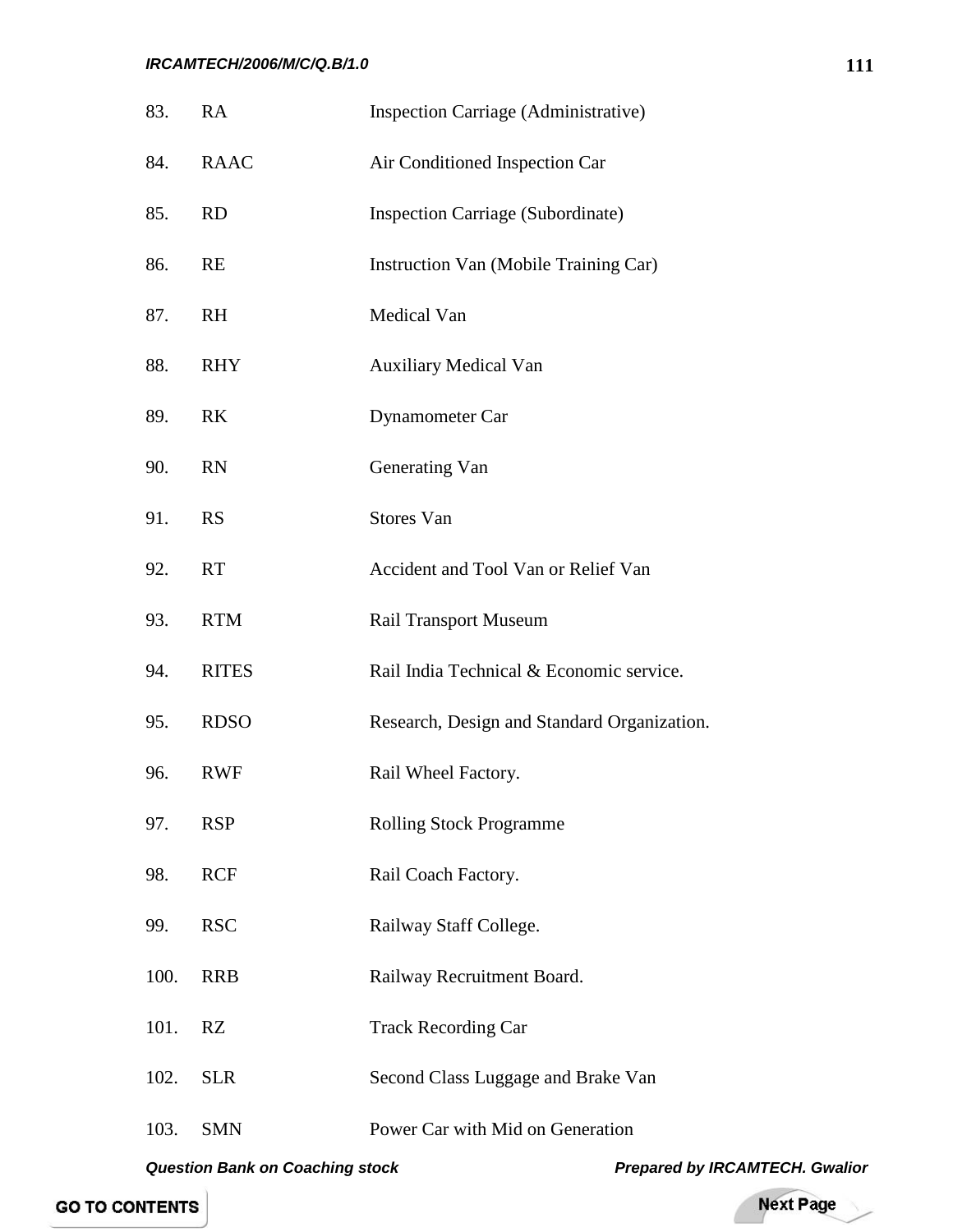| 104. | <b>SCTR</b>     | Single Car Test Rig                                           |
|------|-----------------|---------------------------------------------------------------|
| 105. | <b>SMF</b>      | Sealed Maintenance Free.                                      |
| 106. | <b>SAB</b>      | Slack Adjuster Barrel.                                        |
| 107. | <b>SPTM</b>     | Self Printing Ticketing Machine.                              |
| 108. | <b>TSL</b>      | Temporary Single Line Working                                 |
| 109. | <b>TIT</b>      | <b>Transfer Issue Ticket</b>                                  |
| 110. | <b>UMBS</b>     | <b>Undernframe Mounted Brake System</b>                       |
| 111. | <b>UMBC</b>     | Under Frame Mounted Brake Cylinder                            |
| 112. | <b>UTS</b>      | Unreserved Ticketing System.                                  |
| 113. | <b>UIC</b>      | Union of International De- Chemins De-Fer                     |
| 114. | <b>VP</b>       | Parcel Van                                                    |
| 115. | <b>VPC</b>      | Parcel Van Converted                                          |
| 116. | <b>WACCNEN</b>  | Vestibuled Ac 3-Tier With End-On-Generation                   |
| 117. | <b>WCB</b>      | <b>Vestibuled Pantry Car</b>                                  |
| 118. | <b>WSCZACEN</b> | Vestibuled Ac Chair Car With End-On-Generation                |
| 119. | <b>WCD</b>      | <b>Vestibuled Dining Car</b>                                  |
| 120. | <b>WCRAC</b>    | Vestibuled Air Conditioned Twin Car                           |
| 121. | <b>WCTAC</b>    | Vestibuled Air Conditioned Tourist Car                        |
| 122. | <b>WFACEN</b>   | Vestibuled Air Conditioned First Class With End on Generation |
| 123. | <b>WFC</b>      | <b>Vestibuled First Class</b>                                 |

*Question Bank on Coaching stock Prepared by IRCAMTECH. Gwalior Prepared by IRCAMTECH. Gwalior* 

Next Page

╱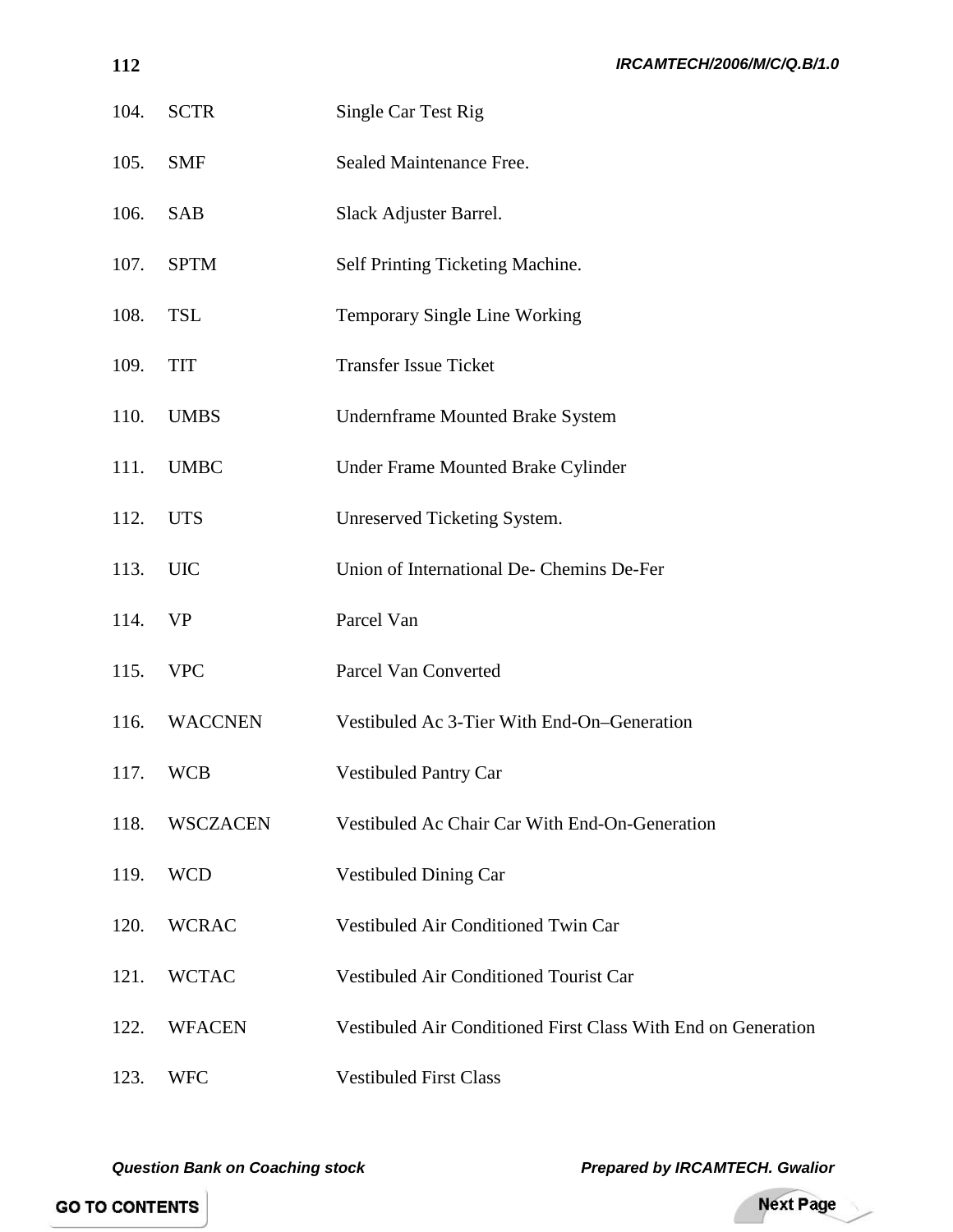| 124. | <b>WGACCN</b>  | Vestibuled Air Conditioned Three Tier with Self Generating<br><b>Electrical Equipment</b>  |
|------|----------------|--------------------------------------------------------------------------------------------|
| 125. | <b>WGACCW</b>  | Vestibuled Air Conditioned Two Tier with Self Generating<br><b>Electrical Equipment</b>    |
| 126. | <b>WACCWEN</b> | Vestibuled Air Conditioned Two Tier Sleeper with End on<br>Generation                      |
| 127. | <b>WGFAC</b>   | Vestibuled Air Conditioned First Class With Self Generating<br><b>Electrical Equipment</b> |
| 128. | <b>WGFACCW</b> | Vestibuled First Cum Ac 2-Tier Sleeper                                                     |
| 129. | WT             | Water Tight.                                                                               |
| 130. | WWP            | Worn Wheel Profile                                                                         |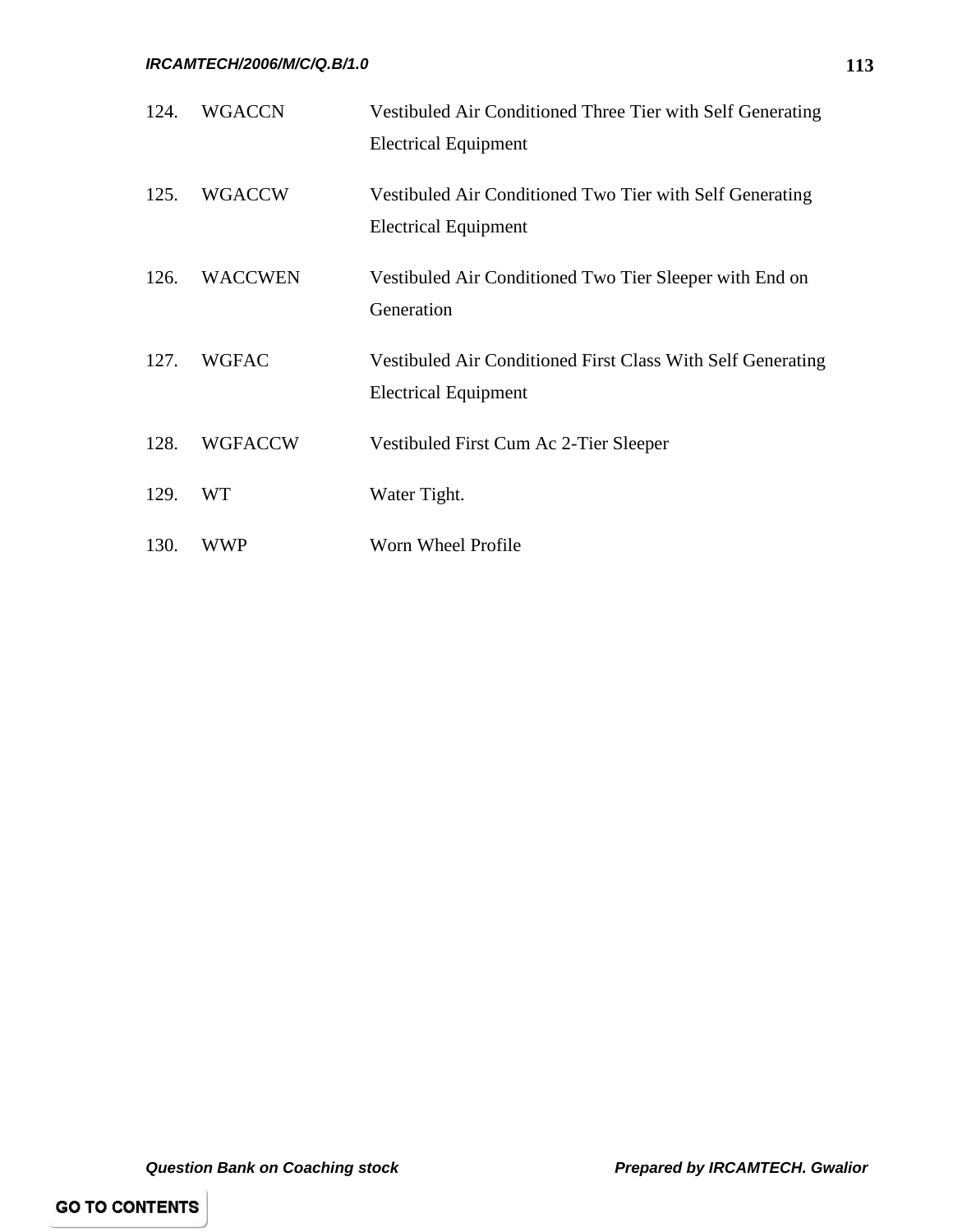#### *APPENDIX – I*

# **TEASTING PROCEDURE OF AIR BRAKE EQUIPMENT**

**1.0 GENERAL**: - To detect the possible failure at an early stage, it is necessary to test the complete coach and the equipment for found leakage.

The complete coach shall be tested on the test rig and the equipment shall be tested on the rack.

It is important to ensure that the entire test bench is pressure tight.

#### **1.1 LEAKAGE TEST :- BRAKE PIPE FEED PIPE**

- 1.1.1 Connect BP and FP of test coach to BP and FP of test ring keeping the other end of BP & FP on the test coach closed.
- 1.1.2 Charge BP at 5.0 Kg/cm<sup>2</sup> & FP at 6.0 Kg/ cm<sup>2</sup> for 5.0 minutes.
- 1.1.3 Close the test rig cock and watch the pressure drop for 3.0 minutes in the pressure gauges of BP & FP in the test rig.
- 1.1.4 The drop in pressure permissible is  $0.2 \text{ Kg/cm}^2$  in one minute.
- 1.1.5 joints/ connection to equipment shall be tested with soap water for ascertaining leakage and rectify the leak.

#### **1.2 APPLICATION AND RELEASE TEST**

- 1.2.1 Connect BP & FP of test coach with BP & FP of test rig keeping, BP & FP of the other end closed.
- 1.2.2 Charge BP & FP 5.0 $\pm$ 0.1Kg/cm<sup>2</sup> & 6.0 $\pm$ 0.1Kg/cm<sup>2</sup> respectively for 15 minutes and stabiles.
- 1.2.3 Make a pressure drop of 0.4 Kg/cm<sup>2</sup> in 6 seconds for sensitivity test & 3.5 Kg/cm<sup>2</sup> & 0.0 Kg/cm<sup>2</sup> for service and emergency application respectively.
- 1.2.4 Ensure that all the brake blocks are on applied position with the piston travel of 50 to 100 mm.
- 1.2.5 Charge the system again with  $5.0 \text{ Kg/cm}^2$  it should be observed that piston return to its original position & brakes released.

*Question Bank on Coaching stock Prepared by IRCAMTECH. Gwalior*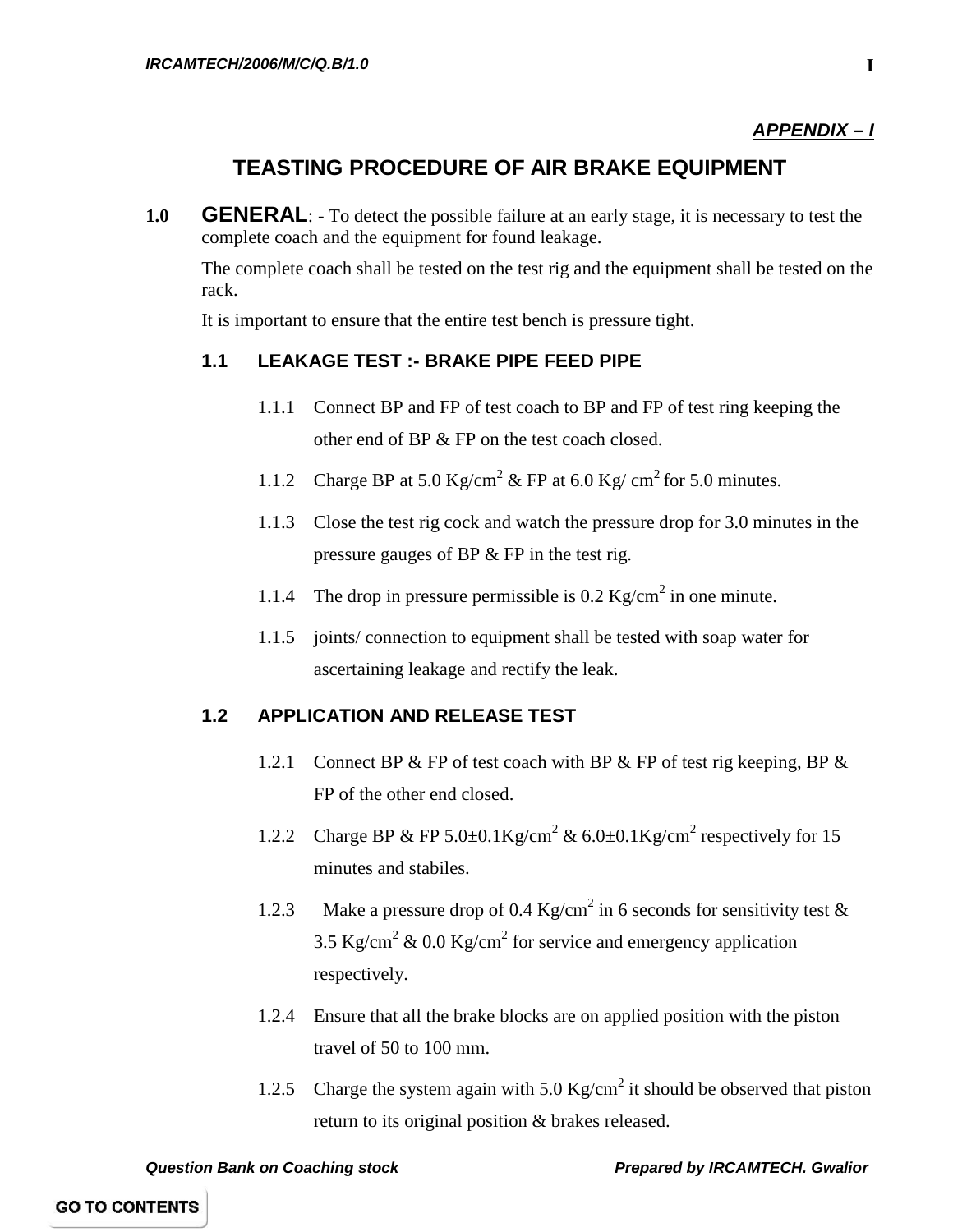1.2.6 In all the above test, the control dimension 'A' shall be dept as 22+4/ -0 mm.

### **2.0 PASSENGER EMERGENCY VALVE TESTS**

- 2.1 BP is to be fully charged with 5.0  $\text{Kg/cm}^2$ .
- 2.2 Alarm chain to be pulled from inside the coach.

#### **2.3 OBSERVE**

- 2.3.1 alarm disc situated on the end wall rotates
- 2.3.2 Air from BP exhausted to atmosphere through alarm valve situated on the under frame with hissing sound.
- 2.3.3 Brake blocks in applied position.
- 2.4 Reset the alarm signal disc with the help of resetting key.

#### **3.0 GUARD'S EMERGENCY VALVE TEST**

- 3.1 BP &FP are to be fully charged.
- 3.2 Operate guard's valve handle.

#### 3.3 **OBSERVE**

- 3.3.1 Air from BP exhausted to atmosphere though alarm valve situated on the under frame with hissing sound.
- 3.3.2 Brake applied depending on exhaust of air.
- 3.3.3 The function of BP gauge to be watched that is the quantum of pressure drop indicated in the gauge.
- 3.4 reserve the handle to stop the exhaust of air
- 3.5 Ensure smooth operation of the handle.
- 3.6 Create a drop in pressure in feed pipe watch the performance of the FP gauge that is the quantum of pressure drop indicated in the gauge.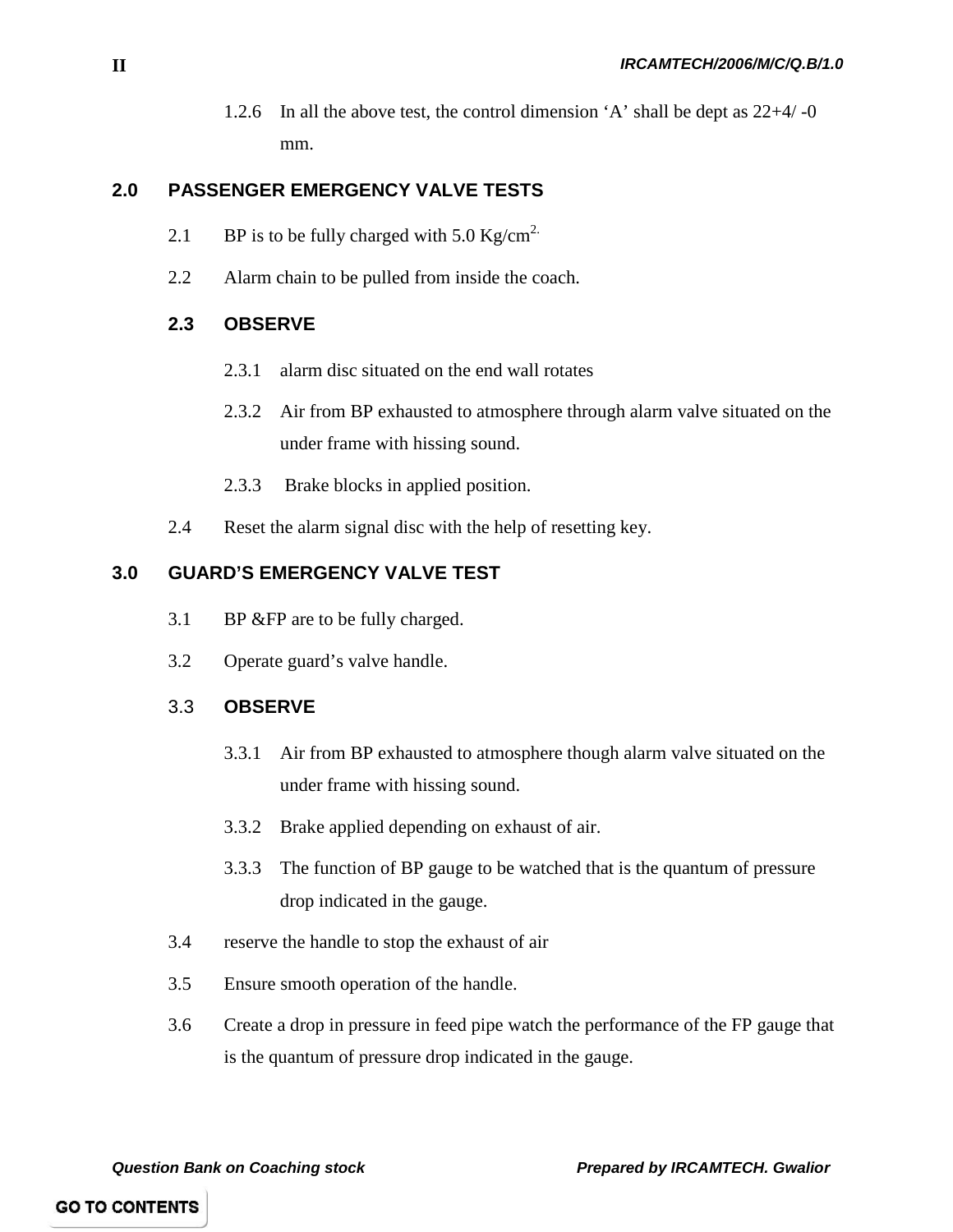#### *APPENDIX – II*

## **TRIP SCHEDULE OF AIR BRAKE SYSTEM**

- **1.0** The following tests are to be conducted in every round the trip of the rake
	- (i) A Visual inspection shall be carried out to check for any damage on brake or feed pipe, hose coupling etc. the suspension brackets for air brake equipment's and antipilferage device provided shall also be cheeked at this time of any defects(s) is/are noticed the same be attended.
	- (ii) Leakage test for brake pipe and feed pipe and it's connecting pipes to equipment.
	- (iii) Service application and release test.
- **2.0** The test mentioned at (ii) & (iii) above can be done simultaneously. following is the procedure –
	- (i) Connect the brake pipe and feed pipe of test rig to the brake pipe and feed pipe of first coach of the rake through hose coupling.
	- (ii) Charge the system with compressed air to the full pressure of 5.0  $\text{Kg/cm}^2$  for brake pipe and  $6.0 \text{ Kg/cm}^2$  for feed pipe and stabilizer for 2 minutes.
	- (iii) Cut off, the supply of compressed air by inperting isolating cock for brake pipe and feed pipe of the test rig.
	- (iv) Watch the drip in pressure due to leak in the pressure gauge of the test rig for 3 minutes and record the drip in pressure.
	- (v) The drip in pressure due to leakage more then  $0.2 \text{ Kg/cm}^2$  per minutes indicate that there is leakage in the system.
	- (vi) If there is leakage in the system, then the coach should be carefully examines and clearly identified for leakage with the help of soap water or hissing sound etc. and must be rectified.
	- (vii) After attending the leakage, charged the system to the required pressure. open cock of brake pipe and feed pipe of rig and make a service application by reducing the brake pipe pressure by 1.5  $\text{Kg/cm}^2$ .

*Question Bank on Coaching stock Prepared by IRCAMTECH. Gwalior*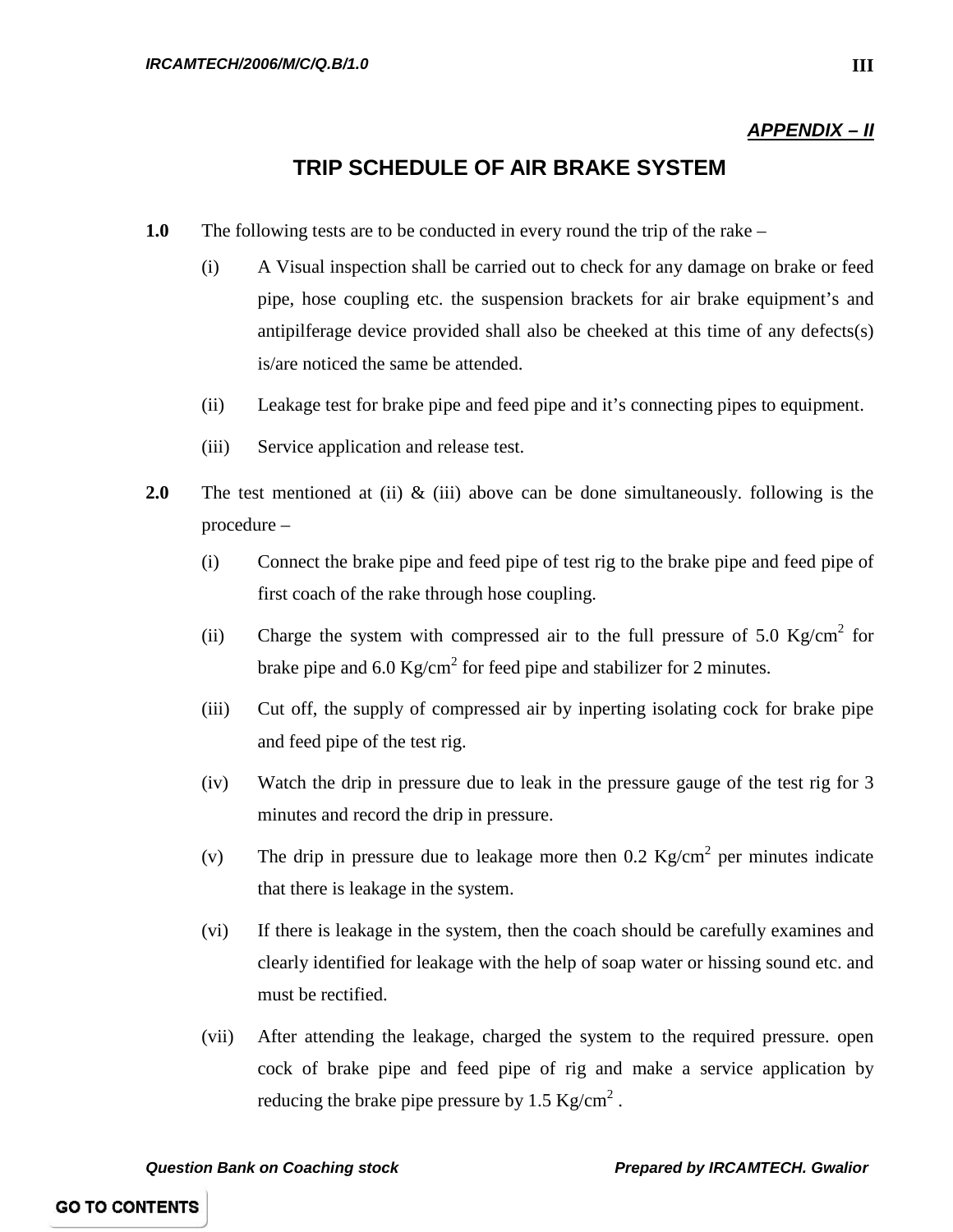- (viii) Simultaneously the piston strokes of the brake cylinder of the entire rake shall be checked. The piston should be in applied position. The piston strokes shall be recorded.
- (ix) After the above test, release the brakes by recharging the brake pipe to 5.0 Kg/cm<sup>2</sup>
- (x) After releasing the brakes, it should be ensured that piston of all the brake cylinders returned back to release position and brakes are in fully released condition.
- (xi) In case, any defect is noticed the defective components may be rectified or replaced.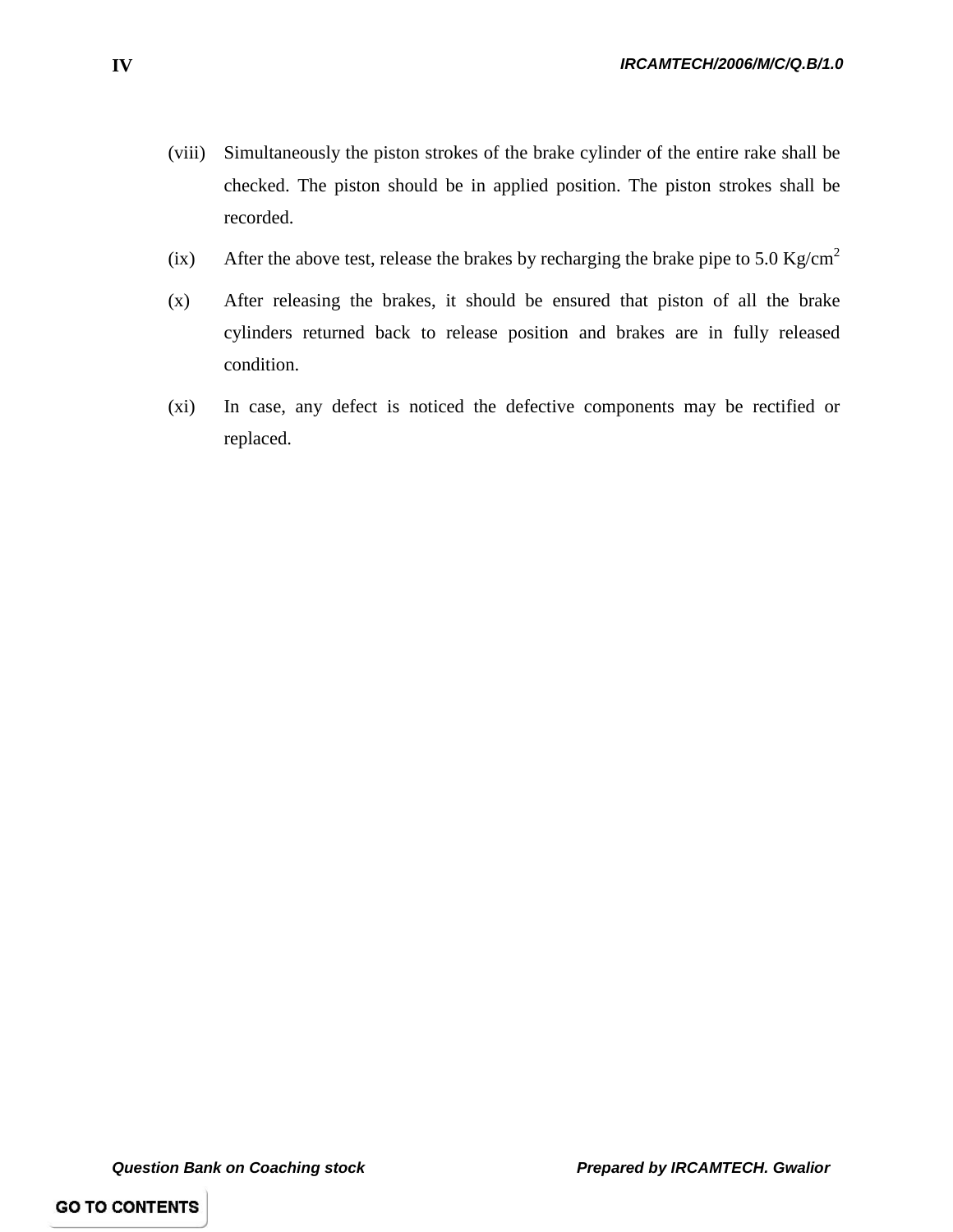#### *APPENDIX – III*

# **ONE/TWO MONTHLY SCHEDULE OF AIR BRAKE SYSTEM**

These tests are to be conducted on the rake in every month/ alternate month.

| A. Manual release test      |                 |
|-----------------------------|-----------------|
| <b>B.</b> Micro switch test | Every month     |
| C. Guard van valve test     |                 |
| D. Alarm chain pull test    | Alternate month |

#### **TEST PROCEDURE: -**

#### **1.0 Guard's van valve test**

- 1.1 Charge the system with 5.0 Kg/cm<sup>2</sup> in BP (brake pipe) and 6.0 FP Kg/cm<sup>2</sup> (feed pipe).
- 1.2 Record the pressure in guard's pressure gauge.
- 1.3 Watch the pressure in the guard's van valve and see that this should not exceed 0.2 Kg/cm<sup>2</sup> of the pressure in the test rig/loco. Rectify the leakage if exists.
- 1.4 Operate the handle of the guard's van valve and ensure its smooth working.
- 1.5 Watch the exhaust of air though the vent of the guard's van valve by hissing sound.
- 1.6 Watch the movement of the brake cylinder piston of this coach.
- 1.7 All the brake vans of the rake should be tested individually.

## **2.0 Alarm chain pull test**

- 2.1 Charge the brake pipe with 5.0  $\text{Kg/cm}^2$  and 6.0  $\text{Kg/cm}^2$  feed pipe.
- 2.2 Pull alarms chain one at a time.
- 2.3 Check the working of emergency alarm signal equipment (Pilot valve) fitted on the end wall and passenger emergency valve fitted in the under frame of the coach. Hissing sound should come from these equipment due to exhaust of air.

*Question Bank on Coaching stock Prepared by IRCAMTECH. Gwalior*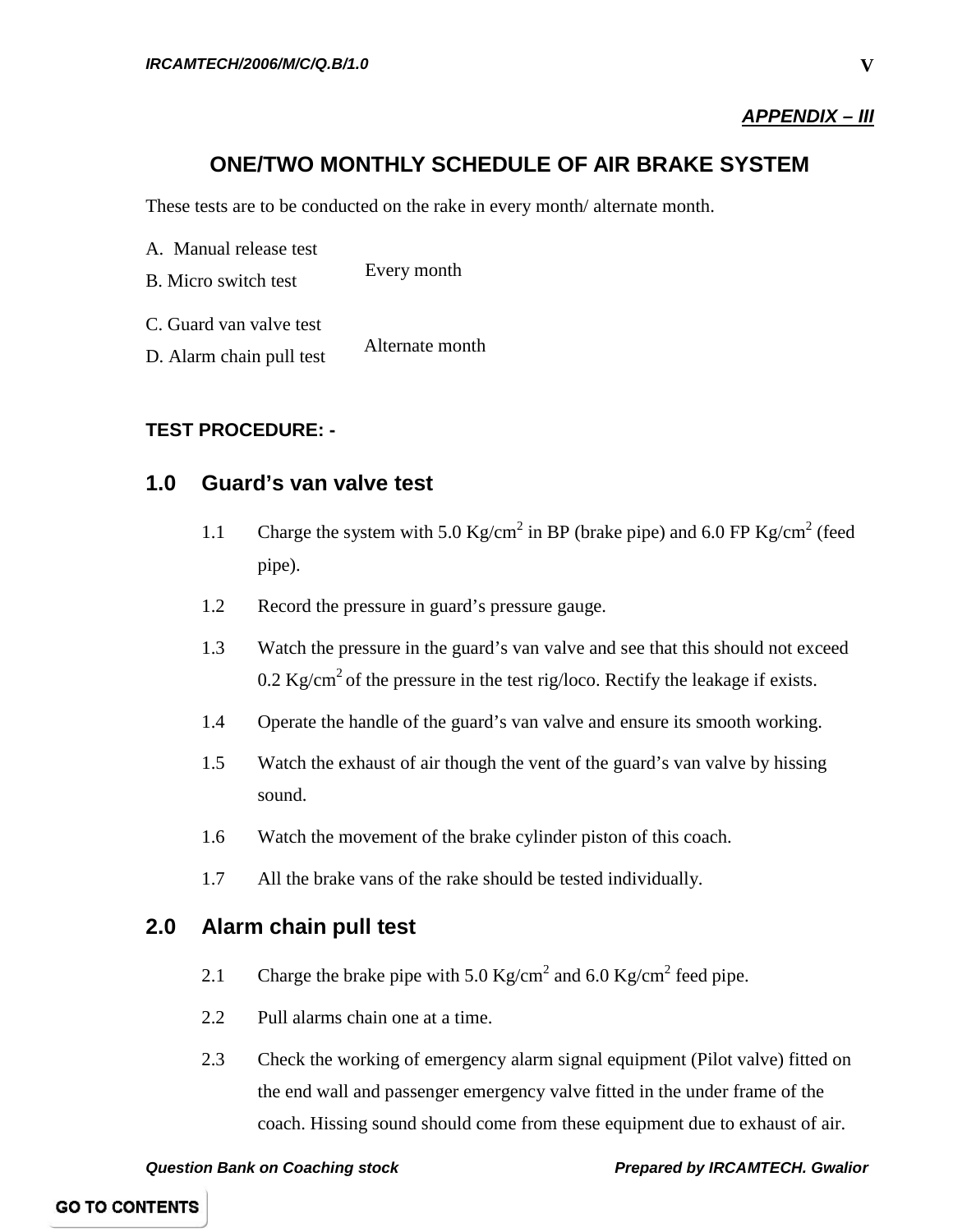- 2.4 Check the movement of brake cylinder piston of the coach.
- 2.5 Reset the disc of pilot valve with help of key
- 2.6 After the resetting with the help of key, the exhaust of air from pilot valve and actuating valve should stop. if it dose not stop the passenger emergency valve should be opened, cleaned for dust and refitted or the same be replaced by a new valve.
- 2.7 The above tests are to be done for each coach of the rake.

## **3.0 Manual brake release test**

- 3.1 Charge the brake pipe and feed pipe with 5.0 Kg/cm<sup>2</sup> and 6.0 Kg/cm<sup>2</sup> respectively.
- 3.2 Simulate emergency brake application by reducing the BP pressure to 0.0 Kg/cm<sup>2</sup>.
- 3.3 Pull the release lever fitted below the distributor valve with a kick.
- 3.4 Watch the exhaust of air through the vent of the distributor valve.
- 3.5 Watch the brake cylinder piston returning back to the release position.
- 3.6 Manual release test should be done to every coach of the rake.

#### **4.0 Micro switch**

- 4.1 Micro switch provided in passenger emergency valve may be attended periodically by electrical Dept. to ensure its smooth working.
- 4.2 The audio-visual indication provided in guard's compartment and red light indicator provided outside of each coach shall also periodically attended by electric Department for its satisfactory working.

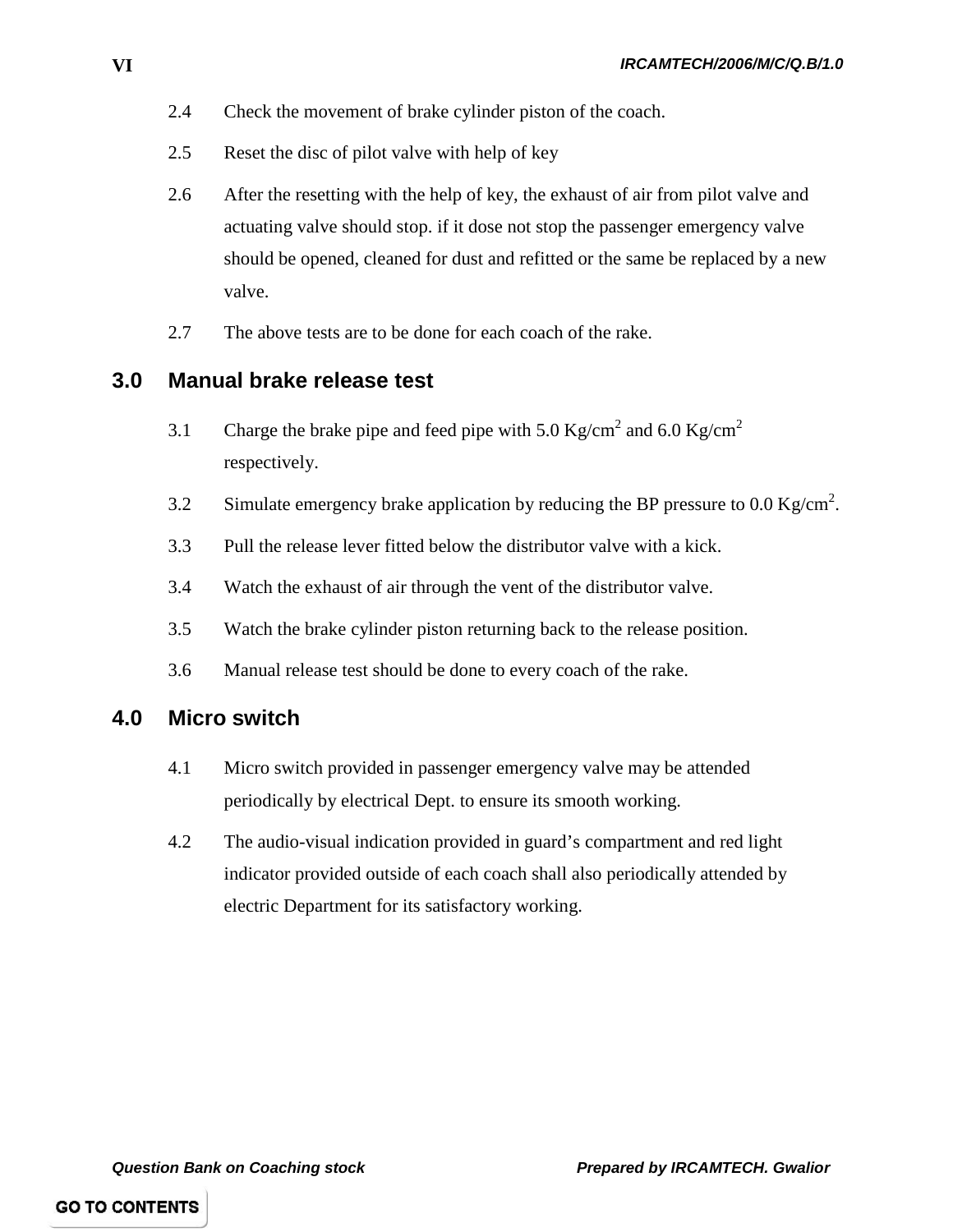# **TESTING PARAMETERS FOR AC COACHES (RCF DRAWING NO. AW90017)**

| Typ<br>e of<br>coac<br>$\mathbf h$                         | Tare<br>weigh<br>t of<br>coach | Norm<br>al pay<br>load | Tot<br>al<br>pay<br>loa<br>d | Test load<br>per bogie |                        | <b>Bogie</b><br>frame<br>bolster<br>clearance |          | clearance   | Body bogie       |               | Axle box spring<br>height |                                   |                       | <b>Bolster</b><br>spring<br>height |                                   | Crown<br>clearance      |                  | <b>Bogie</b><br>bolster<br>height |               |                                          | <b>Buffer</b><br>height                 |
|------------------------------------------------------------|--------------------------------|------------------------|------------------------------|------------------------|------------------------|-----------------------------------------------|----------|-------------|------------------|---------------|---------------------------|-----------------------------------|-----------------------|------------------------------------|-----------------------------------|-------------------------|------------------|-----------------------------------|---------------|------------------------------------------|-----------------------------------------|
| AC                                                         | In tonnes                      | In tonnes              | In tonnes                    | Und<br>er<br>tare      | Und<br>er<br>Gros<br>S | $\mathsf{C}$                                  |          | $\mathbf D$ |                  |               | $\mathbf G$               | CR                                |                       | H                                  | CR                                | $\overline{\mathbf{X}}$ |                  | $\overline{Y}$                    |               |                                          | Z                                       |
|                                                            |                                |                        |                              | tonne<br>$\mathbf{H}$  | tonne<br>$\mathbf{H}$  | Tare                                          | Gros     | Tare        | Gros<br>$\infty$ | Tare          | Gros<br>$\Omega$          | #                                 | $\operatorname{Tare}$ | Gros                               | $\ast$                            | $\operatorname{Tare}$   | Gros             | Tare                              | Gros          | $\operatorname{Tare}$                    | Gros                                    |
| $\mathbf{A}\mathbf{C}$<br>CW<br>(EO<br>$\mathrm{G}$        | 44.8                           | 3.68                   | 3.68                         | 16.2                   | 18.04                  | 40±5                                          | $50\pm5$ | 70±3        | $60\pm3$         | $286^{+5/4}$  | $278^{+6/4}$              | 4                                 | $312^{+5/4}$          | $302^{+7/-5}$                      | $\overleftrightarrow{\mathbf{z}}$ | $28 + 3$                | 20 <sub>±3</sub> | 646±5                             | $628^{+8/-5}$ | $1104^{+0/-10}$                          | $1086^{\mathrm {+8/-5}}$                |
| $\mathbf{A}\mathbf{C}$<br>CW<br>(SG)                       | 49.1                           | 3.68                   | 3.68                         | 18.35                  | 20.19                  | 40 <sup>+5</sup>                              | 50±5     | $70\pm3$    | $60\pm3$         | $276^{+5/4}$  | $268^{+6/4}$              | $\overline{1}$                    | $301^{+6/4}$          | $291^{+7/4}$                       | $\sigma$                          | $30\pm3$                | $22 + 3$         | 646±5                             | $628^{+8/-5}$ | $1104^{+0/-}$                            | $1086^{+8/-}$                           |
| $\mathbf{A}\mathbf{C}$<br><b>CN</b><br>(EO<br>$\mathrm{G}$ | 48.3                           | 5.12                   | 5.12                         | 17.95                  | 20.51                  | 40±5                                          | 54±5     | $70\pm3$    | 56±3             | $278^{+6/4}$  | $266^{+7/4}$              | 12                                | $303^{+6/4}$          | $289^{+7/4}$                       | $\overline{ }$                    | $34 + 3$                | $22 + 3$         | 646±5                             | $620^{+8/-5}$ | $1104^{+0/-10}$                          | $1078^{\mathrm {+8/ \mathrm {\cdot}5}}$ |
| $\mathbf{A}\mathbf{C}$<br><b>CN</b><br>(SG)                | 52.53                          | 5.12                   | 5.12                         | 20.07                  | 22.63                  | 40±5                                          | $53\pm5$ | 70±3        | 57±3             | $268^{+7/4}$  | $256^{+7/-5}$             | 22                                | $291^{+7/4}$          | $278^{+7/-5}$                      | $\overline{19}$                   | $35\pm3$                | $23 + 3$         | 646±5                             | $621^{+8/-5}$ | $1104^{+0/-}$                            | $1079^{+8/-}$                           |
| AC<br>CZ<br>(EO<br>$\mathrm{G}$                            | 43.1                           | 5.36                   | 5.36                         | 5.35                   | 18.03                  | 40±5                                          | 54±5     | 70±3        | $56\pm3$         | $290^{+6/-3}$ | $278^{+6/4}$              | $\overleftrightarrow{\mathbf{z}}$ | $316^{+6/-3}$         | $302^{+6/4}$                       | $\overline{z}$                    | $32 + 3$                | 20 <sub>±3</sub> | 646±5                             | $620^{+8/-5}$ | $\underline{110}4^{+0^\prime\text{-}10}$ | $1078^{+8/-5}$                          |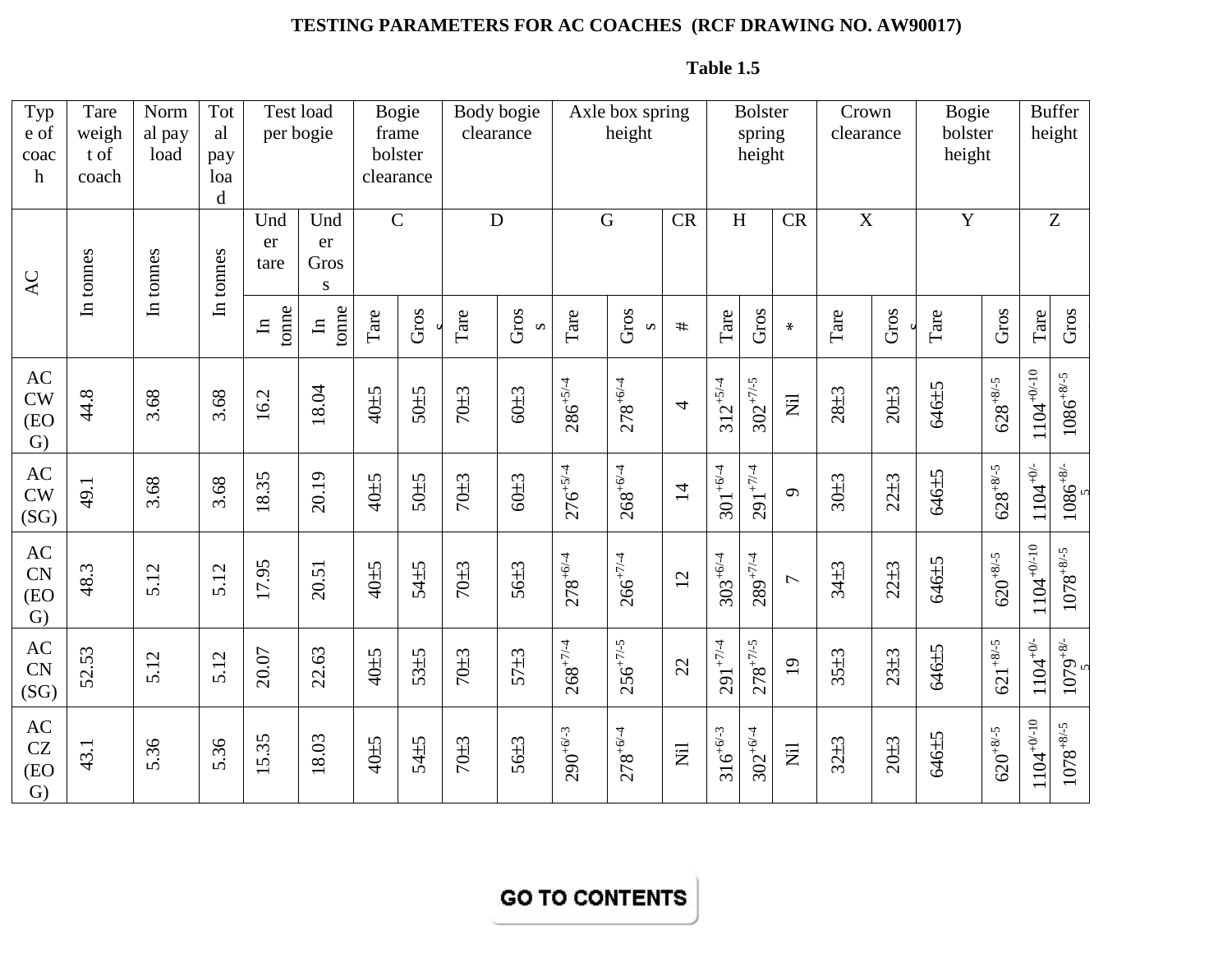| Typ<br>e of<br>coac<br>$\boldsymbol{\mathrm{h}}$   | Tare<br>weigh<br>t of<br>coach | Nor<br>mal<br>pay<br>load | Tot<br>al<br>pay<br>loa<br>$\mathbf d$ |                               | Test load<br>per bogie         | <b>Bogie</b><br>frame<br>bolster<br>clearance |          |                  | Body bogie<br>clearance |               | Axle box spring<br>height |                                   |               | <b>Bolster</b><br>spring<br>height |                                   | Crown<br>clearance |                  | Bogie bolster<br>height |                     |                                      | Coupler<br>height         |
|----------------------------------------------------|--------------------------------|---------------------------|----------------------------------------|-------------------------------|--------------------------------|-----------------------------------------------|----------|------------------|-------------------------|---------------|---------------------------|-----------------------------------|---------------|------------------------------------|-----------------------------------|--------------------|------------------|-------------------------|---------------------|--------------------------------------|---------------------------|
| $\mathsf{AC}$                                      | In tonnes                      | In tonnes                 | In tonnes                              | Und<br>er<br>tare             | Und<br>er<br>Gros<br>${\bf S}$ | $\overline{C}$                                |          |                  | ${\bf D}$               |               | $\overline{G}$            | <b>CR</b>                         |               | H                                  | <b>CR</b>                         | $\overline{X}$     |                  | $\overline{Y}$          |                     |                                      | $\overline{Z}$            |
|                                                    |                                |                           |                                        | $\frac{1}{2}$<br>$\mathbf{u}$ | tonn<br>$\mathbf{H}$           | Tare                                          | Gros     | Tare             | Gros                    | Tare          | Gros<br>$\infty$          | $\#$                              | Tare          | Gros                               | $\star$                           | Tare               | Gros             | Tare                    | Gros<br>$\mathbf 2$ | Tare                                 | Gros                      |
| AC<br>CZ<br>(SG)                                   | 46.83                          | 5.84                      | 5.84                                   | 17.22                         | 20.14                          | 40±5                                          | $56\pm5$ | $70\pm3$         | 54±3                    | $281^{+6/4}$  | $268^{+6/4}$              | $\sigma$                          | $307 + 5/4$   | $291^{+7/4}$                       | $\tilde{\epsilon}$                | $35 + 3$           | $22 + 3$         | 646±5                   | $617^{+8/-5}$       | $1104^{+0/-}$                        | $\frac{1075^{+8/-}}{5}$   |
| <b>FAC</b><br>Z<br>(EO<br>$\mathcal{G}$            | 42.6                           | 3.68                      | 3.68                                   | 15.10                         | 16.94                          | 40±5                                          | 50±5     | $70\pm3$         | $60\pm3$                | $291^{+5/-3}$ | $283^{+6/4}$              | $\overleftrightarrow{\mathbf{Z}}$ | $318^{+5/-3}$ | $308^{+5/4}$                       | $\overleftrightarrow{\mathbf{Z}}$ | $27 + 3$           | 19 <sub>±3</sub> | 646±5                   | $628^{+8/-5}$       | $1104^{\mathrm{+0\prime\text{-}10}}$ | $1086^{\mathrm {+8/-5}}$  |
| <b>RA</b><br>(NO<br>$\mathbf N$<br>AC)             | 41.3                           | 1.20                      | 1.20                                   | 14.45                         | 14.05                          | 40±5                                          | 44±5     | $70\pm3$         | 66±3                    | $279^{+5/-3}$ | $276^{+6/4}$              | $\Box$                            | $298^{+5/-3}$ | $294^{+5/4}$                       | 17                                | $20\pm3$           | $17+3$           | 646±5                   | $640^{+8/-5}$       | $1104^{+0/-10}$                      | $1098^{+8/-5}$            |
| <b>VP</b><br>(HI<br><b>GH</b><br>CAP<br>ACI<br>TY) | 32                             | 23                        | 23                                     | 9.8                           | 21.3                           | 40±5                                          | 81±5     | $70\pm3$         | $29 + 3$                | $287^{+5/-3}$ | $262^{+6/4}$              | $\mathfrak{S}$                    | $310^{+5/-3}$ | $269^{+5/4}$                       | $\overleftrightarrow{\mathbf{Z}}$ | $36\pm3$           | $11\pm3$         | 646±5                   | $580^{+8/-5}$       | $1104^{\mathrm{+0/-10}}$             | $1038^{8\prime\text{-}5}$ |
| <b>IRQ</b><br>AC<br>CN<br>(SG)                     | 41.3                           | 5.12                      | 5.12                                   | 19.45                         | 22.01                          | 40±5                                          | 54±5     | 70 <sub>±3</sub> | 56±3                    | $271^{+7/4}$  | $259^{+7/-5}$             | 19                                | $295^{+7/4}$  | $281^{+7/-5}$                      | 15                                | $35 + 3$           | $23 + 3$         | 646±5                   | $620^{+8/-5}$       | $1104^{\mathrm{+0\prime\text{-}10}}$ | $1079^{+8/-5}$            |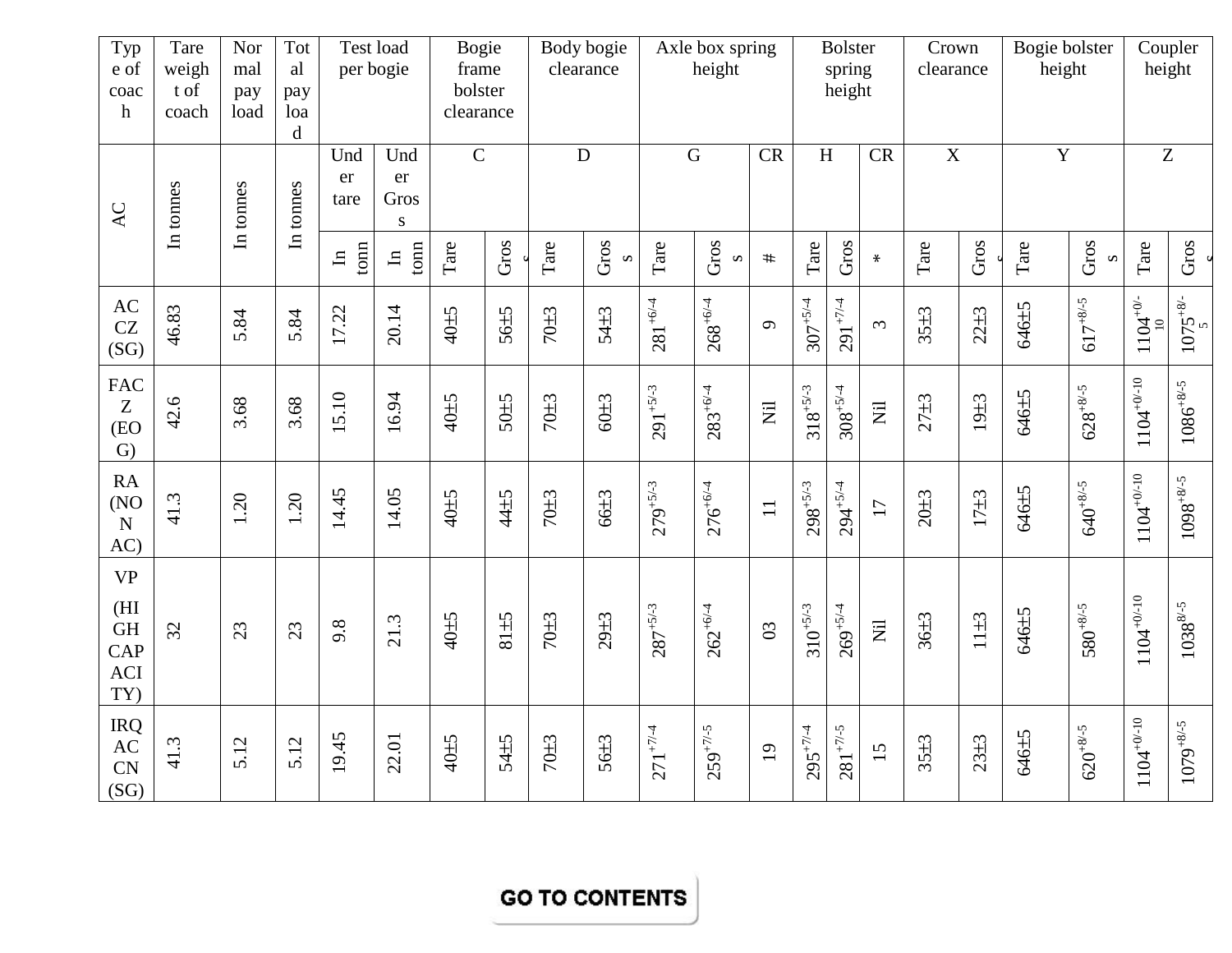| RA<br>AC | ◡<br>$\circ$<br><b>In</b><br>╼ | ∽<br>$\check{ }$<br>$\sim$<br>$\overline{\phantom{0}}$ | ∽<br>$\check{ }$<br>$\sim$<br>$\overline{\phantom{0}}$ | $\overline{\phantom{0}}$<br>$\overline{\phantom{0}}$ | -<br>$\overline{\phantom{0}}$<br>$\overline{\phantom{0}}$ | $\mathbf{r}$<br>-<br>-<br>∽<br>- | $\Omega$<br>$\sim$<br>. . | $\sim$<br>-<br>∽ | $\infty$<br><b>11</b><br>۱Ò | $\sim$<br>$\infty$<br>$\sim$ | თ<br>∼<br>$\sim$ | $\infty$ | v<br>∼<br>⌒<br>$\approx$ | n,<br><b>Selection</b><br>$\,$<br>∽<br>$\breve{\sigma}$ | $\sim$ | $\sim$<br>$\sim$<br>$\sim$ | $\sim$<br>ᡡ<br>$\overline{\phantom{0}}$ | $\sqrt{ }$<br>≌<br>$\circ$ | $\sqrt{2}$<br>∞<br>∽<br>$\check{ }$<br>$\overline{\phantom{0}}$<br>╰ | $\Delta$<br>$\check{ }$<br>$\overline{\phantom{0}}$<br>$\overline{\phantom{0}}$ | $\sim$<br>w<br>$\infty$<br>െ<br>∽<br>∽<br>$\overline{\phantom{0}}$ |
|----------|--------------------------------|--------------------------------------------------------|--------------------------------------------------------|------------------------------------------------------|-----------------------------------------------------------|----------------------------------|---------------------------|------------------|-----------------------------|------------------------------|------------------|----------|--------------------------|---------------------------------------------------------|--------|----------------------------|-----------------------------------------|----------------------------|----------------------------------------------------------------------|---------------------------------------------------------------------------------|--------------------------------------------------------------------|
|----------|--------------------------------|--------------------------------------------------------|--------------------------------------------------------|------------------------------------------------------|-----------------------------------------------------------|----------------------------------|---------------------------|------------------|-----------------------------|------------------------------|------------------|----------|--------------------------|---------------------------------------------------------|--------|----------------------------|-----------------------------------------|----------------------------|----------------------------------------------------------------------|---------------------------------------------------------------------------------|--------------------------------------------------------------------|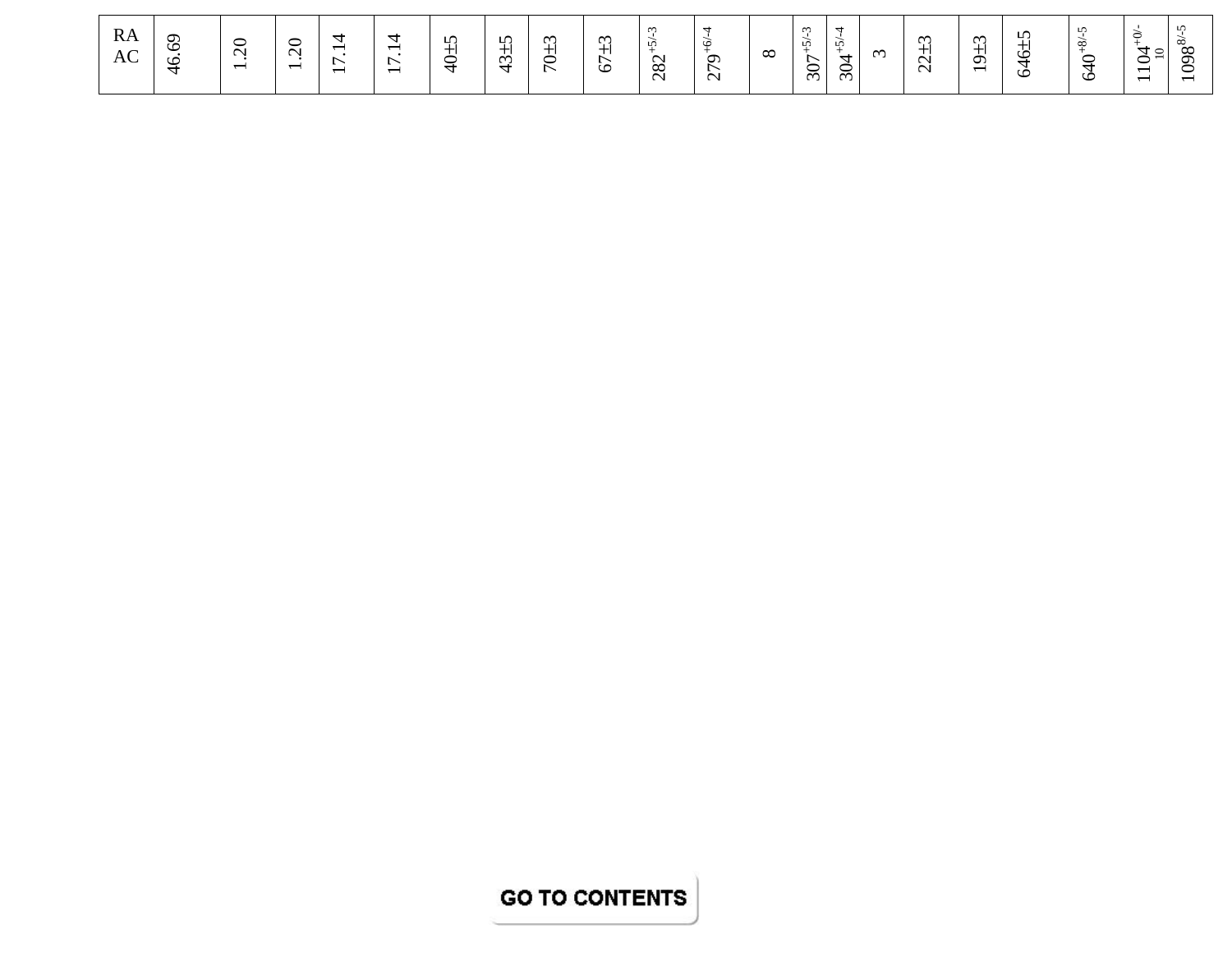# **TESTING PARAMETERS FOR NON AC COACHES (RCF DRAWING NO. CC90019)**

# **Table 1.6**

| Typ             | Tare          | Nor        | Over      | Tota          |                                   | Test load                |      | <b>Bogie</b>     |                  | <b>Body</b> |               | Axle box      |                          |               | <b>Bolster</b> |                 | Crown    |                  |       | Bogie             |                 | <b>Buffer</b>  |
|-----------------|---------------|------------|-----------|---------------|-----------------------------------|--------------------------|------|------------------|------------------|-------------|---------------|---------------|--------------------------|---------------|----------------|-----------------|----------|------------------|-------|-------------------|-----------------|----------------|
| e of<br>coac    | weig<br>ht of | mal<br>pay | load      | 1 pay<br>load |                                   | per bogie                |      | frame<br>bolster | bogie            | clearance   |               | spring height |                          |               | spring height  |                 |          | clearance        |       | bolster<br>height |                 | height         |
| $\mathbf h$     | coac          | load       |           |               |                                   |                          |      | clearan          |                  |             |               |               |                          |               |                |                 |          |                  |       |                   |                 |                |
|                 | h             |            |           |               |                                   |                          |      | ce               |                  |             |               |               |                          |               |                |                 |          |                  |       |                   |                 |                |
|                 |               |            |           |               | Und                               | Und                      |      | $\mathsf{C}$     | D                |             |               | G             | CR                       |               | H              | <b>CR</b>       |          | X                |       | $\mathbf Y$       | Z               |                |
|                 |               |            |           |               | er<br>tare                        | er<br>Gros               |      |                  |                  |             |               |               |                          |               |                |                 |          |                  |       |                   |                 |                |
|                 | In tonnes     | In tonnes  | In tonnes | In tonnes     |                                   | S                        |      |                  |                  |             |               |               |                          |               |                |                 |          |                  |       |                   |                 |                |
| $\overline{AC}$ |               |            |           |               |                                   |                          |      |                  |                  |             |               |               |                          |               |                |                 |          |                  |       |                   |                 |                |
|                 |               |            |           |               | In tonnes                         | In tonnes                | Tare | Gross            | Tare             | Gross       | Tare          | Gross         | $\#$                     | Tare          | Gross          | $\star$         | Tare     | Gross            | Tare  | Gross             | Tare            | Gross          |
|                 |               |            |           |               |                                   |                          |      |                  |                  |             |               |               |                          |               |                |                 |          |                  |       |                   |                 |                |
| <b>GS</b>       |               |            |           |               |                                   |                          |      |                  |                  |             |               |               |                          |               |                |                 |          |                  |       |                   |                 |                |
|                 | 36.99         | 5.85       | 100%      | 11.70         | 12.6                              | 8.45                     | 40±5 | 74±3             | $70\pm3$         | $36\pm3$    | $289^{+4/-3}$ | $262^{+5/4}$  | $\overline{\phantom{0}}$ | $308^{+5/-3}$ | $274^{+7/4}$   | $\overline{ }$  | 47±3     | 20 <sub>±3</sub> | 646±5 | $585^{+8/-5}$     | $1104^{+0/-10}$ | $1043^{+8/-5}$ |
|                 |               |            |           |               |                                   | $\overline{\phantom{0}}$ |      |                  |                  |             |               |               |                          |               |                |                 |          |                  |       |                   |                 |                |
|                 |               |            |           |               |                                   |                          |      |                  |                  |             |               |               |                          |               |                |                 |          |                  |       |                   |                 |                |
| SOC             | 37.00         | 7.02       | 100%      | 14.04         | 12.6                              | 19.62                    | 40±5 | 81±5             | 70±3             | $29 + 3$    | $289^{+4/-3}$ | $257^{+6/-4}$ | $\overline{\phantom{0}}$ | $308^{+5/-3}$ | $267^{+7/-5}$  | $\overline{ }$  | $50\pm3$ | 18 <sub>±3</sub> | 646±5 | $572^{+8/-5}$     | $1104^{+0/-10}$ | $1030^{+8/-5}$ |
|                 |               |            |           |               |                                   |                          |      |                  |                  |             |               |               |                          |               |                |                 |          |                  |       |                   |                 |                |
|                 |               |            |           |               |                                   |                          |      |                  |                  |             |               |               |                          |               |                |                 |          |                  |       |                   |                 |                |
| <b>SCN</b>      | 38.03         | 5.76       |           | 5.76          | $\overline{12}$<br>$\mathfrak{c}$ | 16.00                    | 40±5 | 57±5             | 70 <sup>+3</sup> | 53±3        | $287^{+4/-3}$ | $273^{+5/-3}$ | $\tilde{\mathcal{E}}$    | $305^{+5/-3}$ | $288^{+6/4}$   | $\overline{10}$ | $31\pm3$ | $17+3$           | 646±5 | $616^{+8/-5}$     | $1104^{+0/-10}$ | $1074^{+8/-5}$ |
|                 |               |            |           |               | $\overline{\phantom{0}}$          |                          |      |                  |                  |             |               |               |                          |               |                |                 |          |                  |       |                   |                 |                |

| Typ  | Tare  | Nor  | Over | Tota | Test load | Bogie   | Body      | Axle box      | <b>Bolster</b> | rown      | Bogie   | Coupler |
|------|-------|------|------|------|-----------|---------|-----------|---------------|----------------|-----------|---------|---------|
| e of | weig  | mal  | load | pay  | per bogie | trame   | bogie     | spring height | spring height  | clearance | bolster | height  |
| coac | ht of | pay  |      | load |           | bolster | clearance |               |                |           | height  |         |
|      | coac  | load |      |      |           | clearan |           |               |                |           |         |         |
|      |       |      |      |      |           | ce      |           |               |                |           |         |         |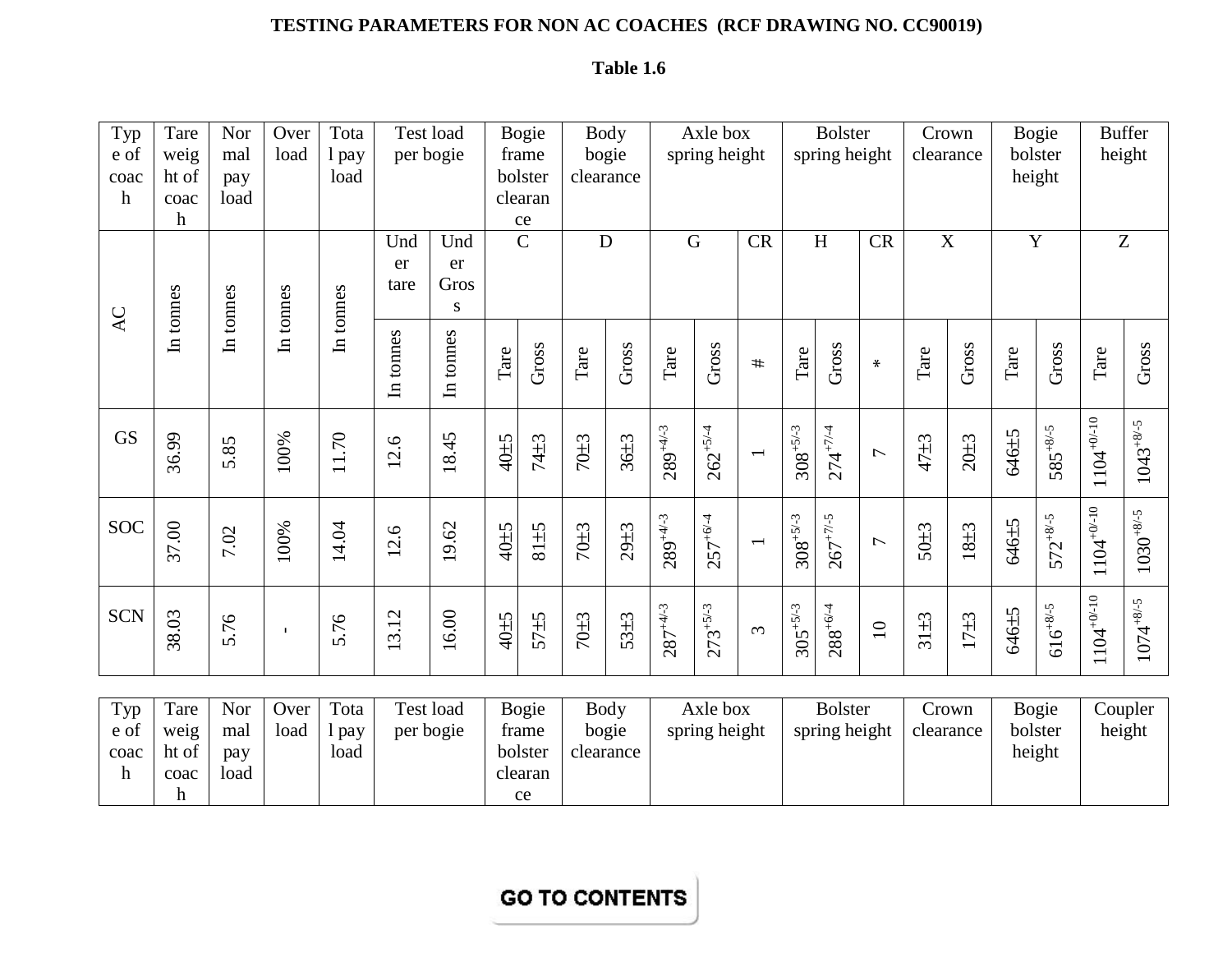|                          |           |           |              |           | Und<br>er | Und<br>er |      | $\mathbf C$ | D        |          | G             |               | $\#$                      |               | $\boldsymbol{\mathrm{H}}$ | $\ast$                   |                  | $\mathbf X$ |                       | Y             |                 | Z                        |
|--------------------------|-----------|-----------|--------------|-----------|-----------|-----------|------|-------------|----------|----------|---------------|---------------|---------------------------|---------------|---------------------------|--------------------------|------------------|-------------|-----------------------|---------------|-----------------|--------------------------|
| AC                       | In tonnes | In tonnes | In tonnes    | In tonnes | tare      | Gros<br>S |      |             |          |          |               |               |                           |               |                           |                          |                  |             |                       |               |                 |                          |
|                          |           |           |              |           | In tonnes | In tonnes | Tare | Gross       | Tare     | Gross    | Tare          | Gross         | $\mathfrak{B}$            | Tare          | Gross                     | $\mathfrak{B}$           | Tare             | Gross       | $\operatorname{Tare}$ | Gross         | Tare            | Gross                    |
| <b>SLR</b>               | 37.10     | 10.60     | 2.6          | 13.20     | 12.65     | 19.25     | 40±5 | 79±5        | $70\pm3$ | $31\pm3$ | $289^{+4/-3}$ | $258^{+6/4}$  | $\overline{\phantom{0}}$  | $308^{+5/-3}$ | $269^{+7/-5}$             | $\overline{ }$           | $50\pm3$         | $20\pm3$    | 646±5                 | $577^{+8/-5}$ | $1104^{+0/-10}$ | $1035^{+8/-5}$           |
| <b>VP</b>                | 32.00     | 18.00     | $\mathbf{I}$ | 18.00     | 10.30     | 19.30     | 40±5 | 77±5        | $70\pm3$ | $33\pm3$ | $285^{+4/-3}$ | $257^{+6/4}$  | $\Omega$                  | $302^{+5/-3}$ | $265^{+7/-5}$             | 13                       | 39 <sub>±3</sub> | $11\pm3$    | 646±5                 | $581^{+8/-5}$ | $104^{+0/-10}$  | $1039^{+8/-5}$           |
| <b>IRQ</b><br><b>SCN</b> | 37.2      | 5.76      | $\mathbf{I}$ | 5.76      | 12.7      | 15.58     | 40±5 | $57\pm5$    | 70±3     | $53 + 3$ | $289^{+4/-3}$ | $275^{+5/-3}$ | $\overline{\phantom{0}}$  | $308^{+5/-3}$ | $291^{+6/4}$              | $\overline{\phantom{0}}$ | 30 <sub>±3</sub> | $17+3$      | 646±5                 | $616^{+8/-5}$ | $1104^{+0/-10}$ | $1074^{+8/-5}$           |
| Post<br>al<br>Van        | 36.5      | 3.0       | $\mathbf{L}$ | 3.0       | 12.35     | 13.85     | 40±5 | 49±5        | $70\pm3$ | 61±3     | $290^{+4/-3}$ | $283^{+5/-3}$ | $\overline{\overline{z}}$ | $310^{+5/-3}$ | $301^{+6/4}$              | $\Omega$                 | $22 + 3$         | $15\pm3$    | 646±5                 | $630^{+8/-5}$ | $1104^{+0/-10}$ | $1088^{\mathrm {+8/-5}}$ |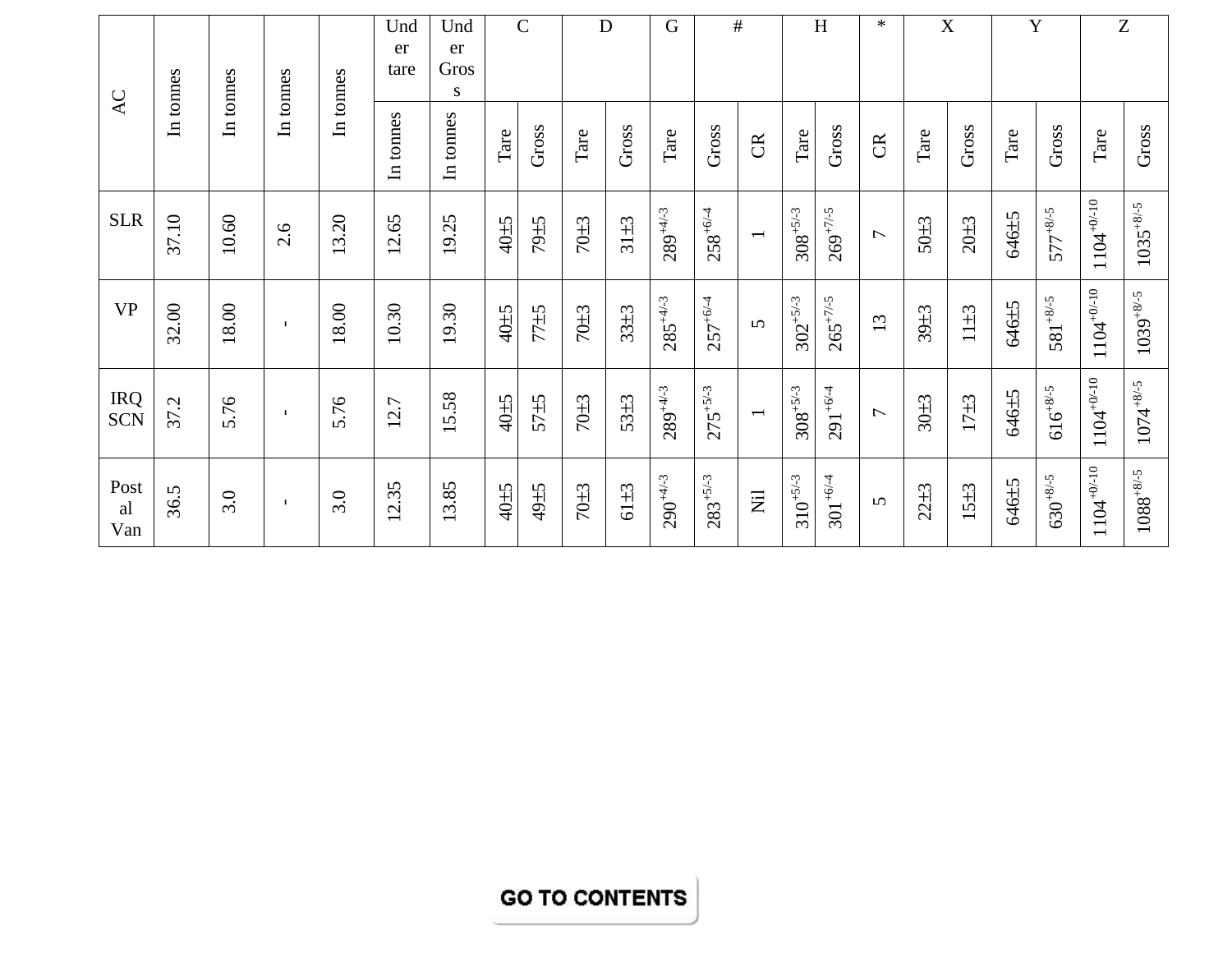# **THE SOURCES OF THE ANSWER OF THE QUESTION ARE: – IMPORTANT RULE BOOKS AND REFERENCES: --**

- i. IRCA Conference Rules Part IV (2002) Rules for Maintenance, Examination and Interchange of Coaching Stock (BG & MG System) of Indian Government Railways
- ii. RDSO's Technical Pamphlet No C-6803 Maintenance and repair procedure for hydraulic shock absorbers used on coaching stock
- iii. RDSO's Technical Pamphlet No C-7103 Instructions for examination and maintenance of bogies and under gear of coach nominated to run at sanctioned speed of 110 kmph (BG).
- iv. RDSO's Technical Pamphlet No C-7301 Direct admission valve for passenger coaches maintenance instructions.
- v. RDSO's Technical Pamphlet No C-7511 Instructions for adjustment of buffer height of ICF built BG coaches in workshops and depots.
- vi. RDSO's Technical Pamphlet No C-7601 Description of water raising apparatus and instructions for filling water in coaches fitted with under slung water tanks
- vii. RDSO's Technical Pamphlet No C-7807 Instruction for maintenance of bogie and under gear of Rajdhani express coaches (BG) (for shops and maintenance depots)
- viii. RDSO's Technical Pamphlet No C-7901 Maintenance and repair procedure of Gabriel vertical hydraulic shock absorber.
- ix. RDSO's Technical Pamphlet No C-7907 Wheel and axle manual
- x. RDSO's Technical Pamphlet No C-8105 Schedule of requirements for asbestos sheets roof ceiling of railway passenger coaches
- xi. RDSO's Technical Pamphlet No C-8219 Fibre glass reinforced plastic in railway coaches
- xii. RDSO's Technical Pamphlet No C-8519 STR for air brake equipment for coaching stock.
- xiii. RDSO's Technical Pamphlet No C-8533 Particular specification for BG all metal light weight coaches.
- xiv. RDSO's Technical Pamphlet No C-8703 Specification for shock absorber.
- xv. RDSO'sTechnicalPamphletNoC-8805Instructionsfor inspection/maintenance of air brake equipment on passenger coaches.
- xvi. RDSO's Technical Pamphlet No C-9005 Water raising system and instruction for filling water for air braked coaches
- xvii. RDSO's Technical Pamphlet No C-9009 Description of water raising system to SK-86209 and instructions for filling water for air brake coaches.
- xviii. RDSO's Technical Pamphlet No C-9202 Technical specification for fabricated bogie frame/bolster for coaching stock.

#### *Question Bank on Coaching stock Prepared by IRCAMTECH. Gwalior*